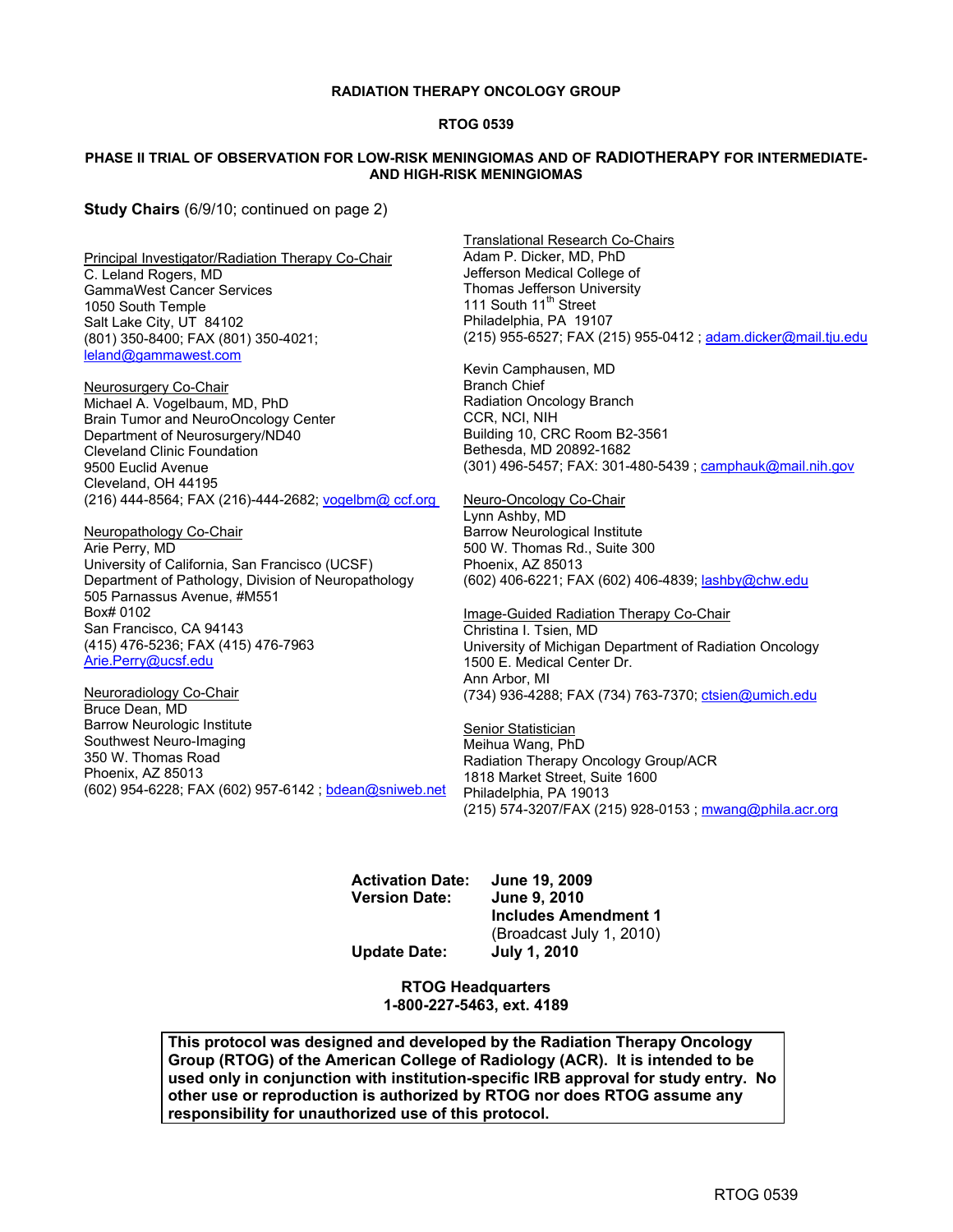#### **RTOG 0539**

### **Study Chairs** (Continued)

Medical Physicist James Galvin, DSc Jefferson Medical College 111 S. 11th Street Philadelphia, PA 19107 (215) 955-8855; FAX (215)955-041 ; james.galvin@mail.tju.edu

Proton Therapy Physics Co-Chair Hsiao-Ming Lu, PhD Department of Radiation Oncology Massachusetts General Hospital 30 Fruit Street Boston, MA 02114 (617) 726-6924; FAX (617) 724-9532; hmlu@partners.org

Proton Radiation Oncology Co-Chair Helen A. Shih, MD Massachusetts General Hospital Department of Radiation Oncology 100 Blossom St, Cox 3 Boston, MA 02114 (617) 726-6050; FAX (617) 726-3603; hshih@partners.org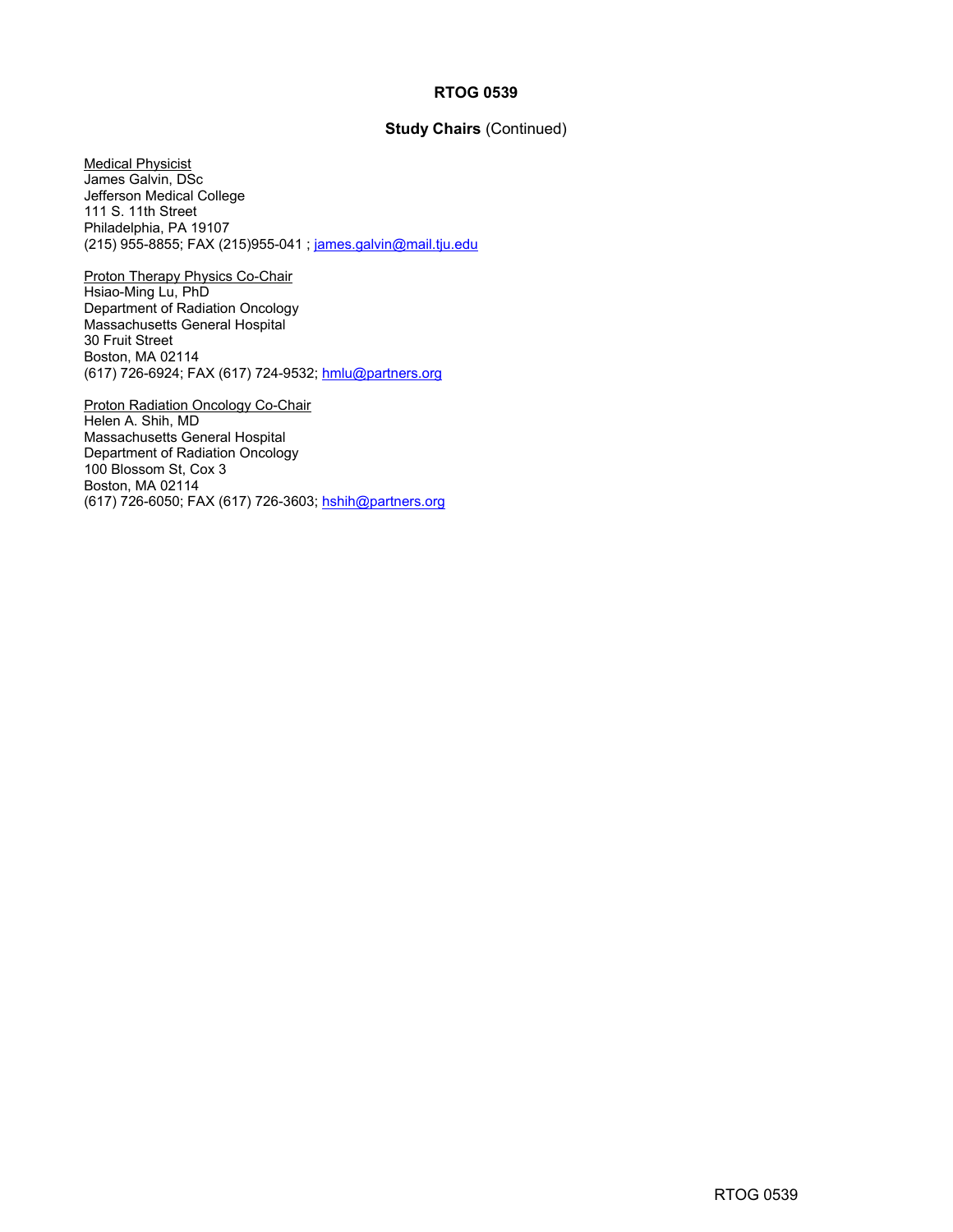### **INDEX**

Schema

Eligibility Checklist

- 1.0 Introduction
- 2.0 Objectives
- 3.0 Patient Selection
- 4.0 Additional Pretreatment Evaluations/Management
- 5.0 Registration Procedures
- 6.0 Radiation Therapy
- 7.0 Drug Therapy
- 8.0 Surgery
- 9.0 Other Therapy
- 10.0 Tissue/Specimen Submission
- 11.0 Patient Assessments
- 12.0 Data Collection
- 13.0 Statistical Considerations
- 14.0 References
	- Appendix I Sample Consent Form<br>Appendix II Study Parameters
		-
	- Appendix II Study Parameters<br>Appendix III Performance Statu
	- Appendix III Performance Status Scoring<br>Appendix IV Neurologic Function (NF) Sta - Neurologic Function (NF) Status
	- Appendix V Simpson Classification of Resection Extent<br>Appendix VI Specimen Plug Kit
	- Appendix VI Specimen Plug Kit<br>Appendix VII Frozen Tissue Kit li
		- Frozen Tissue Kit Instructions
	- Appendix VIII Blood Collection Kit Instructions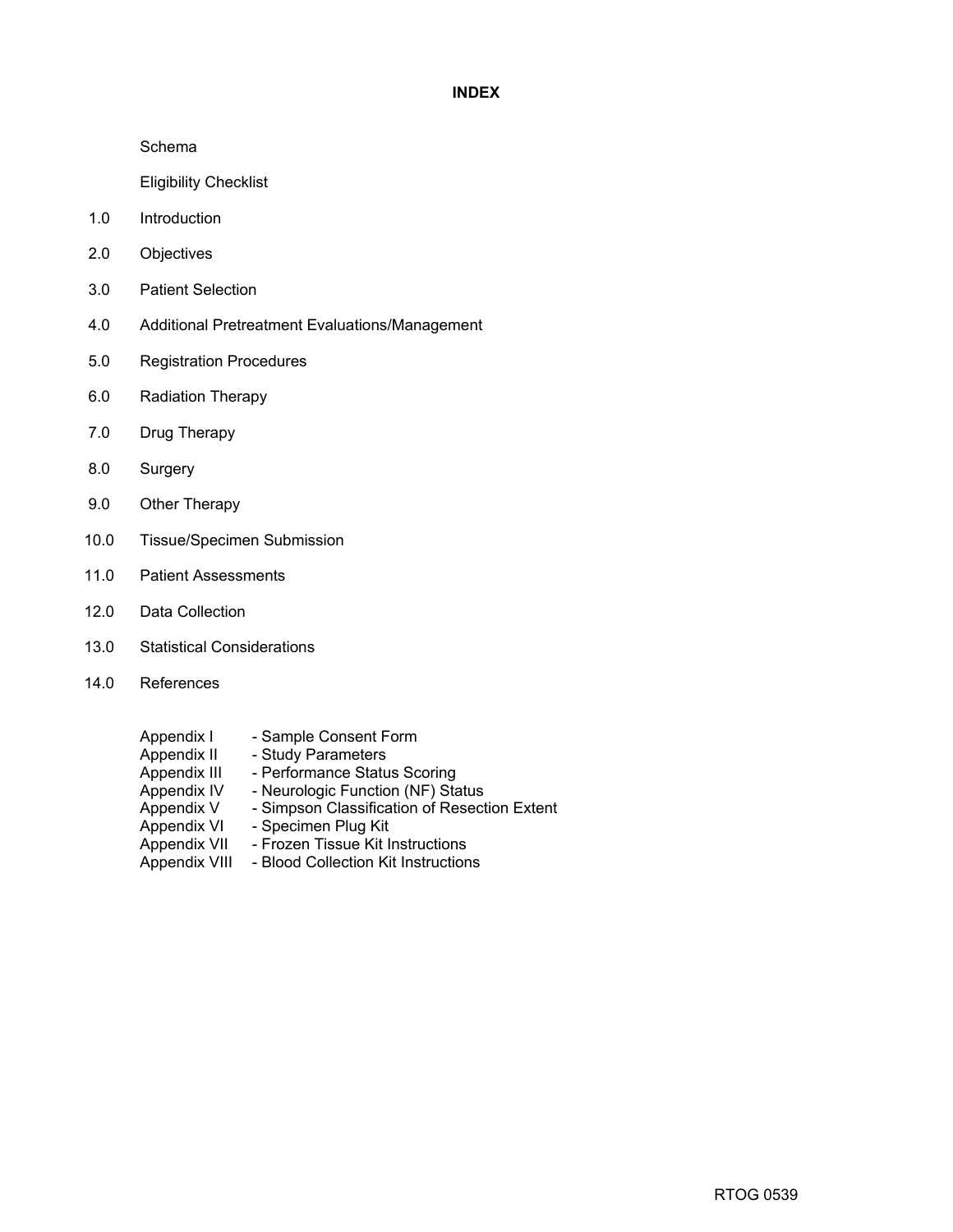#### **RADIATION THERAPY ONCOLOGY GROUP**

#### **RTOG 0539**

#### **PHASE II TRIAL OF OBSERVATION FOR LOW-RISK MENINGIOMAS AND OF RADIOTHERAPY FOR INTERMEDIATE- AND HIGH-RISK MENINGIOMAS**

### **SCHEMA** (6/9/10)

#### **STEP 1 REGISTRATION ↓ Central Pathology Review/Histology Confirmation**  NOTE: Tumor tissue must be received and central review confirmation completed before STEP 2 registration can occur.

| <b>STEP 2 REGISTRATION</b> |                                      |                                      |  |  |  |  |
|----------------------------|--------------------------------------|--------------------------------------|--|--|--|--|
|                            |                                      |                                      |  |  |  |  |
| <b>Group I (Low Risk)</b>  | <b>Group II (Intermediate Risk)</b>  | <b>Group III (High Risk)</b>         |  |  |  |  |
| Observation                | Radiotherapy (54 Gy in 30 fractions) | Radiotherapy (60 Gy in 30 fractions) |  |  |  |  |
|                            | [May be 3D-CRT or IMRT or Proton]    | [Must be IMRT]                       |  |  |  |  |
|                            | See Section 6 for details.           | See Section 6 for details.           |  |  |  |  |

### **INSTITUTION MUST BE CREDENTIALED PRIOR TO ENROLLMENT (See Section 5.0)**

#### **Patient Population:** (See Section 3.0 for Eligibility)

Histopathologically confirmed meningioma, **confirmed by central pathology review prior to STEP 2 registration**. Risk categories are defined as follows:

- Low (Group I): Patients with a newly diagnosed gross totally resected (Simpson's grade I, II, or III resections with no residual nodular enhancement on postoperative imaging) or subtotally resected (residual nodular enhancement or Simpson grade IV or V excision) World Health Organization (WHO) grade I meningioma. The extent of resection will be based upon the neurosurgeon's assessment and postoperative MR imaging.
- Intermediate (Group II): Patients with a newly diagnosed gross totally resected WHO grade II meningioma or a recurrent WHO grade I meningioma irrespective of the resection extent. Resection extent will be assessed according to Simpson's grade on the same basis described above for the low-risk group.
- High (Group III): Patients with high-risk features including a newly diagnosed or recurrent WHO grade III meningioma of any resection extent; a recurrent WHO grade II meningioma of any resection extent; or a newly diagnosed subtotally resected WHO grade II meningioma. Resection extent will be recorded on the same basis described above for the low-risk group.

**Required Sample Size**: 165 (55 Group I, 55 Group II, 55 Group III) (Based on cases entered on STEP 2 registration)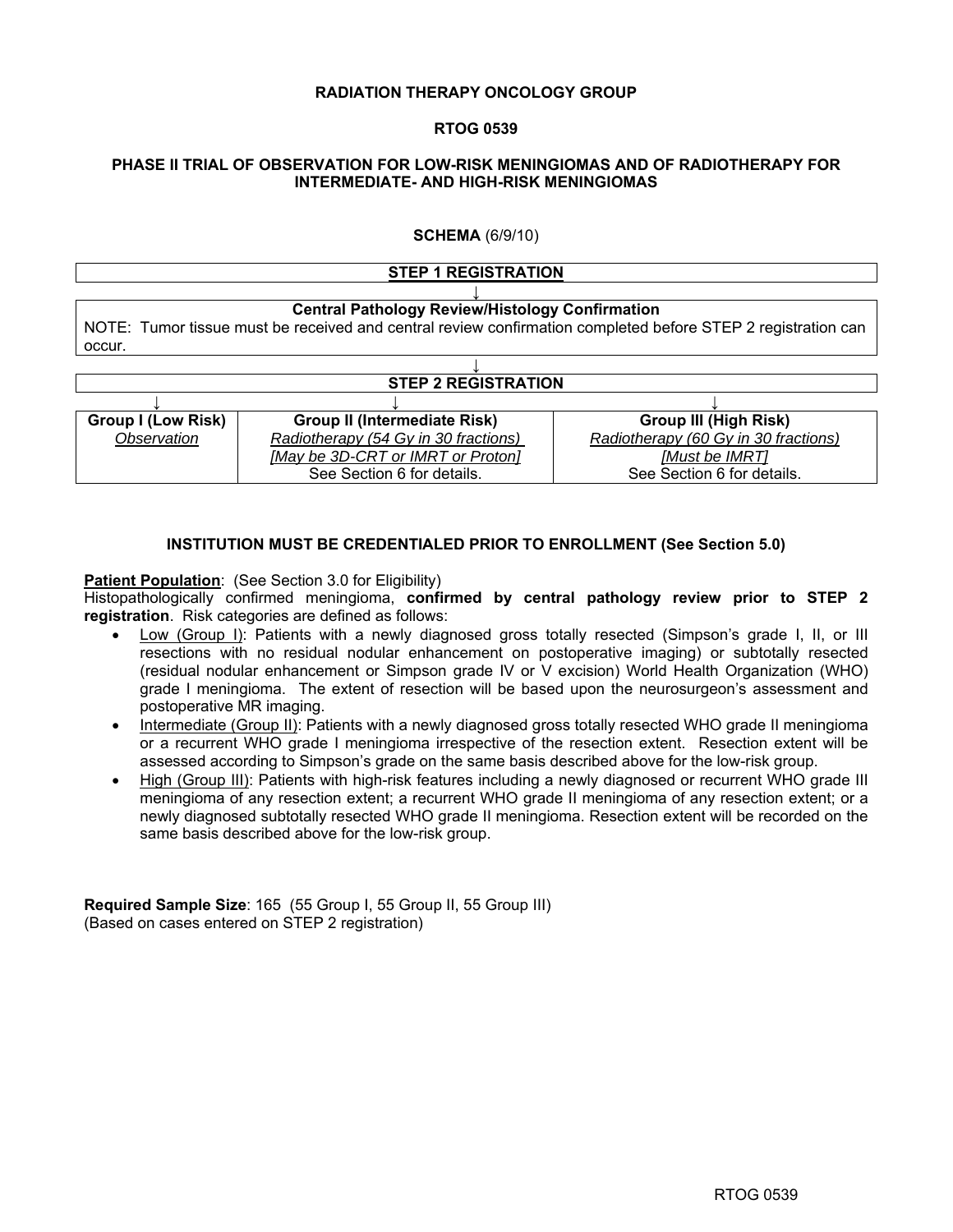| <b>RTOG Institution #</b> |                                                                                        |  |  |  |  |  |
|---------------------------|----------------------------------------------------------------------------------------|--|--|--|--|--|
| <b>RTOG 0539</b>          | <b>ELIGIBILITY CHECKLIST-STEP 1 (6/9/10)</b>                                           |  |  |  |  |  |
| Case#                     | (page 1 of 4)                                                                          |  |  |  |  |  |
|                           |                                                                                        |  |  |  |  |  |
| (Y)                       | 1. Is the patient suspected to have WHO grade I, II, or III meningioma?                |  |  |  |  |  |
|                           | <b>IMRT CREDENTIALING IS REQUIRED BEFORE REGISTRATION</b>                              |  |  |  |  |  |
|                           | The following questions will be asked at study registration for STEP 1:                |  |  |  |  |  |
| 1.                        | Name of institutional person registering this case                                     |  |  |  |  |  |
| (Y)<br>2.                 | Has the eligibility checklist (above) been completed?                                  |  |  |  |  |  |
| 3.<br>(Y)                 | Is the patient eligible for this study?                                                |  |  |  |  |  |
| 4.                        | Date the study-specific consent form was signed? (must be prior to study entry)        |  |  |  |  |  |
| 5.                        | Patient's Initials (First Middle Last) [If no middle initial, use hyphen]              |  |  |  |  |  |
| 6.                        | Verifying Physician                                                                    |  |  |  |  |  |
| 7.                        | Patient's ID Number                                                                    |  |  |  |  |  |
| 8.                        | Date of Birth                                                                          |  |  |  |  |  |
| 9.                        | Race                                                                                   |  |  |  |  |  |
|                           |                                                                                        |  |  |  |  |  |
| 10.                       | Ethnic Category (Hispanic or Latino; Not Hispanic or Latino; Unknown)                  |  |  |  |  |  |
| 11.                       | Gender                                                                                 |  |  |  |  |  |
| 12.                       | Patient's Country of Residence                                                         |  |  |  |  |  |
| 13.                       | Zip Code (U.S. Residents)                                                              |  |  |  |  |  |
| 14.                       | Patient's Insurance Status                                                             |  |  |  |  |  |
| 15.                       | Will any component of the patient's care be given at a military or VA facility?        |  |  |  |  |  |
| 16.                       | Calendar Base Date                                                                     |  |  |  |  |  |
| 17.                       | Registration/randomization date: This date will be populated automatically.            |  |  |  |  |  |
|                           | (IMRT/3D-CRT/Proton) 18.<br>The patient will be treated with IMRT or 3D-CRT or Proton? |  |  |  |  |  |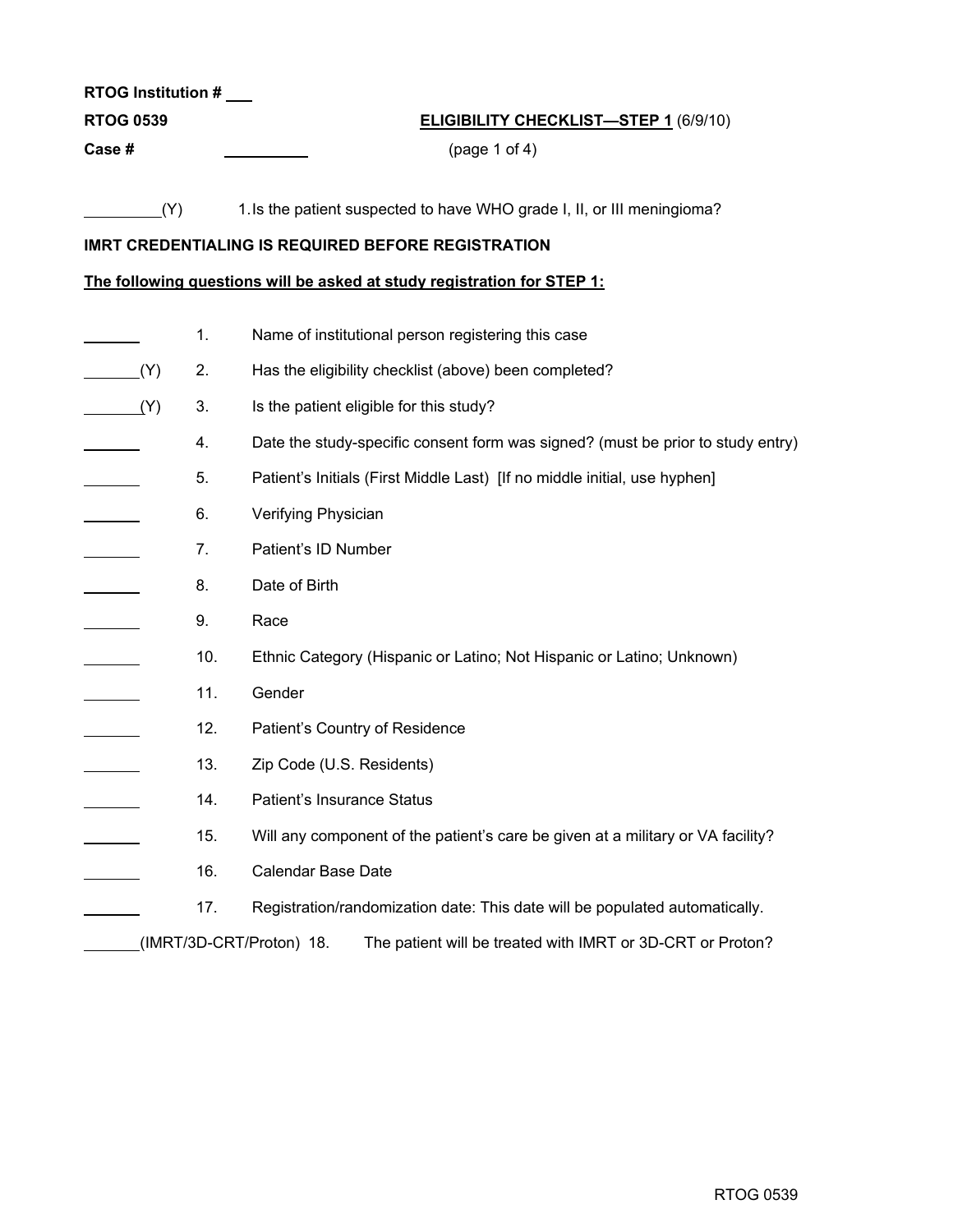# **ELIGIBILITY CHECKLIST—STEP 2** (6/19/09)

**Case #** (page 2 of 4)

| (assigned in Step 1) |  |  |
|----------------------|--|--|

| (Y)   | 1. Does the patient have histologically confirmed WHO grade I, II, or III meningioma,<br>confirmed by central pathology review?                                                                                                                                                                                                                |
|-------|------------------------------------------------------------------------------------------------------------------------------------------------------------------------------------------------------------------------------------------------------------------------------------------------------------------------------------------------|
| (Y/N) | 2. Does the patient have newly diagnosed meningioma?<br>If yes, was a histologic diagnosis reached within 24 weeks of Step 2 registration?<br>(Y)                                                                                                                                                                                              |
| (Y/N) | 3. Does the patient have newly diagnosed or surgically treated recurrent disease?<br>If yes, did the neurosurgeon provide a Simpson grade for degree of resection?<br>(Y)                                                                                                                                                                      |
| (Y)   | 4. Were a history and physical, including neurologic examination, done within 8 weeks prior<br>to Step 2 registration?                                                                                                                                                                                                                         |
| (Y)   | Is the patient's Zubrod performance status 0-1?<br>5.                                                                                                                                                                                                                                                                                          |
| (Y)   | Is the patient's age $\geq 18$ ?<br>6.                                                                                                                                                                                                                                                                                                         |
| (Y)   | 7. Were diagnostic MRIs done per Section 3.1.5 through 3.1.5.3 of the protocol based on<br>group/subgroup?                                                                                                                                                                                                                                     |
| (Y/N) | 8. Does the patient fall into Groups II or III?<br>If yes and if the patient is a woman is of childbearing potential, was a<br>(Y/NA)<br>negative serum pregnancy test obtained within 14 days prior to Step 2 registration?<br>If yes, is there evidence of active connective tissue disorders such as<br>(N/NA)<br>lupus and/or scleroderma? |
| (N)   | 9. Are extracranial, multiple, and/or hemangiopericytoma present?                                                                                                                                                                                                                                                                              |
| (N)   | 10. Is there evidence of major medical or psychiatric illness that would interfere with<br>treatment and/or follow-up or preclude informed consent?                                                                                                                                                                                            |
| (N)   | 11. Has the patient had previous radiation to the scalp, brain, and/or skull base?                                                                                                                                                                                                                                                             |
| (N)   | 12. Has the patient had a prior malignancy except for those specified in Section 3.2. of the<br>protocol?                                                                                                                                                                                                                                      |
| (N)   | 13. Does the patient have unstable angina or congestive heart failure requiring<br>hospitalization at the time of registration?                                                                                                                                                                                                                |
| (N)   | 14. Has the patient had a transmural myocardial infarction within the last 6 months?                                                                                                                                                                                                                                                           |
| (N)   | 15. Does the patient have acute bacterial and/or fungal infection requiring antibiotics at the<br>time of registration?                                                                                                                                                                                                                        |
| (N)   | 16. Does the patient have chronic obstructive pulmonary disease exasperation or respiratory<br>illness requiring hospitalization at the time of registration?                                                                                                                                                                                  |
| (N)   | 17. Does the patient have hepatic insufficiency as described in Section 3.2 of the protocol?                                                                                                                                                                                                                                                   |
| (N)   | 18. Does the patient have AIDS based upon the current CDC definition at the time of Step 2<br>registration?                                                                                                                                                                                                                                    |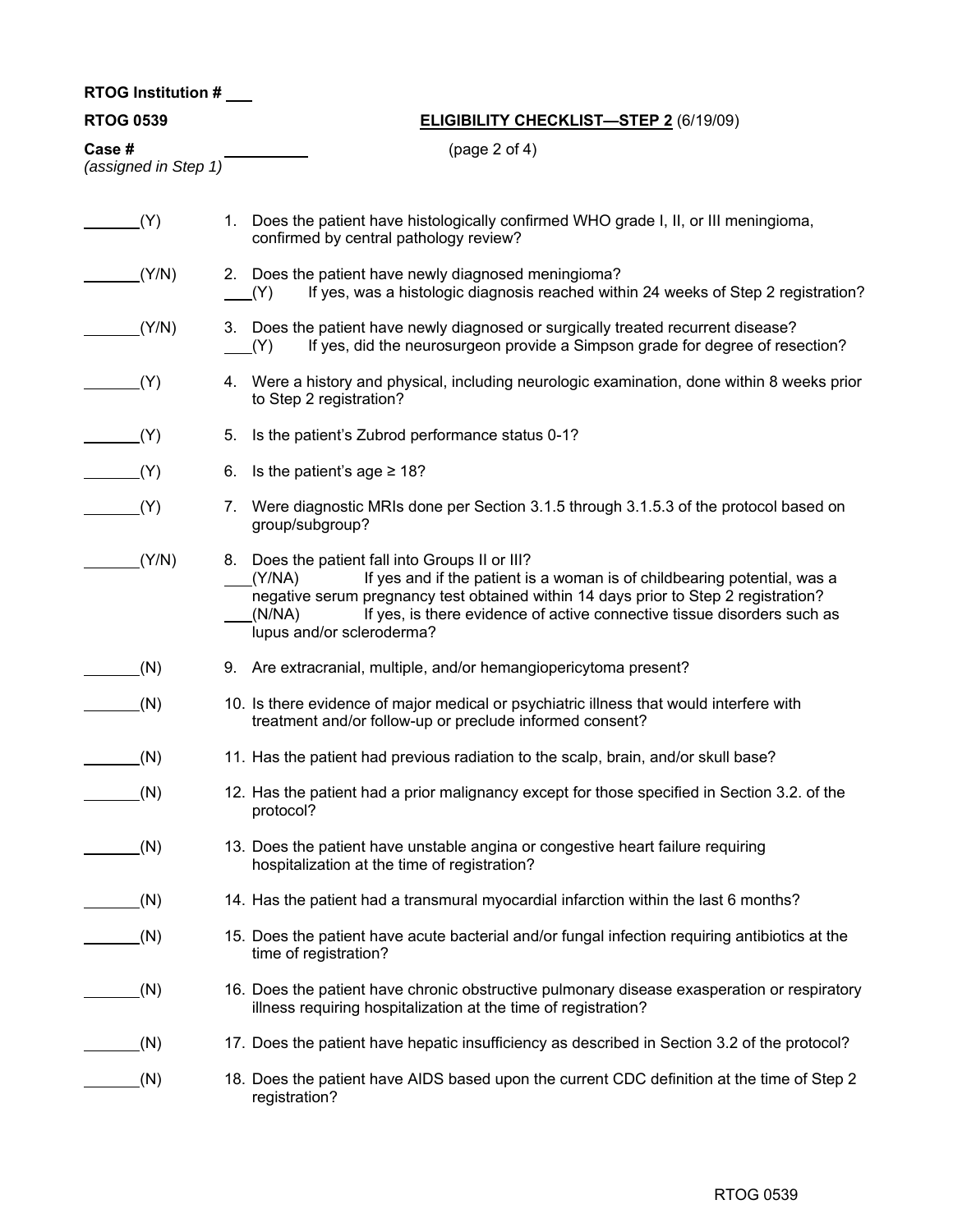**RTOG Institution #** 

### **ELIGIBILITY CHECKLIST—STEP 2 (6/19/09)**

**Case #** (page 3 of 4) *(assigned in Step 1)* 

# **The following questions will be asked at study registration for STEP 2:**

|                    | 1.  | Name of institutional person registering this case                                                                                                                                                                                                                                                                                                                                                                                                                                         |
|--------------------|-----|--------------------------------------------------------------------------------------------------------------------------------------------------------------------------------------------------------------------------------------------------------------------------------------------------------------------------------------------------------------------------------------------------------------------------------------------------------------------------------------------|
| $(Y/N)$ 2.         |     | Is the patient going to receive protocol treatment?<br>If no, provide the reason the patient cannot continue to Step 2:<br>1) progression of disease<br>2) patient refusal<br>3) physician preference<br>4) death<br>5) other complicating disease<br>6) other, specify: <b>contains the set of the set of the set of the set of the set of the set of the set of the set of the set of the set of the set of the set of the set of the set of the set of the set of the set of the se</b> |
|                    | 3.  | Patient's Initials (First Middle Last) [If no middle initial, use hyphen]                                                                                                                                                                                                                                                                                                                                                                                                                  |
|                    | 4.  | Verifying Physician                                                                                                                                                                                                                                                                                                                                                                                                                                                                        |
|                    | 5.  | Patient's ID Number                                                                                                                                                                                                                                                                                                                                                                                                                                                                        |
|                    | 6.  | <b>Calendar Base Date</b>                                                                                                                                                                                                                                                                                                                                                                                                                                                                  |
|                    | 7.  | Registration/randomization date: This date will be populated automatically (for Step 2).                                                                                                                                                                                                                                                                                                                                                                                                   |
| (Y)                | 8.  | Has the Eligibility Checklist (in Step 2 above) been completed?                                                                                                                                                                                                                                                                                                                                                                                                                            |
|                    | 9.  | Neurosurgeon                                                                                                                                                                                                                                                                                                                                                                                                                                                                               |
| (Y/N)              | 10. | Have you obtained the patient's consent for his or her tissue to be kept for use in<br>research to learn about, prevent, treat, or cure cancer?                                                                                                                                                                                                                                                                                                                                            |
| (Y/N)              | 11. | Have you obtained the patient's consent for his or her blood to be kept for use in<br>research to learn about, prevent, treat, or cure cancer?                                                                                                                                                                                                                                                                                                                                             |
| (Y/N)              | 12. | Have you obtained the patient's consent for his or her urine to be kept for use in research<br>to learn about, prevent, treat, or cure cancer?                                                                                                                                                                                                                                                                                                                                             |
| (Y/N)<br>disease)? | 13. | Have you obtained the patient's consent for his or her tissue to be kept for use in<br>research about other health problems (for example: causes of diabetes, Alzheimer's disease, and heart                                                                                                                                                                                                                                                                                               |
| (Y/N)              | 14. | Have you obtained the patient's consent for his or her blood to be kept for use in<br>research about other health problems (for example: causes of diabetes, Alzheimer's disease, and heart disease)?                                                                                                                                                                                                                                                                                      |

 $(Y/N)$  15. Have you obtained the patient's consent for his or her urine to be kept for use in research about other health problems (for example: causes of diabetes, Alzheimer's disease, and heart disease)?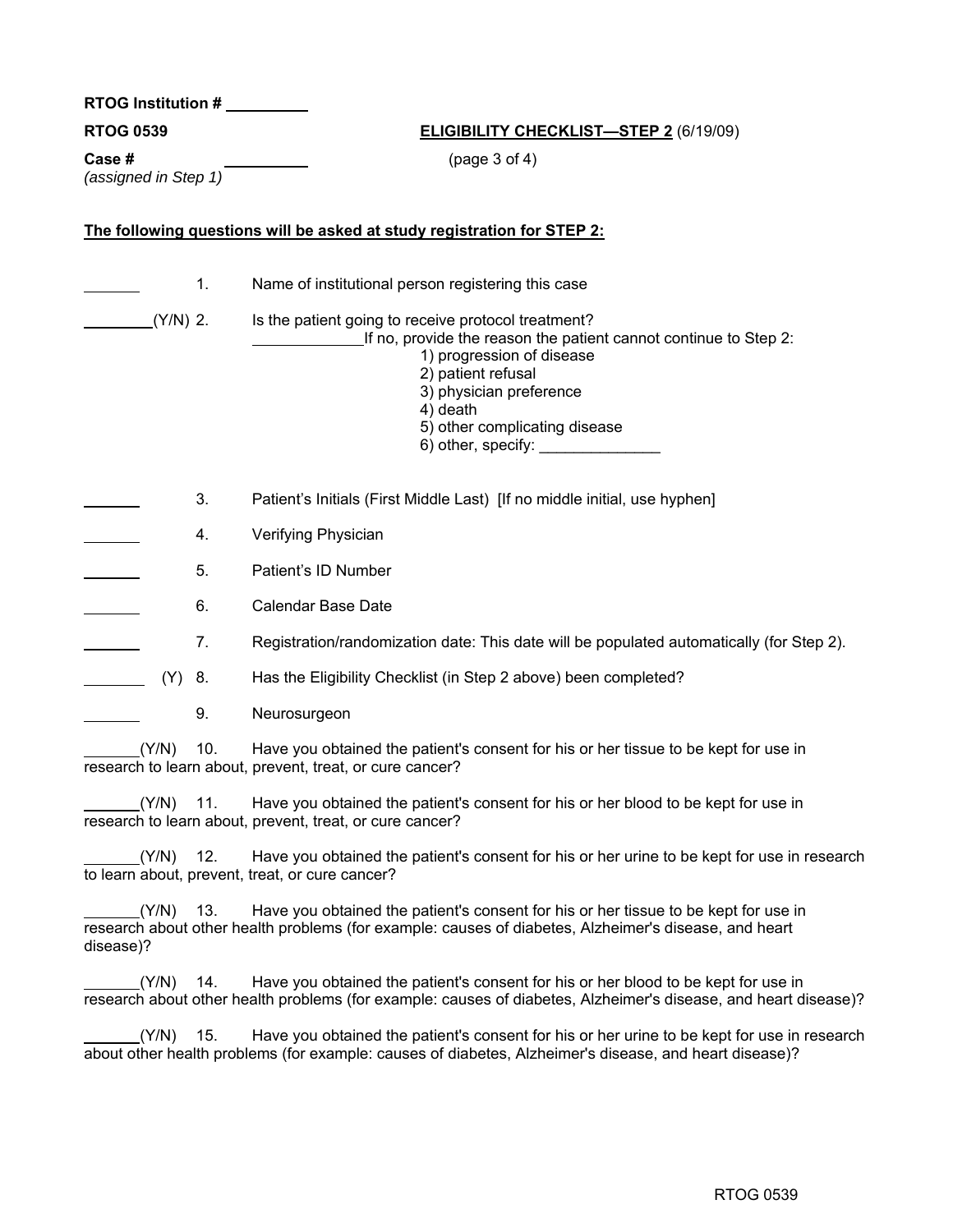# **RTOG Institution #**

# **RTOG 0539 ELIGIBILITY CHECKLIST—STEP 2** (6/19/09)

**Case #** (page 4 of 4)

*(assigned in Step 1)* 

(Y/N) 16. Have you obtained the patient's consent to allow someone from this institution to contact him or her in the future to take part in more research?

17. Risk group (low, intermediate, high)

The Eligibility Checklist must be completed in its entirety prior to web registration. The completed, signed, and dated checklist used at study entry must be retained in the patient's study file and will be evaluated during an institutional NCI/RTOG audit.

Completed by Date Date Completed by  $\Box$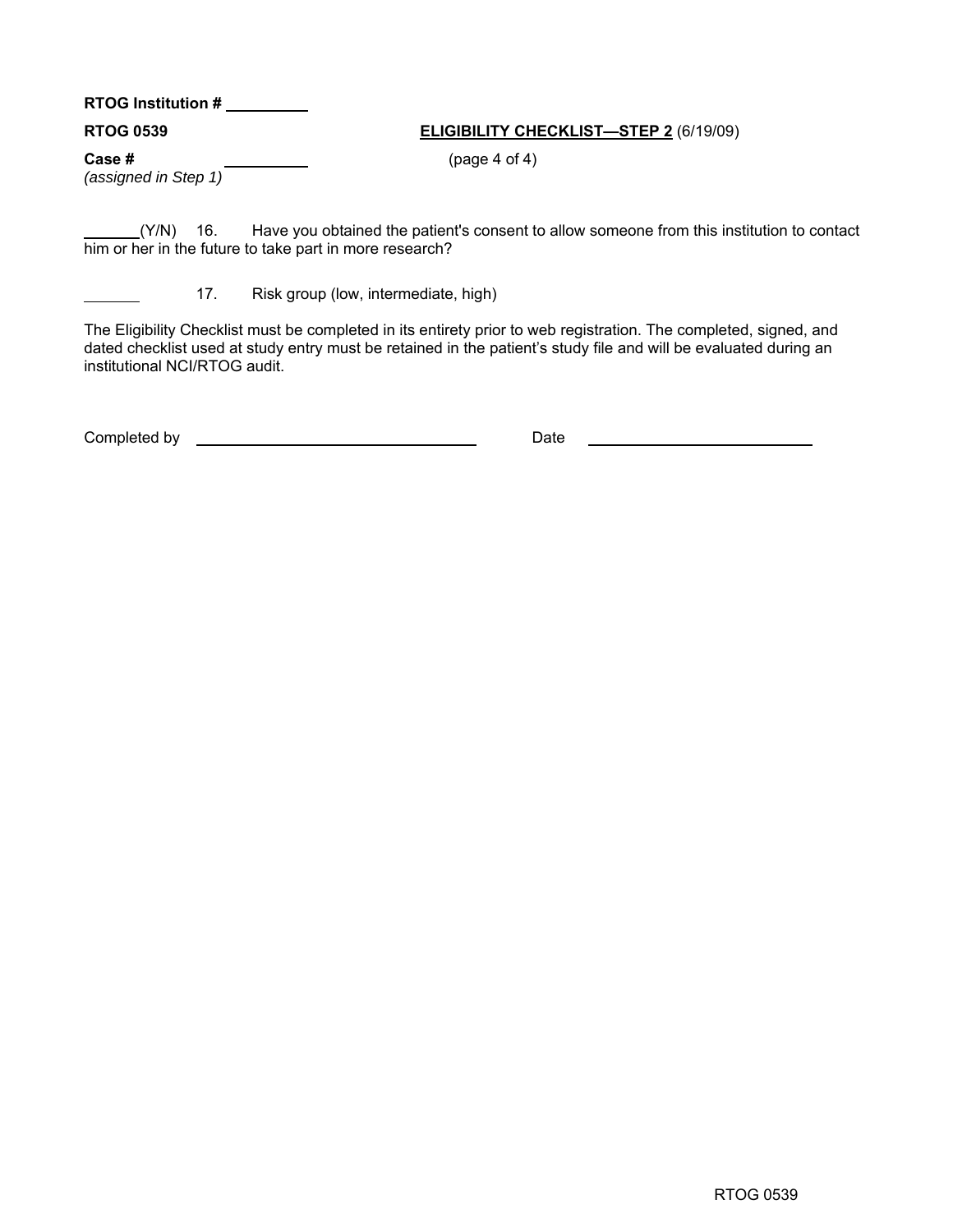# **1.0 INTRODUCTION**

# **1.1 Background and Epidemiology**

Meningiomas are tumors of arachnoidal cap cell origin, arising principally from the dura mater, although occasionally they occur intraventricularly. Meningiomas account for approximately 15% to 30% of primary brain tumors; they are thus ranked as either the most common [Claus 2005] or, if gliomas are considered collectively, the second most common primary intracranial tumor [Central Brain Tumor Registry in the United States (CBTRUS) 2000; Kuratsu 1996; Kuratsu 2000; McDermott 2002]. The reported incidence varies from <1 to >6 per 100,000 depending upon the method of identification and the population studied [Central Brain Tumor Registry in the United States (CBTRUS) 2000; Jaaskelainen 1986; Kuratsu 1996; Kuratsu 2000; Longstreth 1993; McCarthy 1998]. . Overall, an incidence of 2.6 per 100,000 has been calculated, with a greater relative incidence among Africans and Americans of African descent [8]. Except in the setting of neurofibromatosis type 2 (NF2) [Perry 2001], meningiomas occur infrequently in the pediatric population. The peak incidence is during the sixth and seventh decades of life; however, the range is broad, with a 5% or greater incidence in all age brackets from the second to ninth decades [Adegbite 1983; Stafford 1998]. A female preponderance is evident, with a female:male ratio of about 2:1 [Goldsmith 1998; McDermott 2002; Mirimanoff 1985; Wara 1997]. Most meningiomas are well differentiated, with low proliferative capacity. In older series up to 90% were reportedly benign [World Health Organization (WHO) grade I]; 5% to 10% were atypical (WHO grade II); and less than 5% were anaplastic or malignant (WHO grades III or IV) [Jaaskelainen 1986]. However, recent analyses by Perry and colleagues [1997, 1999], using updated grading criteria adopted by the WHO, have indicated that as many as 15% to 20% of meningiomas should be classified as atypical.

### **1.2 Surgery**

Surgery is the mainstay in the diagnosis and treatment of meningiomas, and the completeness of surgical removal is an important prognostic factor [Condra 1997; DeMonte 1995; Stafford 1998]. Resection of the tumor, its involved dura, and any involved soft tissue and bone is accepted procedure [Perry 2001], and high local control rates can be achieved by thorough resection. Kinjo and colleagues [1993] reported the outcome of 37 patients with convexity meningiomas who underwent gross total resection (GTR) of the tumor, any hyperostotic bone, and all involved dura with a 2-cm dural margin. They observed no local recurrences, with over half the patients followed beyond 5 years. Resection to this extent is, however, often unfeasible within the constraints of acceptable morbidity, and the likelihood of GTR varies substantially among intracranial primary sites [DeMonte 1995; Goldsmith 1998; Mirimanoff 1985; Pollock 2000 ]. The most likely sites for complete removal are the convexity and tentorium, and the least likely are in the skull base [Pollock 2000]. Overall, about one third of meningiomas are not fully resectable [Mirimanoff 1985].

The extent of surgical resection was classically defined by Donald Simpson [1957]. As portrayed in Appendix V, the degree to which the tumor, its dural attachments, and hyperostotic bone were removed surgically related to the local recurrence risk. Many series have corroborated this correlation; however, with the possible exception of the extensive excisions of convexity meningiomas reported by Kinjo and colleagues [1993], the recurrence rates after GTR have not been trivial. Mirimanoff and associates [1985] reported 5-, 10- and 15-year recurrence rates of 7%, 20%, and 32% and second operation rates of 6%, 15% and 20%, respectively, among 145 patients with GTR. These rates were confirmed in a Mayo Clinic series, in which recurrence rates after GTR were 12% at 5 years and 25% at 10 years [Stafford 1998]. Condra et al [1997] confirmed the importance of the total excision but found no association between Simpson grade and local control or cause-specific survival, as long as the resection was gross total (Simpson grades I-III). For patients treated with surgery alone, GTR resulted in 5-, 10-, and 15-year actuarial recurrence rates of 7%, 20%, and 24%, respectively.

Recurrence rates following subtotal resection (STR) are substantially higher. Wara and colleagues [Wara 1975] reported on 58 patients treated with STR alone. Forty-seven percent developed a local recurrence within 5 years, as did an additional 16% between 5 and 10 years and a further 12% ( $n = 7$ ) from 10 to 20 years. Among 116 patients with STR, Stafford and associates [1998] found recurrences in 39% at 5 years and 61% at 10 years. Condra at al [1997]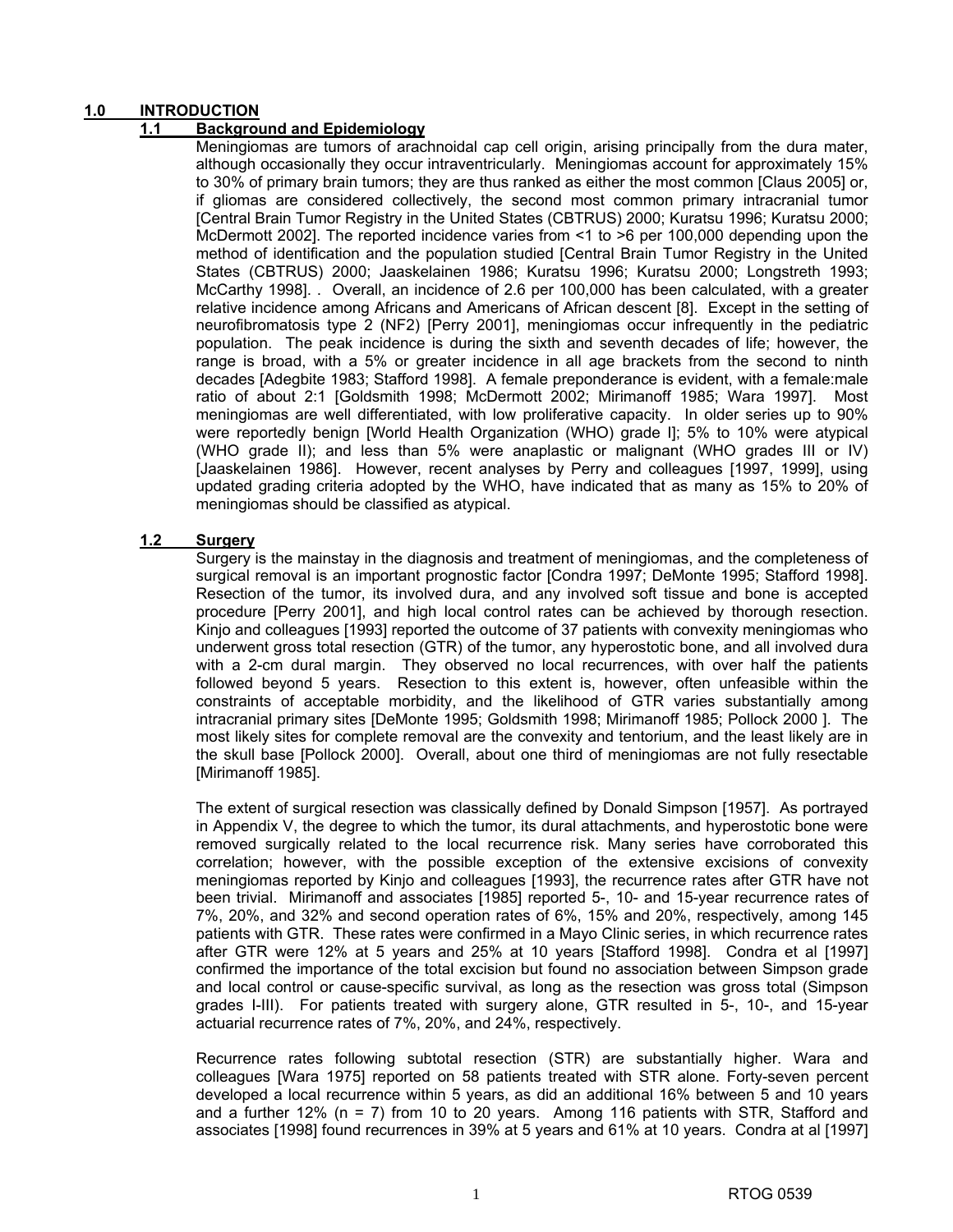detailed local recurrences in 47%, 60%, and 70% of patients with STR at 5, 10, and 15 years, respectively. Overall, approximately 40% to 50% of patients with STR develop local progression within 5 years, 60% within 10 years, and at least 70% within 15 years [Condra 1997; Pollock 2000].

GTR, whether for benign [Condra 1997; Mirimanoff 1985; Pollock 2000; Stafford 1998 ] or atypical [Goyal 2000] meningiomas, is the preferred treatment and is generally considered definitive. However, surgery may be insufficient as a sole modality in certain groups of patients, including those with subtotally resected, high-grade or recurrent tumors [Condra 1997; Mirimanoff 1985; Stafford 1998]. There is no uniform consensus as to the optimal approach for patients who have undergone STR or for those who are considered inoperable due to tumor location, poor medical status, or patient refusal [Akeyson 1996; Goyal 2000; Jung 2000; Mirimanoff 1985]. An article by Jung et al [2000] described a very low rate of recurrence in 38 patients following STR with or without adjuvant radiation therapy. Jung et al deemed incomplete resection an appropriate option for patients with STR, given a slow rate of growth, with a mean tumor doubling time of 8 years.

Historically, due to infrequent tumor regression following external beam radiation therapy (EBRT), meningiomas were considered resistant to irradiation, which itself was felt to carry considerable side effects [King 1996; Miramanoff 1985]. Confounding concerns have been voiced regarding the rare circumstance of malignant degeneration as well as the more common relationship between irradiation and the development of meningiomas [Hug 2000; Ron 1988a; Ron 1988b; Strojan 2000]. In a review of the literature by Strojan and colleagues [2000], the actuarial risk of developing a meningioma after radiation therapy was 0.53% at 5 years and 8.18% at 25 years. Although Kondziolka and colleagues [1999a] have found that surgical resection is not rendered more or less problematic by radiosurgery, there remains apprehension among surgeons about arachnoid scarring from irradiation. These concerns continue to lead to many subtotally resected meningioma patients being observed postoperatively, rather than receiving adjuvant therapy [Akeyson 1996; Jung 2000].

# **1.3 External Beam Radiation Therapy (EBRT)**

Due to the fact that GTR is often not feasible, alternative treatment strategies have been employed. The only currently accepted non-surgical treatment is radiation therapy, either as fractionated external beam radiation therapy (EBRT) or stereotactic radiosurgery (SRS). Chemotherapeutic, immunotherapeutic, and hormonal agents have been the subject of investigation but have not yet been validated. Several well-executed retrospective reviews have indicated that postoperative radiation therapy results in significant improvements in local control [ Barbaro 1987; Condra 1997; Goldsmith 1994; Taylor 1988; Wara 1975], and even possibly improved cause-specific and overall survival [8,17], in patients with STR, thus supporting a role for postoperative EBRT after incomplete surgery and, on occasion, as primary treatment [Condra 1997; Debus 2001; Goldsmith 1994; Selch 2004; Stafford 1998; Wara 1975].

Table 1 reviews 26 series contrasting outcomes following GTR, STR, and/or STR plus EBRT. The findings of these studies are consistent: progression-free survival (PFS) following STR is improved by the addition of EBRT. However, these studies are retrospective. The thesis that radiation therapy improves outcome has not been subjected to the rigors of a prospective or cooperative group trial. Many patients with STR are not referred for EBRT or SRS, and the role for radiation therapy after STR remains controversial [Akeyson 1996].

#### **1.4 3D-Conformal Radiation Therapy (3D-CRT) and Intensity Modulated Radiation Therapy ()**

Technical advancements have favorably impacted both the outcome and the side effect profile of postoperative EBRT. As to the latter issue, the risk of radiation-related side effects appears to be improved with modern approaches, as demonstrated by Goldsmith [1994] and Debus [2001]. Debus et al [Debus 2001] found a 2.2% rate of clinically significant toxicity, but no grade IV complications, with fractionated SRS. This rate is substantially superior to the 38% reported by Al-Mefty et al [1990] with older methods of radiation delivery. Goldsmith et al [1994] found a 3.6% rate of complications attributable to EBRT. These complications most often involved the anterior visual pathway; however, they are uncommon with doses per fraction < 2.0 Gy and with total doses < 54 Gy [Goldsmith 1992], as well as in series using intensity modulated radiation therapy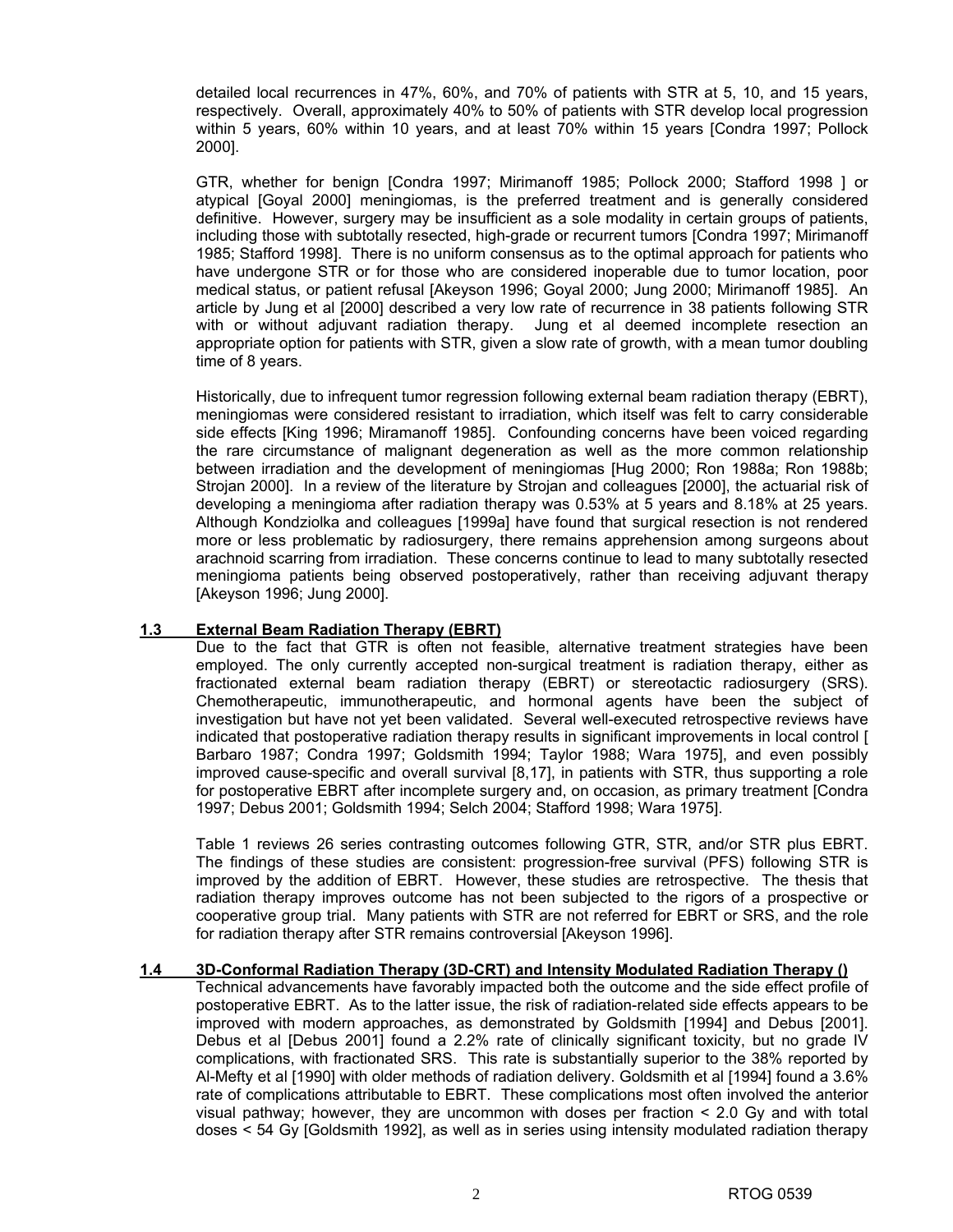(IMRT) [Pirzkall 2003; Uy 2002] or fractionated stereotactic irradiation [Selch 2004]. Meyers and associates [2000] have also argued that the adverse sequelae of 3D-CRT or IMRT appear to be waning because of technical improvements.

Regarding tumor control, recent developments allow more precise critical normal structure and target definition, as well as more accurate dosimetry and dose delivery. Indeed, improvements in local control have been documented when treatment planning was based upon CT or MRI data, rather than on plain films and surgical reports alone. Goldsmith [1994] and Milosevic [1996] each substantiated that improvements in local control have accompanied modern imaging. Goldsmith [1994, 1998] found that appropriate immobilization, along with CT- and/or MRI-based target definition resulted in a 22% improvement in PFS compared with treatment without such techniques ( $p = 0.002$ ).

Fractionated stereotactic and intensity modulated approaches have been employed with excellent intermediate-term local control and survival results [34, 35, 38, 39]. Debus et al [2001] reported 189 patients treated with large skull base meningiomas (median target volume 52.5 cc) to a median total dose of 56.8 Gy in 31 to 32 fractions. With median follow-up of 35 months, actuarial 10-year PFS was 94% for grade I tumors and 78% for grade II meningiomas. Uy and colleagues [2002] used IMRT (median 50.4 Gy) to treat 40 patients and found a 5-year PFS of 93%. Pirzkall and associates [2003] treated 20 skull base meningioma patients to doses of 55.8 to 58.2 Gy. With a median follow-up of 36 months they noted uniform local control. Selch et al [2004] employed fractionated stereotactic radiotherapy (median 50.4 Gy) for 45 cavernous sinus meningioma patients and found 3-year actuarial local control to be 97.4%. These outcomes with modern radiotherapy appear superior to the 5-year PFS rates of 80% to 85% rates from older series [Adegbite 1983; Barbaro 1987; Glaholm 1990; Taylor 1988]. However, there has never been a cooperative group comparison of outcomes between various techniques of radiation therapy for patients with meningioma or any other primary intercranial tumor. We will employ 3D-CRT or IMRT for our intermediate-risk patients and IMRT for high-risk patients, and we will analyze as a secondary endpoint how well IMRT dose constraints for targets and normal tissues are consistently achieved.

The recommended planning target volume (PTV) has ranged from gross tumor volume (GTV) plus a 2-cm margin [Perry 1999], to GTV plus 1 cm [Goldsmith 1998], down to GTV plus 2 mm [Debus 2001]. In the latter report, by Debus and colleagues [2001], a head cast attached to a stereotactic frame was used daily. Interestingly, with a median follow-up of 35 months, they have observed no marginal failures. Recommended doses have generally been 50 to 55 Gy [Condra 1997; Goldsmith 1998; Wara 1997; Uy 2002]. Among 67 patients, Winkler et al [1998] found no clear dose response from 36 to 79.5 Gy (1.5 to 2.0 Gy per day), with 5- and 10-year disease-free survival rates of 82% and 70%, respectively. On the other hand, Goldsmith and associates [1994] found that doses above 52 Gy resulted in improved local control.

# **1.5 Comparative Outcomes of EBRT and SRS**

SRS will not be permitted on the present protocol. However, a brief reference to outcomes with SRS vis a vis EBRT is important as justification. SRS was introduced in the 1950s by Lars Leksell as a single high-dose radiation treatment to an image-defined target. Although this is a much more recent development than EBRT, SRS has been used with increasing frequency over the last two decades and is now an accepted form of treatment for meningiomas [McDermott 2002]. Treatment results with SRS have been impressive, with both linear accelerator–based [Chang 1997; Hakim 1998; Shafron 1999] and Gamma Knife [Duma 1993; Kondziolka 1998a; Kondziolka 1998b; Kondziolka 1999b; Liscak 1999; Roche 2000; Pollock 2000; Stafford 2001; Subach 1998; Vermeulen 1999] systems having similar local control rates. Table 2 lists 24 published series with a total of 2281 patients. Local control at 5 years or greater ranges from 75% to 100%. SRS relies upon a high degree of conformality and a steep dose gradient to enhance local tumor response and to limit side effects, whereas EBRT exploits the radiobiologic advantages of lower dose per fraction, protracted treatment course, and higher total dose.

As emphasized in Table 3, there is apparent equivalence in local control between EBRT and SRS, and either emerges as a treatment option for appropriately selected subtotally resected meningiomas. Combining several retrospective EBRT series reveals 5- to 10-year local control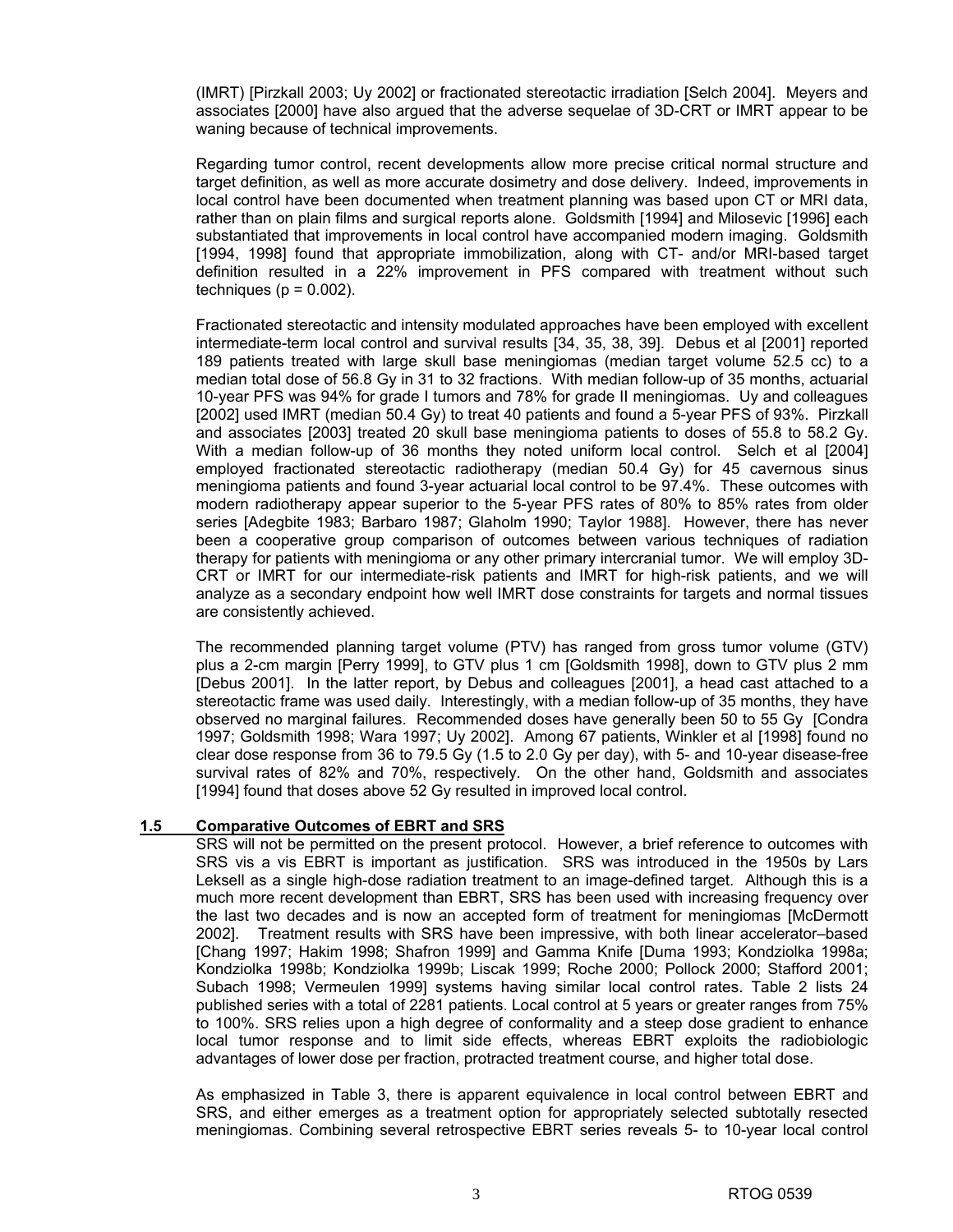rates from 79% to 100%, compared with 75% to 100% for SRS. Extracting recent series (published since 2001) yields similar results: 91% to 100% for EBRT and 86% to 100% for SRS. In a publication, Sibtain and Plowman [1999] noted uniform local control from 12 to 83 months in 28 cavernous sinus meningioma patients treated either with EBRT (50 Gy in 30 fractions) or with SRS (12 to 17 Gy at the 90% isodose).

The number of published series with intermediate- and long-term follow-up of SRS has not yet reached that of EBRT. However, the results are impressive enough to have already incorporated SRS into the standard treatment armamentarium for meningiomas. However, there is no suggestion from multiple retrospective series, now with extended follow-up, that SRS results in outcome superior to EBRT. Although we will not incorporate SRS into the present relatively small phase II protocol, once this study is completed, we plan to proceed with a phase III trial incorporating IMRT or SRS.

#### **1.6 Atypical Meningiomas (WHO Grade II)**

Atypical features are found in approximately 5% to 20% of meningiomas and are indicative of a more aggressive biologic potential [McDermott 2002; Kuratsu 1996; Wara 1997; Perry 1997, Claus 2005, Pasquier 2008]. In most studies, including recent publications, atypical meningiomas comprise about 5% of patients [Claus 2005, Pasquier 2008]. A higher prevalence of atypical histology of about 20% has been reported by Perry and colleagues [1997, 1999]; corroborating this, a Scottish group recently reclassified approximately 300 meningioma cases with close attention to current WHO standards. They found that 20% of their reclassified meningiomas were atypical (WHO grade II), a 4-fold increase, and that 1.6% were anaplastic (WHO grade III). They commented that 38% of their atypical meningiomas were originally (incorrectly) classified benign. [Willis 2005]. Pearson and colleagues at the University of Alabama Birmingham have also noted a significant change in the percentage of meningiomas designated as atypical in recent years. At their institution 32.7% to 35.5% of meningiomas were categorized as atypical from 2004 through 2006 [Pearson 2008]. Local recurrence rates for patients with atypical meningiomas are higher than those with benign tumors. Perry and colleagues [1997, 1999], in a large series that included 108 atypical meningiomas, found that gross totally resected patients had an estimated 5-year recurrence rate of 40%. The majority of these patients received no treatment beyond surgery. It thus appears that a sizable subset of atypical meningiomas is likely to fail with surgical therapy alone. It is common practice to offer patients with atypical meningiomas adjuvant irradiation.

Studies have indicated that STR for atypical tumors portends more rapid progression than with their benign counterparts. Goyal et al [2000] found 5- and 10-year local control rates of 51% and 17%, respectively, in patients with atypical meningiomas and STR  $(n = 4)$  or surgery of unknown extent (n = 3). The majority of the patients did not receive adjuvant therapy. Goldsmith et al [1994] found that with EBRT, patients with subtotally resected atypical tumors achieved a 5-year relapse-free survival rate of 48%, compared with 89% for benign tumors (p = 0.001). Stafford and co-authors [Stafford 2001] found 5-year actuarial local control rates of 100% for benign meningiomas, compared with 83% for atypical meningiomas treated with SRS. Condra et al [1997] commented that patients with atypical meningiomas faired best with either GTR or STR plus radiation therapy, principally EBRT. Others, as well, have recommended postoperative EBRT or SRS for subtotally resected atypical meningiomas [Staffford 1998, Goyal 2000, Hug 2000]. Regarding dose, Hug and associates [2000] reported that local control of atypical meningiomas was significantly enhanced by cumulative doses of  $\geq 60$  CGE (cobalt Gray equivalent). The majority of their patients had a subtotal resection or recurrent disease.

#### **1.7 Anaplastic/Malignant Meningioma (WHO Grade III)**

Malignant meningiomas are relatively rare tumors, comprising less than 5% of all meningiomas [Jaaskelainen 1986, Claus 2005]. In distinction to both benign and atypical meningiomas, malignant meningiomas have a considerably more aggressive clinical course. Whereas the 5 year overall survival rates for low-grade meningiomas are typically between 90% and 100%, those for malignant meningiomas are between 50% and 60% [Coke 1998], prompting broader agreement for aggressive multimodality therapy. In the majority of the published literature, postoperative radiation is recommended regardless of the extent of resection [Hug 2000] and local recurrence is reported to be reduced [Akeyson 1996]. GTR and adjuvant radiation for patients with malignant meningiomas have been shown, in a report by Dziuk et al [1988], to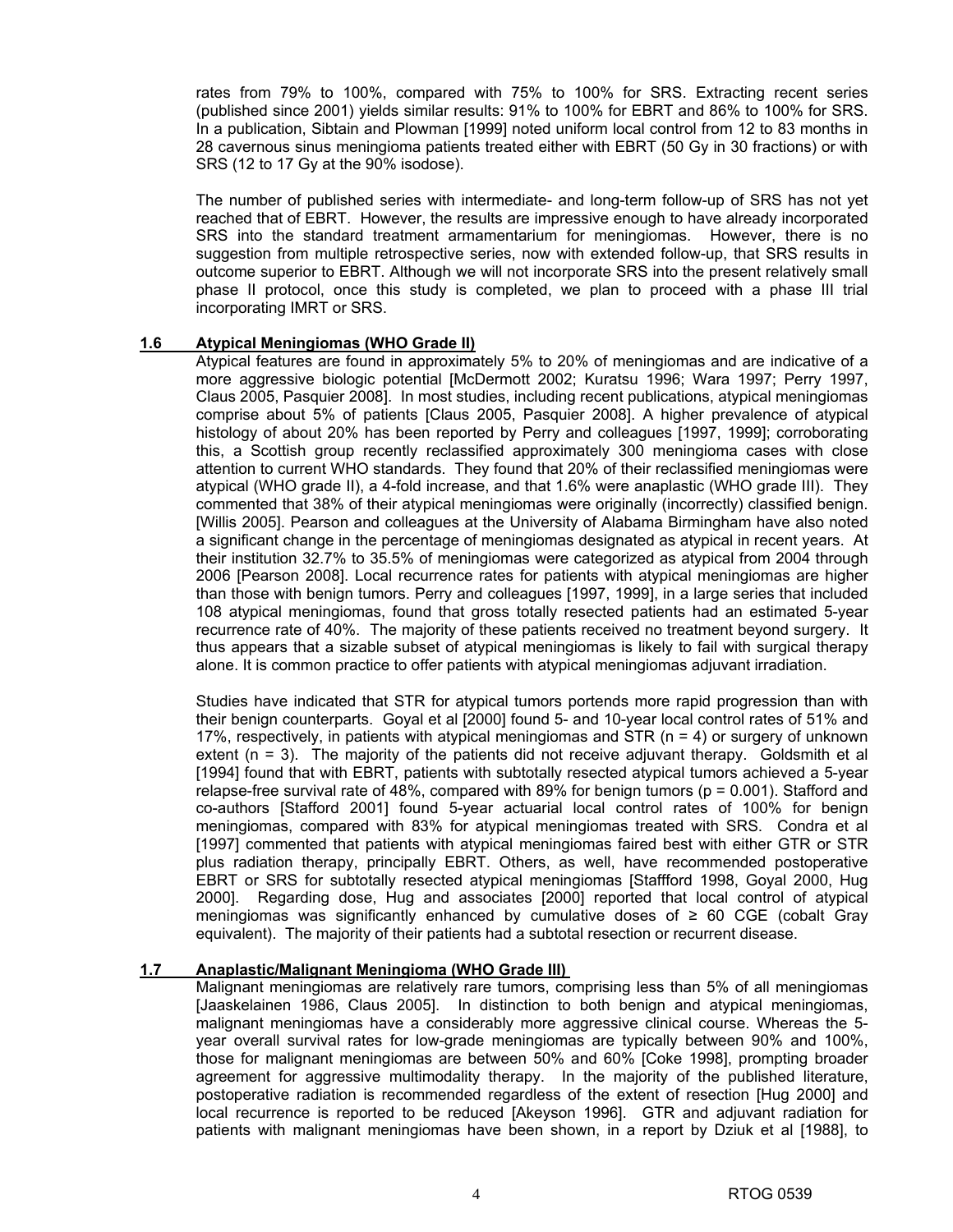independently predict improved disease-free and overall survival times. Five-year disease-free survival improved from 15% without radiation to 80% with adjuvant radiation [Dziuk 1988]. Coke and colleagues [1998] reported local disease progression in 65% of patients after surgery alone, versus 18% after surgery plus radiation. Cumulative fractionated doses in the range of 54 Gy, typically used for benign meningiomas, may be insufficient for anaplastic primaries, and many centers employ doses averaging about 60 Gy (with fractions of 1.8 to 2.0 Gy) with 2- to 4-cm margins. A study by Hug et al [2000] from Massachusetts General Hospital included 13 patients treated with surgery and radiation for malignant meningioma. Approximately one third were approached with a combination of photons and protons and two thirds with photons alone. Those with cumulative doses exceeding 60 Gy (expressed as cobalt Gray equivalent) manifested significantly better local control: 5-year actuarial local control was 100% for 6 patients treated with  $\geq$  60 Gy, versus 0% for 7 patients receiving < 60 Gy (p = 0.025). We have thus incorporated a final dose of 60 Gy (in 30 fractions) for patients with WHO grade III (anaplastic/malignant) and other high-risk meningiomas in the present study.

### **1.8 Recurrent Meningiomas**

Meningiomas that have recurred after prior surgery alone appear to pursue a more aggressive clinical course than newly diagnosed meningiomas of the same grade [Miralbell 1992; Taylor 1988; Wara 1975]. Retrospective studies have indicated an improved salvage rate when such patients are treated with combined surgery and radiation or radiation alone as opposed to surgery only [Miralbell 1992; Taylor 1988; Wara 1975]. In the study by Miralbell and associates [1992], 8 year PFS after salvage therapy was 78% in irradiated patients versus 11% with surgery only (p = 0.03). Taylor et al  $[1988]$  reported respective 10-year figures as 89% versus 30% ( $p = 0.01$ ). Addressing whether radiation can be delayed for the event of further progression, Pourel and colleagues [2001] found numerically improved 5-year relapse-free survival in patients irradiated immediately following STR, as opposed to delaying radiation for progression: 90% versus 73%, but the difference was not statistically significant ( $p=0.37$ ). Although the theses that radiation should be employed in patients with recurrent meningioma and that postponing radiation until further progression may result in less effective tumor control find support in retrospective studies, there have been no cooperative group trials on this issue.

#### **1.9 Histopathologic Evaluation and Prognostic Markers** (6/9/10)

Perry and associates [1997, 1999] have proposed criteria for the grading of meningiomas, based upon a large clinicopathologic series showing statistical associations with recurrence-free and overall survival. These criteria have, in large measure, been adopted by the WHO [Kleihues 2000]. Relative to benign (WHO grade I) meningiomas, atypical (WHO grade II) tumors are those with >4 mitoses per 10 high power fields (which may be focal), brain invasion, or at least three of the following: sheeting architecture, small cells, macronucleoli, hypercellularity, and/or necrosis. Exclusionary anaplastic findings are >20 mitoses per 10 high power fields or loss of differentiation under light microscopy (i.e., sarcoma-, carcinoma-, or melanoma-like appearance). Although these criteria are more objective than those used in the past, there is still some interpretive license. A more uniform analysis would be expected by employing central pathology review by a single pathologist with recognized expertise in the field (A. Perry). This is mandated as a secondary analysis in the present protocol.

Evidence is accumulating that immunohistochemical and molecular data may further improve our ability to stratify patients into prognostic subsets [Bostrom 2001; Cai 2001; Perry 1998; Perry 2000; Simon 1995; Weber 1997]. For example, malignant progression has been associated with increased MIB-1 (Ki-67) proliferative indices, decreased progesterone receptor expression, and genetic losses involving chromosomes 1p, 10, and 14q. Whereas most of these have not been validated as independent prognostic markers, preliminary data suggests that 14q deletions detected in paraffin-embedded sections by fluorescence in situ hybridization (FISH) are more common in benign meningiomas that recur despite GTR [Perry 1998]. It is likely that additional markers of interest will become apparent during the course of this study. Therefore, we plan to archive paraffin blocks and blood samples from consenting patients, in order to perform additional immunohistochemical and molecular studies once the enrollment phase is completed. Correlative aims for chromosomal and molecular analyses are found in Section 10.8.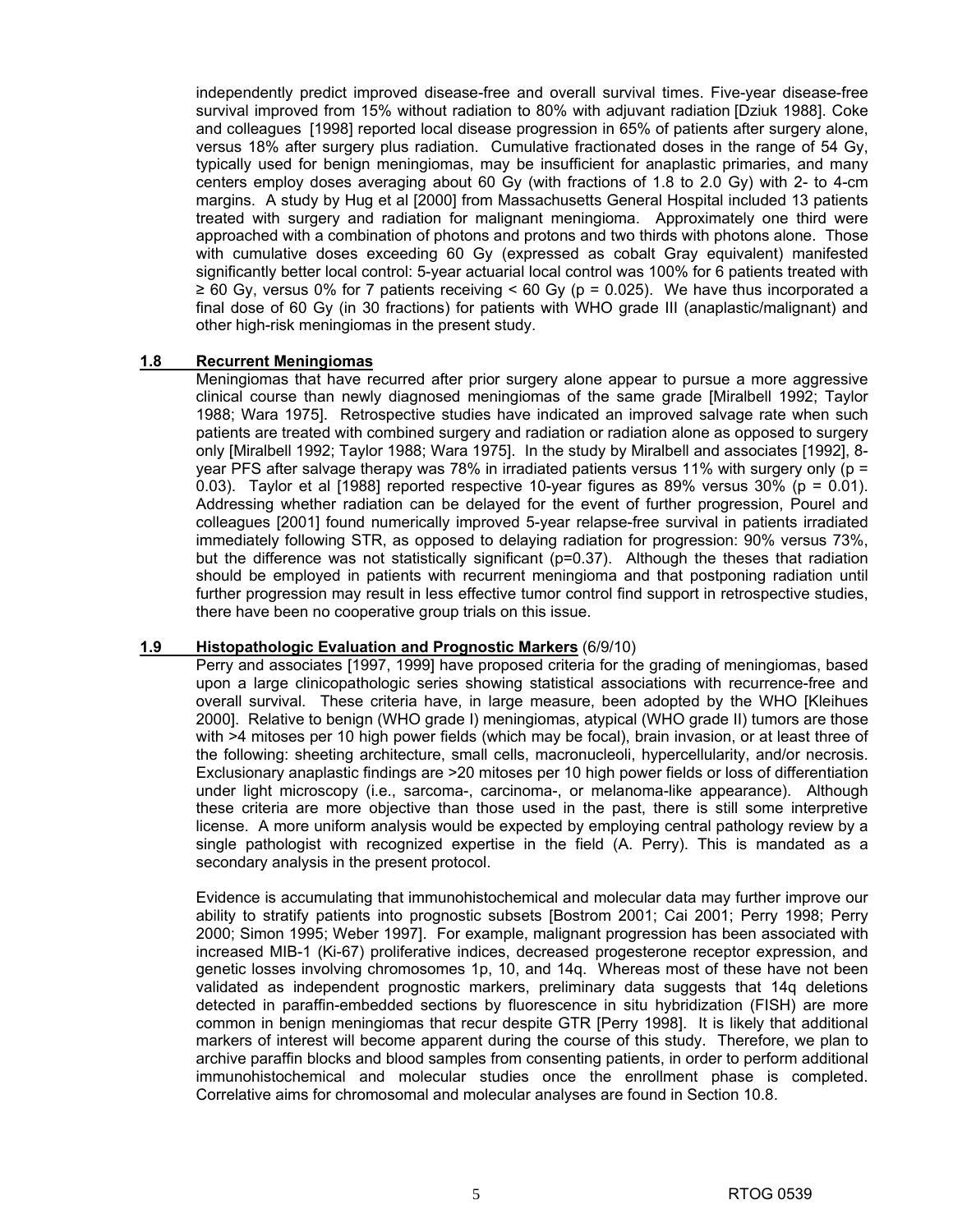We also will collect urine samples from consenting patients for a secondary translational analysis of angiogenesis and molecular prognostic factors. Tumor growth depends on angiogenesis, the development and recruitment of new blood vessels. The importance of angiogenesis in oncology was proposed by Folkman [1971], who recognized the importance of targeting cells that support tumor growth rather than the cancer cells themselves. Despite the array of tumor markers currently in use, none serve as general cancer predictors of outcome. In theory, angiogenic factors could identify patients at risk for recurrent disease regardless of tumor type, since the process of angiogenesis is ubiquitous to cancer. Indeed, multiple investigators have explored the use of angiogenic factors as possible general tumor markers [Cai 2002; Gerhards 2001; Kaban 2002; Kausch 2002; Kraft 1999; Kuittinen 2002; Lengyel 2001; Linderholm 1998; Moses 1998; Ondruschka 2002; Poon 2001; Sienel 2003; Smith 2000; Verheul 2000]. While angiogenic proteins such as vascular endothelial growth factor (VEGF), basic fibroblast growth factor (bFGF), and matrix metalloproteinases (MMPs), have been shown to have prognostic power in specific tumor types, few studies have individually explored the utility of angiogenic proteins as general tumor markers across different tumor types—both solid tumors and hematologic malignancies. A tumor marker that could consistently identify patients at risk for nonresponsive or recurrent disease would allow selection of these patients for more aggressive or alternate treatment. Furthermore, to our knowledge each of the aforementioned studies has focused on the magnitude of either the VEGF or MMP initial level. No study has explored the dynamic *trend* of these protein levels though a course of therapy, its possible predictive significance, or evaluated which methodology was the most powerful for defining the trend.

VEGF, originally known as vascular permeability factor, is one of the most potent and wellcharacterized proangiogenic proteins. It is expressed by a variety of human solid tumors, as well as neoplastic myeloid and leukemic cells [Mayerhofer 2002]. VEGF has specific mitogenic activity on endothelial cells and promotes extravasation of proteins from tumor vessels, which creates a fibrin matrix infrastructure allowing for stromal cell invasion and tumor development [Dvorak 1992].

MMPs are a family of zinc-dependent enzymes that enable new vessels to invade the surrounding extracellular matrix. MMPs function during the normal physiologic processes of tissue repair and morphogenesis. Pathologically, MMPs have been implicated in diseases associated with excess degradation of extracellular matrix, such as rheumatoid arthritis, osteoarthritis, periodontitis, autoimmune skin disorders, tumor invasion and metastasis [Vihinen 2002]. Increased MMP expression has been linked to more aggressive metastatic behavior and increased expression of MMPs has been documented in numerous tumor types [Burke 2001].

While clinical prognostic variables have assisted in stratifying patients, many groups are investigating molecular prognostic factors with the hope that these markers might also predict for response to specific therapies. Specific molecular markers in pathology specimens have been found to be prognostic in gliomas and predict responsiveness to chemotherapy [Hashimoto 2003; Pollack 2003; Tchirkov 2003; Thiessen 2003]. Expression of growth factors and the proliferation index have also been found to be prognostic in tumor tissue from patients with high-grade gliomas. However, the majority of studies evaluating molecular prognostic variables with meningioma have focused on the evaluation of tumor tissue obtained at the time of biopsy and/or resection. This approach is well suited to evaluate molecular pretreatment prognostic markers, but the investigation of predictive posttreatment factors in patients with meningioma has been more limited due to the paucity of available tumor tissue after therapy. Evaluating prognostic markers in urine and serum, which can be obtained with minimally invasive procedures, may be more feasible and applicable to this setting.

The NCI Radiation Oncology Branch (ROB) previously evaluated serum and urine markers prior to, during, and following definitive therapy in patients undergoing radiation therapy, including several patients with high-grade gliomas [Chan 2004]. These patients were enrolled in the ROB blood and urine collection protocol, NCI protocol 02-C-0064. Serum and urine were collected from patients with various cancers who were undergoing radiation therapy. The levels of serum and urine angiogenic factors were evaluated to determine if these levels were prognostic of outcome following radiation therapy. Urinary VEGF levels at presentation were different between patients with local-regional cancer and normal controls and between patients with metastatic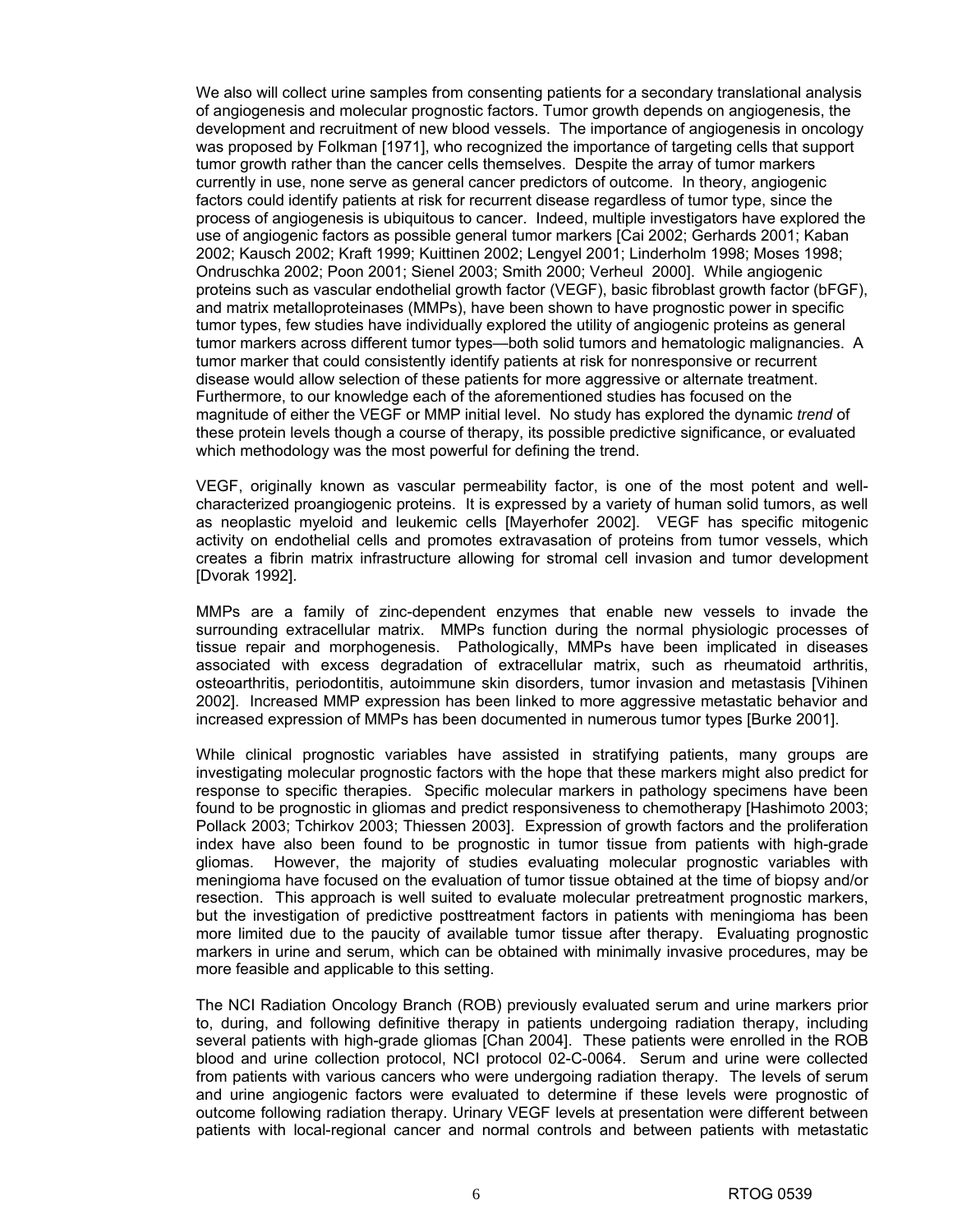prostate cancer and local-regional disease ( $p = 0.04$  and 0.01, respectively). Similar results were found with MMP measurement ( $p = 0.03$  and  $p \le 0.0001$ , respectively). Of those patients subsequently treated with radiation, VEGF levels at presentation between patients with no evidence of disease after radiation (NED) and those who had persistent or recurrent disease following radiotherapy were also different ( $p = 0.039$ ). The comparison between angiogenic factor levels taken at least 1 month postradiotherapy and the last on-treatment level was the strongest predictor of 1-year PFS ( $p = 0.004$ ). Overall MMP trending was also significantly associated with 1-year PFS, as was individual MMP-2 trending  $(p = 0.004$  and 0.001, respectively). Step-wise logistic regression revealed that the VEGF trend comparing postradiation levels to last on-treatment levels was an independent predictor of PFS (p = 0.02). Therefore, we plan to expand on these results by prospectively investigating this question in patients with meningioma.

Several growth factors have been implicated in tumors of the central nervous system, and specifically in meningiomas, including EGF, IGF, VEGF, and HGF/SF. We propose to collect serum from our patients at baseline (all groups), at 1 month post-irradiation (Groups II and III), and at the time of recurrence (all groups) if that should occur. Our hypothesis is that HGF/SF may predict for local recurrence after radiotherapy; however, as we have so few patients in each treatment arm, we will collect this data only in a pilot fashion. We will also test our secondary hypothesis that the levels of EGF, IGF, and VEGF cannot independently predict local failures but when combined can create a predictive score for local failure. Again, this will only be done in pilot fashion due to our limited patient numbers.

### **1.10 Rationale for Study Design**

We will evaluate three groups of meningioma patients, based upon WHO grade, extent of resection, and recurrence status. WHO grade will be determined via central pathology review. Resection extent will be determined by operative and imaging findings at the parent institution. Recurrence may be established based upon operative and/or imaging findings. Patients with newly diagnosed gross totally or subtotally resected WHO grade I meningiomas are at relatively low risk for recurrence and will be enrolled in an observation arm (Group I). This will permit better definition of recurrence rates based upon grade and other histopathologic findings from centrally reviewed and banked tissue. Group II patients will receive postoperative radiation therapy. Group II patients have a several-fold increased rate of recurrence over newly diagnosed grade I meningiomas. As iterated in Section 1.6 above, Perry and colleagues [1997, 1999] found that gross totally resected atypical meningiomas exhibited a 40% 5-year local recurrence risk. As outlined in Section 1.8, recurrent grade I patients have yet poorer progression-free survival in the absence of radiation therapy. With this rationale, it is common practice to offer these patients postoperative irradiation. There is yet broader agreement upon the use of radiation therapy for high-risk patients and, as reviewed in Section 1.6, the total radiation doses employed are commonly higher than in other settings. Thus our Group II and Group III patients will receive IMRT.

Regarding the use of IMRT in the present trial, although RTOG has an unparalleled track record for completing important brain tumor studies, all RTOG brain tumor trials to date have specified that IMRT is not permitted. No brain tumor trial has addressed whether specific dose constraints for target and normal tissues can be met in the multi-institutional setting across academic, community hospital, and private practice group settings. Numerous IMRT techniques have developed largely independent of one another. The present protocol will be the first RTOG brain tumor trial to use and measure adherence to carefully specified parameters using IMRT and other highly conformal radiotherapy techniques. It will thus serve as the basis for the rational and methodical use of these approaches for future RTOG brain tumor trials.

Group II patients will receive 54 Gy in 30 fractions, and Group III patients will receive 60 Gy in 30 fractions. As has been the case with many prior large cooperative group studies, submission of pathology slides for central pathology review will be mandatory and will provide tissue for secondary analysis. In addition, paraffin-embedded tumor specimens, serum, and urine are strongly encouraged to be submitted and will be stored in the RTOG Biospecimen Resource for future molecular, epidemiological, and other correlative studies as described in Section 10.8. Urine collection will be used to determine whether urinary VEGF and MMP levels are predictive of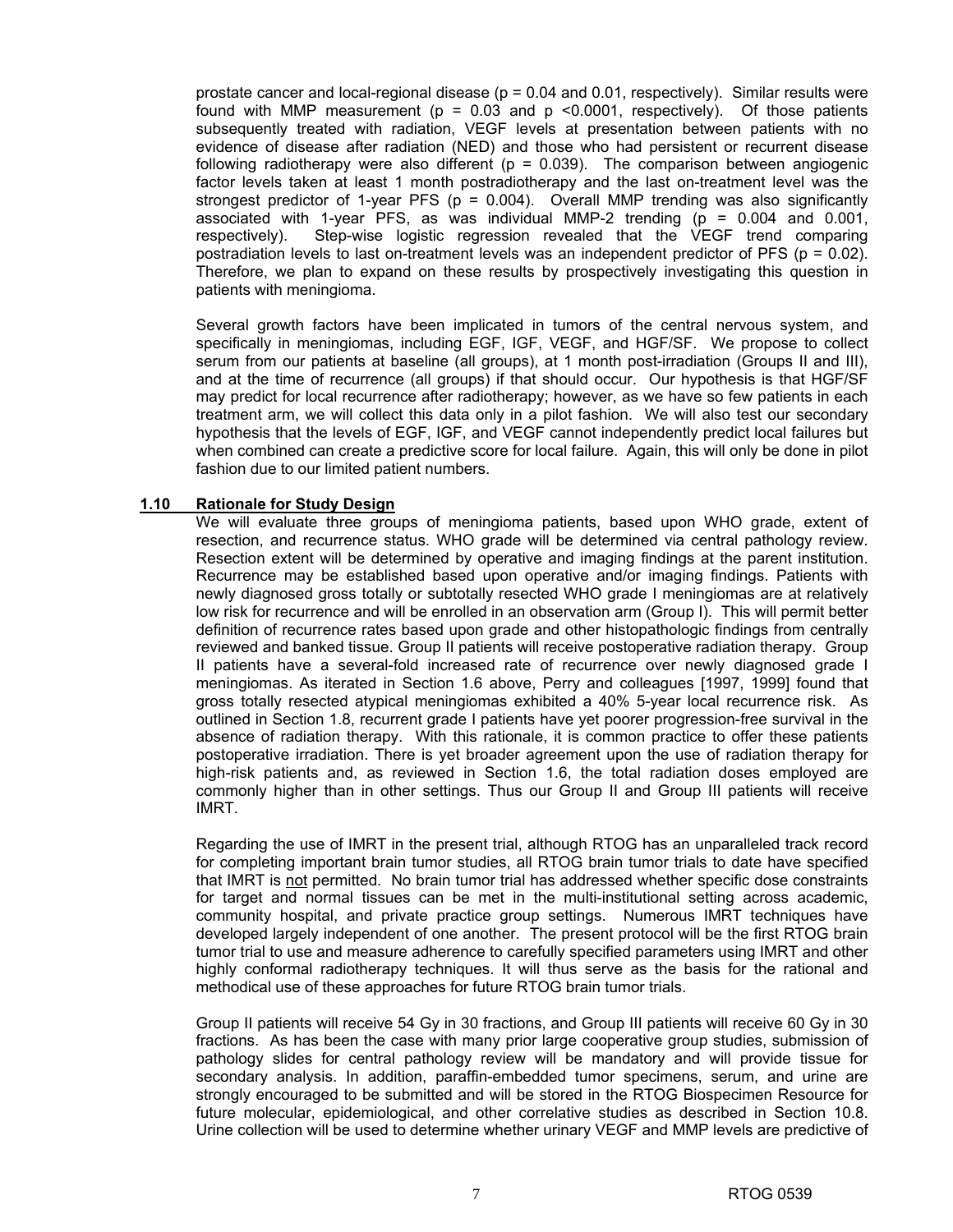clinical outcome in patients being observed or receiving radiotherapy for meningioma. Centralized neuroradiology review will be utilized to perform a more uniform secondary assessment of recurrence and of imaging correlates but will not be requisite prior to protocol enrollment.

With the hope that we might identify a reliable surrogate marker for the outcome of meningioma patients, and perhaps in the future circumvent the lengthy time intervals required to identify recurrence rates and survival via the traditional measures, we encourage smaller cohort studies of metabolic imaging. These will not be included in the present larger multi-institutional study but may be run in parallel with it. Surrogate outcome markers will also be sought in all enrolled patients via analysis of centrally reviewed and banked tissue as described above. Conditional to the results of the present phase II protocol, we plan to follow with a phase III randomized study comparing observation to radiation therapy (conformal standard fractionated techniques or stereotactic radiosurgery) in selected low- and intermediate-risk patients. The phase III undertaking should be greatly enhanced by the current phase II approach, which will document our ability to accrue meningioma patients within the RTOG framework, to assess histopathologic and imaging correlated centrally, to adhere to highly conformal EBRT guidelines (as yet undocumented in multi-institutional brain tumor trials), and to report outcomes within the prognostic groups we have herein defined.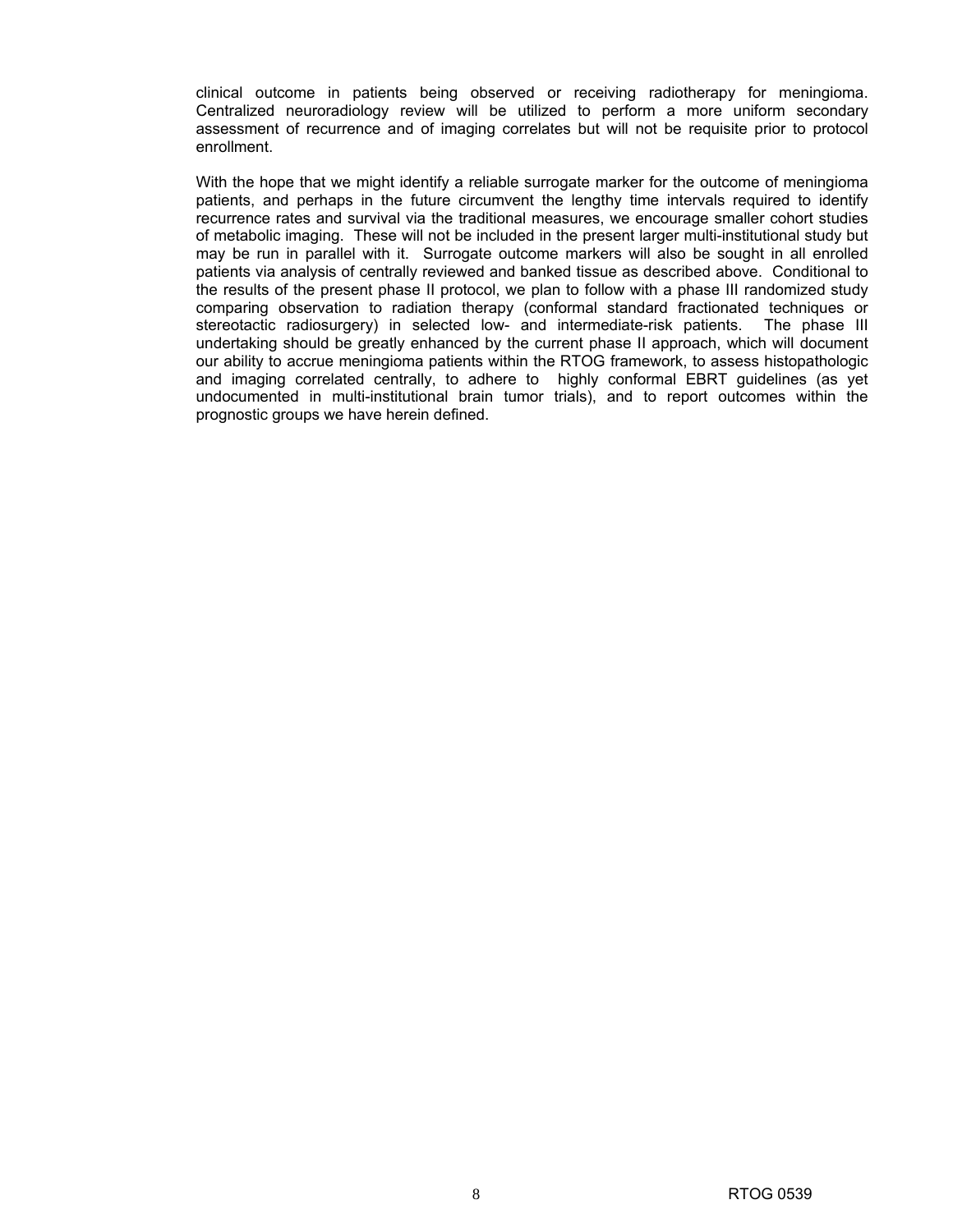### **Table 1 External Beam Radiation Therapy Progression-Free Survival**

|                       |        |                          |                              |            |            | $\geq$ 5-year PFS    |
|-----------------------|--------|--------------------------|------------------------------|------------|------------|----------------------|
| Author (yr)           |        | $\underline{\mathsf{N}}$ | f/u (mo)                     | <b>GTR</b> | <u>STR</u> | <b>STR+ EBRT</b>     |
| Adegbite (1983)       |        | 114                      | 10-276<br>(range)            | 90%        | 45%        | 82%                  |
| Mirimanoff (1985)     |        | 225                      | 65% > 60                     | 93%        | 63%        |                      |
| Barbaro (1987)        |        | 135                      | 78                           | 96%        | 60%        | 80%                  |
| Taylor (1988)         |        | 132                      | $60\% > 60$                  | 96%        | 43%        | 85%                  |
| Glaholm (1990)        |        | 117                      | 80                           |            |            | 84%                  |
| Miralbell (1992)      |        | 115                      | 57                           |            | 48%        | 88% (8y PFS)         |
| Mahmood (1994)        |        | 254                      | 61                           | 98%        | 54%        |                      |
| Goldsmith (1994)      |        | 117                      | 40                           |            |            | 89% (98% after 1980) |
| Peele (1996)          |        | 86                       | 46                           |            | 52%        | 100%                 |
| Condra (1997)         |        | 246                      | 98                           | 95%        | 53%        | 86%                  |
| Stafford (1998)       |        | 581                      | 55                           | 88%        | 61%        |                      |
| <b>Nutting (1999)</b> |        | 82                       | 108                          |            |            | 92%                  |
| Vendrely (1999)       |        | 156                      | 40                           |            |            | 79%                  |
| Maguire (1999)        |        | 28                       | 41                           |            |            | 92% (4y PFS)         |
| Wenkle (2000)         |        | 46                       | 53                           |            |            | 100%                 |
| Pourel (2001)         |        | 26                       | 30                           |            |            | 95%                  |
| Dufour (2001)         |        | 31                       | 73                           |            |            | 93% (10y PFS)        |
| Debus (2001)          |        | 189                      | 35                           |            |            | 98% (FSRT)           |
| Jalali (2002)         |        | 41                       | 21                           |            |            | 100% (3y PFS)        |
| Uy (2002)             |        | 40                       | 30                           |            |            | 93%                  |
| Pirzkall (2003)       |        | 20                       | 36                           |            |            | 100%                 |
| Soyuer (2004)         |        | 92                       | 92                           | 77%        | 38%        | 91%                  |
| Selch (2004)          |        | 45                       | 36                           |            |            | 98% (3y PFS)         |
| Milker-Zabel (2005)   |        | 317                      | 68                           |            |            | 93%                  |
| Henzel (2006)         |        | 224                      | 36                           |            |            | 97%                  |
| Milker-Zabel (2007)   |        | 94                       | 53                           |            |            | 94%                  |
|                       | Total: | 3544                     | 21, 108<br>(mean,<br>median) | 77-98%     | 38-63%     | 79-100%              |

Table 1. Compiled series allowing for comparison in the rates of progression-free survival (PFS) for patients treated with gross total resection (GTR), subtotal resection (STR), or with STR + external beam radiation therapy (EBRT). Actuarial intervals other than 5 years are given in parenthesis. Patients in the above reports typically, but not exclusively, had either known or presumed low-grade meningiomas. yr: year published, n: number of patients,  $f/u$ : length of follow-up (mean or median unless otherwise indicated), FSRT: fractionated stereotactic radiosurgery. The STR + EBRT column includes some patients treated with primary EBRT.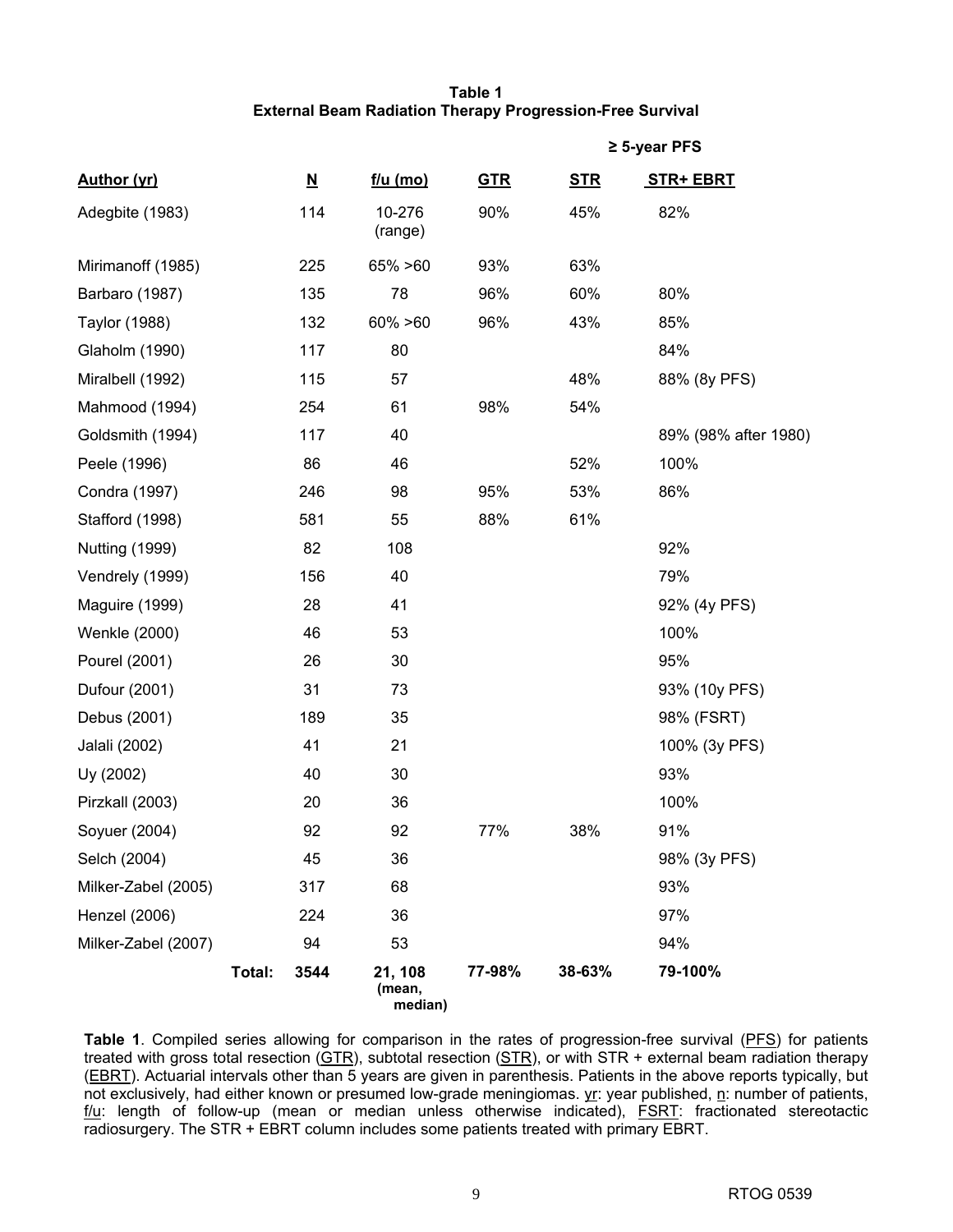# **Table 2 Stereotactic Radiosurgery Progression-Free Survival**

| <b>Author (yr)</b>        | $\underline{n}$ | <u>f/u</u> | <u>No</u><br><b>Histology</b> | <b>Dose</b> | $\geq$ 5 yr-PFS                                    |
|---------------------------|-----------------|------------|-------------------------------|-------------|----------------------------------------------------|
| Chang (1997)              | 55              | (mo)<br>48 |                               | 18 Gy       | 98%                                                |
| Hakim (1998)              | 127             | 31         | 54%                           | 15 Gy       | 89%                                                |
| Chang (1998) <sup>1</sup> | 24              | 46         |                               | 17.7 Gy     | 100%                                               |
| Liscak (1999)             | 53              | 19         | 64%                           | 12 Gy       | 100%                                               |
| Kondziolka (1999b)        | 99              |            | 43%                           | 16 Gy       | 93%                                                |
| Morita (1999)             | 88              | 35         | 44%                           | 16 Gy       | 95%                                                |
| <b>Shafron (1999)</b>     | 70              | 23         | NR.                           | 12.7 Gy     | 100%                                               |
| Roche (2000)              | 80              | 31         | 63%                           | 14 Gy       | 93%                                                |
| Aichholzer (2000)         | 46              | 48         | 33%                           | 15.9 Gy     | 96%                                                |
| Stafford (2001)           | 168             |            | 41%                           | 16 Gy       | 93%                                                |
| Shin (2001)               | 15              | 42         | 30%                           | 10-12 Gy    | 75% (5&10y PFS)                                    |
|                           | 22              |            | ,,                            | 14-18 Gy    | 100% (5&10y PFS)                                   |
| Nicolato (2002)           | 111             | 48         | 50%                           | 15 Gy       | 96%                                                |
| Lee (2002) <sup>1</sup>   | 159             | 35         | 52%                           | 13 Gy       | 93%                                                |
| Spiegelmann (2002)        | 42              | 36         | $\blacksquare$                | 14 Gy       | $(97\%$ if SRS sole tx)<br>97.5%                   |
| Pollock (2003)            | 62              | 64         | 46%                           | 17.7 Gy     | 95% (7y PFS)                                       |
| Roche (2003)              | 32              | 56         | 75%                           | 13 Gy       | 100%                                               |
| Iwai (2003)               | 42              | 49         | 48%                           | 11 Gy       | 92%                                                |
| Flickinger (2003)         | 219             | 29         | 100%                          | 14 Gy       | 93% (5&10y PFS)                                    |
| Chuang (2004)             | 43              | 75         | 48%                           | 16 Gy       | 90% (7y PFS)                                       |
| DiBiase (2004)            | 137             | 54         | 62%                           | 14 Gy       | (100% if SRS sole tx)<br>86.2%<br>(91.9% if <10cc) |
| Kim (2005)                | 26              | 33         | 91%                           | 16 Gy       | 95%                                                |
| Kreil (2005)              | 200             | 95         | 51%                           | 12 Gy       | 98.5% (97.2% at 10 y)                              |
| Zachenhofer (2006)        | 36              | 103        | 31%                           | 16.8 Gy     | 94% (5 & 8 y PFS)                                  |
| Kollova (2007)            | 325             | 60         | 70%                           | 12.6 Gy     | 97.9%                                              |
| <b>Total: 2281</b>        |                 | 19-103     | 30-100%<br>(mean 54%)         | 10-18Gy     | 75-100%                                            |

**Table 2**. Compiled stereotactic radiosurgery with reported 5-year progression-free survival (PFS) rates. Actuarial intervals other than 5 years are given in parenthesis. The "no histology" column refers to the percentage of patients diagnosed with meningioma on the basis of neuroimaging. Patients in the above reports typically, but not exclusively, had either known or presumed low-grade meningiomas. The follow-up and dose columns list the mean or median figures. f/u: follow-up, y: year; mo: month; Gy: Gray; SRS: stereotactic radiosurgery; tx: treatment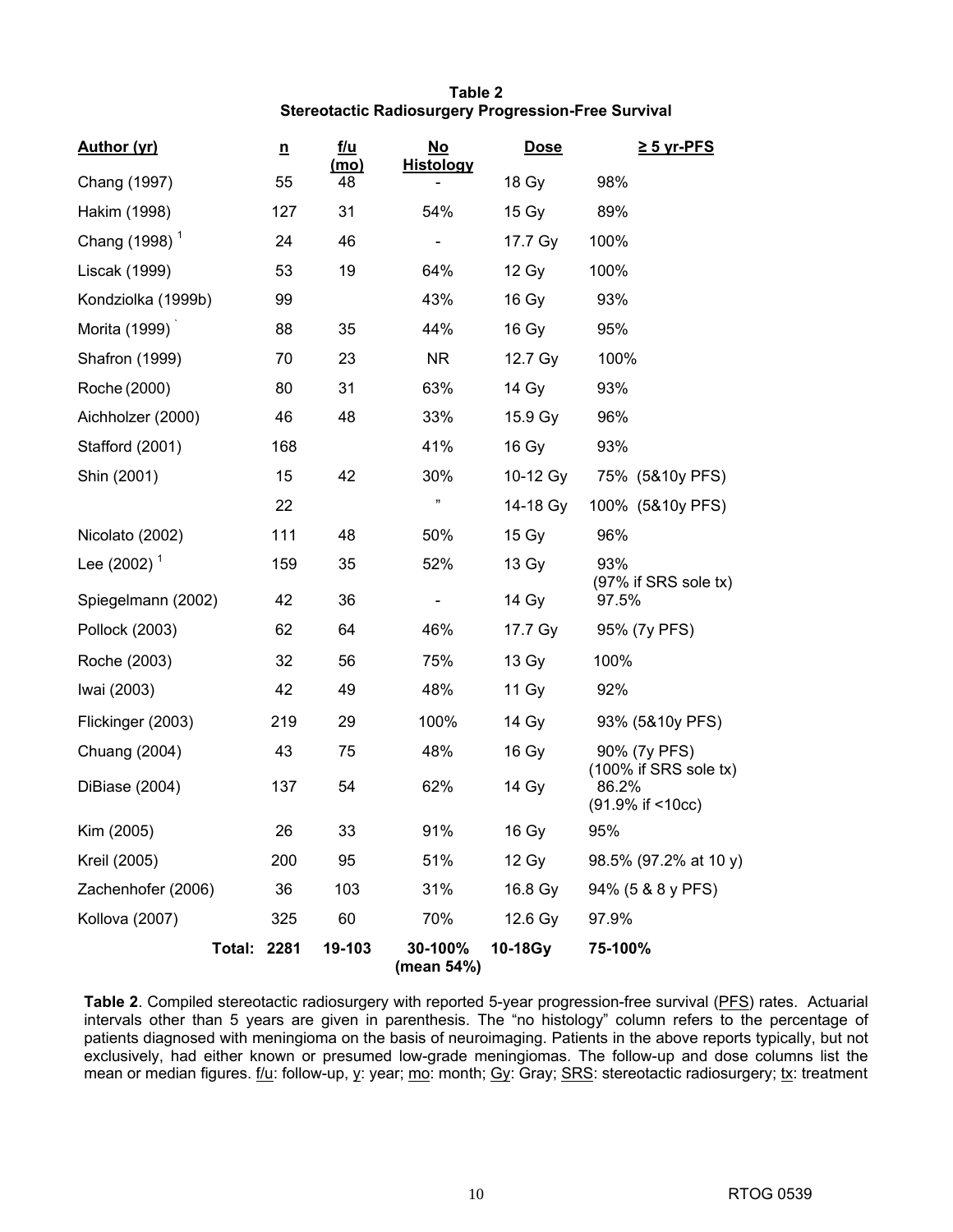### **Table 3 EBRT vs SRS Progression-Free Survival**

|                      |                         | <b>Follow-Up</b> | <b>PFS</b>     |
|----------------------|-------------------------|------------------|----------------|
|                      | $\overline{\mathbf{u}}$ | (Mean or Median) | (5 to 10 year) |
| <b>SRS Combined</b>  | 2281                    | 19-103 mo        | 75-100%        |
| <b>EBRT Combined</b> | 3544                    | 21-108 mo        | 79-100%        |
| <b>SRS Recent</b>    | 1639                    | 29-103 mo        | 86-100%        |
| <b>EBRT Recent</b>   | 1110                    | $30 - 92$ mo     | $91 - 100\%$   |

**Table 3**. Compiled series allowing comparison of fractionated external beam radiation therapy (EBRT) with stereotactic radiosurgery (SRS), with 5- to 10-year progression-free survival (PFS) as the endpoint. Patients in the above reports typically, but not exclusively, had either known or presumed low-grade meningiomas. "Recent" refers to those reports published 2001-2007 with appropriate data available. n: number of patients, mo: months.

#### **2.0 OBJECTIVES**

# **2.1 Primary**

**2.1.1** To estimate the rates of progression-free survival (PFS) at 3 years in each of the patient risk groups.

# 2.2 **Secondary**<br>2.2.1 To study

- **2.2.1** To study the concordance, or lack thereof, between central and parent institution histopathologic diagnosis, grading, and subtyping.
- **2.2.2** To estimate the incidence rates of grade 2+ acute and late adverse events for Group II (intermediate-risk) and Group III (high-risk) patients. These rates will be analyzed separately owing to treatment and dosing differences between the groups.
- **2.2.3** To appraise histopathologic correlates of PFS including light microscopy, immunohistochemical analysis and microarray analysis.
- **2.2.4** To evaluate, via central neuroradiology review, imaging (MRI) predictors at diagnosis, at any failure, and at 3 years.
- **2.2.5** Molecular correlative studies as described in Section 10.8.
- **2.2.6** To evaluate adherence to protocol-specific target and normal tissue radiation therapy parameters.
- **2.2.7** To estimate the rates of overall survival at 3 years in each of the patient risk groups.

# **3.0 PATIENT SELECTION**

# **NOTE: PER NCI GUIDELINES, EXCEPTIONS TO ELIGIBILITY ARE NOT PERMITTED.**

# **3.1 Conditions for Patient Eligibility** (6/9/10)

- **3.1.1** A histologically documented WHO grade I, II, or III meningioma, newly diagnosed or recurrent, and of any resection extent, **confirmed by central pathology review (See Section 10.0).** Patients are partitioned according to three groupings: Group I (low risk), Group II (intermediate risk), and Group III (high risk) as defined below:
	- Group I (low risk): Patients with a newly diagnosed WHO grade I meningioma that has been gross totally resected (Simpson's grade I, II, or III resections, with no residual nodular enhancement on postoperative imaging) or subtotally resected (residual nodular enhancement or Simpson grade IV or V excision). The extent of resection will be based upon the neurosurgeons' assessment and postoperative MR imaging.
	- Group II (intermediate risk): Patients with a newly diagnosed gross totally resected WHO grade II meningioma or patients with a recurrent WHO grade I meningioma irrespective of the resection extent. Resection extent will be recorded on the same basis described above for the low-risk group.
	- Group III (high risk): Patients with a newly diagnosed or a recurrent WHO grade III meningioma of any resection extent; patients with a recurrent WHO grade II meningioma of any resection extent; or patients with a newly diagnosed subtotally resected WHO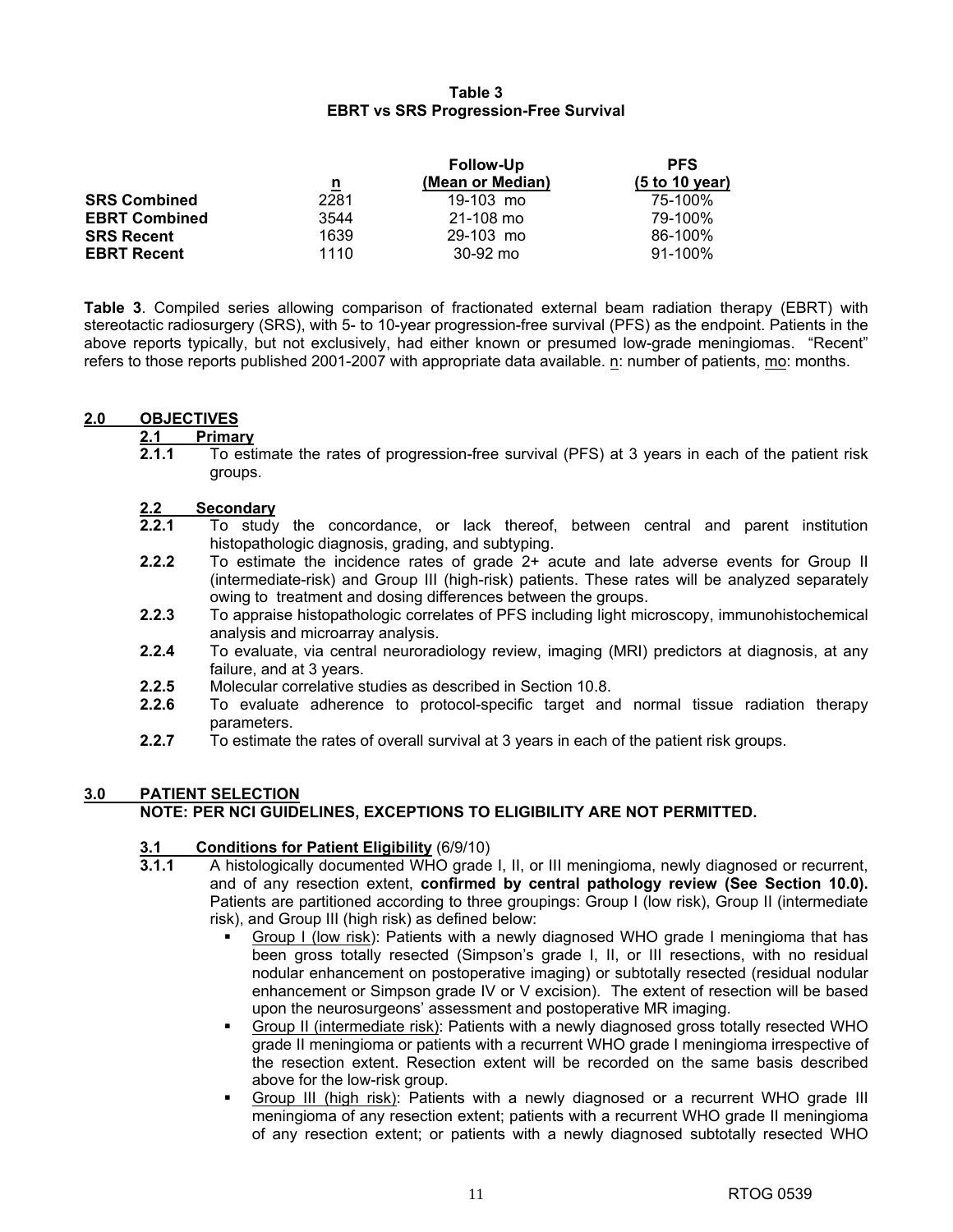grade II meningioma. In the setting of a newly diagnosed meningioma, the histologic diagnosis must have been reached within 6 months of Step 2 registration. Resection extent will be recorded on the same basis described above for the low-risk group.

- **3.1.1.1** In the setting of a newly diagnosed meningioma, the histologic diagnosis must have been reached within 24 weeks prior to Step 2 registration. In the setting of a recurrent meningioma, there are no such time constraints. Additional resection or biopsy is encouraged for patients with recurrence but is not requisite. If further biopsy or resection is performed at recurrence, these specimens must be submitted; submission of the original pathology specimens is encouraged but not required. The diagnosis of recurrence solely on the basis of imaging findings is permitted, but if no additional resection is performed, specimens from prior resection must be submitted.
- **3.1.1.2** In cases of newly diagnosed or surgically treated recurrent meningioma, the operating neurosurgeon must provide a Simpson grade for the degree of resection (Appendix V).
- **3.1.2** History/physical examination, including neurologic examination, within 8 weeks prior to Step 2 registration
- **3.1.3** Zubrod Performance Status 0-1
- **3.1.4** Age ≥ 18
- **3.1.5** All patients must have an MRI within 12 weeks prior to Step 2 registration. Both preoperative and postoperative MRIs are required for all newly diagnosed patients in groups I, II, or III. In the setting of group II or III patients with recurrent/progressive meningioma and without recent surgery, a pre-operative study may not apply, although MRI documentation of recurrence or progression is required. MRIs must include precontrast T1, T2, and flair images and multiplanar (axial, sagittal, and coronal) postcontrast T1. The postoperative study must be completed within 12 weeks of surgery.
- **3.1.5.1** Group I: All group I patients will have surgery. Preoperative and postoperative MRIs are thus required in order to assess resection extent.
- **3.1.5.2** Group II: Surgery will be undertaken for the subgroup with a gross totally resected WHO grade II meningioma. For these patients preoperative and postoperative MRIs are necessitated. For the other subgroup with recurrent WHO grade I meningioma, preoperative and postoperative MRIs are required if surgery is undertaken for the recurrent/progressive tumor. However, only the follow-up imaging documenting recurrence or progression will apply if further surgery is not completed.
- **3.1.5.3** Group III: Surgery will be undertaken for the subgroup with a newly diagnosed WHO grade III meningioma. For these patients preoperative and postoperative MRIs are obligatory. For the subgroups with recurrent WHO grade II or III meningioma, preoperative and postoperative MRIs are required if surgery is undertaken for the recurrent/progressive tumor. However, only the follow-up imaging documenting recurrence or progression will apply if further surgery is not completed.
- **3.1.6** For woman of childbearing potential who are intermediate or high risk:<br>**3.1.6.1** Negative serum pregnancy test within 14 days prior to Step 2 regist
- **3.1.6.1** Negative serum pregnancy test within 14 days prior to Step 2 registration
- **3.1.6.2** The patient must agree to practice adequate contraception from the time of the negative serum pregnancy test throughout the entire course of EBRT**.**
- **3.1.7** Patient must sign study-specific informed consent prior to study entry

# **3.2 Conditions for Patient Ineligibility** (6/9/10)

- **3.2.1** Extracranial meningioma
- **3.2.2** Multiple meningiomas
- **3.2.3** Hemangiopericytoma
- **3.2.4** Major medical illnesses or psychiatric impairments which, in the investigators opinion, will prevent administration or completion of the protocol therapy or preclude informed consent
- **3.2.5** Previous radiation therapy to the scalp, cranium, brain, or skull base
- **3.2.6** Prior invasive malignancy (except non-melanomatous skin cancer) unless disease free for a minimum of 3 years (for example, carcinoma in situ of the breast, oral cavity, or cervix are all permissible)
- **3.2.7** Patients with severe, active comorbidity including, but not restricted to:
- **3.2.7.1** Unstable angina and/or congestive heart failure requiring hospitalization at the time of Step 2 registration
- **3.2.7.2** Transmural myocardial infarction within the last 6 months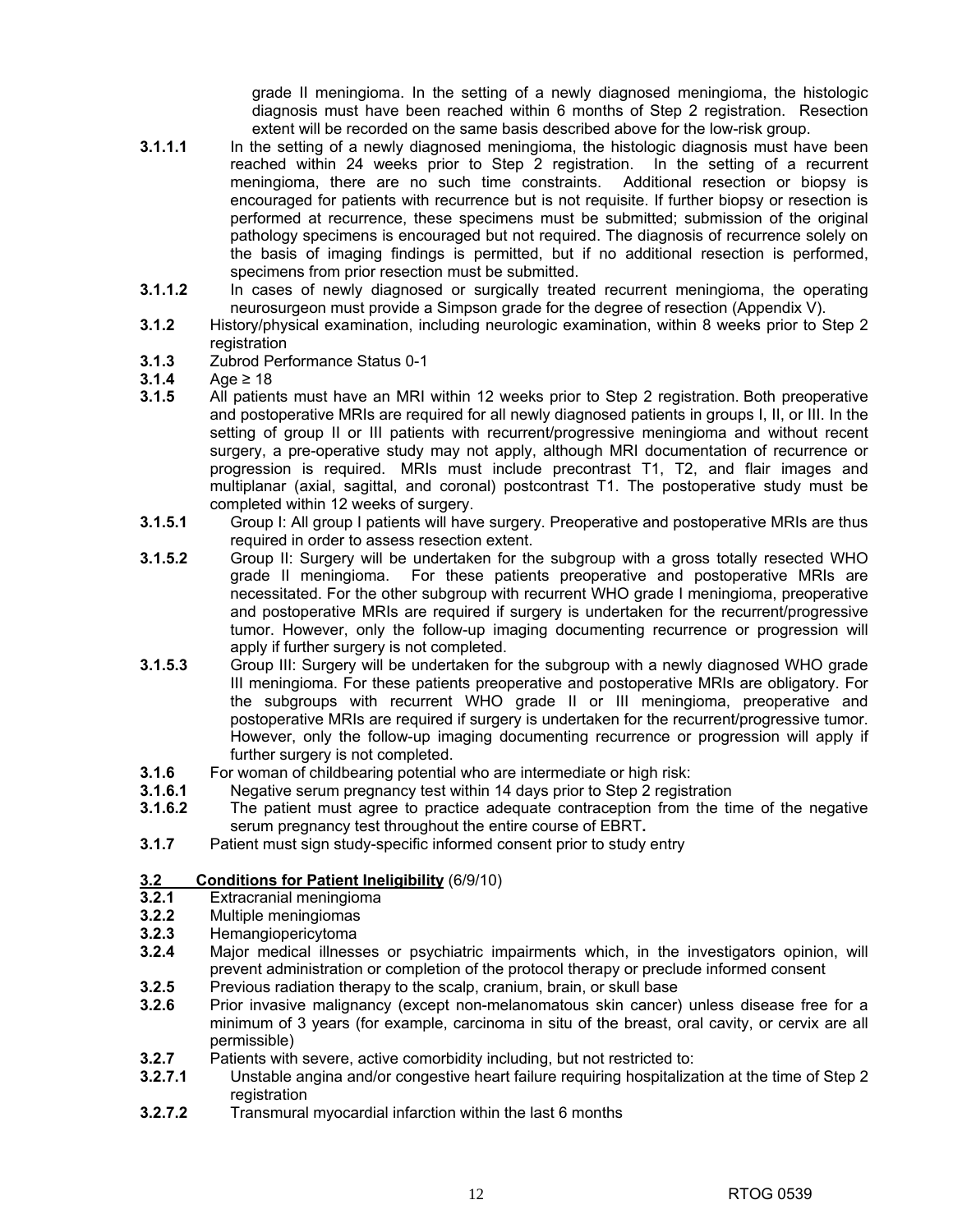- **3.2.7.3** Acute bacterial or fungal infection requiring intravenous antibiotics at the time of Step 2 registration
- **3.2.7.4** Chronic obstructive pulmonary disease exacerbation or other respiratory illness requiring hospitalization or precluding study therapy at the time of Step 2 registration
- **3.2.7.5** Hepatic insufficiency resulting in clinical jaundice and/or coagulation defects. Note, however, that laboratory tests for liver function and coagulation parameters are not required for entry into this protocol.
- **3.2.7.6** Acquired immune deficiency syndrome (AIDS) based upon current CDC definition; note, however, that HIV testing is not required for entry into this protocol. The need to exclude patients with AIDS from this protocol is necessary because the treatments involved in this protocol may be significantly immunosuppressive.
- **3.2.7.7** Active connective tissue disorders such as lupus or scleroderma if the patient is intermediate or high risk
- **3.2.8** Inability to receive gadolinium

### **4.0 ADDITIONAL PRETREATMENT EVALUATIONS/MANAGEMENT**

**Note: This section lists baseline evaluations needed before the initiation of protocol treatment that do not affect eligibility.** 

# **4.1 Required Evaluations/Management**

- **4.1.1** Documentation of steroid doses within 8 weeks prior to Step 2 registration
- **4.1.2** Documentation of other hormonal agents (e.g., estrogens, progesterones, contraceptives) within 8 weeks prior to Step 2 registration
- **4.1.3** CBC with differential, ANC, and platelets within 8 weeks prior to Step 2 registration

### **5.0 REGISTRATION PROCEDURES**

- **5.1 Preregistration Requirements for 3D-CRT or IMRT Treatment Approaches and the Use of IGRT** (6/9/10, 7/1/10)
- **5.1.1** In order to utilize either 3D-CRT or IMRT on this study, the institution must have met specific technology requirements and have provided baseline physics information. Instructions for completing these requirements are available on the Radiological Physics Center (RPC) web site at http://rpc.mdanderson.org/rpc/; select "Credentialing" and "RTOG." To determine if these requirements have already been met, select "Credentialing Status Inquiry."

 In order to utilize IMRT for this protocol, a phantom study with the RPC must be successfully completed (if the institution has not previously met this credentialing requirement on a RTOG IMRT Head and Neck or Prostate study). Instructions for requesting and irradiating the phantom are available on the RPC web site.

- **5.1.1.1** The PTV margins for this protocol are 5.0 mm. The margins can be reduced to 3.0 mm when daily IGRT is used. The RTOG has a strict definition of IGRT. This definition can be found on the ATC website at http://atc.wustl.edu. Institutions must be credentialed to use daily IGRT with reduced margins. The credentialing process is designed to demonstrate that the institution can accurately position the patient each day to stay within the reduced margins. The procedure for demonstrating that the institution can stay within the 3.0 mm margin is described on the ATC website.
- **5.1.1.2** The institution or investigator must complete a new facility questionnaire and set up an SFTP account for digital data submission, both of which are available on the ATC web site at http://atc.wustl.edu. It is necessary to declare on the facility questionnaire if 3D-CRT, IMRT or both are to be used for the protocol. Credentialing for IMRT allows the institution to treat with either 3D-CRT or IMRT. Both types of treatment require a "Dry-Run QA" test. Upon review and successful completion of the "Dry-Run" QA test, the ITC will notify both the registering institution and RTOG Headquarters that the institution has successfully completed this requirement. RTOG Headquarters will notify the institution when all requirements have been met and the institution is eligible to enter patients onto this study.
- **5.1.1.3** Institutions can elect to treat Group II patients only and restrict treatments to 3D-CRT. In this case, the phantom irradiation is not required.
- **5.1.1.4** For Proton Credentialing contact the RPC at rpc@mdanderson.org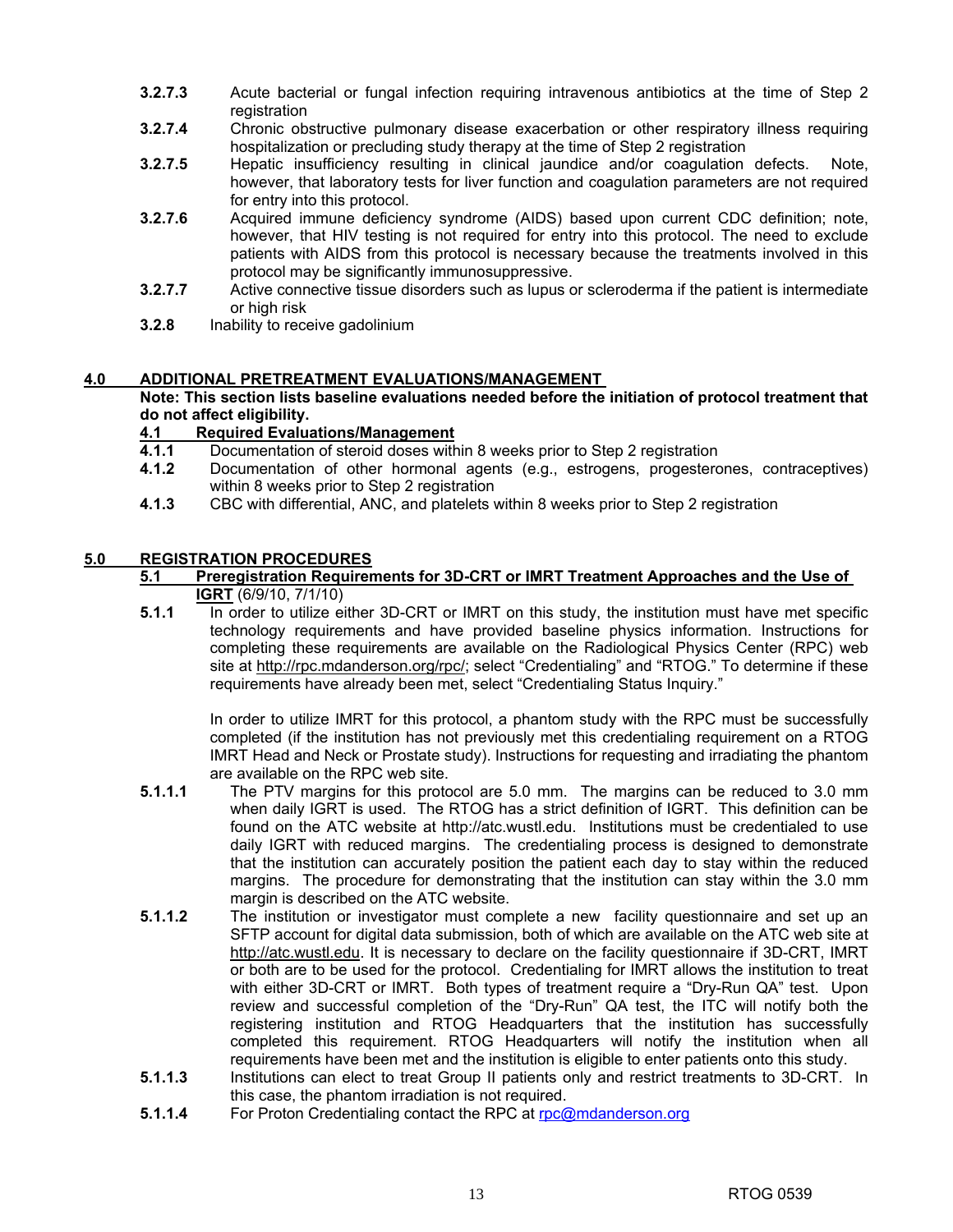# **5.2 Regulatory Preregistration Requirements**

- **5.2.1 U.S. and Canadian institutions** must fax copies of the documentation below to the CTSU Regulatory Office (215-569-0206), along with the completed CTSU-IRB/REB Certification Form, http://www.rtog.org/pdf\_file2.html?pdf\_document=CTSU-IRBCertifForm.pdf, prior to registration of the institution's first case:
	- IRB/REB approval letter;
	- **EXECTED EXECTED APPROX IRB/REB approved consent (English Version)**
	- IRB/REB assurance number
- **5.2.2** *Pre-Registration Requirements FOR CANADIAN INSTITUTIONS*

 Prior to clinical trial commencement, Canadian institutions must complete and fax to the CTSU Regulatory Office (215-569-0206) Health Canada's Therapeutic Products Directorates' Clinical Trial Site Information Form, Qualified Investigator Undertaking Form, and Research Ethics Board Attestation Form.

- 
- **5.2.3** *Pre-Registration Requirements FOR NON-CANADIAN INTERNATIONAL INSTITUTIONS* **5.2.3.1 For institutions that do not have an approved LOI for this protocol:** International sites must receive written approval of submitted LOI forms from RTOG Headquarters prior to submitting documents to their local ethics committee for approval. See http://www.rtog.org/pdf\_forms.html?members/forms=Intl\_LOI\_Form.doc

### **5.2.3.2 For institutions that have an approved LOI for this protocol:**

 All requirements indicated in your LOI Approval Notification must be fulfilled prior to enrolling patients to this study.

### **5.3 Summary of Registration Procedures**

Once the site has met pre-registration requirements, this study incorporates a 2-step registration process.

**Step 1** of registration entails an initial registration for central pathology review.

 The site will register the patient and will then submit tissue to the RTOG Biospecimen Resource (see Section 10). A pathology screening form (P4), pathology materials, and pathology report must be submitted per Section 10.

 The RTOG Biospecimen Resource will forward these materials to Dr. Arie Perry to confirm that the histology is meningioma. If the histology is meningioma, the site may proceed to Step 2 registration.

See Section 5.4 for online registration procedures.

**Step 2** of registration entails a second web registration, at which time protocol treatment can start.

- A treatment assignment (Group 1, 2, or 3) will then be provided along with a data submission calendar.
- See Section 5.4 for online registration procedures.

# **5.4 Registration**

Patients can be registered only after eligibility criteria are met.

Each individual user must have an RTOG user name and password to register patients on the RTOG web site. To get a user name and password:

- **The investigator and research staff must have completed Human Subjects Training and** been issued a certificate (Training is available via http://phrp.nihtraining.com/users/login.php).
- A representative from the institution must complete the Password Authorization Form at www.rtog.org/members/webreg.html (bottom right corner of the screen), and fax it to 215- 923-1737. RTOG Headquarters requires 3-4 days to process requests and issue user names/passwords to institutions.

An institution can register the patient by logging onto the RTOG web site (http://www.rtog.org), going to "Data Center Login" and selecting the link for new patient registrations. The system triggers a program to verify that all regulatory requirements (OHRP assurance, IRB approval) have been met by the institution. The registration screens begin by asking for the date on which the eligibility checklist was completed, the identification of the person who completed the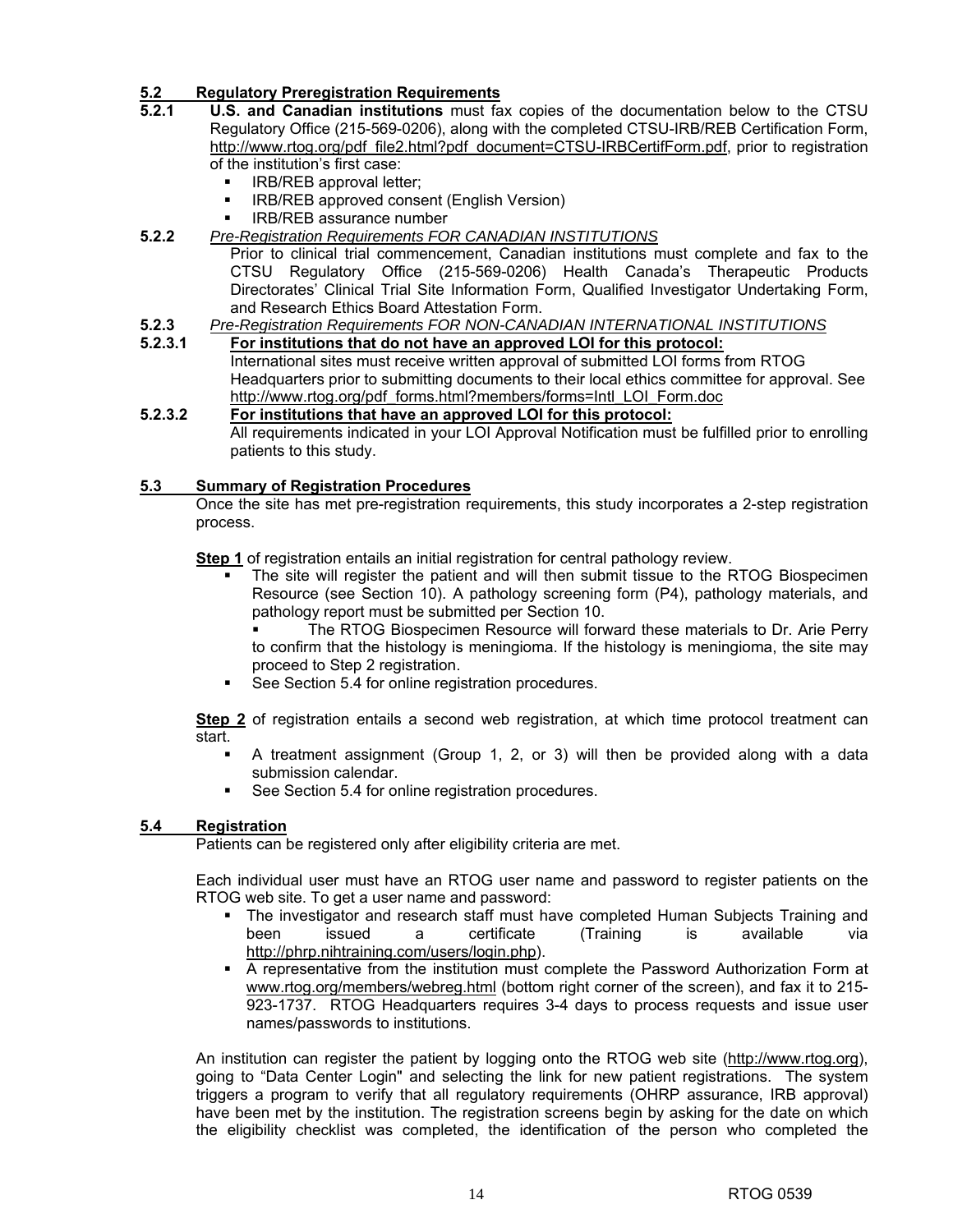checklist, whether the patient was found to be eligible on the basis of the checklist, and the date the study-specific informed consent form was signed.

Once the system has verified that the patient is eligible and that the institution has met regulatory requirements, it assigns a patient-specific case number. The system then moves to a screen that confirms that the patient has been successfully enrolled. This screen can be printed so that the registering site will have a copy of the registration for the patient's record. Two e-mails are generated and sent to the registering site: the Confirmation of Eligibility and the patient-specific calendar. The system creates a case file in the study's database at the DMC (Data Management Center) and generates a data submission calendar listing all data forms, images, and reports and the dates on which they are due.

If the patient is ineligible or the institution has not met regulatory requirements, the system switches to a screen that includes a brief explanation for the failure to register the patient. This screen can be printed.

Institutions can contact RTOG web support for assistance with web registration: websupport@phila.acr.org or 800-227-5463 ext. 4189 or 215-574-3189.

In the event that the RTOG web registration site is not accessible, participating sites can register a patient by calling RTOG Headquarters, at (215) 574-3191, Monday through Friday, 8:30 a.m. to 5:00 p.m. ET. The registrar will ask for the site's user name and password. This information is required to assure that mechanisms usually triggered by web registration (e.g., drug shipment, confirmation of registration, and patient-specific calendar) will occur.

#### **6.0 RADIATION THERAPY (Groups II and III only)** (6/9/10)

**Note: Intensity Modulated RT (IMRT) is allowed for both patient groups. The use of 3D-CRT is allowed for Group II patients but is not permitted for Group III patients. The RBE for photons is 1.0. Thus for photons, the D [Gy (RBE)] = D (Gy), i.e. the biological dose is equal to the physical dose.** 

**Note: Protons are allowed for Group II patients only. Proton facilities must be approved by the RTOG, after successfully completing a site visit by the Radiological Physics Center and successfully transferring proton treatment plans in a digital format to the ITC, before any patients can be entered onto this protocol. For protons, the doses to be delivered are in terms of dose equivalent, i.e. Gy (RBE). The physical dose is the dose equivalent divided by the RBE, which is defined as 1.1. Gy = Gy (RBE)/1.1.** 

#### **6.1 Treatment/Dose Specifications** (6/9/10)

- **6.1.1** Protocol treatment will require highly conformal external beam radiation therapy (EBRT) for Groups II and III. Group I patients will not receive radiation therapy. Patients in either Group II or Group III will receive EBRT, although the target volume definitions (see Section 6.4) and dosing guidelines (see below) will differ by group.
- **6.1.1.1** Group I patients will not receive radiation therapy.
- **6.1.1.2** Group II patients will receive EBRT to a total dose of 54 Gy (RBE) in 30 fractions. Fractions will be 1.8 Gy (RBE) daily, 5 fractions per week, excluding weekends. Radiation therapy must begin within 1 month of Step 2 registration. Either 3D-CRT photons, 3D-CRT protons, or IMRT (photons) can be used for this patient group.6.1.1.3 Group III patients will receive EBRT using IMRT only. The number of fractions will be 30, however, the total dose and dose per fraction will vary among 2 defined planning target volumes (PTV). Target volume definitions are clarified in Section 6.4. The smaller planning target volume ( $PTV_{60}$ ) will receive 60 Gy in 30 fractions, while the larger  $(PTV_{54})$  receives 54 Gy during the same 30 fractions. Five fractions will be given per week, excluding weekends. Radiation therapy must begin within 1 month of Step 2 registration.

# **6.2 Technical Factors** (6/9/10)

Treatment will be highly conformal external beam radiation therapy (EBRT) delivered with megavoltage radiation therapy machines of energy ≥ 6 MV or proton delivery machines. Either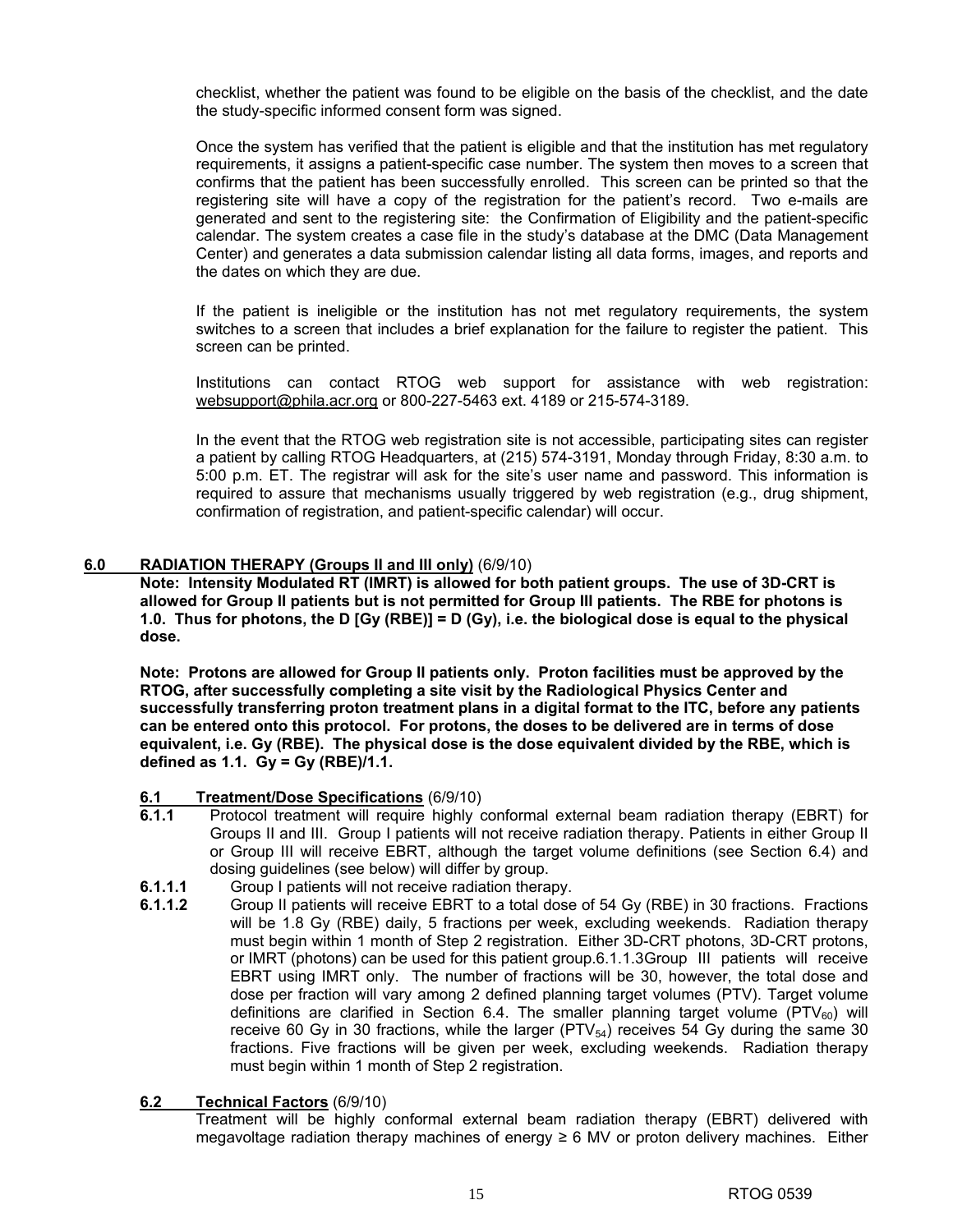3D-CRT or IMRT can be used for Group II patients. Group III patients must be treated with IMRT. Group II patients will be treated with photon 3D-CRT, IMRT, or 3D-CRT protons.

# **6.3 Localization, Simulation, and Immobilization** (7/1/10)

- **6.3.1** Localization of the tumor, target, and critical normal structures will be on the basis of preoperative and postoperative MRIs.
- **6.3.2** A non-invasive, stereotactic, relocatable immobilization is recommended for simulation and treatment delivery. These systems may include head cast immobilization, a modified stereotactic frame, a camera-based localization system, etc. The immobilization/relocalization system should be capable of reproducing the patient setup to within 5.0 mm. As a minimum requirement, treatment verification and documentation must be carried out for the first treatment fraction, with weekly portal imaging thereafter. Orthogonal images should be used to document isocenter setup accuracy for the first treatment fraction. These orthogonal images can be obtained with film or EPID. Alternatively, daily imaging techniques can be used. One example of an alternative imaging method is the BrainLab ExacTrac system that uses two orthogonal imaging panels irradiated with KV x-rays. Another example is the volume images obtained with cone-beam CT or any other CT capability that is integrated with the treatment unit. A complete list of IGRT technologies is given on the ATC website at http://atc.wust.edu. Institutions can reduce margins when daily imaging is used. In order to reduce the PTV margins from 5 mm to as little as 3 mm, the institution must be credentialed for the use of IGRT (See section 5.1. and section below).
- **6.3.2.1** It is acceptable for institutions to reduce margins to less than 5.0 mm without going below 3.0 mm. If reduced margins are to be used, the institution must demonstrate its ability to stay within these limits. The accepted method for reducing margins is to use integrated image guidance on a daily basis. The RTOG definition of IGRT can be found on the ATC website at http://atc.wust.edu. The credentialing procedure for the use of IGRT in RTOG protocols can also be found on this website. The procedure involves sending IGRT verification information to RTOG Headquarters. The Physics Study Chair of this protocol is responsible for reviewing this information. RTOG Headquarters will inform the institution when this credentialing step has been successfully completed.

#### **6.4 Treatment Planning/Target Volumes** (6/9/10)

- **6.4.1** Any of the methods of conformal EBRT (including IMRT, IGRT, tomotherapy, protons, etc.), may be used, each subject to protocol localization and dosimetry constraints.
- **6.4.2** Target volumes will be based upon postoperative-enhanced MRI. Preoperative imaging should be used for correlation and improved identification. A single planning target volume (PTV) will be defined for Group II patients, whereas two target volumes will be defined for Group III patients. For both patient groups, the option of creating an accessory PTV is provided below. This is only to be used if it is necessary to limit dose to organs at risk (OAR) as detailed in the table under Section 6.5.
- **6.4.2.1 Group II:** The gross tumor volume (GTV) will be defined by the tumor bed on the postoperative-enhanced MRI and is to include any residual nodular enhancement. Neither cerebral edema nor the "dural tail" are to be specifically included within the GTV. (Note: "dural tail" is defined below in Section 6.5). The Group II clinical target volume (CTV $_{54}$ ) will be the GTV plus a margin of 1.0 cm. The  $CY_{54}$  margin may be reduced to 0.5 cm around natural barriers to tumor growth such as the skull. The planning target volume (PTV $_{54}$ ) is an additional margin of 3.0 to 5.0 mm, depending upon localization method and reproducibility. PTV margins account for variations in set-up and reproducibility. Reducing PTV margins to modify organ at risk (OAR) dose(s) is not generally permissible. However, OAR must be defined (see Section 6.5), along with a planning risk volume (PRV) for each OAR. Each PRV will be its OAR plus 3.0 mm. In the event that an OAR is in immediate proximity to a PTV such that dose to the OAR cannot be constrained within protocol limits, a second PTV  $(PTV<sub>PRV</sub>)$ , defined as the overlap between the  $PTV<sub>54</sub>$  and the particular PRV of concern, may be created. Dose to the PTV $_{PRV}$  must be as close as permissible to 54 Gy (RBE) while not exceeding the OAR dose limit.
- **6.4.2.1.1** Group II Proton-Specific Requirements: In addition to the specifications listed in 6.4.2.1, the following are proton-specific requirements. In addition to the PTV $_{54}$  defined above, an adjustment will be made during the treatment planning process to take into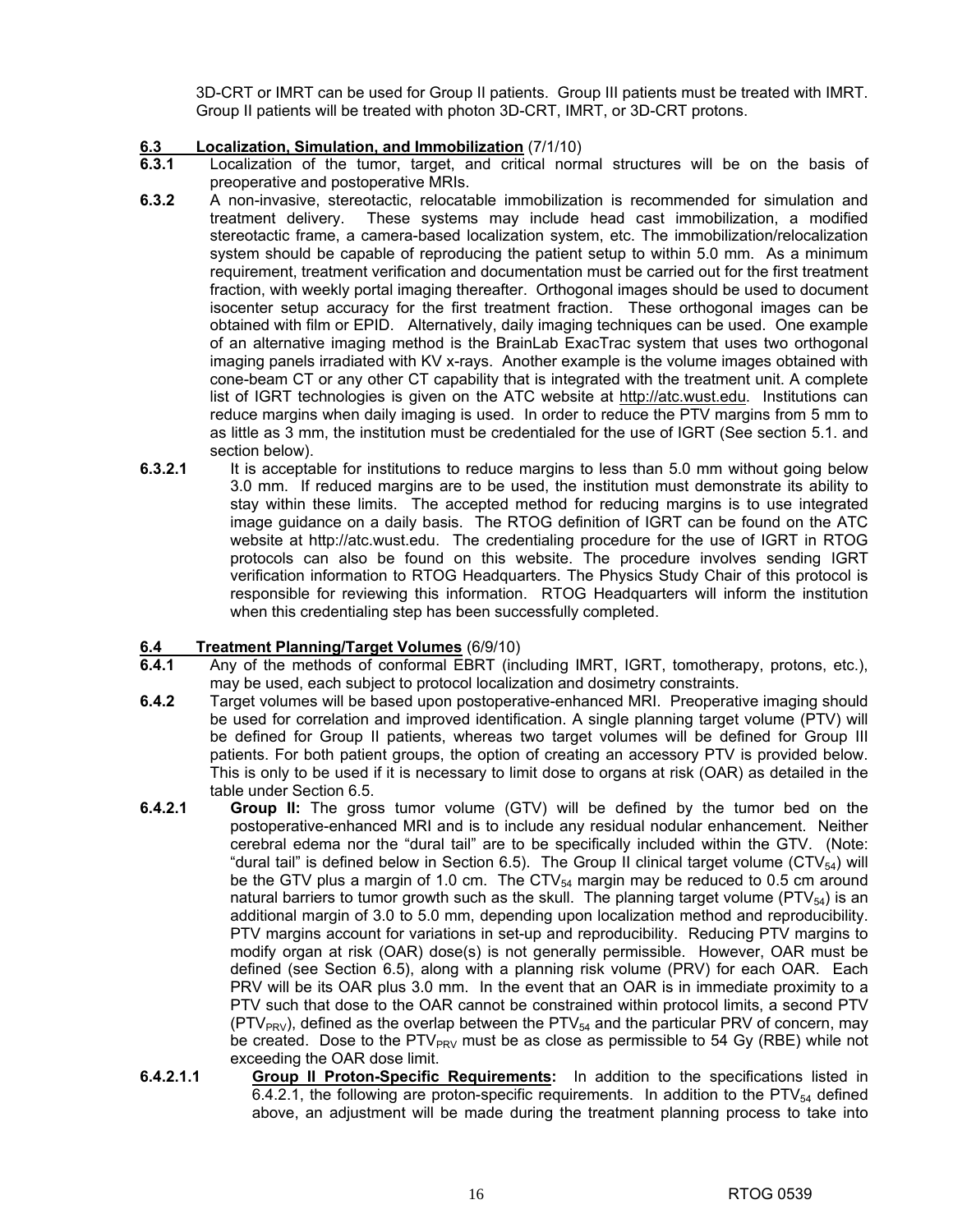account the uncertainties along the beam direction, i.e. the range uncertainties, to insure both distal and proximal coverage.

- **6.4.2.2 Group III:** The gross tumor volume (GTV) will be defined by the tumor bed on the postoperative-enhanced MRI and is to include any residual nodular enhancement. Neither cerebral edema nor the "dural tail" are to be specifically included within the GTV. (Note: "dural tail" is defined below in Section 6.5). Based upon the GTV, two clinical target volumes (CTVs) will be defined for Group III patients.  $CTV_{60}$  will be the GTV plus a margin of 1.0 cm and will receive 60 Gy in 30 fractions.  $\text{CTV}_{54}$  will be the GTV with a margin of 2.0 cm and will receive 54 Gy in the same 30 fractions.  $CY_{54}$  margins may be reduced to 1 cm (thus corresponding to the  $PTV_{60}$ ) around natural barriers to tumor growth such as the skull. Planning target volume (PTV) margins of 3.0 to 5.0 mm will be added to the CTVs to account for uncertainties of daily set-up and localization. Reducing PTV margins to modify organ at risk (OAR) dose(s) is not generally permissible. However, organs at risk (OAR) must be defined (see Section 6.5), along with a planning risk volume (PRV) for each OAR. Each PRV will be its OAR plus 3.0 mm. In the event that an OAR is in immediate proximity to a PTV such that dose to the OAR cannot be constrained within protocol limits, a second PTV (PTV<sub>PRV</sub>), defined as the overlap between the PTV $_{54}$  and the particular PRV of concern, may be created. Dose to the  $PTV_{PRV}$  must be as close as permissible to the respective PTV dose (i.e. 60 Gy for PTV $_{60}$ , 54 Gy for PTV $_{54}$ ) while not exceeding the OAR dose limit.
- **6.4.3** Prescription isodose coverage (Groups II and III only)
- **6.4.3.1 <b>Group II:** The 54 Gy prescription isodose must cover ≥ 95% of the PTV<sub>54</sub>. The minimum dose within PTV $_{54}$  must not fall below 51 Gy. The maximum dose to any point (defined as 0.03 cc) must not exceed 62 Gy.
- **6.4.3.2 Group III:** Group III patients will have two defined PTVs (see below). The PTV<sub>60</sub> will be given a dose of 60 Gy in 30 fractions of 2 Gy each. The prescription isodose must cover at least 95% of PTV<sub>60</sub>. The minimum dose to PTV<sub>60</sub> must not fall below 57 Gy. The maximum dose within this PTV must not exceed 69 Gy. The second target region (PTV $_{54}$ ) will receive a dose of 54 Gy, and this dose must cover at least 95% of the volume. The maximum dose to any point (larger than 0.03 cc) within  $PTV_{54}$  should not exceed 62 Gy.

# **6.5 Critical Structures**

In addition to the above defined GTVs, CTVs and PTVs the lenses of both eyes, both retinae, both optic nerves, the optic chiasm, and the brainstem must be defined. The maximum point (defined as a volume greater than 0.03 cc) doses permissible to the structures vary somewhat between Groups II and III and are listed in the table below.

| <b>Critical Structure</b> | <b>Group II</b> | <b>Group III</b> |
|---------------------------|-----------------|------------------|
| Lenses                    | 5 Gv            | 7 Gv             |
| Retinae                   | 45 Gv           | 50 Gv            |
| Optic Nerves              | 50 Gv           | 55 Gv            |
| Optic Chiasm              | 54 Gv           | 56 Gv            |
| <b>Brainstem</b>          | 55 Gv           | 60 Gv            |

#### **6.5.1** Dural tail definition

The vast majority of meningiomas are durally based. Dura adjacent to the region of dural attachment may enhance in linear fashion, trailing off from the gross tumor. The linear trailing enhancement is referred to as the "dural tail," and is typically composed entirely or almost entirely of hypervascular dura. Microscopic clusters of meningioma are occasionally observed in addition to the hypervascular tissue, but these are as well occasionally encountered in randomly selected dural strips away from the dural tail. There is no evidence to suggest that recurrences are more likely to occur within the dural tail than any other portion of dura next to the main tumor mass [Rogers 2005]. In this protocol dural tail is defined as any linearly enhanced dura trailing off from the primary meningioma mass for several millimeters to centimeters. The GTV should not be modified with respect to the dural tail. However, nodular dural enhancement will be considered as target, and will be included within the GTV.

#### **6.6 Compliance Criteria**

**6.6.1** For **Group II** patients, as mentioned in Section 6.4, the PTV prescription isodose is to be 54 Gy and must cover >95% of the  $PTV_{54}$  volume. The minimum dose will be 51 Gy. If the minimum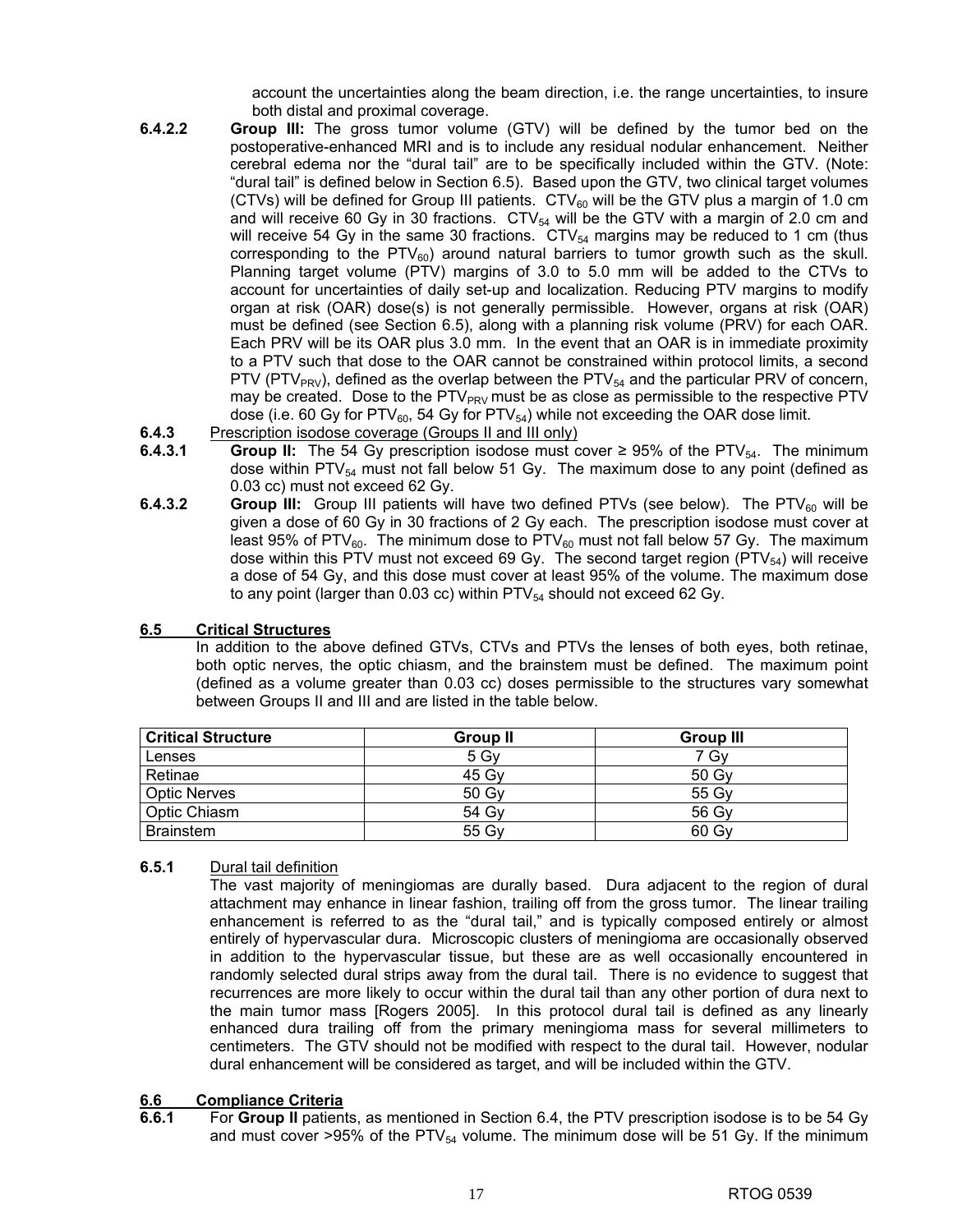dose falls below 51 Gy but remains at or above 48 Gy, an acceptable variation will be assigned. If the minimum dose falls below 48 Gy, an unacceptable deviation will be assigned. The maximum dose for the PTV $_{54}$  should not go above 60 Gy for any volume that is greater than 0.03 cc. If the maximum dose exceeds 60 Gy but does not exceed 63 Gy, an acceptable variation will be assigned. If the maximum dose exceeds 63 Gy, an unacceptable deviation will be assigned.

- **6.6.2** For Group III patients (see Section 6.4), the PTV<sub>60</sub> prescription dose is 60 Gy and must cover  $>95\%$  of the PTV<sub>60</sub> volume. The minimum dose is 57 Gy. If the minimum dose falls below 57 Gy but remains at or above 53 Gy, an acceptable variation will be assigned. If the prescription dose falls below 53 Gy an unacceptable deviation will be assigned. The maximum dose within this PTV (PTV $_{60}$ ) should not exceed 66 Gy to any volume that exceeds 0.03 cc. If the maximum dose exceeds 66 Gy but does not exceed 70 Gy, an acceptable variation will be assigned. If the maximum dose exceeds 70 Gy, an unacceptable deviation will be assigned. With reference to the PTV $_{54}$  for Group III patients, the prescription dose is 54 Gy (to 95% volume). The minimum dose for this PTV is 51 Gy. If the minimum dose within  $PTV_{54}$  falls below 51 Gy but remains at or above 48 Gy, an acceptable variation would be assigned. If the minimum dose within  $PTV_{54}$  falls below 48 Gy, an unacceptable deviation will be assigned. The maximum dose for the PTV $_{54}$  should not go above 60 Gy for any volume that is greater than 0.03 cc. If the maximum dose exceeds 60 Gy but does not exceed 63 Gy, an acceptable variation will be assigned. If the maximum dose exceeds 63 Gy, an unacceptable deviation will be assigned.
- **6.6.3** As mentioned in Section 6.1, up to 3 days of treatment interruption are permitted for any reason. Interruptions of 4 to 5 treatment days will be considered an acceptable protocol violation. For interruptions of 6 days or greater, an unacceptable deviation will be assigned.

### **6.7 R.T. Quality Assurance Reviews**

The Principle Investigator, Leland Rogers, MD, will perform an RT Quality Assurance Review. These reviews will be ongoing. The final cases will be reviewed within 6 months after the study has reached the target accrual. The primary endpoint is 3-year progression-free survival (PFS). By RTOG quality assurance review criteria, this endpoint requires a full review of diagnostic imaging. The Neuroradiology/Imaging co-chair, Bruce Dean, MD, will perform this review.

#### **6.8 Radiation Adverse Events**

Events that may be expected from some, but not all, target locations and beam arrangements include: scalp redness and soreness; hair loss, which may be temporary or permanent; ear/ear canal reactions (irritation or other skin reaction, fluid build-up), possibly resulting in short-term hearing loss; fatigue; lethargy; temporary aggravation of symptoms such as headaches, nausea, seizures, or weakness.

Events that are expected to be uncommon but that may occur include: mental slowing/cognitive defects; decreased memory; permanent hearing loss; cataracts, dry eye(s); decreased sense of smell; decreased sense of taste; dry mouth; behavioral changes; flattened affect; decreased vision; visual field deficits; blindness; motor and/or sensory deficits; decreased balance; unstable gait; seizures; brain edema, possibly with steroid dependency and/or the need for further cranial surgery; necrosis, possibly with steroid dependency and/or the need for further cranial surgery; brainstem or spinal cord damage; and death.

#### **6.9 Adverse Events (AEs) and Serious Adverse Events (SAEs) Reporting Requirements Adverse events (AEs) as defined in the tables below and all serious adverse events (SAEs) will be reported to the Cancer Therapy Evaluation Program (CTEP) via the Adverse Event Expedited Reporting System (AdEERS) application as directed in this section.**

**Definition of an AE**: Any unfavorable and unintended sign (including an abnormal laboratory finding), symptom, or disease temporally associated with the use of a medical treatment or procedure regardless of whether it is considered related to the medical treatment or procedure (attribution of unrelated, unlikely, possible, probable, or definite). [CTEP, NCI Guidelines: Adverse Event Reporting Requirements. January 2005; http://ctep.cancer.gov/reporting/adeers.html]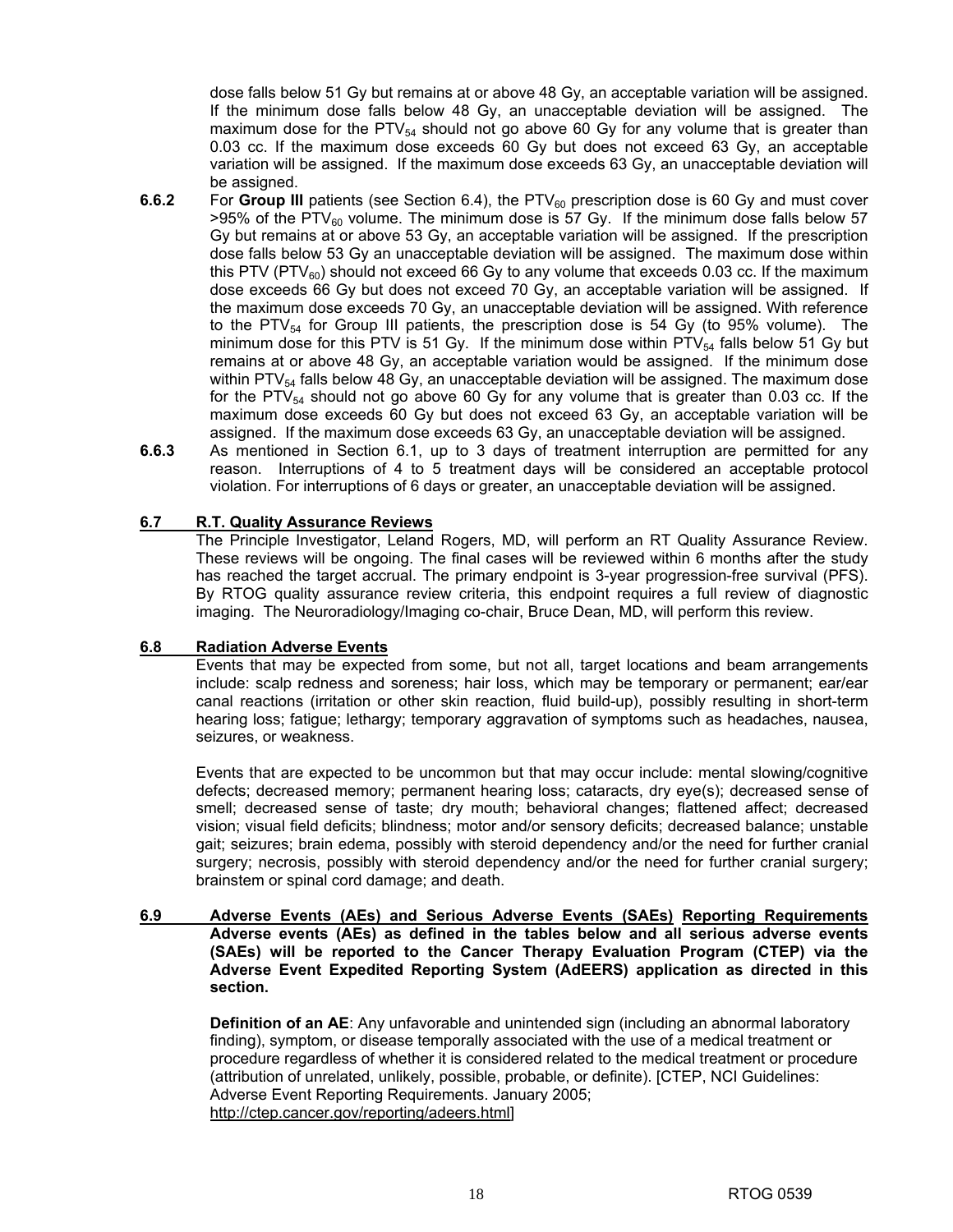**Definition of an SAE:** Any adverse experience occurring during any part of protocol treatment and 30 days after that results in any of the following outcomes:

- Death:
- A life-threatening adverse experience;
- Inpatient hospitalization or prolongation of existing hospitalization;
- A persistent or significant disability/incapacity;
- A congenital anomaly/birth defect.

 Important medical events that do not result in death, are not life threatening, or do not require hospitalization may be considered an SAE, when, based upon medical judgment, they may jeopardize the patient and may require medical or surgical intervention to prevent one of the outcomes listed in the definition. Any pregnancy occurring on study must be reported via AdEERS as a medically significant event.

Pharmaceutically supported studies will require additional reporting over and above that which is required by CTEP.

SAEs (more than 30 days after last treatment) attributed to the protocol treatment (possible, probable, or definite) should be reported via AdEERS.

**Note: All deaths on study require both routine and expedited reporting regardless of causality. Attribution to treatment or other cause must be provided. "On study" is defined as during or within 30 days of completing protocol treatment.** 

#### **AdEERS REPORTING REQUIREMENTS**

 AdEERS provides a radiation therapy (RT)-only pathway for events experienced involving RT only, both with and without a drug component arm. Events that occur on the RT-only arm of a study with a drug component must be reported for purposes of comparison. Events that occur on an RT-only study without a drug component also must be reported. Events involving RT-only must be reported via the AdEERS RT-only pathway.

 This study will utilize the Common Terminology Criteria for Adverse Events (CTCAE) version 3.0 for grading of all adverse events. A copy of the CTCAE v3.0 can be downloaded from the Cancer Therapy Evaluation Program (CTEP) home page (http://ctep.cancer.gov) or the RTOG web site (http://www.rtog.org/members/toxicity/main.html).

#### **Adverse Events (AEs) and Serious Adverse Events (SAEs) that meet the criteria defined above experienced by patients accrued to this protocol must be reported to CTEP as indicated in the following tables using the AdEERS application.** AdEERS can be accessed via the CTEP web site

(https://webapps.ctep.nci.nih.gov/openapps/plsql/gadeers\_main\$.startup). Use the patient's case number without any leading zeros as the patient ID when reporting via AdEERS. In order to ensure consistent data capture, AEs and SAEs reported using AdEERS **must also be reported to RTOG on the AE case report form (see Section 12.1).** In addition, sites must submit CRFs in a timely manner after AdEERS submissions.

Certain SAEs as outlined below will require the use of the 24 Hour AdEERS Notification:

- **Phase II & III Studies: All unexpected potentially related SAEs**
- **Phase I Studies: All unexpected hospitalizations and all grade 4 and 5 SAEs regardless of relationship**

**Any event that meets the above outlined criteria for an SAE but is assessed by the AdEERS System as "expedited reporting NOT required" must still be reported for safety reasons. Sites must bypass the "NOT Required" assessment and complete and submit**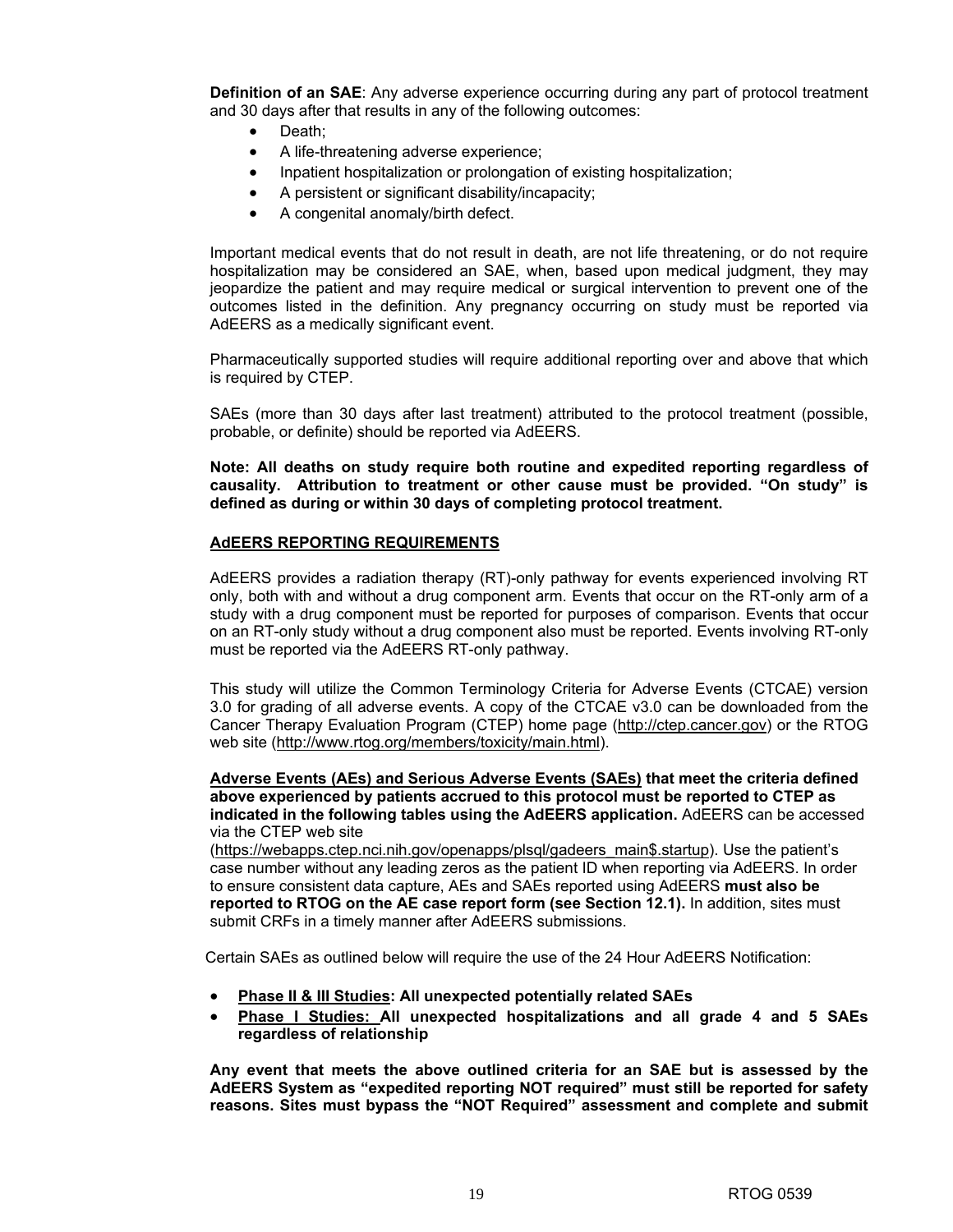**the report. The AdEERS System allows submission of all reports regardless of the results of the assessment.** 

#### **CRITERIA FOR AdEERS REPORTING REQUIREMENTS FOR ADVERSE EVENTS AND SERIOUS ADVERSE EVENTS THAT OCCUR WITHIN 30 DAYS OF THE DATE OF THE LAST PROTOCOL TREATMENT**

|                  | 3                 |                 |                 |                 | 4 & 5             | 4 & 5           |
|------------------|-------------------|-----------------|-----------------|-----------------|-------------------|-----------------|
|                  | <b>Unexpected</b> |                 | <b>Expected</b> |                 |                   |                 |
|                  | With              | <b>Without</b>  | With            | <b>Without</b>  | <b>Unexpected</b> | <b>Expected</b> |
|                  | Hospitalization   | Hospitalization | Hospitalization | Hospitalization |                   |                 |
| <b>Unrelated</b> | 10 Calendar       | Not Required    | 10 Calendar     | Not Required    | 10                | 10              |
| <b>Unlikely</b>  | Days              |                 | Days            |                 | Calendar          | Calendar        |
|                  |                   |                 |                 |                 | Davs              | Days            |
| <b>Possible</b>  | 10 Calendar       | 10 Calendar     | 10 Calendar     | Not Required    | 24 Hour: 5        | 10              |
| Probable         | Days              | Days            | Days            |                 | Calendar          | Calendar        |
| <b>Definite</b>  |                   |                 |                 |                 | Days              | Days            |

### **CRITERIA FOR AdEERS REPORTING REQUIREMENTS FOR ADVERSE EVENTS AND SERIOUS ADVERSE EVENTS THAT OCCUR > 30 DAYS AFTER THE DATE OF THE LAST PROTOCOL TREATMENT**

|                  |                   |                 |                        |                 | 4 & 5        | 4 & 5           |
|------------------|-------------------|-----------------|------------------------|-----------------|--------------|-----------------|
|                  | <b>Unexpected</b> |                 | <b>Expected</b>        |                 |              |                 |
|                  | With              | <b>Without</b>  | With                   | Without         | Unexpected   | <b>Expected</b> |
|                  | Hospitalization   | Hospitalization | <b>Hospitalization</b> | Hospitalization |              |                 |
| <b>Unrelated</b> | Not required      | Not required    | Not required           | Not Required    | Not required | <b>Not</b>      |
| <b>Unlikely</b>  |                   |                 |                        |                 |              | required        |
| <b>Possible</b>  | 10 Calendar       | Not required    | Not required           | Not Required    | 24 Hour: 5   | 10              |
| Probable         | Days              |                 |                        |                 | Calendar     | Calendar        |
| <b>Definite</b>  |                   |                 |                        |                 | Davs         | Days            |

Expedited AE reporting timelines defined:

- $▶$  "24 hours; 5 calendar days" The investigator must initially report the AE via AdEERS within 24 hours of learning of the event followed by a complete AdEERS report within 5 calendar days of the initial 24hour report.
- ¾ "10 calendar days" A complete AdEERS report on the AE must be submitted within 10 calendar days of the investigator learning of the event.
- Any medical event equivalent to CTCAE grade 3, 4, or 5 that precipitates hospitalization (or prolongation of existing hospitalization) must be reported regardless of attribution and designation as expected or unexpected with the exception of any events identified as protocol-specific expedited adverse event reporting exclusions.
- Any event that results in persistent or significant disabilities/incapacities, congenital anomalies, or birth defects must be reported via AdEERS if the event occurs following protocol treatment or procedure.
- Use the NCI protocol number and the protocol-specific patient ID assigned during trial registration on all reports.

# **RTOG REPORTING REQUIREMENTS**

AdEERS provides a radiation therapy (RT)-only pathway for events experienced involving RT only, both with and without a drug component arm. Events that occur on the RT-only arm of a study with a drug component must be reported for purposes of comparison. Events that occur on an RT-only study without a drug component also must be reported. Events involving RT-only must be reported via the AdEERS RT-only pathway.

This study will utilize the Common Terminology Criteria for Adverse Events (CTCAE) version 3.0, MedDRA, version 10.0, for grading of all adverse events. A copy of the CTCAE v3.0 can be downloaded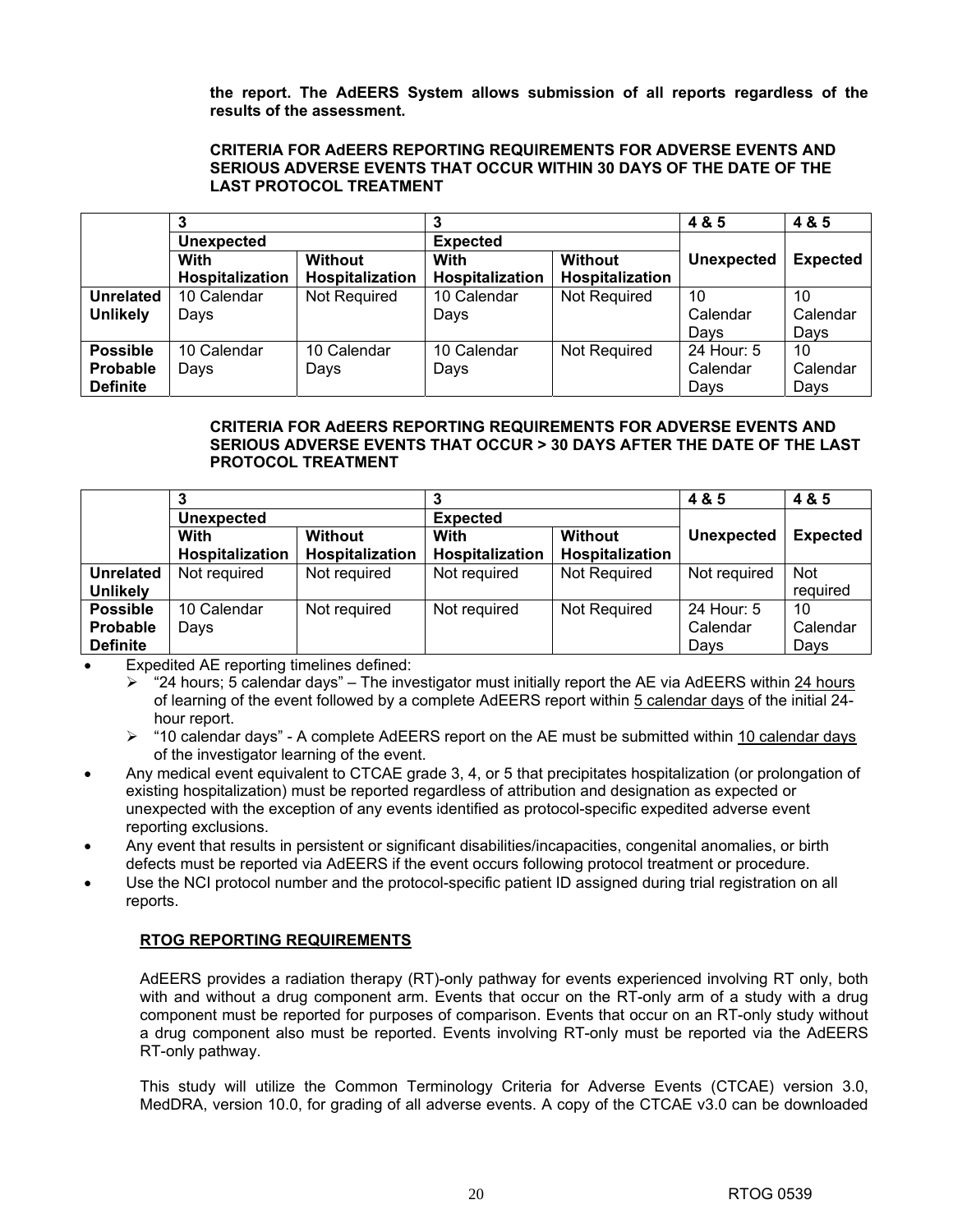from the Cancer Therapy Evaluation Program (CTEP) home page (http://ctep.info.nih.gov) or the RTOG web site (http://www.rtog.org/members/toxicity/main.html).

**Adverse Events (AEs) and Serious Adverse Events (SAEs) that meet the criteria defined above experienced by patients accrued to this protocol must be reported via AdEERS. SAEs must be reported within 24 hours of discovery of the event. Contact the CTEP Help Desk if assistance is required.** 

**All supporting source documentation being faxed to NCI, must be properly labeled with the RTOG study/case numbers and the date of the adverse event and must be faxed to the RTOG dedicated AE/SAE FAX, 215-717-0990, before the 5- or 10-calendar-day deadline. All forms submitted to RTOG Headquarters also must include the RTOG study/ case numbers; non-RTOG intergroup study and case numbers must be included**, when applicable. AdEERS Reports are forwarded to RTOG electronically via the AdEERS system. Use the patient's case number as the patient ID when reporting via AdEERS.

Any late death (more than 30 days after last treatment) attributed to the protocol treatment (possible, probable or definite) should be reported via AdEERS within 24 hours of discovery. An expedited report, if applicable, will be required within 5 or 10 calendar days.

### **6.9.1 Acute Myeloid Leukemia (AML) or Myelodysplastic Syndrome (MDS)**

 AML or MDS that is diagnosed during or subsequent to treatment in patients on NCI/CTEPsponsored clinical trials must be reported using the **NCI/CTEP Secondary AML/MDS Report Form** available at http://ctep.cancer.gov/forms/index.html. The report must include the time from original diagnosis to development of AML/MDS, characterization such as FAB subtype, cytogenetics, etc., and protocol identification (RTOG study/case numbers). This form will take the place of a report via the AdEERS system and **must be faxed to the Investigational Drug Branch, FAX 301-230-0159, and mailed to RTOG Headquarters (address below) within 30 days of AML/MDS diagnosis.** 

RTOG Headquarters AML/MDS Report 1818 Market Street, Suite 1600 Philadelphia, PA 19103

#### **7.0 DRUG THERAPY Not applicable to this study.**

#### **8.0 SURGERY**

# **8.1 Definitions of extent of surgical resection**

**8.1.1** Simpson's Classification (Appendix V)

The extent of resection is to be defined by the operating neurosurgeon using the Simpson classification of the extent of resection of intracranial meningiomas (Appendix V). Simpson's grade I-III will be defined as gross total resection (GTR), and grades IV and V as subtotal resections (STR). The operative report must be submitted for Quality Assurance Review.

**8.1.2** Postoperative Neuroimaging All patients must have an MRI within 3 months prior to protocol enrollment. Newly diagnosed patients must have MRIs preoperatively and postoperatively. The postoperative study must be completed within 3 month of surgery. The extent of resection will also be defined by postoperative imaging, which will be reviewed centrally. A separate analysis of the surgeon's versus the neuroradiologist's determination of resection extent will be performed.

# **9.0 OTHER THERAPY**

# **9.1 Permitted Supportive Therapy**

All supportive therapy for optimal medical care will be given during the study period at the discretion of the attending physician(s) within the parameters of the protocol and documented on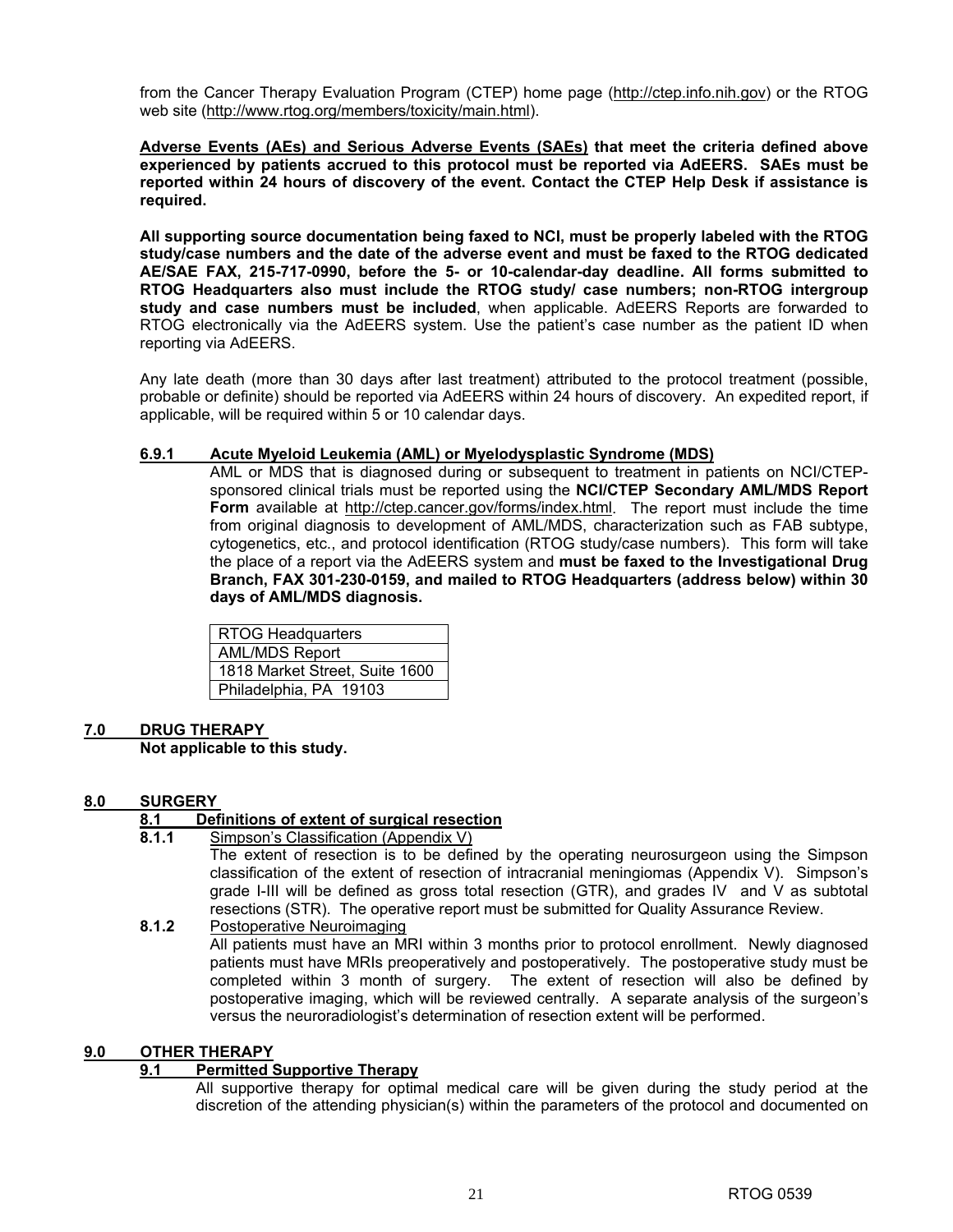each site's source documents as concomitant medication. The following supportive care measures are permitted:

- **Anticonvulsants**
- **Steroids**
- Antiemetics
- Anticoagulants
- **E** Antidiarrheals
- **Analgesics**
- **Hematopoietic growth factors**
- **Herbal products**
- Nutritional supplementation

#### **10.0 TISSUE/SPECIMEN SUBMISSION**

#### **NOTE: Patients must be offered the opportunity to participate in the correlative components of the study, including tissue/specimen submission.**

 If the patient consents to participate in the tissue/specimen component of the study, the site is required to submit the patient's specimens as specified in Section 10.0 of the protocol. **Note**: Sites are not permitted to delete the tissue/specimen component from the protocol or from the sample consent.

#### **10.1 General Information**

The RTOG Biospecimen Resource at the University of California San Francisco acquires and maintains high-quality specimens from RTOG trials. Tissue from each block is preserved through careful block storage and processing. The RTOG encourages participants in protocol studies to consent to the banking of their tissue. The RTOG Biospecimen Resource provides tissue specimens to investigators for translational research studies. Translational research studies integrate the newest research findings into current protocols to investigate important biologic questions. The RTOG Biospecimen Resource also collects tissue for central review of pathology. Central review of tissue can be for eligibility and/or analysis.

In this study, meningioma grade will be determined by central pathology review in conjunction with Step 1 registration (mandatory for eligibility for treatment).

In addition, tissue, plasma, serum, buffy coat, and urine will be collected for the purpose of tissue banking and translational research questions (strongly encouraged) as outlined below.

#### **10.2 Specimen Collection for Central Pathology Review for Eligibility (Step 1 Registration)** (6/9/10)

Central pathology review will be performed by Dr. Arie Perry and is required for every case in conjunction with Step 1 registration. Central review will be completed within 4 weeks of receipt. Once the review has been performed and the patient has been deemed eligible, the submitting institution will be sent back the Pre-Registration Pathology Form (P4). The institution will then register the patient according to the Step 2 registration instructions in Section 5.4.

The following material must be supplied for central pathology review:

- One H&E stained slide per paraffin block. Given the heterogeneity that is commonly encountered in meningiomas, just one representative H&E is insufficient for central review. This can be accomplished most efficiently and expeditiously by simply requesting that the histology lab cut 2 sets of slides up front (one for routine diagnosis and the other for central review).
- A paraffin-embedded tissue block of the tumor or a 2-mm diameter core of tissue punched from the tissue block containing the tumor with a skin punch and submitted in a plastic tube labeled with the surgical pathology number. NOTE: A kit with the punch, tube, and instructions can be obtained from the RTOG Biospecimen Resource. The block or core must be clearly labeled with the pathology identification number that corresponds to the pathology report. (See Appendix VI for details on obtaining a core/plug sample.)
- A Pathology Report documenting that the submitted block, core, or slides contain a meningioma meeting protocol constraints. The report must include the RTOG protocol number and the patient's case number. The patient's name and/or identifying information should be removed from the report. However, the surgical pathology numbers and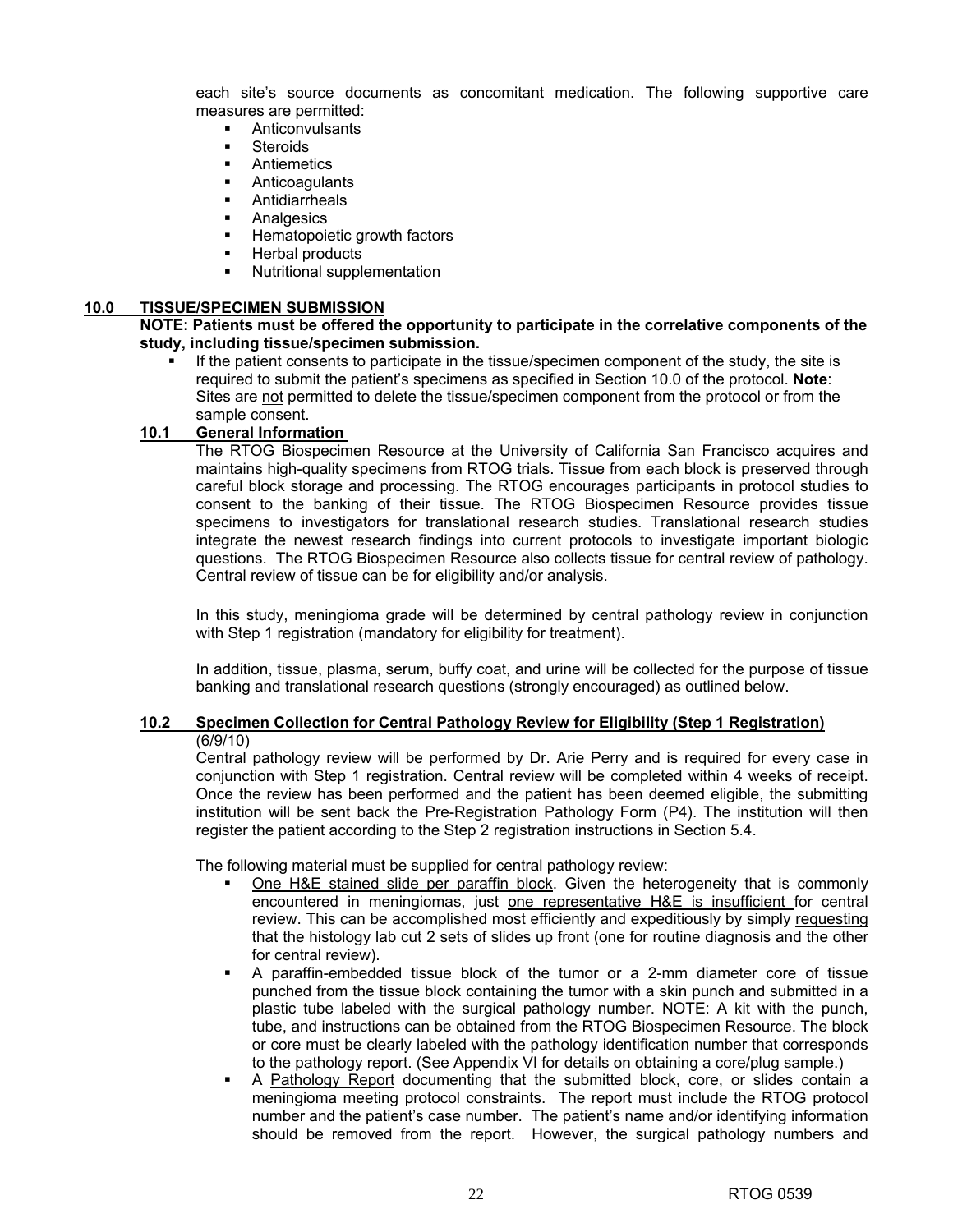information must NOT be removed from the report. The pathology identification number for the specimen must concur with applicable number on the pathology report.

- A Specimen Transmittal Form and a Pre-Registration Central Pathology Review Form (P4). These forms must include the RTOG protocol number and the patient's case number.
- Submit all materials to the RTOG Biospecimen Resource as described in Section 10.4.

After tissue specimens have been received and logged in at the RTOG Biospecimen Resource, the Biospecimen Resource will forward stained slides to Dr. Arie Perry, where Dr. Perry will perform central review for every case. Once Dr. Perry has completed central pathology review, he will return the slides to the RTOG Biospecimen Resource, where it will be banked for patients who consent to the banking component of the study (See Section 10.3) or returned to the institution that submitted it for non-consenting patients.

#### **10.3 Specimen Collection for Tissue Banking and Translational Research(strongly encouraged) For patients who have consented to the tissue component of this study (See "About Using Tissue for Research" portion of Appendix I)**

#### **See Section 10.8 for translational research study details.**

The following material must be provided to the RTOG Biospecimen Resource:

- **10.3.1 For tissue blocks or fresh, frozen tissue (see Appendix VII for detailed collection instructions):**
	- A Pathology Report documenting that the submitted tissue specimen contains tumor. The report must include the RTOG protocol number and the patient's case number. The patients' name and/or other identifying information should be removed from the report. The surgical pathology numbers and information must NOT be removed from the report.
	- A Specimen Transmittal Form clearly stating that tissue is being submitted for the RTOG Biospecimen Resource. The form must include the RTOG protocol number and patient's case number.
	- Collection kits and instructions for obtaining fresh, frozen specimens are available by contacting the RTOG Biospecimen Resource (See Section 10.4)
		- $\circ$  Kits are available free of charge
		- o The RTOG Biospecimen Resource will pay for the shipping of frozen tissue samples (contact the Biospecimen Resource for more information)

#### Submit all materials to the RTOG Biospecimen Resource as described in Section 10.4.

# **10.3.2 For serum, plasma, or buffy coat cells (See Appendix VIII for detailed collection instructions):**

- Serum and plasma samples will be collected from patients at baseline (all groups), , at 1 month post-radiation (Groups II and III), and at the time of recurrence if that should occur (all groups).
- Buffy coat cells will be collected from patients at baseline (all groups)
- A Specimen Transmittal Form documenting the date of collection of each specimen, the RTOG protocol number, the patient's case number, and method of storage (for example, stored at  $-80^\circ$  C).
- Collection kits and instructions for obtaining fresh, frozen specimens are available by contacting the RTOG Biospecimen Resource (See Section 10.4)
	- o Kits are available free of charge
	- o The RTOG Biospecimen Resource will pay for the shipping of frozen peripheral blood samples (contact the Biospecimen Resource for more information)
- Submit all materials to the RTOG Biospecimen Resource as described in Section 10.4.

# **10.4** Submit all materials (except for urine as described in Section 10.5) to:

**US Postal Service Mailing Address: For Non-frozen Specimens Only** RTOG Biospecimen Resource University of California San Francisco Campus Box 1800 1657 Scott Street, Room 223

San Francisco, CA 94143-1800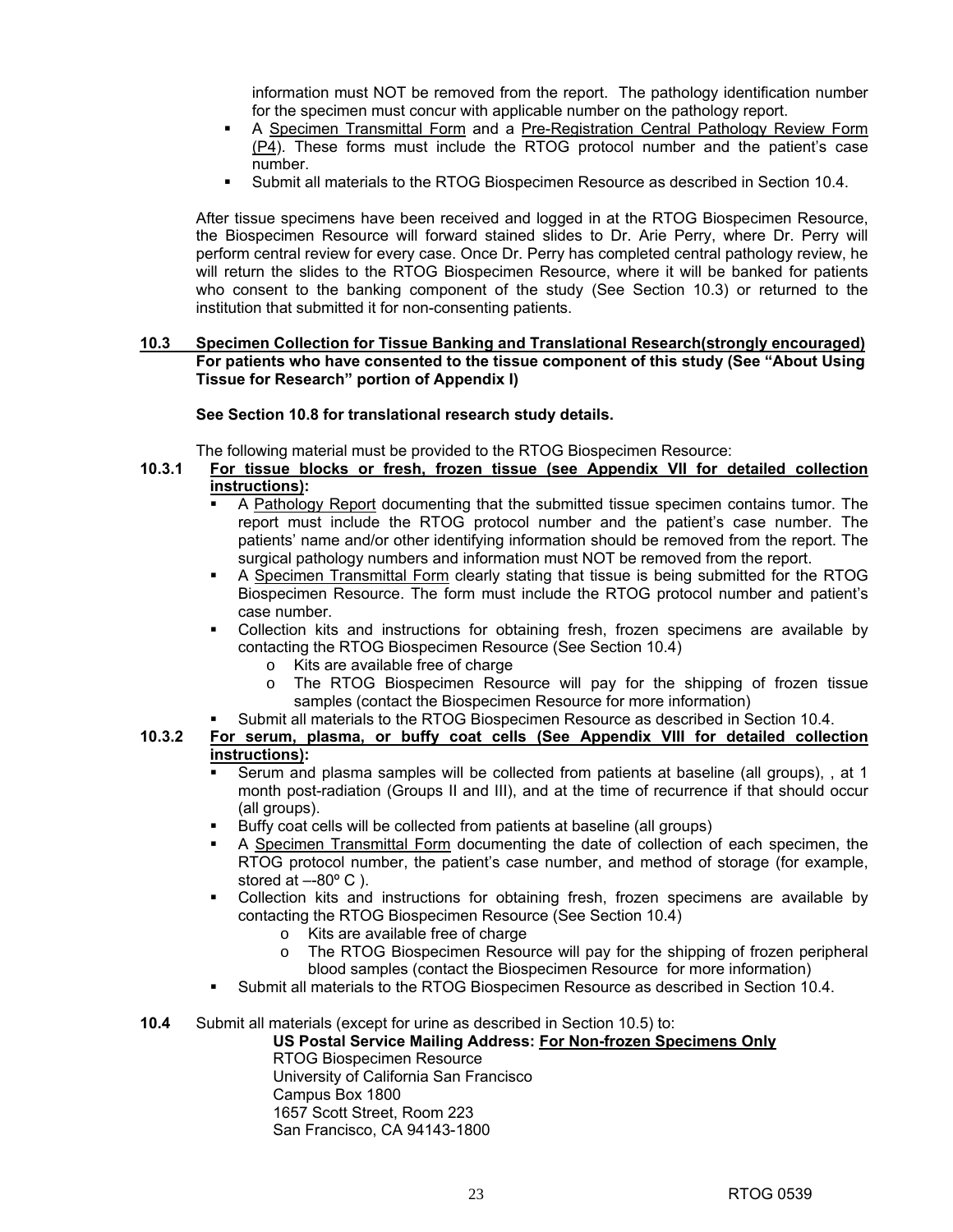Send frozen specimens via overnight courier to the address below. Specimens should be only shipped Monday through Wednesday to prevent thawing due to delivery delays. Saturday or holiday deliveries will not be accepted. Samples can be stored at –80ºC until ready to ship.

#### **Courier Address (FedEx, UPS, etc.): For Frozen Specimens**

RTOG Biospecimen Resource University of California San Francisco 1657 Scott Street, Room 223 San Francisco, CA 94115

#### **Questions: 415-476-RTOG (7864)/FAX 415-476-5271; RTOG@ucsf.edu**

### **10.5 Urine Collection for Translational Research (strongly encouraged)**

# **See Section 10.8 for translational research study details.**

- Urine samples will be collected at the following times:
	- o At baseline (Groups I, II, and III)
	- o On the last day of EBRT (Groups II and III)
	- o 1 month after the completion of EBRT (Groups II and III)
- Submit the following items to the address listed below:
	- o At least 5 cc in a sterile collection cup labeled with patient ID, date and time, and placed in a freezer (range -20°c to 4°c).
	- o A Specimen Transmittal Form documenting the date of collection of each urine specimen, the RTOG protocol number, the patient's case number, and method of storage (for example, stored at -20º C).
- Send urine samples to Dr. Camphausen's laboratory for appropriate processing and storage in an overnight FEDEX box covered with dry ice. Please call 301-496-5457 and ask for the clinic nurse or email camphauk@mail.nih.gov to obtain a FEDEX shipping code. All shipping charges will be paid by Dr. Camphausen. Please ship to:

#### **Kevin Camphausen Attn: Clinic Nurse National Cancer Institute 10 Center Drive Building 10, CRC Rm B2-3561 Bethesda, MD 20892-1682**

Dr. Camphausen will test urine samples using a commercial Elisa system for VEGF, (R&D systems). Urine samples will also have creatinine levels measured by the clinical pathology department for standardization of the VEGF levels in the urine.

As needed, urine aliquots will be shipped to the laboratory of Marsha Moses for MMP activity using gel zymography. These results will be evaluated by two observers blinded to the clinical profile of the patient who supplied the sample. A binary evaluation of low-MW MMP, MMP-2, MMP-9 and high MW-MMP will be made. Each of the five MMPs will be scored as absent (0) or present (1). The five values for each MMP will be cumulated for each patient to create an MMP score from 0-5.

Urine samples collected in the course of this research project may be banked and used in the future to investigate new scientific questions related to this study. However, this research may only be done if the risks of the new questions were covered in the consent document. No germline mutation testing will be performed on any of the samples collected unless the patient gives separate informed consent.

#### **10.6 Reimbursement**

RTOG will reimburse submitting institutions \$300 per case for fresh or flash frozen tissue; \$200 per case for a block or core of material; \$100 per case for serum or plasma; and \$50 for urine. After confirmation from the RTOG Biospecimen Resource and/or Dr. Camphausen's laboratory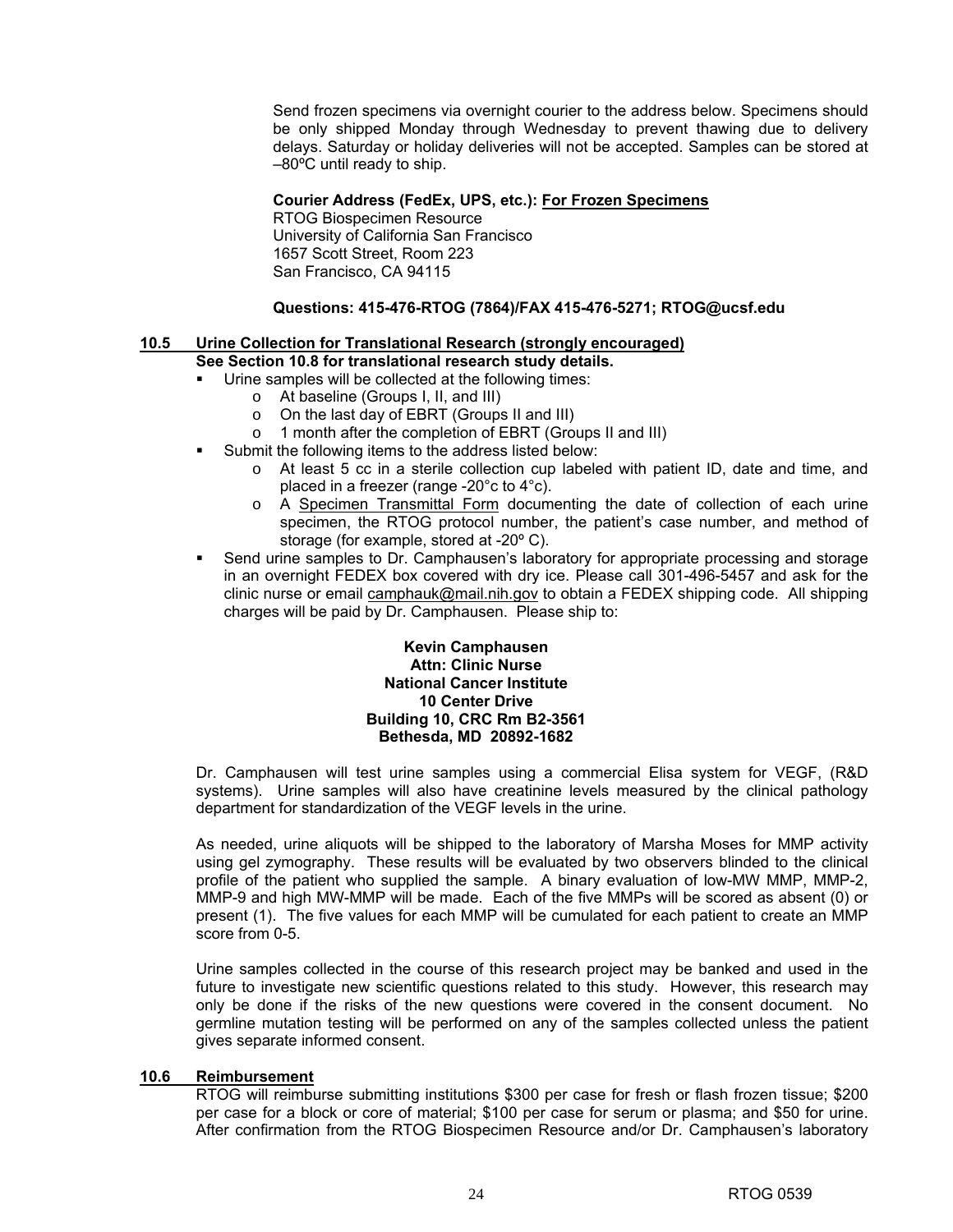that appropriate materials have been received, RTOG Administration will prepare the proper paperwork and send a check to the institution. Pathology payment cycles are run twice a year in January and July and will appear on the institution's summary report with the institution's regular case reimbursement.

#### **10.7 Confidentiality/Storage**

- (See the RTOG Patient Tissue Consent Frequently Asked Questions, http://www.rtog.org/biospecimen/tissuefaq.html for further details.)
- **10.7.1** Upon receipt, the specimen is labeled with the RTOG protocol number and the patient's case number only. The RTOG Biospecimen Resource database only includes the following information: the number of specimens received, the date the specimens were received, documentation of material sent to a qualified investigator, type of material sent, and the date the specimens were sent to the investigator. No clinical information is kept in the database.
- **10.7.2** Specimens for tissue banking will be stored for an indefinite period of time. Specimens for central review will be retained until the study is terminated. Specimens for the translational research component of this protocol will be retained until the study is terminated, unless the patient has consented to storage for future studies. If at any time the patient withdraws consent to store and use specimens, the material will be returned to the institution that submitted it.

### **10.8 Molecular Correlative Studies**

Perry and associates [1997, 1999] have proposed criteria for the grading of meningiomas, based upon a large clinicopathologic series showing statistical associations with recurrence-free and overall survival. These criteria have, in large measure, been adopted by the WHO [Kleihues 2000]. Relative to benign (WHO grade I) meningiomas, atypical (WHO grade II) tumors are those with ≥4 mitoses per 10 high power fields (which may be focal), brain invasion, or at least three of the following: sheeting architecture, small cells, macronucleoli, hypercellularity, and/or necrosis. Exclusionary anaplastic findings are ≥20 mitoses per 10 high power fields or loss of differentiation under light microscopy (i.e., sarcoma-, carcinoma-, or melanoma-like appearance). Although these criteria are more objective than those used in the past, there is still some interpretive license.

However, evidence is accumulating that immunohistochemical and molecular data may further improve our ability to stratify patients into prognostic subsets [Cai 2001; Bostrom 2001; Perry 1998; Simon 1995; Weber 1997]. For example, malignant progression has been associated with increased MIB-1 (Ki-67) proliferative indices, decreased progesterone receptor expression, and genetic losses involving chromosomes 1p, 10, and 14q. Whereas most of these have not been validated as independent prognostic markers, preliminary data suggests that 14q deletions detected in paraffin-embedded sections by fluorescence in situ hybridization (FISH) are more common in benign meningiomas that recur despite GTR [Perry 1998]. Additionally, loss of expression of a candidate tumor suppressor gene on chromosome 14q termed NDRG2 has recently been identified specifically in the anaplastic and clinically aggressive atypical meningiomas. [Lusis 2005] Whether this represents a truly independent meningioma biomarker requires further testing, but an immunohistochemical assay for this marker is now available at Washington University. Lastly, the finding of p16 (CDKN2A) deletions has been statistically associated with decreased survival times in patients with anaplastic meningiomas, suggesting that this may be a useful prognostic biomarker in this subset of patients. [Perry 2002]

However, the majority of studies evaluating molecular prognostic variables with meningioma have focused on the evaluation of tumor tissue obtained at the time of biopsy and/or resection. This approach is well suited to evaluate molecular pretreatment prognostic markers, but the investigation of predictive post-treatment factors in patients with meningioma has been more limited due to the paucity of available tumor tissue after therapy. Evaluating prognostic markers in urine and serum, which can be obtained with minimally invasive procedures, may be more feasible and applicable to this setting. Therefore, we will also collect both blood products and urine samples from consenting patients for a secondary translational analysis of angiogenesis and molecular prognostic factors. In theory, angiogenic factors could identify patients at risk for recurrent disease, regardless of tumor type since the process of angiogenesis is ubiquitous to cancer. Indeed, multiple investigators have explored the use of angiogenic factors as possible general tumor markers [Cai 2002; Gerhards 2001; Kaban 2002; Kausch 2002; Kraft 1999;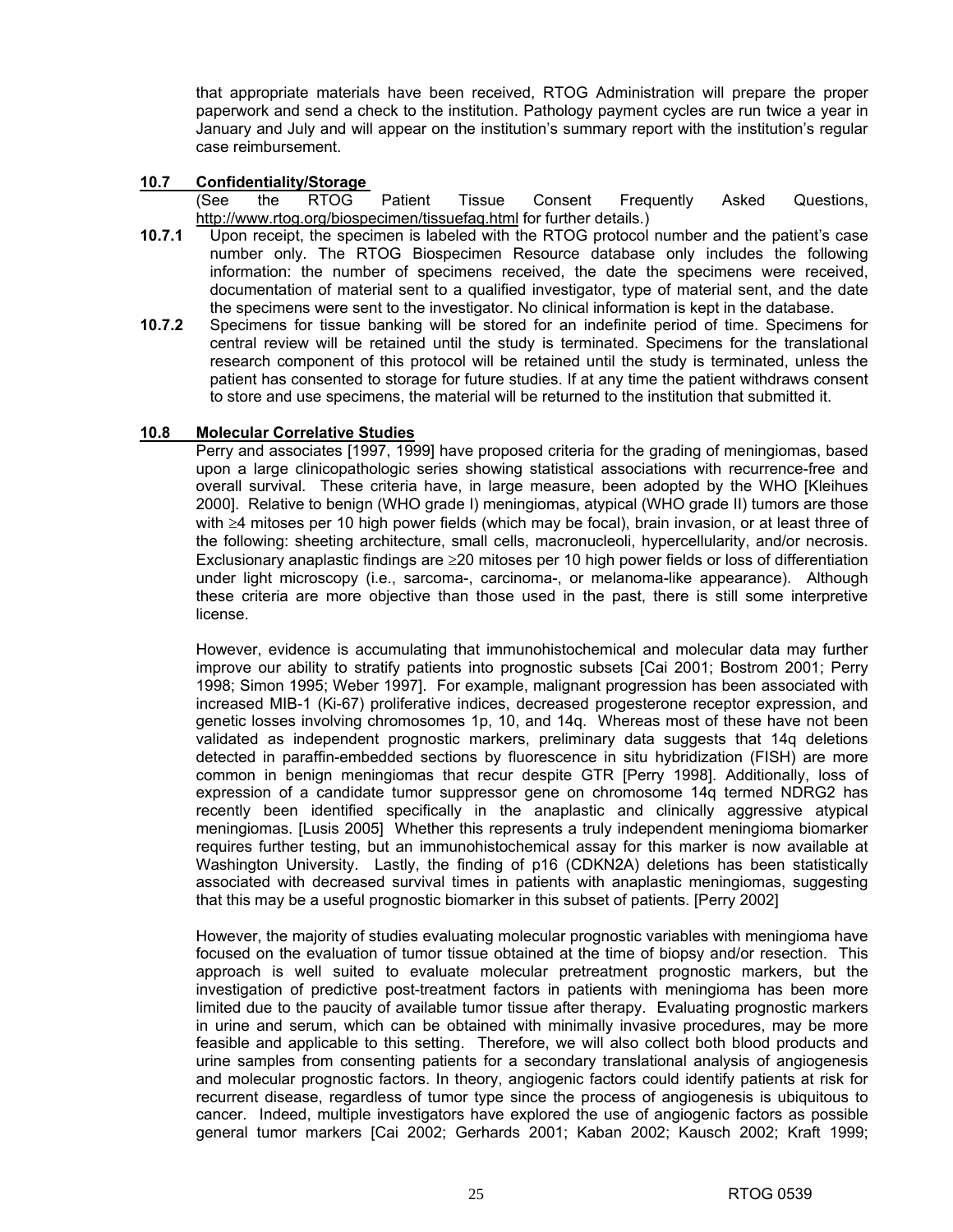Kuittinen 2002; Lengyel 2001; Linderholm 1998; Moses 1998; Ondruschka 2002; Poon 2001; Sienel 2003; Smith 2000; Verheul 2000]. While angiogenic proteins such as vascular endothelial growth factor (VEGF), basic fibroblast growth factor (bFGF), and matrix metalloproteinases (MMPs), have been shown to have prognostic power in specific tumor types, few studies have individually explored the utility of angiogenic proteins as general tumor markers across different tumor types—both solid tumors and hematologic malignancies. A tumor marker that could consistently identify patients at risk for nonresponsive or recurrent disease would allow selection of these patients for more aggressive or alternate treatment. Furthermore, to our knowledge each of the aforementioned studies has focused on the magnitude of either the VEGF or MMP initial level. No study has explored the dynamic *trend* of these protein levels though a course of therapy, its possible predictive significance, or evaluated which methodology was the most powerful for defining the trend.

#### **10.8.1 Specific Aim 1: Do the molecular correlates derived from immunohistochemical evaluation of the pre-therapy surgical specimens add to the standard clinicopathological staging of patients with meningiomas?**

Currently, fluorescence in situ hybridization (FISH) testing for deletions of chromosomes 1p, 14q, and the p16 (CDKN2A) region on 9p21 are among the most promising genetic biomarkers for predicting biologic behavior in meningiomas of various grade using routine formalin fixed paraffin material. Additionally, studies have suggested that MIB-1, progesterone receptor, and NDRG2 immunohistochemistry (IHC) may each provide ancillary prognostic information independent of routine histology. We therefore plan to perform both FISH and IHC using these 6 markers on submitted specimens with available paraffin embedded tissue, subsequently correlating disease-free and overall survival times with biomarker data, both on univariate analyses and multivariate analyses incorporating known clinicopathologic prognostic variables such as extent of resection and histologic grade. Given the current rate of scientific discovery, it is further anticipated that additional biomarkers of interest will be identified before the close of this study. If so, the most promising of those additional markers would be added to this panel.

#### **10.8.2 Specific Aim 2: Do the molecular correlates derived from serum evaluation add to the standard clinicopathological staging of patients with meningiomas, and do the initial levels of serum HGF/SF add to the standard clinicopathological staging of patients with meningiomas?**

Serum samples provided to the laboratory of Dr. Camphausen will have HGF/SF levels measured using an ELISA system from R&D systems. As the collection of serum from every patient is not mandatory, we will use this data in a hypothesis-generating fashion only. In those patients for whom HGF/SF levels are known, we will stratify the patients by known clinicopathological measures and then within each strata we will divide the patients into two groups: those above and those below the mean HGF/SF for that strata. If HGF/SF adds to the clinicopathological measures the two groups will diverge; if HGF/SF does not add to the clinicopathological measures the groups will admix. We will also test a minor secondary hypothesis that the serum levels of EGF, IGF, and VEGF cannot independently predict local failures better than the standard clinicopathological staging but when combined can create a predictive score for local failure. Serum samples provided to the laboratory of Dr. Camphausen will have EGF, IGF, and VEGF levels measured using ELISA systems from R&D systems. A binary score for each growth factor will be computed with a value of 0 if the growth factor is below the mean and 1 if it is above the mean. Each growth factor score will be combined to create a composite growth factor score from 0-3. In those patients for whom growth factor levels are known, we will stratify the patients by known clinicopathological measures and then within each strata we will divide the patients into two groups: those with a composite score of 0- 1 and those with a composite score of 2-3. If composite score adds to the clinicopathological measures the two groups will diverge; if the composite score does not add to the clinicopathological measures the groups will admix.

# **10.8.3 Specific Aim 3: Do the initial levels of urinary VEGF or MMP add to the standard clinicopathological staging of patients with meningiomas?**

Urine samples provided to the laboratory of Dr. Camphausen will have VEGF levels measured using an ELISA system from R&D systems and normalized for kidney function with a spot urinary creatinine level. As the collection of urine from every patient is not mandatory, we will use this data in a hypothesis-generating fashion only. In those patients for whom VEGF levels are known we will stratify the patients by known clinicopathological measures and then within each strata we will divide the patients into two groups: those above and those below the mean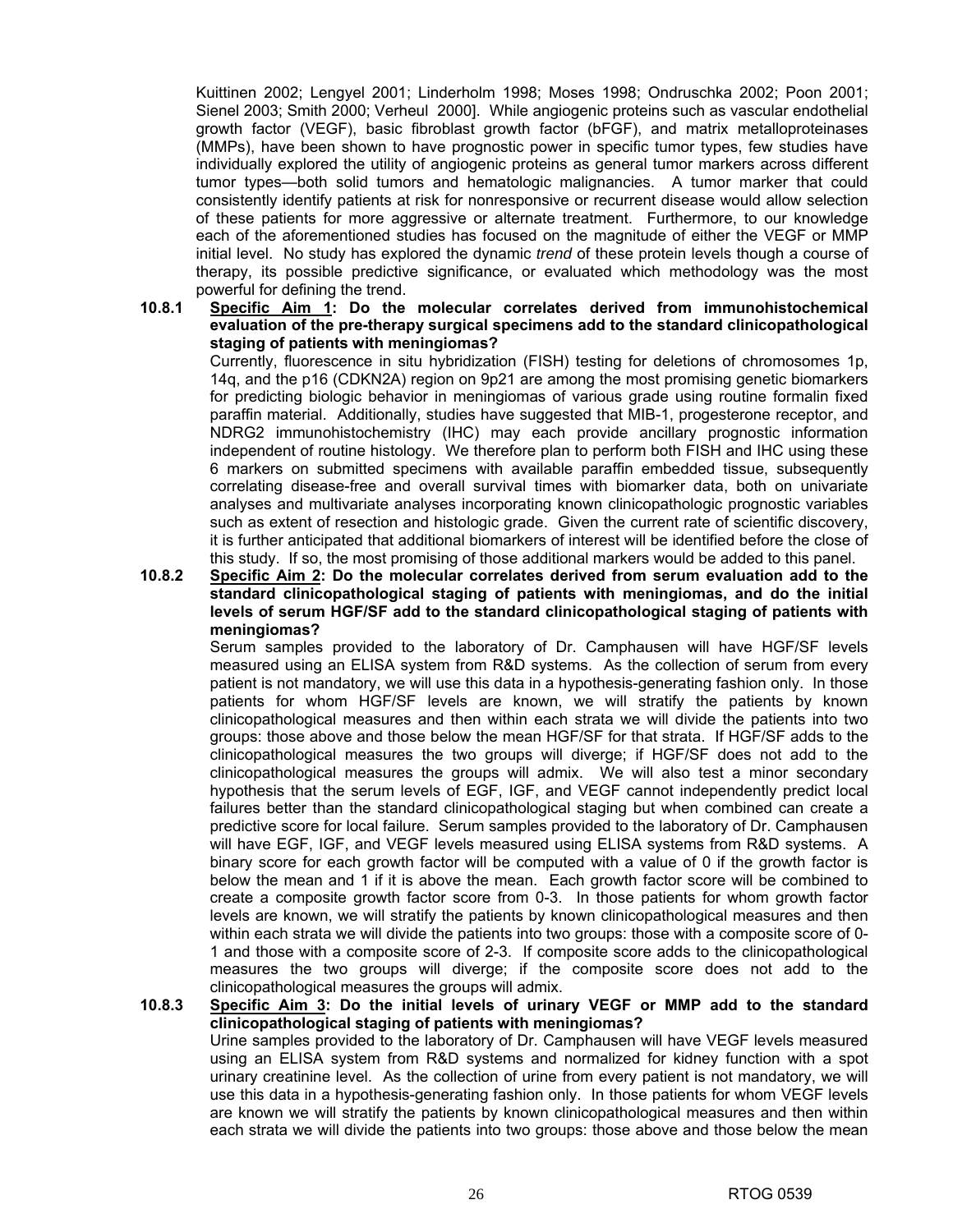VEGF for that strata. If VEGF adds to the clinicopathological measures the two groups will diverge; if VEGF does not add to the clinicopathological measures the groups will admix. An aliquot of urine will be sent to Marsha Moses, Children's Hospital, Harvard Medical School for MMP analysis by gel zymography. Evaluation of MMP as disease markers will parallel the VEGF analysis as stated above.

**10.8.4 Specific Aim 4: Does the dynamic trend of VEGF or MMP level on the last day of radiotherapy compared to the level at the 1-month follow-up predict for disease-free survival at 1-year?** 

The NCI Radiation Oncology Branch (ROB) previously evaluated urine markers prior to, during, and following definitive therapy in patients undergoing radiation therapy, including several patients with central nervous system tumors [Lusis 2005]. The comparison between angiogenic factor levels taken at least 1 month post-radiotherapy and the last on-treatment level was the strongest predictor of 1-year progression-free survival ( $p = 0.004$ ). Overall MMP trending was also significantly associated with 1-year progression-free survival, as was individual MMP-2 trending ( $p = 0.004$  and 0.001, respectively). Step-wise logistic regression revealed that the VEGF trend comparing post-radiation levels to last on-treatment levels was an independent predictor of progression-free survival ( $p = 0.02$ ). Therefore, we plan to expand on these results by prospectively investigating this question in patients with meningioma. Urine samples will be processed and evaluated as in 10.8.1. However for this analysis the change in VEGF level or MMP level from the last day of treatment versus the one-month follow-up value will be compared to the patient's disease status at 1 year. As the collection of urine from every patient is not mandatory, we will use this data in a hypothesis-generating fashion only.

#### **10.9 Specimen Collection Summary**

#### **Required Specimens for Central Pathology Review (send to RTOG Biospecimen Resource, see Section 10.4)**

| send to KTOG Diospectinen Resource, see Section T0.4) |                          |                        |  |  |  |
|-------------------------------------------------------|--------------------------|------------------------|--|--|--|
| Specimens taken from                                  | <b>Submitted as:</b>     | Shipped:               |  |  |  |
| patient:                                              |                          |                        |  |  |  |
| One H&E stained slide of                              | H&E stained slide        | Slide shipped ambient  |  |  |  |
| the primary tumor                                     |                          |                        |  |  |  |
| A paraffin-embedded tissue                            | Paraffin-embedded tissue | Block or punch shipped |  |  |  |
| block of the primary tumor                            | block or punch biopsy    | ambient                |  |  |  |
| taken before initiation of                            |                          |                        |  |  |  |
| treatment or a 2-mm                                   |                          |                        |  |  |  |
| diameter core of tissue,                              |                          |                        |  |  |  |
| punched from the tissue                               |                          |                        |  |  |  |
| block with a skin punch                               |                          |                        |  |  |  |

# **Optional Specimens for Tissue Banking (send to RTOG Biospecimen Resource, see Section 10.4)**

| <b>Specimens taken from</b><br>patient:                                                                          | <b>Submitted as:</b>                            | Shipped:                                                         |
|------------------------------------------------------------------------------------------------------------------|-------------------------------------------------|------------------------------------------------------------------|
| A 5-mm <sup>3</sup> surgical sample                                                                              | 1 sample of fresh, flash                        | Frozen on dry ice via                                            |
| from tumor                                                                                                       | frozen tumor taken at<br>surgery                | overnight courier Monday-<br>Wednesday.                          |
| 5-10 mL of whole blood<br>(red-top) centrifuge for<br>serum                                                      | Serum samples into four<br>(4) 1-mL cryovials   | Frozen on dry ice via<br>overnight courier Monday-<br>Wednesday. |
| 5-10 mL of anticoagulated<br>blood (EDTA) centrifuge for<br>plasma                                               | Plasma samples into<br>three (3) 1-mL cryovials | Frozen on dry ice via<br>overnight courier Monday-<br>Wednesday. |
| 5-10 mL of anticoagulated<br>whole blood in EDTA tubes<br>(purple/lavender top) and<br>centrifuge for buffy coat | Frozen buffy coat<br>samples in 1 mL cryovials  | Frozen on dry ice via<br>overnight courier Monday-<br>Wednesday  |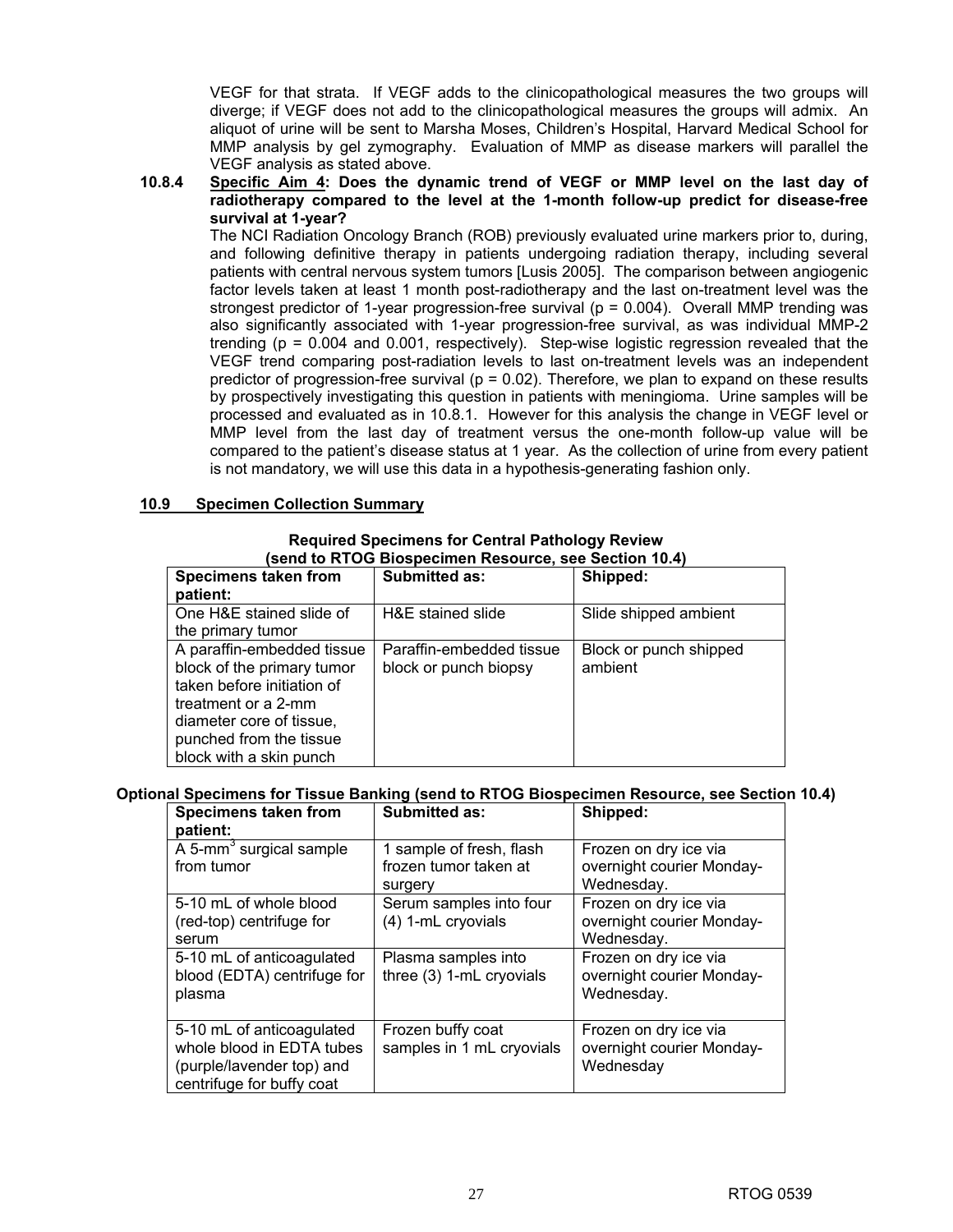# **Optional Specimens for Urine Translational Research (send to Dr. Camphausen, see Section 10.5)**

| Specimens taken from<br>patient: | <b>Submitted as:</b>    | Shipped:             |
|----------------------------------|-------------------------|----------------------|
| At least 5 cc urine              | Urine sample in sterile | Overnight via FEDEX  |
|                                  | collection cup          | covered with dry ice |

#### **11.0 PATIENT ASSESSMENTS**

#### **11.1 Study Parameters:** See Appendix II

# **11.2 Evaluation During Study**

- **11.2.1** For Group I patients, a neurologic examination and a general examination evaluating potential toxicities will be performed at least once every 6 months for 3 years after protocol enrollment, then yearly for at least 10 years. Group II and III will be examined at least once every 3 months for 3 years. After 3 years, clinical follow-up will be at least yearly for 10 years.
- **11.2.2** Group I patients will have MRIs prior to study entry and at 6-month intervals for at least 3 years, more frequently if indicated by neurologic symptomology. Patients in Groups II and III will have a pre- and a postoperative MRI, an MRI obtained 3 months post-EBRT, and an MRI obtained at least every 6 months for 3 years. Thereafter, protocol imaging will be at least yearly for 10 years.

#### **11.3 MRI Review**

#### **NOTE: A central radiology review form (SR) must be completed by a radiologist and submitted along with each submitted scan.**

 Serial MRIs will be examined at the institution by an independent reviewer, a radiologist or neuroradiologist. Evaluation of the scans will be compared to and correlated with the patient's clinical course.

 For patients in Group I, the following MRIs will be collected: MRI performed pre- and postoperatively, at progression, and at 3 years after registration (irrespective of progression status).

For patients in Groups II and III, the following MRIs will be collected:

- *Subgroups with subtotally resected or newly diagnosed disease*: MRI performed pre- and postoperatively, at progression, and at 3 years after registration (irrespective of progression status.).
- *Subgroups with recurrent or progressive disease*: If surgery was performed, MRI performed pre- and postoperatively; if surgery was not performed: follow-up imaging of progression.

 Scans for all groups must be submitted on a CD in DICOM format to RTOG HQ. Central neuroradiology review will be completed as an important outcome measure in this protocol.

#### **11.4 Measurement of Response**

 Response will be evaluated in this study, where appropriate, incorporating the international criteria proposed by the Response Evaluation Criteria in Solid Tumors (RECIST) Committee [JNCI 92(3): 205-216, 2000] See http://ctep.info.nih.gov/guidelines/recist.html for further details. These criteria have been modified as listed below to better apply to meningiomas.

- **11.4.1** Continual No Evidence of Disease (CNED): will be identified as the circumstance in which a patient with no measurable residual meningioma (gross totally resected, or surgeon's assessed subtotally resected without measurable nodularity on postoperative imaging) has not recurred on follow-up neuroimaging.
- **11.4.2** Complete Response (CR)*:* will be defined as the circumstance in which there is disappearance of any residual, measurable meningioma.
- **11.4.3** Partial Response (PR): will be defined as the circumstance in which measurable tumor decreased by ≥20% in any diameter, but does not meet the criteria for CR.
- **11.4.4** Minor Response (MR): will be defined as the circumstance in which measurable meningioma decreases in any diameter by less than 20%.
- **11.4.5** Stable Disease (SD): will be defined as the circumstance in which measurable tumor remains unchanged, or increases in any diameter by less than 20%.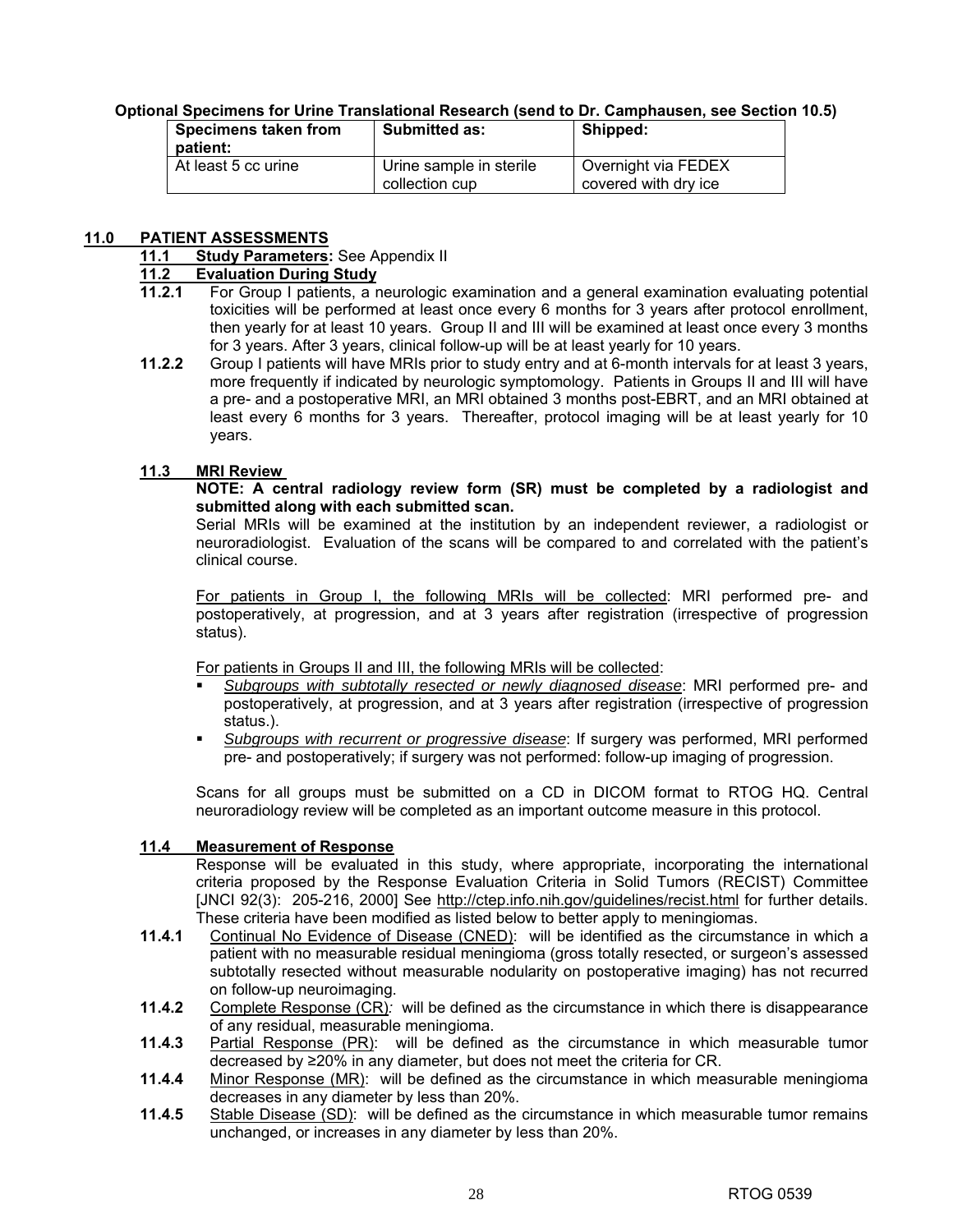- **11.4.6** Progressive Disease (PD): will be defined as an increase in measurable tumor of greater than 20% in any diameter, or as new nodular enhancement in patients with no measurable tumor on initial postoperative imaging. In the absence of neurologic progression (see below for definition of neurologic progression), suspected imaging progression of less than 5 mm (maximum diameter) must be confirmed on two successive follow-up MRI studies, a minimum of 3 months apart.
- **11.4.7** Neurologic Progression (NP): will be defined as a new or progressive neurologic deficit attributed to the meningioma, with or without measurable meningioma growth. NP would include, for instance, new diplopia with a cavernous sinus meningioma. In the setting of NP, the designation NP is to be used in conjunction with its appropriate measured response criterion above.

#### **11.5 Central Neuroradiology Review**

Central neuroradiology review will be performed by the Neuroradiology Co-Chair, Bruce Dean, MD.

The contrast-enhanced MRI taken before surgery and postoperatively must be submitted per Section 12.1. The follow-up MRI images at the time of any progression and at 3 years after registration (irrespective of progression status) must be submitted on a CD in DICOM format to RTOG Headquarters (no hard films allowed) and must include precontrast axial T1, T2, and FLAIR and postcontrast multiplanar (axial, coronal, and sagittal) T1 images.

For all groups: An MRI must be completed in the event of any neurologic deterioration suggestive of tumor recurrence, unless the last MRI has been done within one month and was compatible with recurrence. Other possible causes of neurologic deterioration, such as metabolic imbalance, increased levels of anticonvulsants, or increased use of other medications, should be considered and properly investigated.

The Central Radiology Review Form (SR) will be used to measure disease and response for each protocol patient. The form is to be completed by the parent institution radiologist. For patients in Groups II and III, a completed form must be submitted for the preoperative and postoperative MRIs, for the protocol-mandated imaging at the time of progression, and at 3 years from registration irrespective of failure status. For patients in Group I, a completed form must be submitted for the prestudy MRI, at the time of progression, and at 3 years from registration. The form should also be completed for any other MRI that may be obtained and from which measurements and other tumor characteristics can be ascertained. The form is to be completed by the institution radiologist. A copy of the form must be kept at the institution.

# **11.6 Criteria for Evaluation of Therapy Effectiveness**

- **11.6.1** Tumor response and re-growth can frequently be difficult to measure directly and accurately. Serial neurological examinations and MRI may provide a guide. A case will be considered to have experienced progression if MRI scans confirm a case as progressive or if a patient needing neurosurgical intervention/re-resection has a pathologic specimen proving persistent/recurrent viable meningioma.
- **11.6.1.1** In the event of a discrepancy in progression assessment between the central reviewer and the institutional review, the case will be further reviewed by the neuroradiology co-chair and the RTOG CNS committee chair.
- **11.6.1.2** The time interval to progression will be measured from the date of study entry until the date of progression.
- **11.6.2** Overall survival will be measured from the date of study entry until the date of death (or date of last follow-up for patients alive at the time of analysis)
- **11.6.3** Progression-free survival (PFS) will be measured from the date of study entry until the date of progression or death (or date of last follow-up for patients alive and progression-free at the time of analysis).
- **11.6.4** Postmortem evaluation of cranial contents should be obtained at death whenever possible to evaluate effects of this therapy on the meningioma and on normal tissue.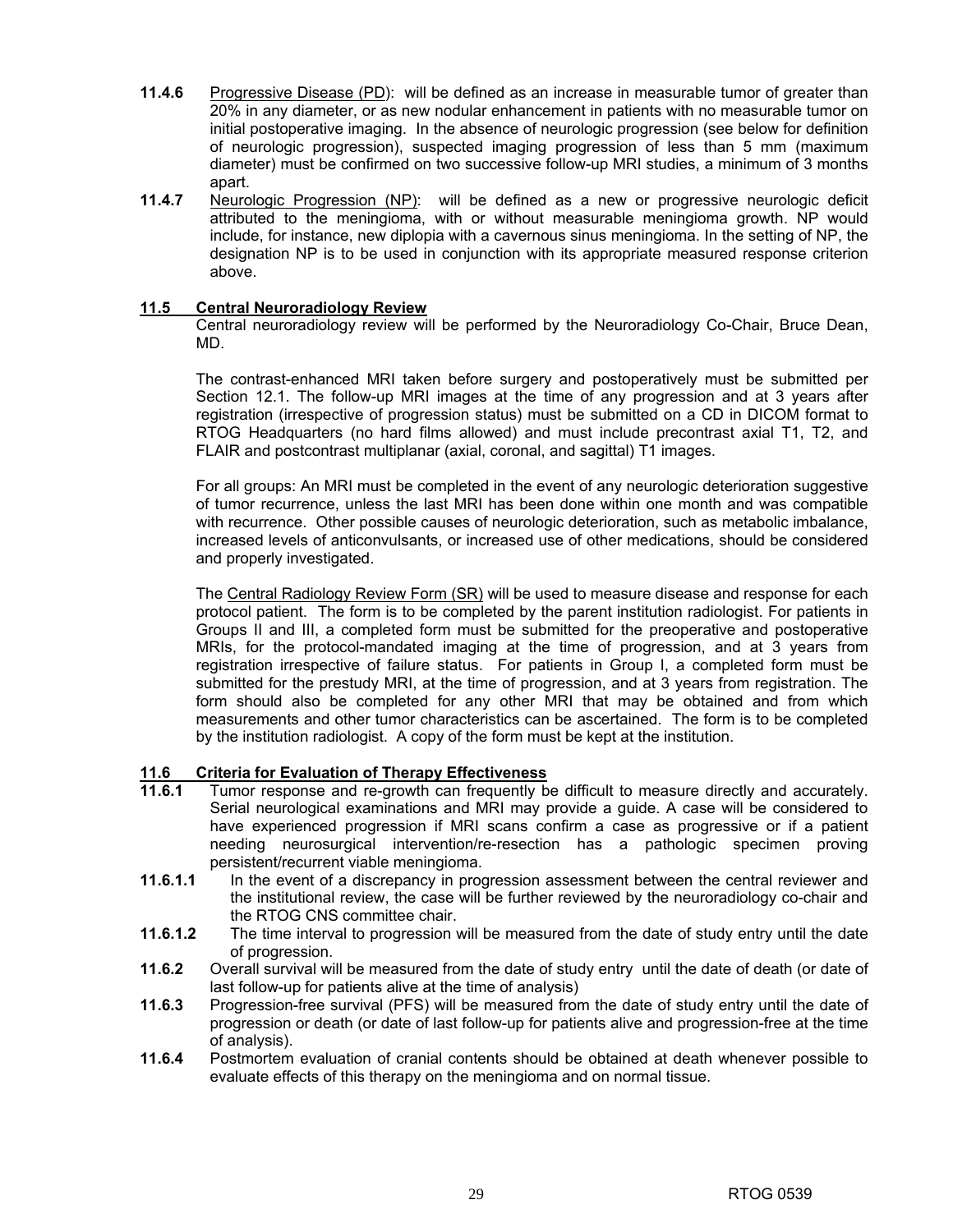#### **Data should be submitted to: RTOG Headquarters\* 1818 Market Street, Suite 1600 Philadelphia, PA 19103**

#### **\*If a data form is available for web entry, it must be submitted electronically.**

Patients will be identified by initials only (first middle last); if there is no middle initial, a hyphen will be used (firstlast). Last names with apostrophes will be identified by the first letter of the last name.

**12.1 Summary of Data Submission** (6/19/09, 6/9/10)

**Item Due** Demographic Form (A5) **Now the Contract Contract Contract Contract Contract Contract Contract Contract Contract Contract Contract Contract Contract Contract Contract Contract Contract Contract Contract Contract Contract Co** Initial Evaluation Form **(I1)** Pathology Report **(P1)** Slides/Blocks **(P2)**  Surgical Report **(S2)** Surgical Pathology Report **(S5)** Central Pathology Review Form **(P4)** Within 4 weeks of Step 1 registration MMSE Mini Mental Status Exam The Mithin 2 weeks of registration Follow-up Form **(F1)**  MMSE Mini Mental Status Exam Group I: At least every 6 months for 3 years from registration, then yearly for at least 10 years. Groups II and III: At least every 3 months for 3 years from registration, then yearly for at least 10 years. **Scan data to be collected at RTOG HQ: Groups II & III**  *Subgroups of totally resected or newly diagnosed disease, or of recurrent disease treated with surgery* **Pre- and postoperative MRIs and reports (MR, ME)**, on CD only (no Hard Film) Central Radiology Review Form **(SR)** Within 2 weeks of Step 2 registration 3 year follow-up, progression, and 2 confirmation of progression MRIs and reports **(MR,ME)** on CD only Central Radiology Review Form completed for each scan **(SR)**  Within 2 weeks of scan date *Subgroup of recurrent disease without further surgery for recurrence*  **Pre-study MRI scan & report showing** progression 3 year follow-up, progression, and 2 confirmation of progression MRIs and report **(MR,ME)** on CD only **EXEC** Central Radiology Review Form completed for each scan **(SR)**  Within 2 weeks of scan date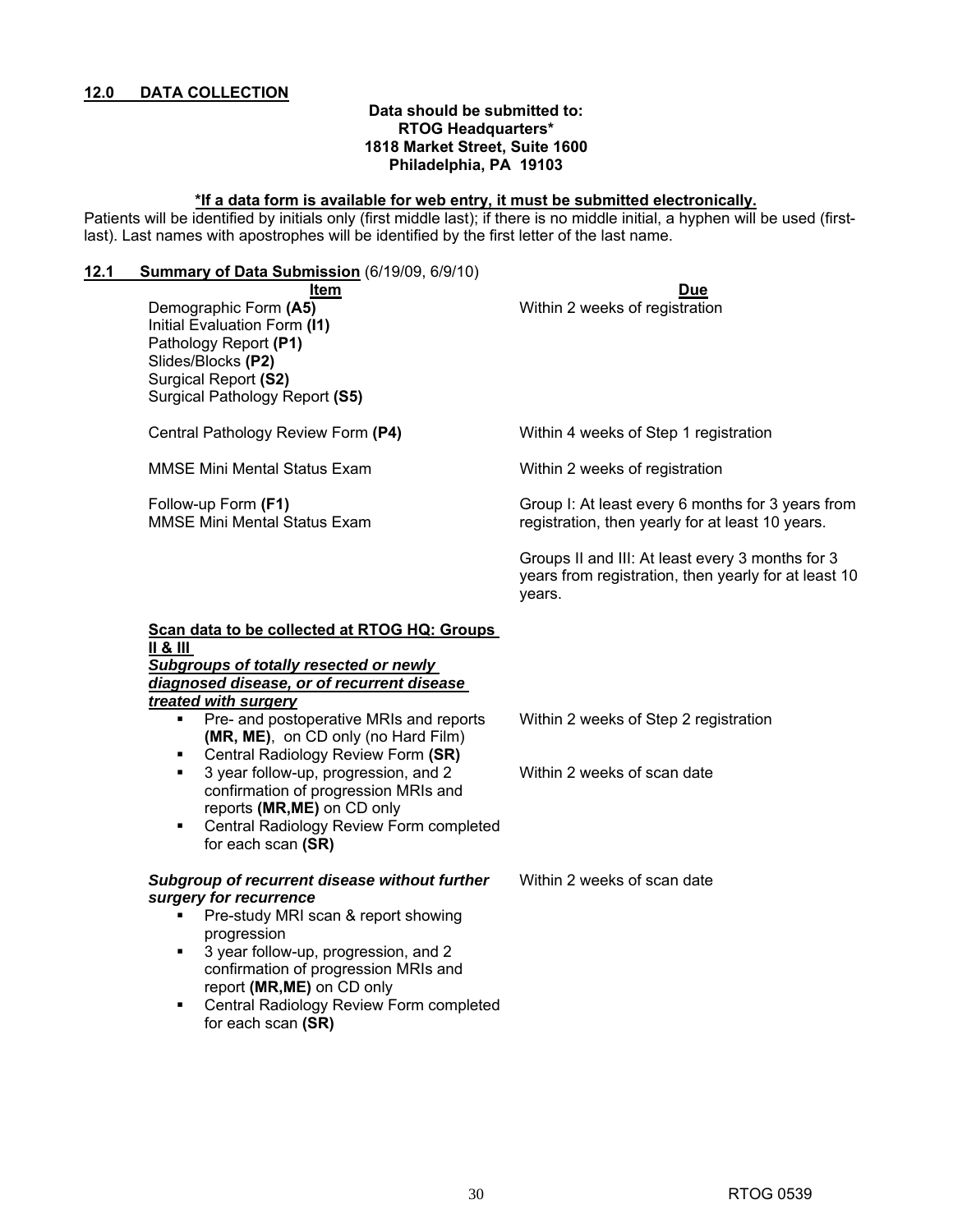#### **Scan data to be collected at RTOG HQ: Group I**

- Pre- and postoperative MRIs and reports **(MR, ME)** on CD only (no hard film)
- Central Radiology Review Form **(SR)**
- 3-year follow-up, progression, an MRIs and Within 2 weeks of scan date reports **(MR, ME)** on CD only
- Central Radiology Review Form **(SR)**  completed for each scan

#### **12.2 Summary of Dosimetry Data Submission** (6/9/10) *Submit to ITC; see Section 12.2.1*

#### **Item Due Preliminary Dosimetry Information (DD)**

#### †Digital Data Submission – Treatment Plan submitted Within 1 week of RT start to ITC via SFTP account exported from treatment planning machine by Physicist

Digital data submission includes the following:

- CT data, critical normal structures, all GTV, CTV, and PTV contours
- Digital beam geometry for initial and boost beam sets
- Doses for initial and boost sets of concurrently treated beams
- Digital DVH data for all required critical normal structures, GTV, CTV, and PTVs for total dose plan
- Planning MRI SCAN (The scan used to delineate the target volumes for planning. If more than 1 series is submitted digitally, specify on the DDSI form which one was used for planning. For submission on CD, please also include information regarding the series used for planning with the submission of the CD.)

Digital Data Submission Information Form **(DDSI)** – Submitted online (Form located on ATC web site, http://atc.wustl.edu/forms/ddsi/ddsi.html)

Hard copy isodose distributions for total dose plan as described in QA guidelines†

**NOTE: Sites must notify ITC via e-mail (itc@wustl.edu) after digital data is submitted. The e-mail must include study and case numbers or, if the data is phantom, "dry run" or "benchmark".** 

#### **Final Dosimetry Information Within 1 week of RT end**

Radiotherapy Form **(T1)**  Daily Treatment Record **(T5) [copy to HQ and ITC]**  Modified digital patient data as required through consultation with Image-Guided Therapy QA Center

†Available on the ATC web site, http://atc.wustl.edu/

 **For proton submission; information available on the ATC website.** 

Within 2 weeks of Step 2 registration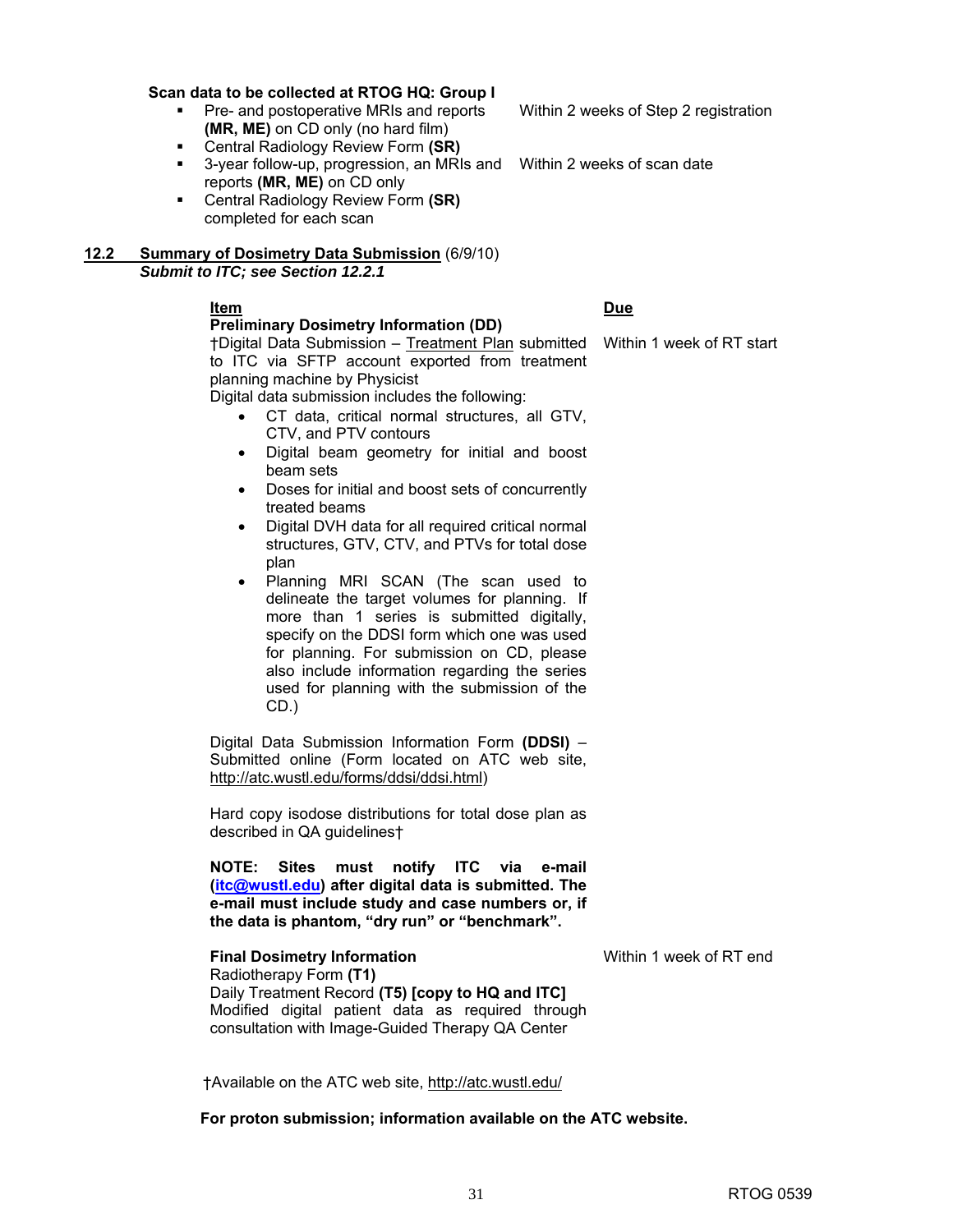#### **12.2.1** *Digital Data Submission to ITC*

Digital data submission may be accomplished using media or the Internet. For network submission: The SFTP account assigned to the submitting institution by the ITC shall be used, and e-mail identifying the data set(s) being submitted shall be sent to: **itc@wustl.edu**

For media submission: Please contact the ITC about acceptable media types and formats. Hardcopies accompanying digital data should be sent by mail or Federal Express and should be addressed to:

> **Image-Guided Therapy Center (ITC) ATTN: Roxana Haynes 4511 Forest Park, Suite 200 St. Louis, MO 63108 314-747-5415 FAX 314-747-5423**

#### **13.0 STATISTICAL CONSIDERATIONS**

#### **13.1 Endpoints** (6/19/09)

- **13.1.1** Primary Endpoint: The progression-free survival (PFS) rate at 3 years (Failure: Local progression or death)
- **13.1.2** Secondary Endpoints
- **13.1.2.1** Grade 2-5 neurology category acute (≤ 90 days from start of radiation) adverse events [CTCAE, v3.0] where the attribution is related to treatment as definite, probable, possible, or unknown;
- **13.1.2.2** Grade 2-5 ocular/visual category acute (≤ 90 days from start of radiation) adverse events [CTCAE, v3.0] where the attribution is related to treatment as definite, probable, possible, or unknown;
- **13.1.2.3** Grade 2-5 dermatology/skin category acute (≤ 90 days from start of radiation) adverse events [CTCAE, v3.0] excluding alopecia where the attribution is related to treatment as definite, probable, possible, or unknown;
- **13.1.2.4** Any grade 2-5 acute (≤ 90 days from start of radiation) adverse events [CTCAE, v3.0] where the attribution is related to treatment as definite, probable, possible, or unknown;
- **13.1.2.5** Grade 2-5 neurology category late (> 90 days from start of radiation) adverse events [CTCAE, v3.0] where the attribution is related to treatment as definite, probable, possible, or unknown;
- **13.1.2.6** Grade 2-5 ocular/visual category late (> 90 days from start of radiation) adverse events [CTCAE, v3.0] where the attribution is related to treatment as definite, probable, possible, or unknown;
- **13.1.2.7** Grade 2-5 dermatology/skin category late ( > 90 days from start of radiation) adverse events [CTCAE, v3.0] excluding alopecia where the attribution is related to treatment as definite, probable, possible, or unknown;
- **13.1.2.8** Any grade 2-5 late (> 90 days from start of radiation) adverse events [CTCAE, v3.0] where the attribution is related to treatment as definite, probable, possible, or unknown;
- 13.1.2.9 The survival rate at 3 years;<br>**13.1.2.10** The concordance between
- **13.1.2.10** The concordance between central and parent institution histopathologic grading and subtyping;
- **13.1.2.11** Histopathologic correlates of PFS including light microscopy, immunohistochemical analysis, and microarray analysis;
- **13.1.2.12** Central neuroradiology review of imaging (MRI) predictors at diagnosis, any failure, and at 3 years from patient registration;
- **13.1.2.13** Molecular correlative studies as described in Section 10.8;
- **13.1.2.14** Adherence to protocol-specific target and normal tissue EBRT parameters.

#### **13.2 Background and Sample Size Calculations**

The primary endpoint of the study is to estimate the 3-year PFS rate for the three defined patient risk groups, since there are no prospectively collected data available from cooperative group or multi-center clinical trials. The intermediate- and the high-risk groups will receive EBRT, while the low-risk group will be observed following surgery. This trial will generate these estimates based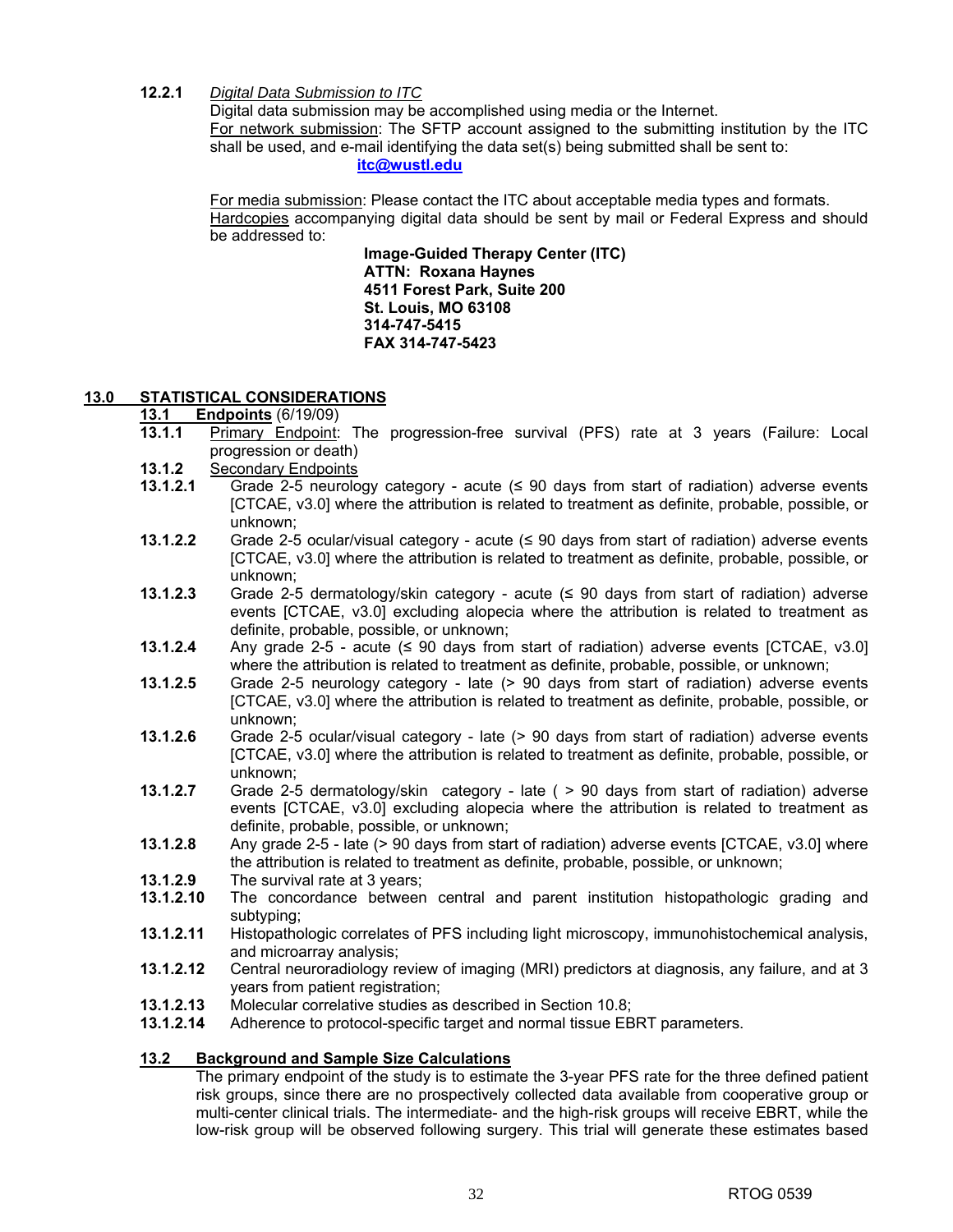upon multi-institution experience. They can be subsequently used to design a future trial in the intermediate- and/or high-risk setting. The targeted sample size was arbitrarily set at 50 patients in each risk group for the following reasons:

- The 95% confidence interval around the estimated 3-year PFS rate for each risk group would be no greater than +/- 14% using a binomial distribution;
- A possible estimation of this PFS rate will be obtained separately in patients with new disease and in patients with recurrent disease for the intermediate- and the high-risk groups;
- This will also provide a greater number of patients for histopathologic and molecular correlative studies. These studies will be considered as exploratory analyses to generate hypotheses to be tested in a subsequent study.

Adjusting by approximately 10% to allow for ineligibility and lack of data, the total sample size required will be 55 patients per risk group.

The 3-year failure rate for each risk group was estimated by the study team from reviewing the literature to serve as a guideline in evaluating protocol treatment efficacy. The estimate for the low-risk group is 10% [Adegbite 1983; Condra 1997; Glaholm 1990; Jung 2000; Miralbell 1992; Mirimanoff 1985; Wara 1975]; 10% for the intermediate-risk group [Hug 2000; Miralbell 1992; Taylor 1988]; and 50% for the high-risk group [Dziuk 1998]. If the observed failure rate from this trial is greater than the 95% upper boundary of this literature based–estimate for a risk group assuming binomial distribution, it is of concern that the failure rate may be unacceptably high. Since the intermediate- and high-risk groups both contain patients with newly diagnosed and recurrent disease, failures will be examined relative to the patient's disease status at protocol entry. If the vast majority of failures are seen in patients with recurrent disease, then the definition for that risk group may be changed in addition to considering more intensified treatment for them. If there is no striking difference in failure rates between the newly diagnosed and the recurrent patients within that risk group, then more intensified treatment should be considered for future trials. The frequency of failures will be evaluated twice in each of the intermediate- and high-risk groups. The first time will be after the first 25 eligible patients have been potentially followed for 3 years; the second will be after all patients entered on each of these two risks groups have been potentially followed for 3 years.

A secondary endpoint is to determine the compliance rate of delivering EBRT in the intermediateand high-risk groups of patients who will be treated with EBRT. In the immediate-risk group, EBRT can be delivered either by 3D CRT or by IMRT; however, in the high-risk group, only IMRT is allowed. The definition of compliance is included in Section 6.6 of the protocol for both groups. If patients treated with EBRT will be reviewed for compliance by the study principle investigator. A case will be considered compliant with protocol treatment prescription if it is scored either per protocol or with acceptable variation. Initially, compliance will be tested using patients separately in the intermediate- and high-risk groups. In each group we will test a compliance rate of 85% against a hypothesized null rate of 65% with type I and II errors of 0.10. In each group the first 30 analyzable patients will be required. The compliance rate will then be tested in each risk group after 30 patients are analyzable. If the significance level with this test is less than 0.10, the protocol may be modified.

It is hypothesized that IMRT will minimize late toxicity in the treatment of meningiomas. There are no randomized studies available that have definitively tested this hypothesis. In fact, there are no reports of prospectively collected adverse events using NCI common toxicity criteria for the treatment of meningiomas with 3D-CRT. The low grade glioma patients treated with 3D-CRT on RTOG 0424 received 54 Gy/30 fractions, as will the intermediate-risk patients on this protocol. Their treated volumes will be similar. Therefore, RTOG 0424 patients will serve as a reference group in evaluating the hypothesis of reduced toxicity with IMRT-treated patients in the immediate-risk group. The rates of adverse events for the neurology, ocular/visual, dermatology/skin (excluding alopecia) categories, individually and combined, were calculated for the 52 patients on RTOG 0424 who potentially had 2 years of follow-up. These calculations appear in the table below: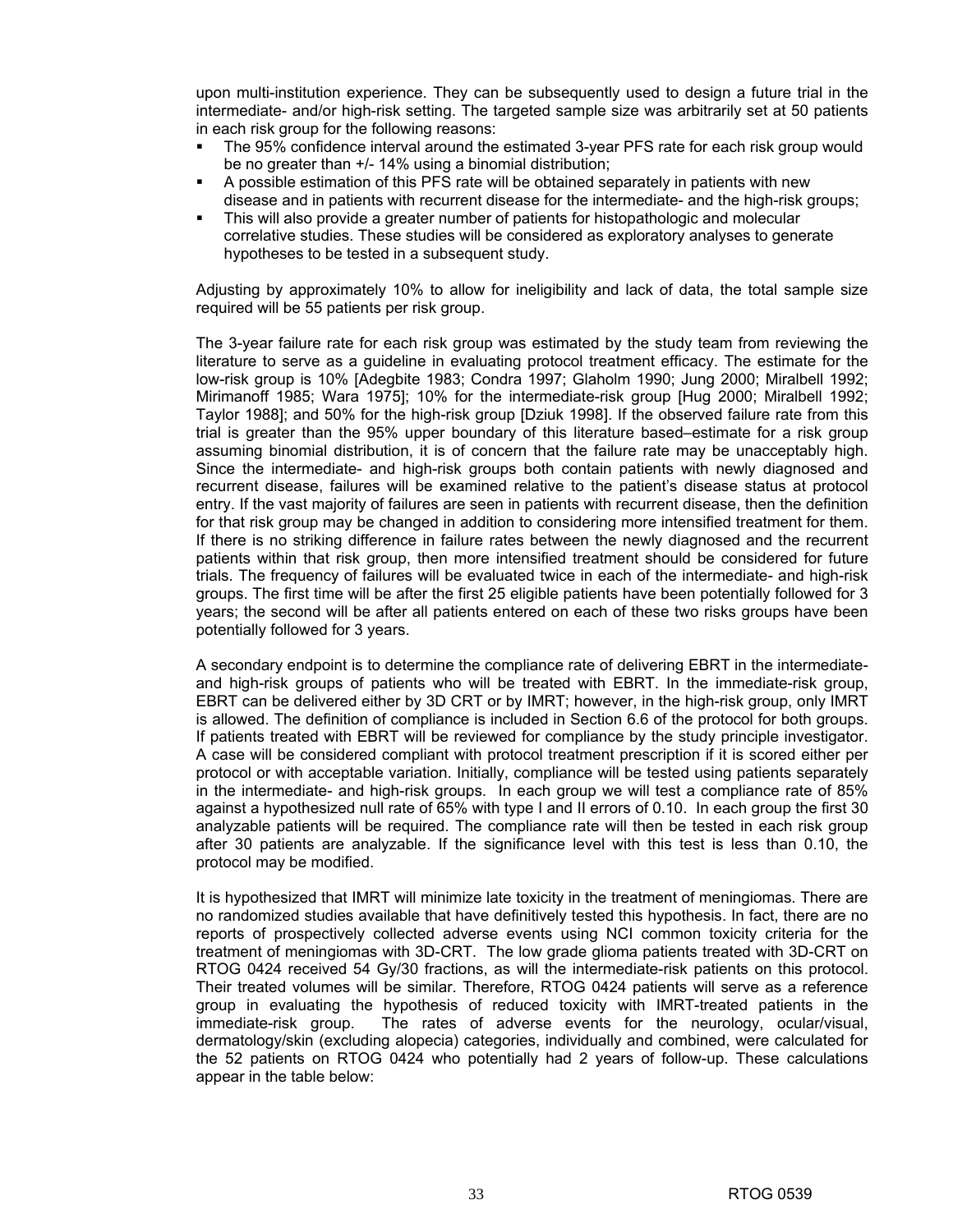#### RTOG 0424 Patients Treatment Adverse Events Reported as Definitely, Probably, or Possibly Related to Treatment  $(n=52)$

|                               | Grade          |                |                |                |  |  |
|-------------------------------|----------------|----------------|----------------|----------------|--|--|
| Category                      | 1              | 2              | 3              | 4              |  |  |
|                               |                |                |                |                |  |  |
| Dermatology/skin              | 17             | 7              | 2              | 0              |  |  |
| Dermatitis exfoliative NOS    | 2              | 1              | 0              | 0              |  |  |
| Dermatitis radiation NOS      | 13             | 3              | 0              | 0              |  |  |
| Dermatology/skin - Other      | 4              | 1              | 1              | $\mathbf 0$    |  |  |
| Erythema multiforme           | 0              | 1              | 1              | $\overline{0}$ |  |  |
| Nail disorder NOS             | 1              | 0              | 0              | 0              |  |  |
| Photosensitivity reaction NOS | $\overline{2}$ | 1              | 0              | 0              |  |  |
| Pruritus                      | 1              | 0              | 0              | 0              |  |  |
| Radiation recall syndrome     | 1              | 0              | 0              | 0              |  |  |
|                               |                |                |                |                |  |  |
| Neurology                     | 12             | 12             | $\overline{2}$ | 1              |  |  |
| Anxiety                       | 3              | 1              | 0              | 0              |  |  |
| Cerebral ischaemia            | 0              | 0              | 0              | 1              |  |  |
| Cognitive disorder            | $\overline{2}$ | 0              | 0              | 0              |  |  |
| Confusion state               | 1              | 0              | 0              | 0              |  |  |
| <b>Convulsions NOS</b>        | 1              | 1              | 0              | 0              |  |  |
| Depressed level of            |                |                |                | 0              |  |  |
| consciousness                 | 0              | 1              | 0              |                |  |  |
| Depression                    | 1              | $\overline{2}$ | 0              | 0              |  |  |
| <b>Dizziness</b>              | $\overline{7}$ | 1              | 0              | 0              |  |  |
| Encephalopathy                | 0              | 0              | 1              | 0              |  |  |
| Memory impairment             | 7              | 6              | 2              | 0              |  |  |
| Neurology - Other             | 3              | 1              | 0              | 0              |  |  |
| Olfactory nerve disorder      | 0              | 1              | 0              | 0              |  |  |
| Peripheral sensory neuropathy | 4              | 3              | 0              | $\mathbf 0$    |  |  |
| Tremor                        | 4              | $\Omega$       | 0              | $\Omega$       |  |  |
|                               |                |                |                |                |  |  |
| Ocular/Visual                 | 5              | 3              | 0              | 0              |  |  |
| Dry eye NOS                   | 0              | 1              | 0              | 0              |  |  |
| Lacrimation increased         | 3              | 0              | 0              | 0              |  |  |
| Nystagmus NOS                 | 1              | 0              | 0              | 0              |  |  |
| Ocular/visual - Other         | 1              | 1              | 0              | 0              |  |  |
| Scleral disorder NOS          | 1              | 0              | 0              | 0              |  |  |
| Vision blurred                | 1              | 1              | 0              | $\mathbf 0$    |  |  |
| Worst overall                 | 18             | 17             | 4              | 1              |  |  |
|                               | (35%)          | (33%)          | (8%)           | (2%)           |  |  |
|                               |                |                |                |                |  |  |

Although 3D-CRT is allowed for treatment of intermediate-risk patients, it is expected that 80% to 90% of intermediate-risk patients will be treated with IMRT. With 40 to 45 IMRT-treated patients, only large differences can be detected. For example, an 18% absolute decrease (from 43% to 25%) in the rate of patients with worst overall grade 2+ can be detected with 80% statistical power with a one-sided test at significance level 0.05 assuming binomial distribution. Therefore, reduction of 10% or greater in the rate of patients with worst overall grade 2+ will be considered as supporting the hypothesis. Only a randomized trial between the two treatment deliveries (3D-CRT vs. IMRT) can definitively test that hypothesis.

#### **13.3 Patient Accrual**

It is anticipated that the total accrual to this study will be an average of 7 cases per month (3 cases in the low-risk group, 2 cases in the intermediate-risk group, and 2 cases in the high-risk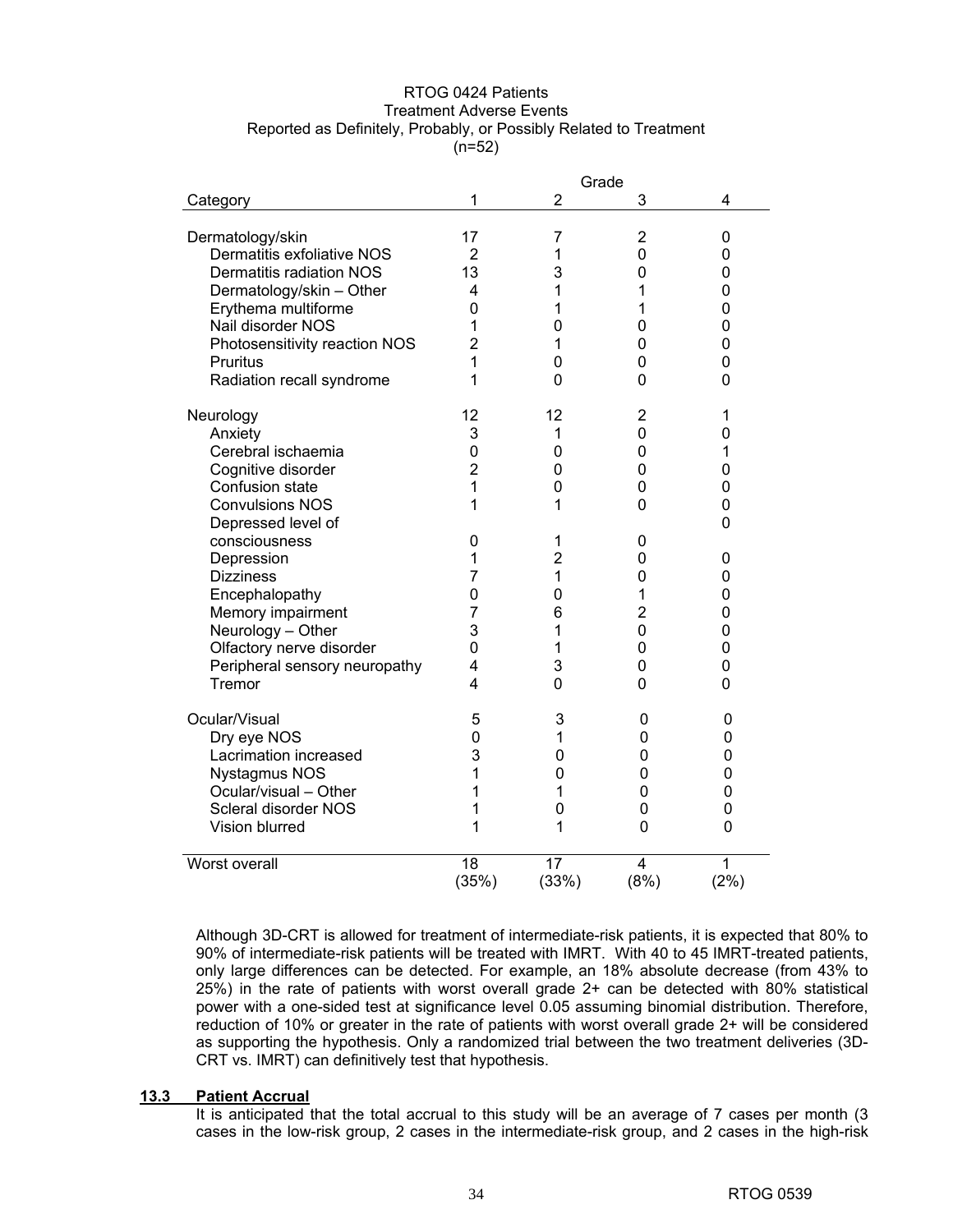group). As the first 6 months of the study will see an accrual rate of near zero while the protocol is being approved by member IRBs, it is expected that the accrual period will last approximately 24 months for the low-risk group and 30 months for the intermediate- and high-risk groups. If the observed monthly accrual rate is 1 patient or less during study months 13 to 18 for any of the patient risk group, the feasibility of completing this study in that group will be reviewed by the RTOG CNS Committee and the RTOG Data Safety Monitoring Board (DSMB). Once a risk group meets its target accrual, no further patient registrations will be allowed to that group.

# **13.4 Analysis Plans** (7/1/10)

**13.4.1** Interim Reports

Interim reports are prepared every 6 months until the initial manuscript reporting the treatment results has been submitted. The reports contain:

- Monthly patient accrual rate with a projected completion date for the accrual phase;
- Patient accrual by institution;
- Listing of all excluded cases with reasons for exclusion;
- Frequency of baseline patient characteristics; and
- **Figure 1** Frequency and severity of adverse events.

All the above items except for institutional accrual will be reported separately by patient risk group. No information regarding efficacy (i.e., progression, survival) will be reported in these interim analyses. Through examining the above items, the statistician and study chairs can identify problems with the execution of the study. These problems will be reported to the RTOG CNS Committee and, if necessary, the RTOG DSMB, so that corrective action can be taken.

**13.4.2** Interim Analysis of Treatment Delivery

When the first 30 eligible patients have completed their protocol treatment in each of the intermediate- and high-risk groups, the analysis will be undertaken as soon as their treatment delivery has been reviewed and scored by the study chair. Decisions regarding compliance of EBRT will be calculated separately in each of the risk groups based on the following rules.

- **13.4.2.1** If at least 23 of the 30 cases are scored as per protocol or with acceptable variation (23/30=76.7%), we will reject the hypothesis that the true compliance rate is no better than 65%.
- **13.4.2.2** If no more than 22 of the 30 cases are scored as per protocol or with acceptable variation (22/30=73.3%), we will reject the hypothesis that the true compliance rate is at least 85%.
- **13.4.2.3** If more than 30 cases are available in either group at the time of the analysis, the boundaries for decision making will be adjusted accordingly.
- **13.4.2.4** The results from each analysis will be reported to the RTOG CNS Committee and the RTOG DSMB so that corrective action can be taken if patients are still being accrued to a patient risk group.
- **13.4.3** Interim Analysis of Efficacy

When the first 25 eligible patients have been potentially followed for a minimum of 3 years in each of the intermediate- and high-risk groups, the analysis will be undertaken to ascertain the number of failures. In the intermediate-risk group with estimated failure rate of 10%, if the number of failures is greater than 5, it is of concern. In the high-risk group with estimated failure rate of 50%, if the number of failures is greater than 17, it is of concern. If either boundary is crossed, the rate of failures will be calculated with respect to disease status (newly diagnosed vs. recurrent disease). The results from each analysis will be reported to the RTOG CNS Committee and the RTOG DSMB so that corrective action can be taken if patients are still being accrued to a patient risk group.

#### **13.4.4** Analysis for Reporting the Initial Treatment Results for Each Patient Risk Group

This analysis will be undertaken, as described in Section 13.2, when each patient in a risk group has been potentially followed for a minimum of 3 years and after a central review of progression status has been completed. All information reported in the interim analyses (see above) will be included in the final report. All eligible patients receiving any protocol treatment will be included in the analyses of the primary and secondary endpoints as described in Section 13.1.

PFS (as defined in Section 11.5) will be estimated separately using the Kaplan-Meier method for each risk group. The frequency of observed failures within 3 years will be also generated separately. From reviewing the literature, 10% is the estimate for the low-risk patient group;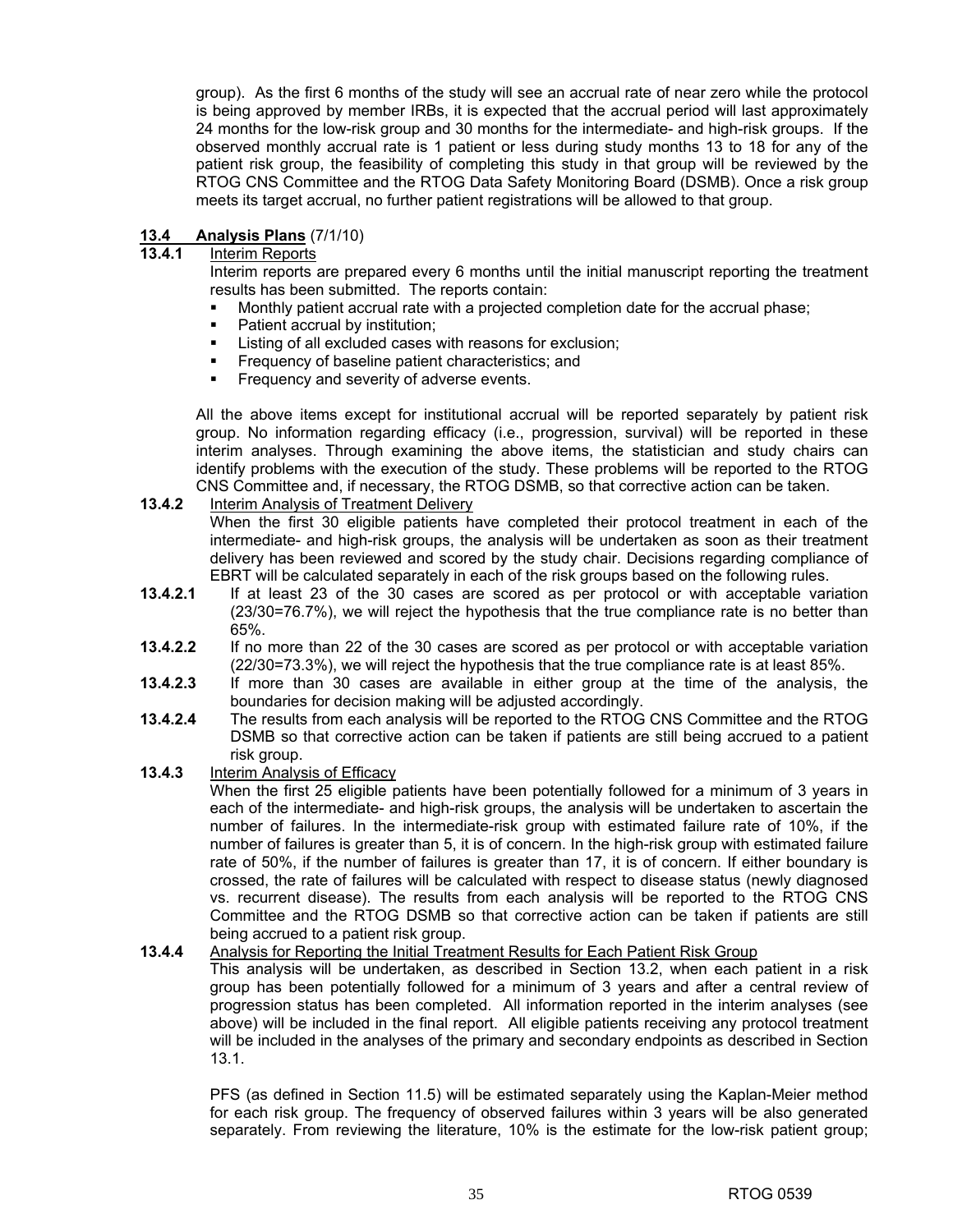10% for the intermediate-risk group; and 50% for the high-risk group. If the observed failure rate from this trial is greater than the 95% upper boundary of this literature based–estimate for a risk group assuming binomial distribution, it will reported that the failure rate may be unacceptably high and that more intensified treatment should be considered. If the observed failure rate is unacceptably high, the rate will be examined further by disease status (newly diagnosed vs. recurrent disease). If the vast majority of failures are seen in patients with recurrent disease, we will recommend that the definition for that risk group be revised.

The incidence rates of grade 2+ acute and late adverse events for the neurology, ocular/visual, dermatology/skin (excluding alopecia) categories, individually and combined, will be reported separately for the intermediate- and the high-risk groups because of treatment differences. In addition, incidence rates for intermediate-risk patients treated with IMRT will be compared to those for RTOG 0424 low grade glioma patients treated with 3D-CRT. Lower incidence rates for RTOG 0539 patients will be interpreted as supporting the hypothesis that IMRT delivery reduces toxicity compared to 3D-CRT delivery.

#### **13.4.5** Analysis for Reporting the Results with Combined Patient Risk Groups

This analysis will be undertaken after the initial treatment results have been reported for the three patient risk groups. All eligible patients receiving any protocol treatment will be included in these analyses.

- **13.4.5.1** All patients will undergo central pathology review of meningioma WHO grade and histology by the study neuropathologist. The rate of concordance between the reviewer from the submitting institution and the central reviewer will be tested using a kappa statistic with a significance level of 0.05. This test will be performed when the review data are available in all three risk groups.
- **13.4.5.2** All patients will undergo central neuroradiology review to assess tumor size and other features such as edema, homogeneous enhancement, calcification, hyperostosis, and brain invasion. An association between these factors and PFS will be done employing a Cox proportional hazards model (stratified by risk group) using stepwise selection and a significance level of 0.05.
- **13.4.5.3** Given the projected rates of 3-year PFS for each of the three groups of patients, we would expect that approximately 30% to 60% of patients among the 150 analyzable patients will have experienced progression at the time of this combined analysis. For each of the molecular correlative studies, we would expect 50% to 75% of cases on the study to be available for tissue, serum, and urine analysis. Using Schoenfeld's formula [Schoenfeld 1981], the following table shows statistical powers to detect hazard ratios for PFS of 2.0, 2.25, and 2.5 with prevalence of 30%, 40% and 50%, respectively.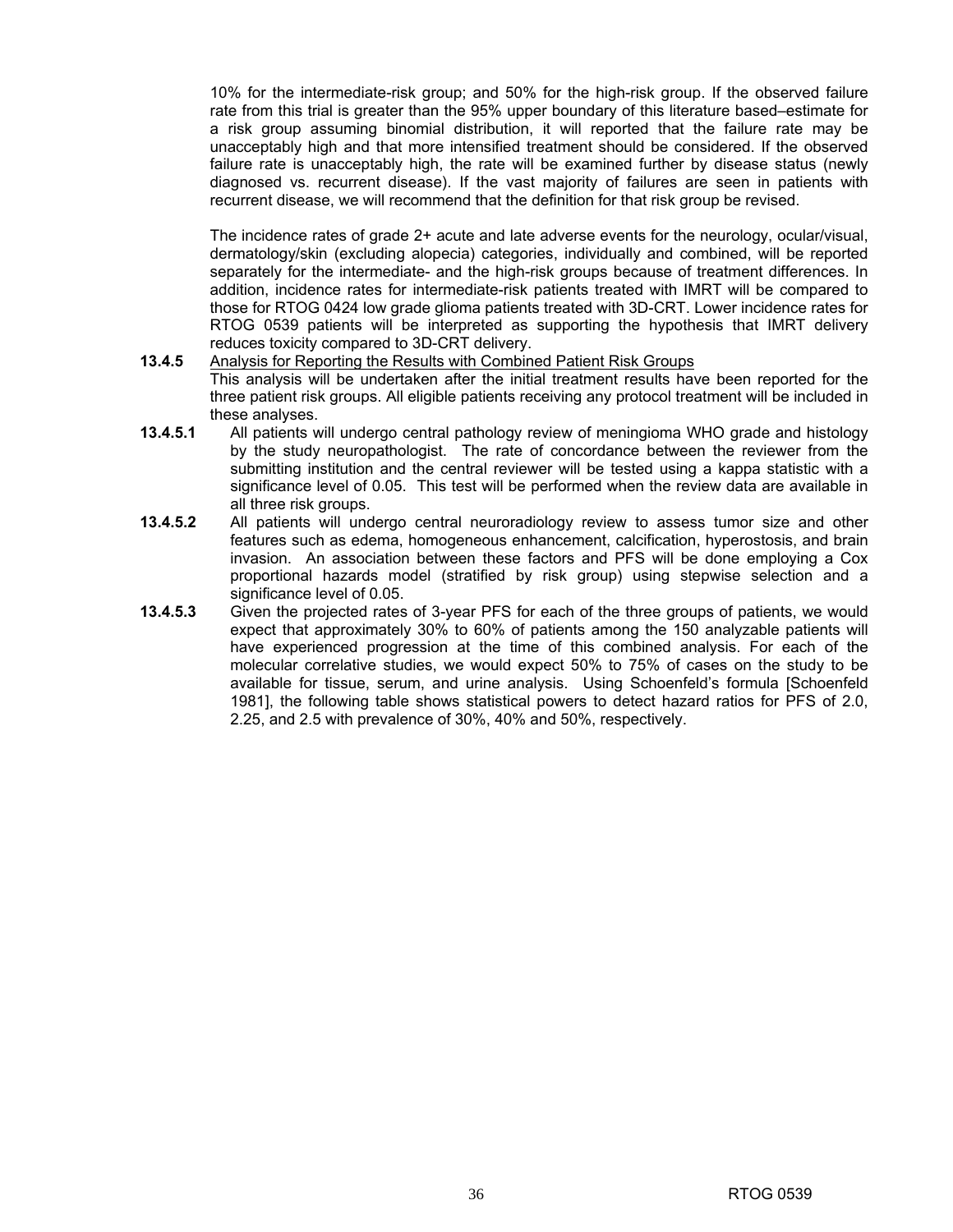| Percentage<br>of <sub>1</sub> | Percentage of events among | Number          | Prevalence   | <b>Hazard Ratio</b> |      |      |
|-------------------------------|----------------------------|-----------------|--------------|---------------------|------|------|
| with<br>patients              | 150 analyzable patients    | of events       | of biomarker | 2.0                 | 2.25 | 2.5  |
| tissue analysis               |                            |                 |              |                     |      |      |
| 50%                           | $\overline{30}$ %          | $\overline{23}$ |              |                     |      |      |
|                               |                            |                 | 30%          | 0.33                | 0.42 | 0.52 |
|                               |                            |                 | 40%          | 0.37                | 0.47 | 0.57 |
|                               |                            |                 | 50%          | 0.38                | 0.49 | 0.59 |
|                               | 40%                        | 30              |              |                     |      |      |
|                               |                            |                 | 30%          | 0.41                | 0.53 | 0.63 |
|                               |                            |                 | 40%          | 0.46                | 0.58 | 0.69 |
|                               |                            |                 | 50%          | 0.47                | 0.60 | 0.70 |
|                               | 50%                        | 37              |              |                     |      |      |
|                               |                            |                 | 30%          | 0.48                | 0.61 | 0.72 |
|                               |                            |                 | 40%          | 0.54                | 0.67 | 0.77 |
|                               |                            |                 | 50%          | 0.55                | 0.69 | 0.79 |
|                               | 60%                        | 45              |              |                     |      |      |
|                               |                            |                 | 30%          | 0.56                | 0.70 | 0.80 |
|                               |                            |                 | 40%          | 0.62                | 0.75 | 0.85 |
|                               |                            |                 | 50%          | 0.64                | 0.77 | 0.86 |
| 75%                           | $\overline{30\%}$          | $\overline{34}$ |              |                     |      |      |
|                               |                            |                 | 30%          | 0.45                | 0.58 | 0.68 |
|                               |                            |                 | 40%          | 0.50                | 0.63 | 0.74 |
|                               |                            |                 | 50%          | 0.64                | 0.65 | 0.76 |
|                               | 40%                        | 45              |              |                     |      |      |
|                               |                            |                 | 30%          | 0.56                | 0.70 | 0.80 |
|                               |                            |                 | 40%          | 0.62                | 0.75 | 0.85 |
|                               |                            |                 | 50%          | 0.64                | 0.77 | 0.86 |
|                               | 50%                        | 56              |              |                     |      |      |
|                               |                            |                 | 30%          | 0.66                | 0.79 | 0.88 |
|                               |                            |                 | 40%          | $\overline{0.71}$   | 0.84 | 0.91 |
|                               |                            |                 | 50%          | 0.73                | 0.85 | 0.92 |
|                               | 60%                        | 67              |              |                     |      |      |
|                               |                            |                 | 30%          | 0.73                | 0.86 | 0.93 |
|                               |                            |                 | 40%          | 0.79                | 0.90 | 0.95 |
|                               |                            |                 | 50%          | 0.80                | 0.91 | 0.96 |

#### **13.4.6** CDUS Monitoring

This study will be monitored by the Clinical Data Update System (CDUS) version 3.0. Cumulative CDUS data will be submitted quarterly by electronic means. Reports are due January 31, April 30, July 31, and October 31.

#### **13.5 Gender and Minorities**

No publications have reported a survival difference between gender or race in this patient population. In conformance with the National Institutes of Health (NIH) Revitalization Act of 1993 with regard to inclusion of women and minorities in clinical research, a statistical analysis will be performed to examine such possible differences if accrual across classes of race and gender permits. The projected gender and minority accruals below are based on reported incidence from the 2004-2005 Central Brain Tumor Registry of the United States (CBTRUS) report, which does not report racial categories of other than white and black: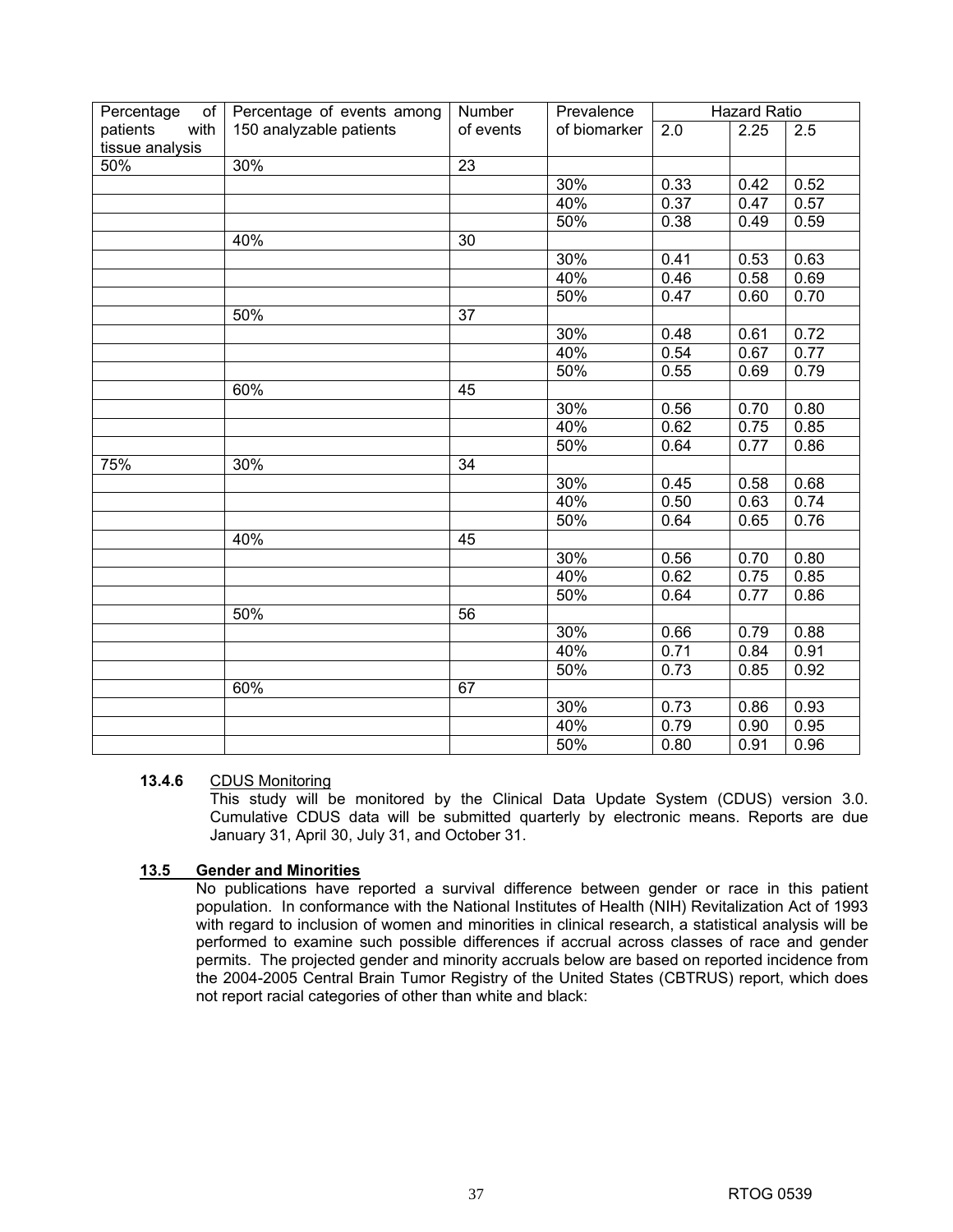### **Projected Distribution of Gender and Minorities**

| <b>Ethnic Category</b>                    | <b>Females</b> | <b>Males</b> | Total |
|-------------------------------------------|----------------|--------------|-------|
| Hispanic or Latino                        | 11             | 5            | 16    |
| Not Hispanic or Latino                    | 99             | 50           | 149   |
|                                           |                |              |       |
| <b>Ethnic Category: Total</b>             | 110            | 55           | 165   |
|                                           |                |              |       |
| <b>Racial Category</b>                    |                |              |       |
| American Indian or Alaskan Native         |                | n            | 0     |
| Asian                                     |                |              | 0     |
| <b>Black or African American</b>          | 16             | 8            | 24    |
| Native Hawaiian or other Pacific Islander |                |              | 0     |
| White                                     | 94             | 47           | 141   |
|                                           |                |              |       |
| <b>Racial Category: Total</b>             | 110            | 55           | 165   |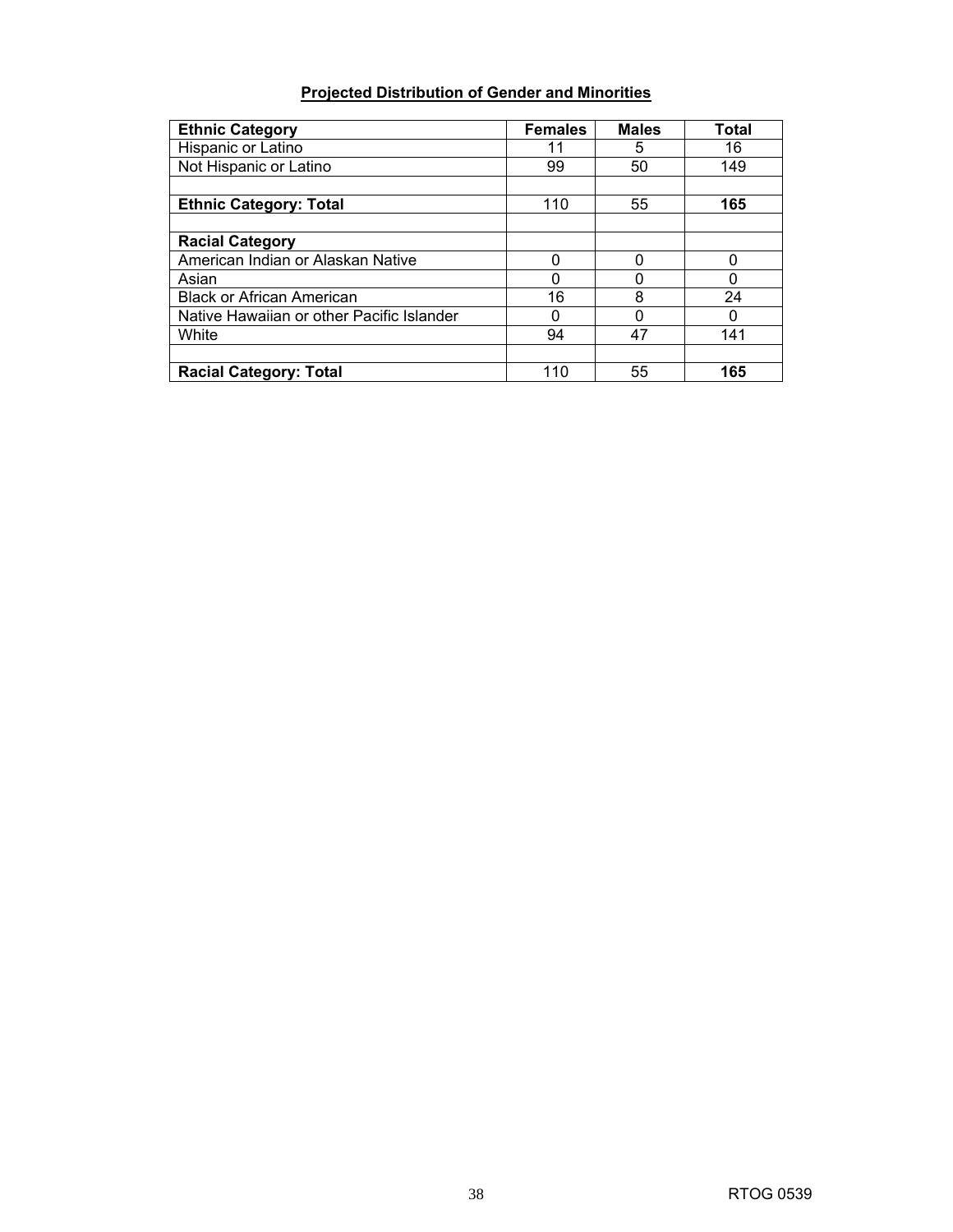#### **REFERENCES**

Adegbite AB, Kahn MI, Paine KWE, Tan LK. The recurrence of intracranial meningiomas after surgical treatment. J Neurosurg. 58: 51-6, 1983.

Aichholzer M, Bertalanffy A, Dietrich W, et al. Gamma knife radiosurgery of skull base meningiomas. Acta Neurochir (Wien). 142: 647-52, 2000

Akeyson E, McCutcheon I. Management of benign and aggressive intracranial meningiomas. Oncology. 10: 747-56, 1996.

Al-Mefty O, Kersh JE, Routh A, Smith RR. The long-term side effects of radiation therapy for benign brain tumors in adults. J Neurosurg. 73: 502-12, 1990.

Barbaro NM, Gutin PH, Wilson CB, et al. Radiation therapy in the treatment of partially resected meningiomas. Neurosurgery. 20: 525-8, 1987.

Bostrom J, Meyer-Puttlitz B, Wolter M, et al. Alterations of the tumor suppressor genes CDKN2A (p16<sup>INK4a</sup>), p14<sup>ARF</sup>, CDKN2B (p15<sup>INK4b</sup>), and CDKN2C (p18<sup>INK4c</sup>) in atypical and anaplastic meningiomas. Am J Pathol. 159: 661-9, 2001.

Burke PA, DeNardo SJ. Antiangiogenic agents and their promising potential in combined therapy. Crit Rev Oncol Hematol. 39: 155-71, 2001.

Cai DX, Banerjee R, Scheithauer BW, et al. Chromosome 1p and 14q FISH analysis in clinicopathologic subsets of meningioma: diagnostic and prognostic implications. J Neuropathol Exp Neurol. 60: 628-36, 2001.

Cai W, Song JD. Expression of matrix metalloproteinase and tissue inhibitors in ovarian tumors. Ai Zheng. 21: 91-4, 2002.

Central Brain Tumor Registry in the United States (CBTRUS). Statistical report: primary brain tumors in the United States, 1992-1997. In: Central Brain Tumor Registry of the United States. Chicago: CBTRUS; 2000: 11-26.

Chan L, Moses M, Goley E, et al. Urinary VEGF and MMP levels as predictive markers of 1-year progressionfree survival in cancer patients treated with radiation therapy: a longitudinal study of protein kinetics throughout tumor progression and therapy. J Clin Oncol. 22: 499-506, 2004.

Chang SD, Adler JR. Treatment of cranial base meningiomas with linear accelerator radiosurgery. Neurosurgery. 41: 1019-25, 1997.

Chang SD, Adler JR, Martin DP. Linac radiosurgery for cavernous sinus meningiomas. Stereotact Funct Neurosurg. 71: 43-50, 1998.

Chuang CC, Tsang NM, Wei KC, et al. Linear accelerator-based radiosurgery in the management of skull base meningiomas. J Neurooncol. 66: 241-9, 2004.

Claus EB, Bondy ML, Schildkraut JM, et al. Epidemiology of intracranial meningioma. Neurosurgery. 57: 1088-95, 2005.

Coke CC, Corn BW, Werner-Wasik M, et al. Atypical and malignant meningiomas: an outcome report of seventeen cases. J Neuro-Oncol. 39: 65-70, 1998.

Condra K, Buatti J, Mendenhall W, et al. Benign meningiomas: primary treatment selection affects survival. Int J Radiation Oncol Biol Phys. 39: 427-36, 1997.

Debus J, Wuendrich M, Pirzkall A, et al. High efficacy of fractionated stereotactic radiotherapy of large baseof-skull meningiomas: long-term results. J Clin Oncol. 19: 3547-53, 2001.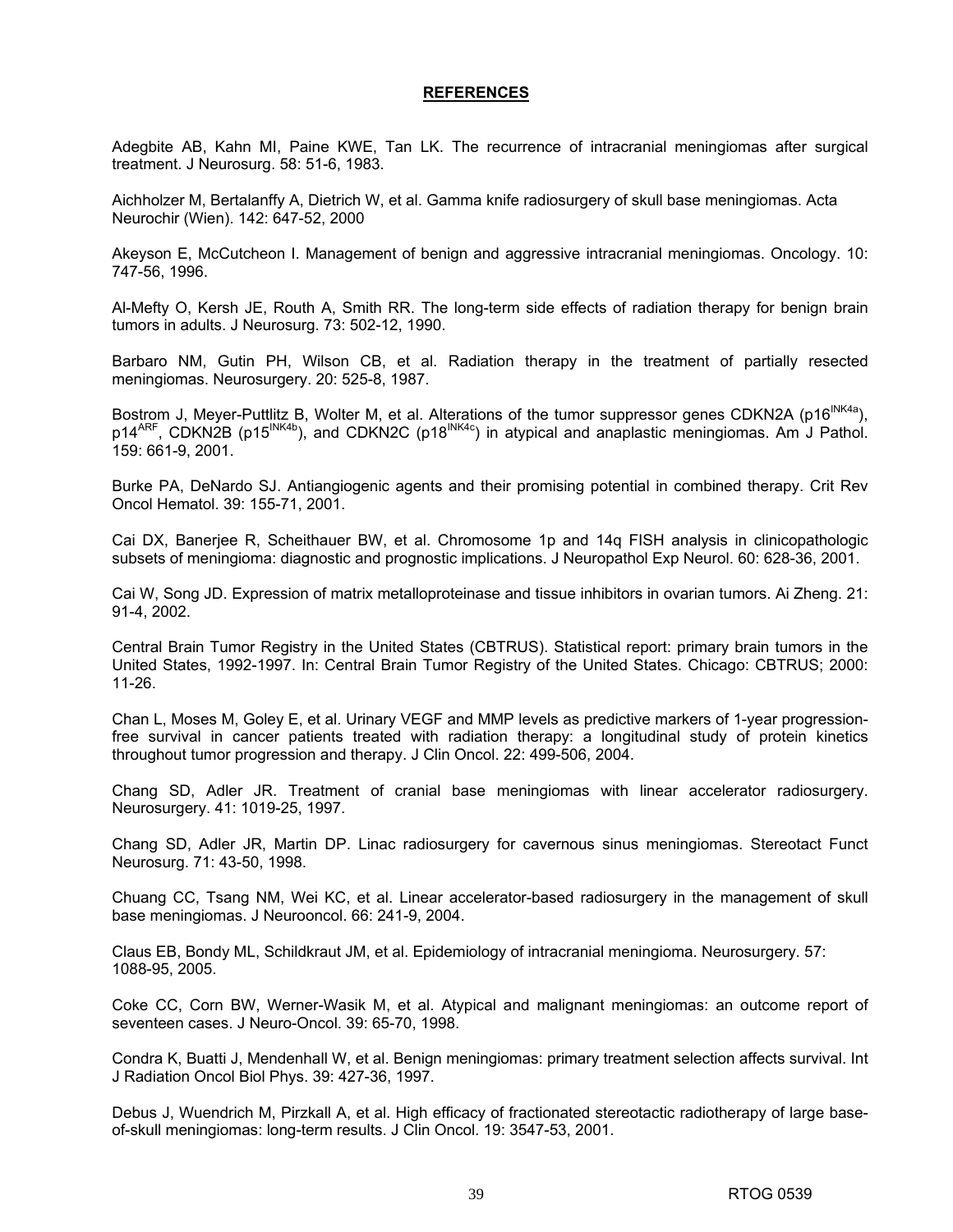DeMonte F, Al-Mefty O. Meningiomas. In: Kaye A, Edward Laws E, eds. Brain Tumors. Edinburgh: Churchill Livingstone; 1995: 675-704.

DiBiase SJ, Kwok Y, Yovina S, et al. Factors predicting local tumor control after Gamma Knife stereotactic radiosurgery for benign intracranial meningiomas. Int J Radiat Oncol Biol Phys. 60: 1515-9, 2004.

Dufour H, Muracciole X, Metellus P, et al. Long-term tumor control and functional outcome in patients with cavernous sinus meningiomas treated by radiotherapy with or without previous surgery: is there an alternative to aggressive tumor removal? Neurosurgery. 48: 285-96, 2001.

Duma CM, Lundsford LD, Kondziolka D, et al. Stereotactic radiosurgery of cavernous sinus meningiomas. J Neurosurg. 32: 699-705, 1993.

Dvorak HF, Nagy JA, Berse B, et al. Vascular permeability factor, fibrin, and the pathogenesis of the tumor stroma formation. Ann N Y Acad Sci. 667: 110-1, 1992.

Dziuk T, Woo S, Butler B, et al. Malignant meningiomas: an indication for initial aggressive surgery and adjuvant radiotherapy. J Neuro-Oncol. 37:177-88, 1988.

Flickinger JC, Kondziolka D, Maitz AH, et al. Gamma knife radiosurgery of image-diagnosed intracranial meningioma. Int J Radiat Oncol Biol Phys. 56: 801-6, 2003.

Folkman J. Tumor angiogenesis: therapeutic implications. N Engl J Med. 285: 1182-6, 1971.

Gerhards S, Jung K, Koenig F, et al. Excretion of matrix metalloproteinases 2 and 9 in urine is associated with a high stage and grade of bladder carcinoma. Urology. 57: 675-9, 2001.

Glaholm J, Bloom HJG, Crow JH. The role of radiotherapy in the management of intracranial meningiomas: the Royal Marsden Hospital experience with 186 patients. Int J Radiat Oncology Biol Phys. 18: 755-61, 1990.

Goldsmith BJ, Rosenthal SA, Wara WM, et al. Optic neuropathy after irradiation of meningiomas. Radiology. 185: 71-6, 1992.

Goldsmith B, Wara W, Wilson C, Larson D. Postoperative irradiation for subtotally resected meningiomas. J Neurosurg. 80: 195-201, 1994.

Goldsmith B. Meningioma. In: Leibel S, Phillips T, eds. Textbook of Radiation Oncology. Philadelphia: WB Saunders; 1998: 324-40.

Goyal L, Suh J, Mohan D, et al. Local control and overall survival in atypical meningioma: a retrospective review. Int J Radiation Oncol Biol Phys. 46: 57-61, 2000.

Hakim R, Alexander E III, Loeffler JS, et al. Results of linear accelerator based radiosurgery for intracranial meningiomas. Neurosurgery. 42: 446-53, 1998.

Hashimoto N, Murakami M, Takahashi Y, et al. Correlation between genetic alteration and long-term clinical outcome of patients with oligodendroglial tumors, with identification of a consistent region of deletion on chromosome arm 1p. Cancer. 97: 2254-61, 2003.

Henzel M, Gross MW, Hamm K, et al. Stereotactic radiotherapy of meningiomas: symptomatology, acute and late toxicity. Strahlenther Onkol. 2006: 182: 382-8, 2006.

Hug EB, Devries A, Thornton AF, et al. Management of atypical and malignant meningiomas: role of highdose, 3D-conformal radiation therapy. J Neurooncol. 48: 151-60, 2000.

Iwai Y, Yamanaka K, Ishiguro T. Gamma knife radiosurgery for the treatment of cavernous sinus meningiomas. Neurosurgery. 52: 517-24, 2003.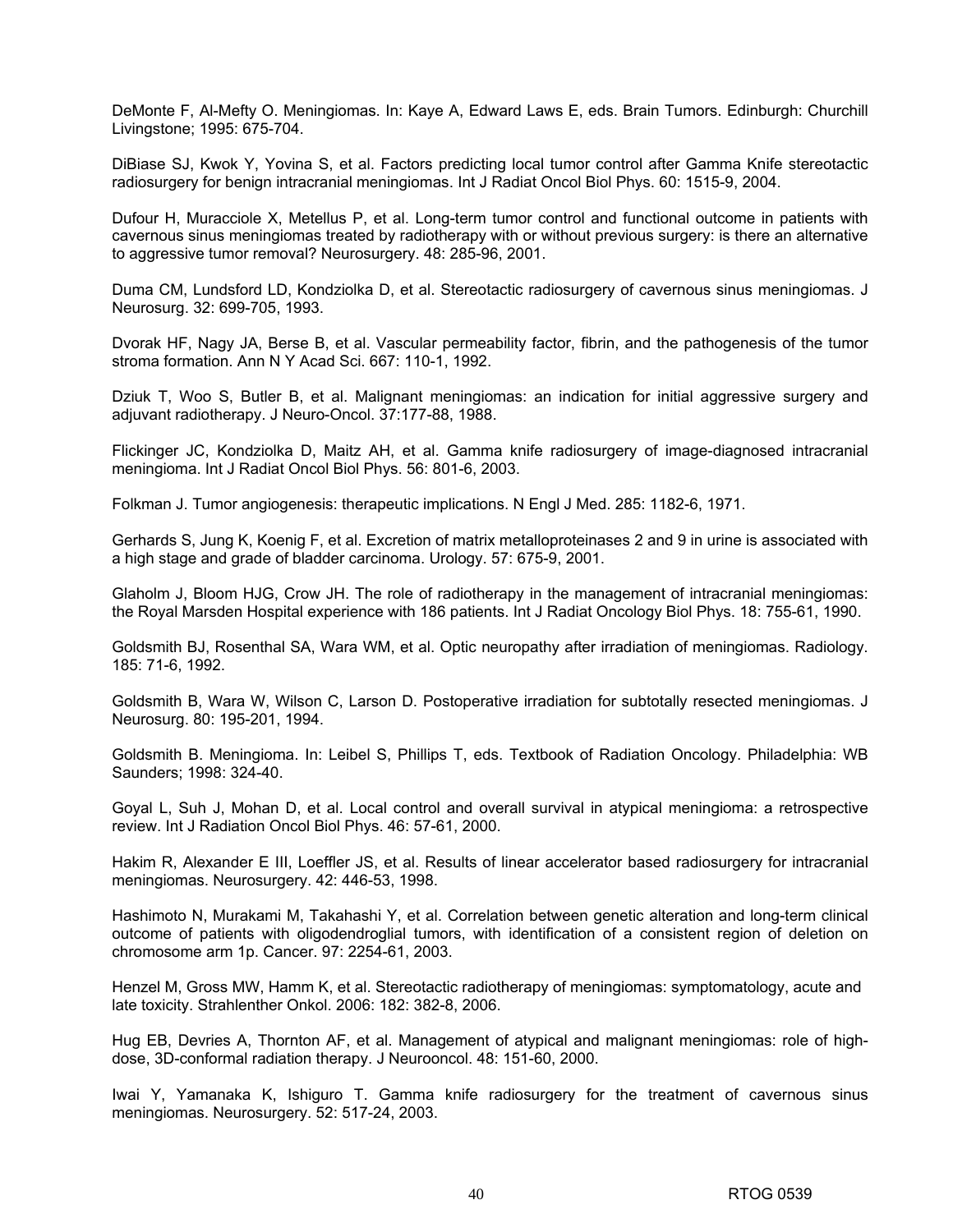Jalali R, Loughrey C, Baumert B, et al. High precision focused irradiation in the form of fractionated stereotactic conformal radiotherapy (SCRT) for benign meningiomas predominantly in the skull base location. Clin Oncol (R Coll Radiol). 2002: 14: 103-9, 2002.

Jaaskelainen J, Haltia M, Servo A. Atypical and anaplastic meningiomas: radiology, surgery, radiotherapy, and outcome. Surg Neurol. 25: 233-42, 1986.

Jung HW, Yoo H, Paek SH, Choi KS. Long-term outcome and growth rate of subtotally resected petroclival meningiomas: experience with 38 cases. Neurosurgery. 46: 567-75, 2000.

Kaban K, Herbst RS. Angiogenesis as a target for cancer therapy. Hematol Oncol Clin North Am. 16: 1125, 2002.

Kausch I, Bohle A. Molecular aspects of bladder cancer III: prognostic markers of bladder cancer. Eur Urol. 41: 15-29, 2002.

Kim DG, Kim ChH, Chung HT, et al. Gamma knife surgery of superficially located meningioma. J Neurosurg. 102 Suppl: 255-8, 2005.

King D, Chang C, Pool J. Radiotherapy in the management of meningiomas. Acta Radiol (Ther) Phys Biol. 5: 26-33, 1996.

Kinjo T, Al-Mefty O, Kanaan I. Grade zero removal of supratentorial convexity meningiomas. Neurosurgery. 33: 304-99, 1993.

Kleihues P, Cavenee WK. World Health Organization Classification of Tumours. Pathology and Genetics of Tumours of the Nervous System. Lyon: IARC Press, 2000.

Kollová A, Liscák R, Novotný J Jr, et al. Gamma Knife surgery for benign meningioma. J Neurosurg. 2007 107: 325-36.

Kondziolka D, Flickinger J, Perez B, Gamma Knife Study Group: Judicious resection and/or radiosurgery for parasagittal meningiomas: outcomes from a multicenter review. Neurosurgery. 43: 405-14, 1998**a**.

Kondziolka D, Lundsford LD, Flickinger JC. Stereotactic radiosurgery of meningiomas. In: Lundsford LD, Kondziolka D, Flickinger JC, eds. Gamma Knife Brain Surgery. Prog Neurol Surg. Vol 14. Basel, Karger; 1998**b** 104-13.

Kondziolka D, Niranjan A, Lindsford LD, Flickinger JC. Stereotactic radiosurgery for meningiomas. Neurosug Clin N Am. 10: 317-25, 1999**a**.

Kondziolka D, Levy EI, Niranjan A, et al. Long-term outcomes after meningioma radiosurgery. Physician and patient perspectives. J Neurosurg. 91: 44-50, 1999**b**.

Kraft A, Weindel K, Ochs A, et al. Vascular endothelial growth factor in the sera and effusions of patients with malignant and nonmalignant disease. Cancer. 85: 178-87, 1999.

Kreil W, Luggin J, Fuchs I, et al. Long term experience of gamma knife radiosurgery for benign skull base meningiomas. J Neurol Neurosurg Psychiatry. 76: 1425-30, 2005.

Kuittinen O, Soini Y, Turpeenniemi-Hujanen T. Diverse role of MMP-2 and MMP-9 in the clinicopathological behavior of Hodgkin's lymphoma. Eur J Haematol. 69: 205-12, 2002.

Kuratsu J, Ushio Y. Epidemiological study of primary intracranial tumors: a regional survey in Kumamoto prefecture in the southern part of Japan. J Neurosurg. 84: 946-50, 1996.

Kuratsu J, Kochi M, Ushio Y. Incidence and clinical features of asymptomatic meningiomas. J Neurosurg. 92: 766-70, 2000.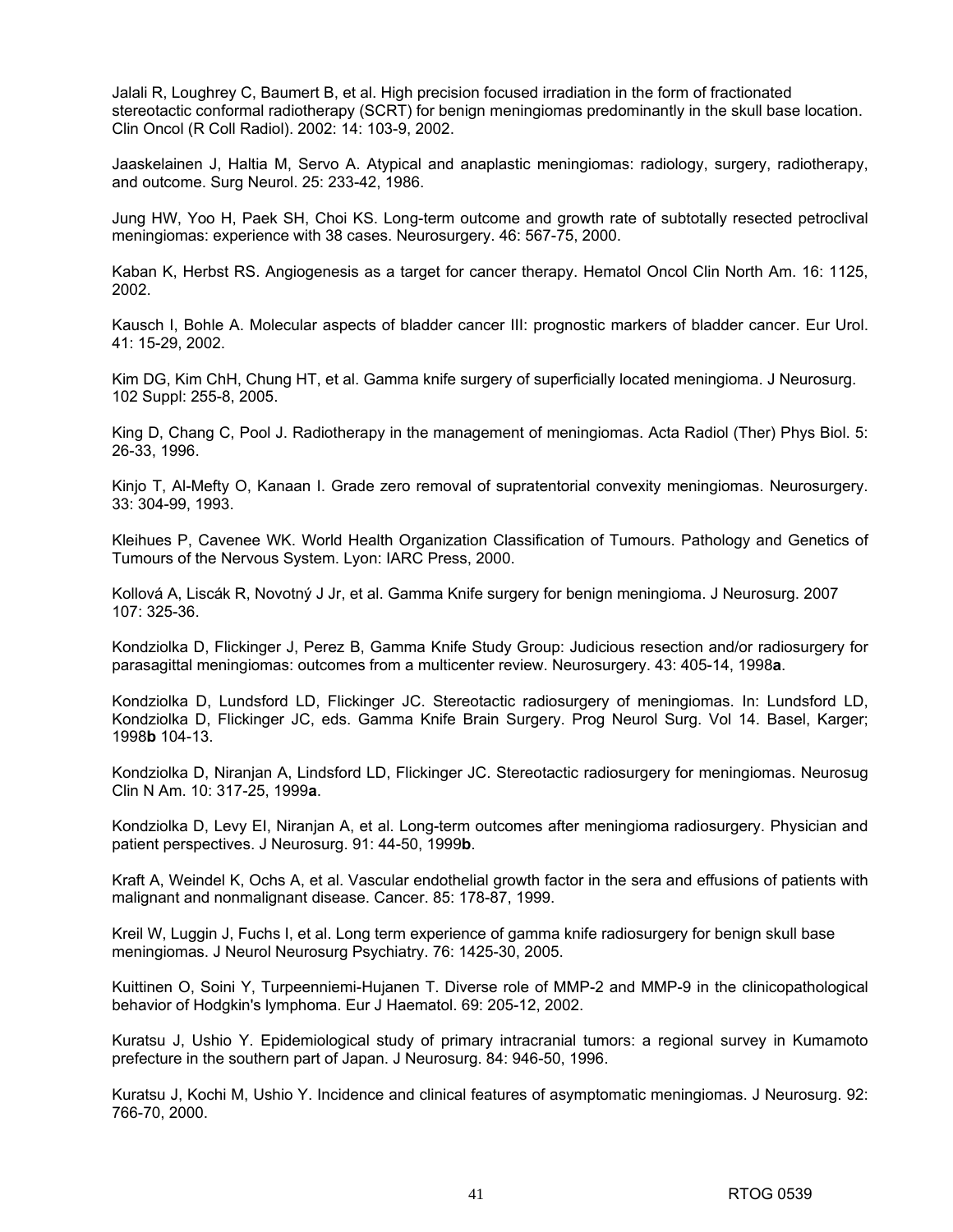Lee JY, Niranjan A, McInerney J, et al. Stereotactic radiosurgery providing long-term tumor control of cavernous sinus meningiomas. J Neurosurgery. 97: 65-72, 2002.

Lengyel E, Schmalfeldt B, Konik E, et al. Expression of latent matrix metalloproteinase 9 predicts survival in advanced ovarian cancer. Gynecol Oncol. 82: 291-8, 2001.

Linderholm B, Tavelin B, Grankvist K, Henriksson R. Vascular endothelial growth factor is of high prognostic value in node-negative breast carcinoma. J Clin Oncol. 16: 3121-8, 1998.

Liscak R, Simonova G, Vymazal JJL, et al. Gamma knife radiosurgery of meningiomas in the cavernous sinus region. Acta Neurosurg (Wein). 141: 473-80, 1999.

Longstreth WT, Dennis LK, McGuire VM, et al. Epidemiology of intracranial meningioma. Cancer. 72: 639-48, 1993.

Lusis EA, Watson MA, Chicoine MR, et al. Integrative genomic analysis identifies NDRG2 as a candidate tumor suppressor gene frequently inactivated in clinically aggressive meningioma. Cancer Res. 65: 7121-6, 2005.

Maguire PD, Clough R, Friedman AH, et al. Fractionated external-beam radiation therapy for meningiomas of the cavernous sinus. Int J Radiat Oncol Biol Phys. 44: 75-9, 1999.

Mahmood A, Qureshi NH, Malik GM. Intracranial meningiomas: analysis of recurrence after surgical treatment. Acta Neurochir (Wien). 126: 53-8, 1994.

Mayerhofer M, Valent P, Sperr WR, et al. BCR/ABL induces expression of vascular endothelial growth factor and its transcriptional activator, hypoxia inducible factor-1a, through a pathway involving phosphoinositide 3 kinase and the mammalian target of rapamycin. Blood. 100: 3767-75, 2002.

McCarthy BJ, Davis FG, Freels S, et al. Factors associated with survival in patients with meningioma. J Neurosurg. 88: 831-9, 1998.

McDermott M, Quinones-Hinojosa A, Bollen A, et al. Meningiomas. In: Steele G, Phillips T, Chabner B, eds. American Cancer Society Atlas of Clinical Oncology: Brain Cancer. Hamilton, Ontario: BC Decker Inc; 2002: 333-64.

Meyers CA, Geara F, Wong PF, Morrison W. Neurocognitive effects of therapeutic irradiation for base of skull tumors. Int J Radiat Oncol Biol Phys. 46: 51-5, 2000.

Milker-Zabel S, Zabel A, Schulz-Ertner D, et al. Fractionated stereotactic radiotherapy in patients with benign or atypical intracranial meningioma: long-term experience and prognostic factors. Int J Radiat Oncol Biol Phys. 61: 809-16, 2005.

Milker-Zabel S, Zabel-du Bois A, Huber P, et al. Intensity-modulated radiotherapy for complex-shaped meningioma of the skull base: long-term experience of a single institution. Int J Radiat Oncol Biol Phys. 68: 858-63, 2007.

Milosevic M, Frost P, Laperriere N, et al. Radiotherapy for atypical or malignant intracranial meningioma. Int J Radiat Oncol Biol Phys. 34: 817-22, 1996.

Miralbell R, Linggood RM, de las Monte S, et al. The role of radiotherapy in the treatment of subtotally resected benign meningiomas. J Neuro-Oncol. 13: 157-64, 1992.

Mirimanoff R, Dosoretz D, Linggood R, et al. Meningioma: analysis of recurrence and progression following neurosurgical resection. J Neurosurg. 62: 18-24, 1985.

Morita A, Coffey R, Foote R, et al. Risk of injury to cranial nerves after gamma knife radiosurgery for skull base meningiomas: experience in 88 patients. J Neurosurg. 90: 42-9, 1999.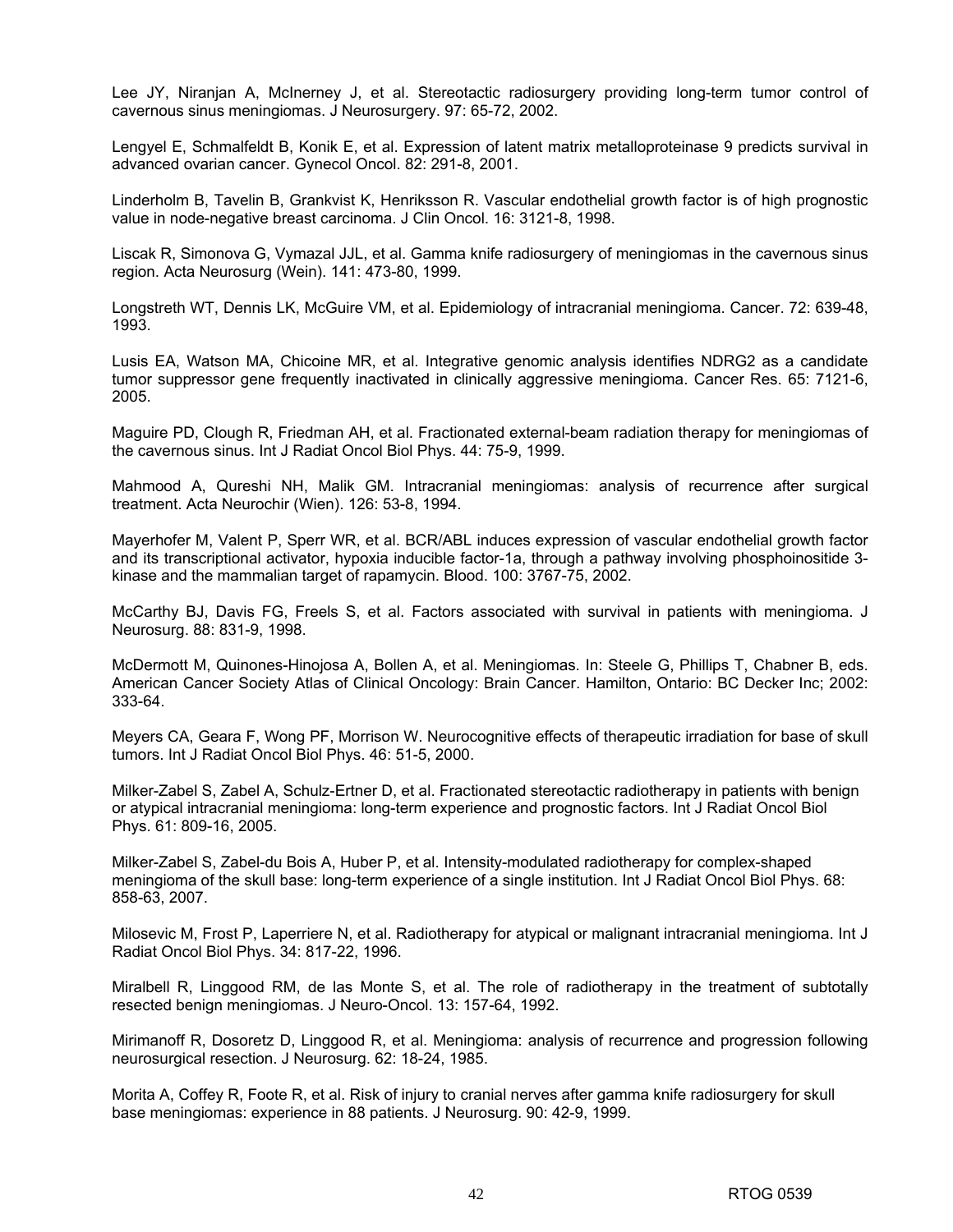Moses MA, Wiederschain D, Loughlin KR, et al. Increased incidence of matrix metalloproteinases in urine of cancer patients. Cancer Res. 58: 1395-9, 1998.

Nicolato A, Foroni R, Alessandrini F, et al. The role of gamma knife radiosurgery in the management of cavernous sinus meningiomas. Int J Radiat Oncol Biol Phys. 53: 992-1000, 2002.

Nutting C, Brada M, Brazil L, et al. Radiotherapy in the treatment of benign meningioma of the skull base. J Neurosurg. 90: 823-7, 1999.

Ondruschka C, Buhtz P, Motsch C, et al. Prognostic value of MMP-2, -9 and TIMP-1, -2 immunoreactive protein at the invasive front in advanced head and neck squamous cell carcinomas. Pathol Res Pract. 198: 509-15, 2002.

Pasquier D, Bumolt S, Veninga T, et al, for the Rare Cancer Network. Atypical and malignant meningioma: outcome and prognostic factors in 119 irradiatied patients, a multicenter, retrospective study of the rare cancer network. Int J Radiat Oncol Biol Phys. 71: 1388-93, 2008.

Pearson BE, Markert JM, Fisher WS, et al. Hitting a moving target: evolution of a treatment paradigm for atypical meningiomas amid changing diagnostic criteria. Neurosurg Focus. 24(5): E3, 2008.

Peele KA, Kennerdall JS, Maroon JC, et al. The role of postoperative irradiation in the management of sphenoid wing meningiomas. A preliminary report. Ophthalmology. 103: 1761-6, 1996.

Perry A, Stafford SL, Scheithauer BW, et al. Meningioma grading: an analysis of histologic parameters. Am J Surg Pathol. 21: 1455-65, 1997.

Perry A, Stafford SL, Scheithauer BW, et al. The prognostic role of MIB-1, p53, and DNA flow cytometry in completely resected primary meningiomas. Cancer. 82: 2262-9, 1998.

Perry A, Scheithauer BW, Stafford SL, et al. "Malignancy" in meningiomas: a clinicopathologic study of 116 patients. Cancer. 85: 2046-56, 1999.

Perry A, Cai DX, Scheithauer BW, et al. Merlin, DAL-1, and progesterone receptor expression in clinicopathologic subsets of meningioma: a correlative immunohistochemical study of 175 cases. J Neuropathol Exp Neurol. 59: 872-9, 2000.

Perry A, Giannini C, Raghavan R, et al. Aggressive phenotypic and genotypic features in pediatric and NF2 associated meningiomas: a clinicopathologic study of 53 cases. J Neuropathol Exp Neurol. 60: 994-1003, 2001.

Perry A, Banerjee R, Lohse CM, et al. A role for chromosome 9p21 deletions in the malignant progression of meningiomas and the prognosis of anaplastic meningiomas. Brain Pathol. 12:183-90, 2002.

Pirzkall A, Debus J, Haering P, et al. Intensity modulated radiotherapy (IMRT) for recurrent, residual, or untreated skull-base meningiomas: preliminary clinical experience. Int J Radiat Oncol Biol Phys. 55: 362-72, 2003.

Pollack I, Finkelstein S, Burnham J, et al. Association between chromosome 1p and 19q loss and outcome in pediatric malignant gliomas: results from the CCG-945 cohort. Pediatric Neurosurgery. 39: 114-21, 2003.

Pollock BE, Stafford SL, Link MJ. Gamma knife radiosurgery for skull base meningiomas. Neurosurg Clin North Am. 11: 659-66, 2000.

Pollock BE, Stafford SL, Utter A, et al. Stereotactic radiosurgery provides equivalent tumor control to Simpson grade 1 resection for patients with small- to medium-size meningiomas. Int J Radiat Oncol Biol Phys. 55: 1000-5, 2003.

Poon RT, Fan ST, Wong J, et al. Clinical implications of circulating angiogenic factors in cancer patients. J Clin Oncol. 19: 1207-25, 2001.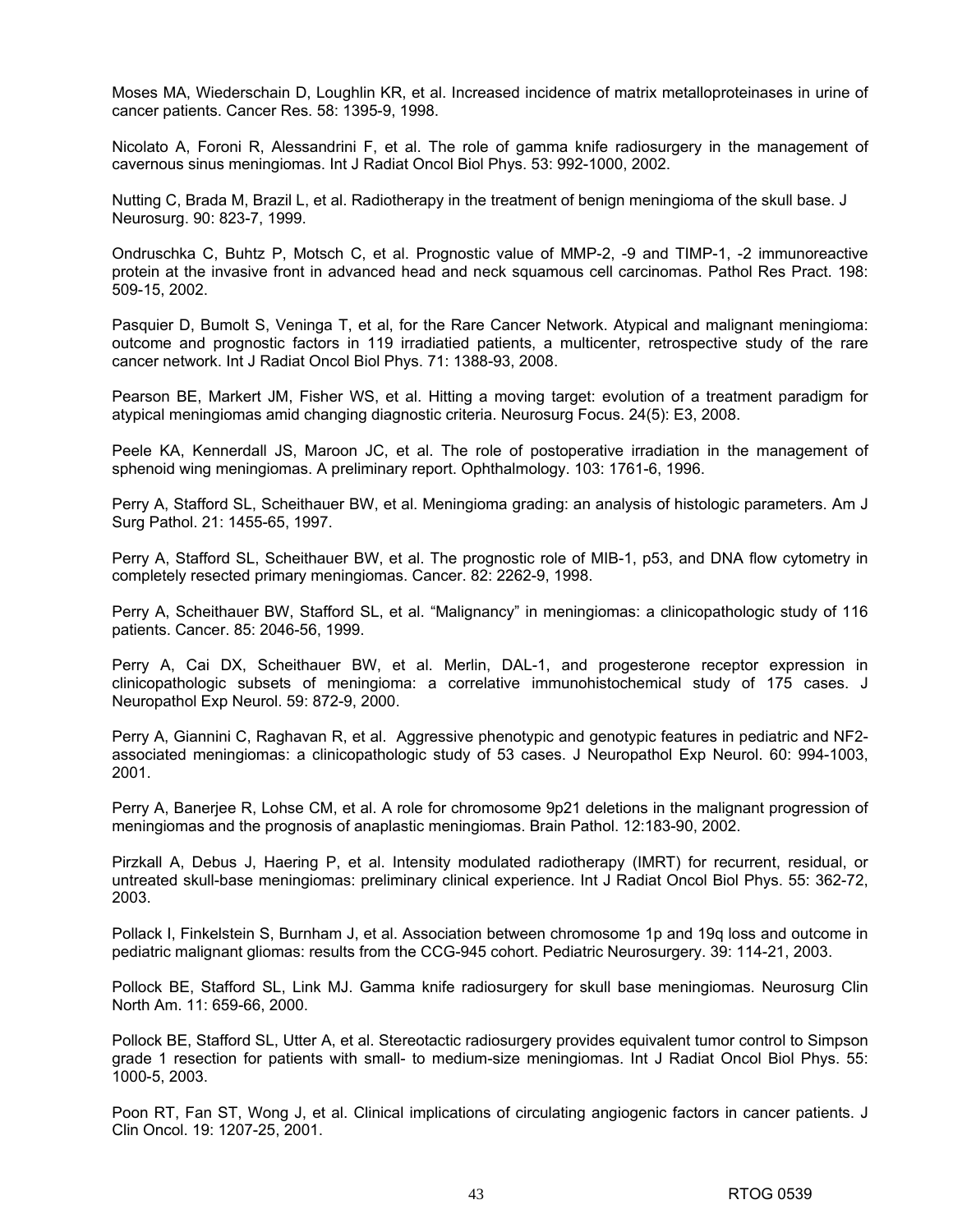Pourel N, Auque J, Bracard S, et al. Efficacy of external fractionated radiation therapy in the treatment of meningiomas: a 20-year experience. Radiotherapy and Oncology. 61: 65-70, 2001.

Roche P, Regis J, Dufour H, et al. Gamma knife radiosurgery in the management of cavernous sinus meningiomas. J Neurosurg. 93[Suppl 3]: 68-73, 2000.

Roche PH, Pellet W, Fuentes S, et al. Gamma knife radiosurgical management of petroclival meningiomas: results and indications. Acta Neurochir (Wien). 145: 883-8, 2003.

Rogers L, Jensen R, Perry A. Chasing your dural tail. Re: factors predicting local tumor control after Gamma Knife stereotactic radiosurgery for benign intracranial meningiomas. Int J Radiat Oncol Biol Phys. 62: 616-8, 2005.

Ron E, Modan B, Boice JD Jr. Mortality after radiotherapy for ringworm of the scalp. Am J Epidemiol. 127: 713-25, 1988**a**.

Ron E, Modan B, Boice JD, et al. Tumors of the brain and nervous system after radiotherapy in childhood. N Engl J Med. 319: 1033-9, 1988**b**.

Schoenfeld D. The asymptotic properties of nonparametric test for comparing survival distributions. Biometrika. 68:316-9, 1981.

Selch MT, Ahn E, Laskari A, et al. Stereotactic radiotherapy for treatment of cavernous sinus meningiomas. Int J Radiat Oncol Biol Phys. 59: 101-1, 2004.

Shafron DH, Friedman WA, Buatti JM, et al. Linac radiosurgery for benign meningiomas. Int J Radiat Oncol Biol Phys. 43: 321-7, 1999.

Shin M, Kurita H, Sasaki T, et al. Analysis of treatment outcome after stereotactic radiosurgery for cavernous sinus meningiomas. J Neurosurgery. 95: 435-9, 2001.

Sibtain A, Plowman PN. Stereotactic radiosurgery. VII. Radiosurgery versus conventionally-fractionated radiotherapy in the treatment of cavernous sinus meningiomas. Brit J Neurosurg. 13: 158-66, 1999.

Sienel W, Hellers J, Morresi-Hauf A, et al. Prognostic impact of matrix metalloproteinase-9 in operable nonsmall cell lung cancer. Int J Cancer. 103: 647-51, 2003.

Simon M, von Deimling A, Larson JJ, et al. Allelic losses on chromosomes 14, 10, and 1 in atypical and malignant meningiomas: a genetic model of meningioma progression. Cancer Res. 55:4696-701, 1995.

Simpson D. The recurrence of intracranial meningiomas after surgical treatment. J Neurol Neurosurg Psychiatry. 20: 22-39, 1957.

Smith BD, Smith GL, Carter D, et al. Prognostic significance of vascular endothelial growth factor protein levels in oral and oropharyngeal squamous cell carcinoma. J Clin Oncol. 18: 2046-52, 2000.

Soyuer S, Chang EL, Selek U, et al. Radiotherapy after surgery for benign cerebral meningioma. Radiotherapy and Oncology. 71: 85-90, 2004.

Spiegelmann R, Nissim O, Menhel J, et al. Linear Accelerator radiosurgery for meningiomas in and around the cavernous sinus. Neurosurgery. 51: 1373-9, 2002.

Stafford S, Perry A, Suman V, et al. Primarily resected meningiomas: outcome and prognostic factors in 581 Mayo Clinic patients, 1978 through 1988. Mayo Clin Proc. 73: 936-42, 1998.

Stafford S, Pollock B, Foote R, et al Meningioma radiosurgery: tumor control, outcomes, and complications among 190 consecutive patients. Neurosurgery. 49: 1029-38, 2001.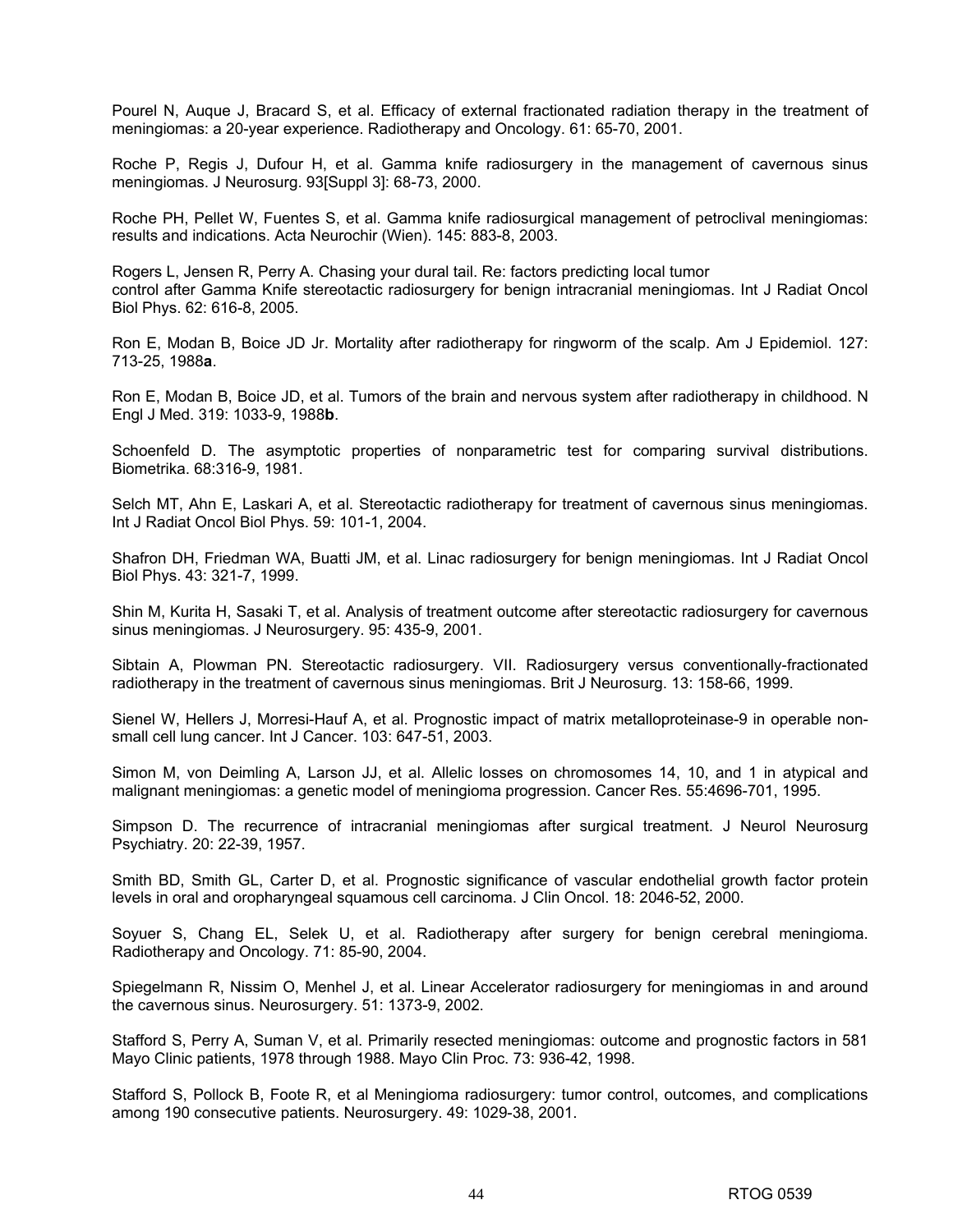Strojan P, Popovic M, Jereb B. Secondary intracranial meningiomas after high-dose cranial irradiation: report of five cases and review of the literature. Int J Radiat Oncol Biol Phys. 48: 65-73, 2000.

Subach BR, Lundsford LD, Kondziolka D, et al. Management of petroclival meningiomas by stereotactic radiosurgery. Neurosurgery. 42: 437-43, 1998.

Taylor BW, Marcus RB, Friedman WA, et al. The meningioma controversy: post-operative radiation therapy. Int J Radiat Oncol Biol Phys. 15: 299-304, 1988.

Tchirkov A, Rolhion C, Kemeny J, et al. Clinical implications of quantitative real-time RT-PCR analysis of hTERT gene expression in human gliomas. Br J Cancer. 88: 516-20, 2003.

Thiessen B, Maguire J, McNeil K, et al. Loss of heterozygosity for loci on chromosome arms 1p and 10q in oligodendroglial tumors: relationship to outcome and chemosensitivity. J Neurooncol. 64: 271-78, 2003.

Uy NW, Woo SY, The BS, et al. Intensity modulated radiation therapy (IMRT) for meningioma. Int J Radiat Oncol Biol Phys. 53: 1265-70, 2002.

Vendrely V, Maire JP, Darrouzet V, et al. Radiotherapie fractionnee des meningiomes intracraniens: 15 ans d'experience au centre hospitalier universitaire de Bordeaux. Cancer Radiother. 3: 311-7, 1999.

Verheul HM, Hoekman K, Jorna AS, et al. Targeting vascular endothelial growth factor blockade: ascites and pleural effusion formation. Oncologist. 5: 45-50, 2000.

Vermeulen S, Young R, Li F, et al. A comparison of single fraction radiosurgery tumor control and toxicity in the treatment of basal and nonbasal meningiomas. Stereotact Funct Neurosurg. 72[Suppl 1]: 60-6, 1999.

Vihinen P, Kahari VM. Matrix metalloproteinases in cancer: Prognostic markers and therapeutic targets. Int J Cancer. 99: 157-66, 2002.

Wara W, Sheline G, Newman H, et al. Radiation therapy of meningiomas. Am J Roentgenol Ther Nucl Med. 123: 453-58, 1975.

Wara WM, Bauman GS, Sneed PK, et al. Brain, Brainstem, and Cerebellum. In: Perez CA, Brady LW, eds. Principles and Practice of Radiation Oncology. 3<sup>rd</sup> edition. Philadelphia: Lippincott-Raven; 1997; 818-20.

Weber RG, Bostrom J, Wolter M, et al. Analysis of genomic alterations in benign, atypical, and anaplastic meningiomas: toward a genetic model of meningioma progression. Proc Natl Acad Sci USA. 94:14719-24, 1997.

Willis J, Smith C, Ironside JW, et al. The accuracy of meningioma grading: a 10-year retrospective audit. Neuropathology and Applied Neurobiology. 31: 141-9, 2005.

Winkler C, Dornfeld S, Schwarz R, et al. The results of radiotherapy in meningiomas with a high risk of recurrence. A retrospective analysis. Strahlenthe Onkol. 174: 624-8, 1998.

Zachenhofer I, Wolfsberger S, Aichholzer M, et al. Gamma-knife radiosurgery for cranial base meningiomas: experience of tumor control, clinical course, and morbidity in a follow-up of more than 8 years. Neurosurgery. 58: 28-36, 2006.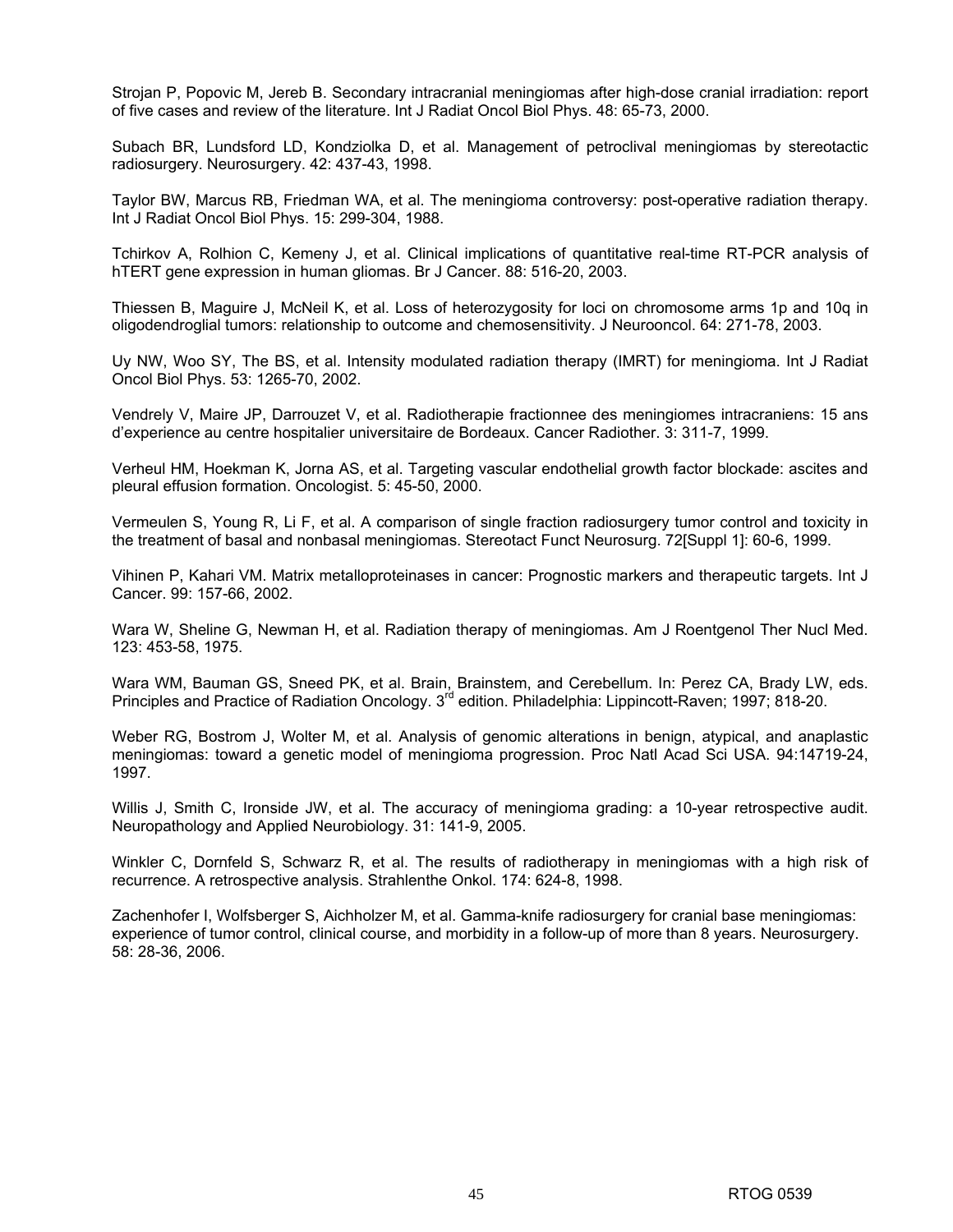## **APPENDIX I**

## **SAMPLE CONSENT FOR RESEARCH STUDY**

## **Phase II Trial of Observation for Low-Risk Meningiomas and of Radiotherapy for Intermediate- and High-Risk Meningiomas**

## **RTOG 0539**

## **Informed Consent Template for Cancer Treatment Trials (English Language)**

This is a clinical trial, a type of research study. Your study doctor will explain the clinical trial to you. Clinical trials include only people who choose to take part. Please take your time to make your decision with your friends and family. You can also discuss it with your health care team. If you have any questions, you can ask your study doctor for more explanation.

You are being asked to take part in this study because you have a meningioma. Meningiomas are tumors that usually arise from the lining of the brain or spinal cord, an area that is known as the meninges. Patients enrolled in this trial will have meningiomas that occur within the skull, around the brain. Meningiomas come in different types and grades, factors that can affect the rate of growth. Meningiomas also can occur in different locations. The location where the meningioma occurs affects how safely and completely a neurosurgeon can remove it. Patients enrolled in this trial can have meningiomas of any type and grade, and the meningioma can have been either completely or partially removed at surgery.

#### **Why is this study being done?**

For patients with a newly diagnosed, low-grade meningioma, this study will find out whether surgery alone results in a good outcome. For patients with a recurrent low-grade meningioma or a newly diagnosed higher-grade meningioma, this study will find out what effects, good and/or bad, radiation therapy has on you and on your tumor.

In addition, the researchers will try to see if they can identify through the collection of tissue and MRI scans ways to tell which meningiomas should be treated and which can be watched. Since tissue specimens from every participant will be reviewed by one central pathologist, the study will compare the pathology results of your hospital's pathologist and the study's central pathologist.

## **How many people will take part in the study?**

About 165 people will take part in this study (number of people who participate in this study once their tumors are determined to be meningiomas by the study's central pathology reviewer).

## **What will happen if I take part in this research study?**

## **Before you begin the study…**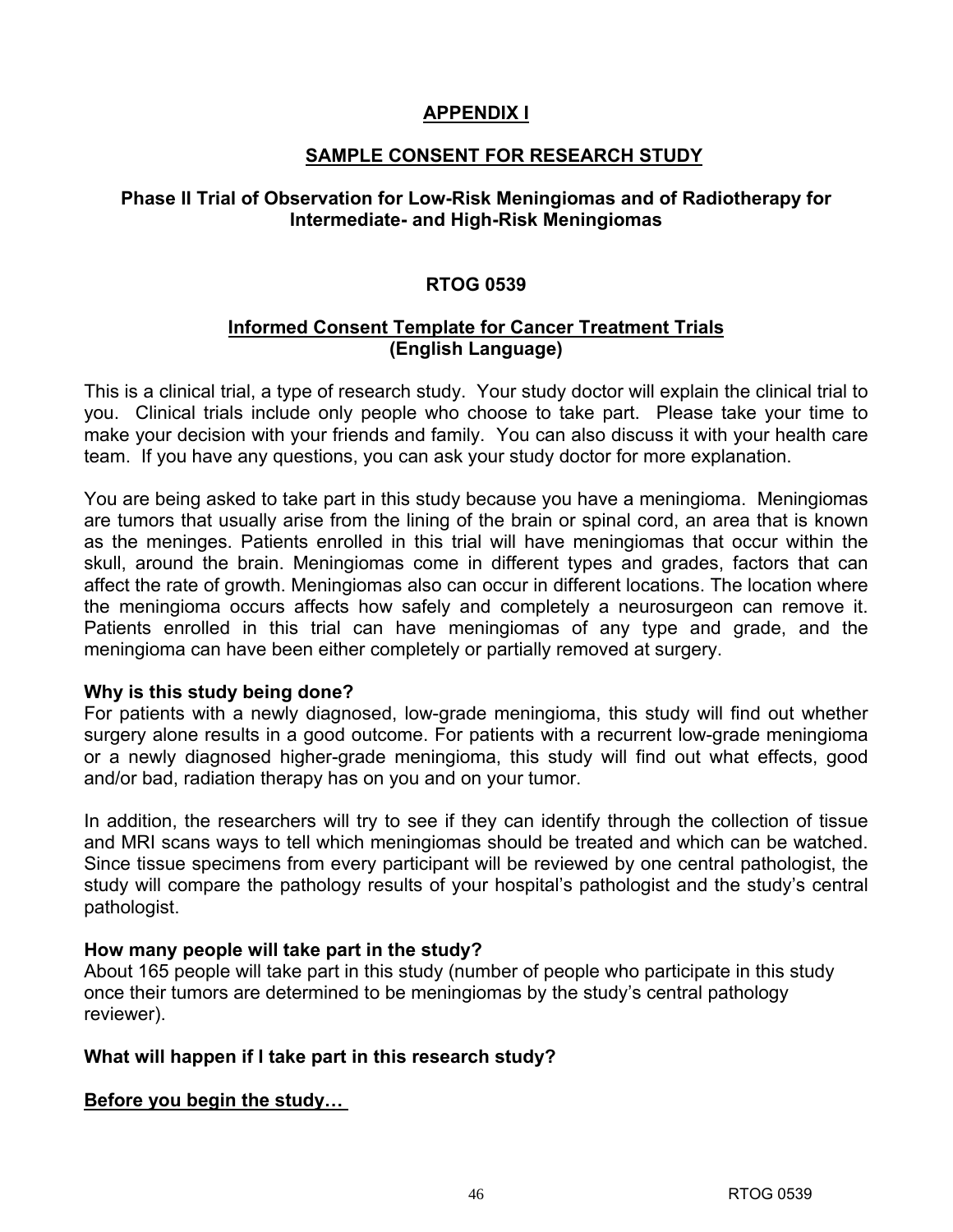You will need to have the following exams, tests, or procedures to find out if you can be in the study. These exams, tests, or procedures are part of regular cancer care and may be done even if you do not join the study. If you have had some of them recently, they may not need to be repeated. This will be up to your study doctor.

- **Physical and neurological exams and history**
- Blood work for blood counts
- MRI scan of your brain (an image of your brain produced by magnetic rays). If this is the first time you have had surgery you will need to have had an MRI scan before and after surgery
- **Pregnancy test if relevant**

You will need to have the following exams, tests, or procedures done because you are in the study.

- Documentation of any steroids, antiseizure medications, or hormones (such as estrogen, progesterone replacements or contraceptives) you are taking
- Documentation of how much of your normal activities you are able to do

## **During the study…**

When you enter the study, your study doctor will need to send the block of tumor tissue obtained at the time of your brain tumor surgery to a central pathology site. There, a pathologist will confirm that the tumor is a meningioma. If the tumor is not a meningioma, you will not be able to continue to participate on this study.

If all exams, tests, and procedures show that you can be in the study, and you choose to take part, then you will need to do the following. They are part of regular cancer care:

- Documentation of any side effects you are experiencing
- Documentation of how much of your normal activities you are able to do
- Documentation of any change in your medications

## **Study Plan**

Based on the grade of your tumor and how much of the tumor was removed at surgery, you will be placed in one of three groups.

- Group I (Low Risk): Patients with a newly diagnosed meningioma that has been completely or partially removed by a neurosurgeon, confirmed by an MRI scan, and found to be World Health Organization (WHO) grade I\* when examined by a pathologist.
- Group II (Intermediate Risk): Either
	- o Patients with a newly diagnosed meningioma that has been completely removed by a neurosurgeon, confirmed by an MRI scan, and found to be WHO grade II\*\* when examined by a pathologist, or
	- o Patients who had a low-risk, WHO grade I\* meningioma when first diagnosed but whose tumor has now returned regardless of how much tumor was removed at their surgery.
- Group III (High Risk): Patients with high-risk features including a newly diagnosed or recurrent WHO grade III\*\*\* meningioma when examined by a pathologist regardless of how much tumor was removed at their surgery; a recurrent WHO grade II\*\* meningioma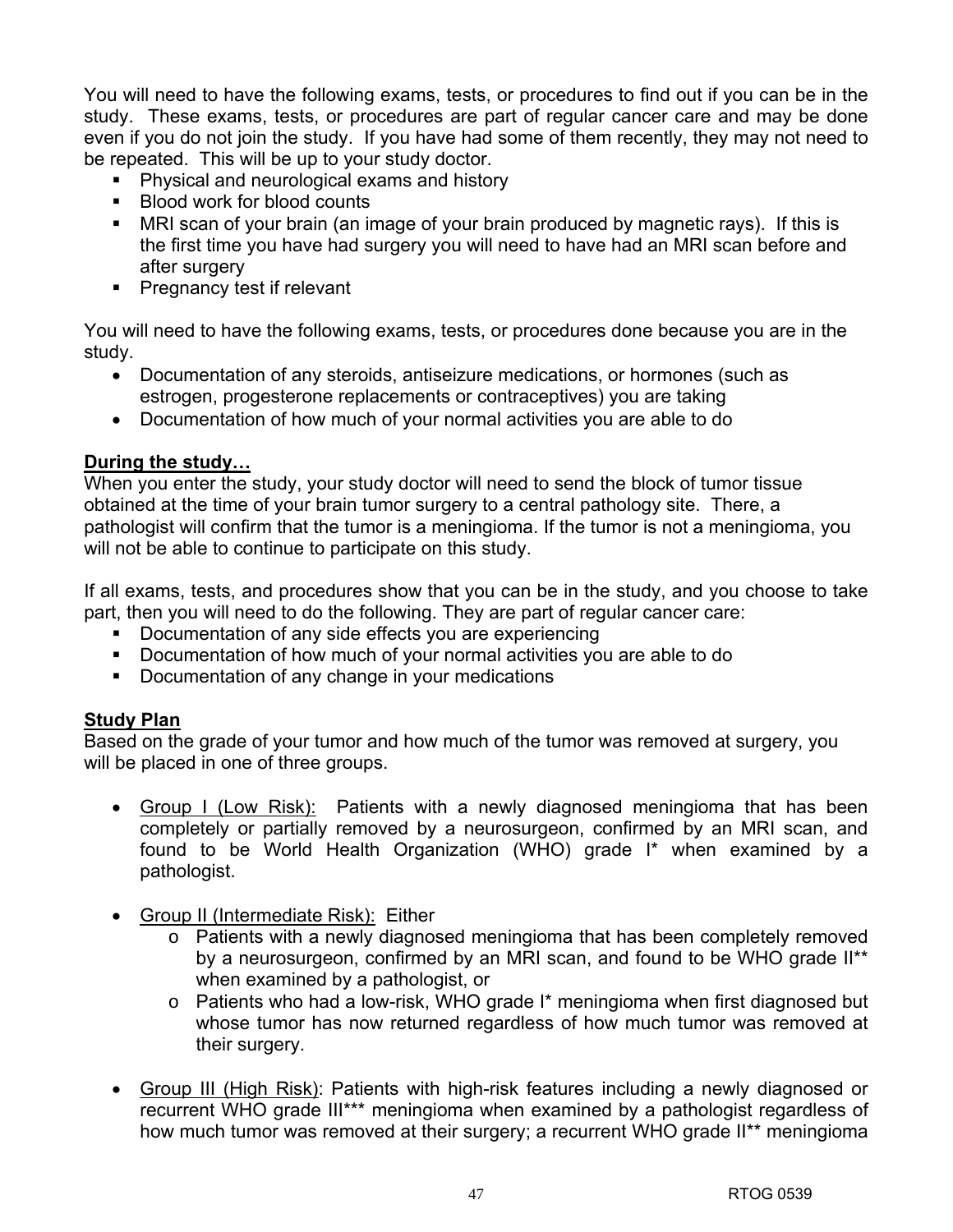when examined by a pathologist regardless of how much tumor was removed at their surgery; or a newly diagnosed meningioma that has been partially removed by a neurosurgeon, confirmed by a MRI scan, and was found to be WHO grade II\*\* when examined by a pathologist.

\*WHO grade I means that you have a benign meningioma. Meningiomas are benign if, under a microscope, they look similar to the cells that they came from and if they do not have features that suggest that they will grow quickly. This is the most common type of meningioma. It has the best prognosis of all the meningioma grades, tends to grow slowly, and is usually cured or well controlled with appropriate treatment and follow-up.

\*\*WHO grade II means that you have an atypical meningioma. Meningiomas are atypical if, under a microscope, they have features that suggest that they will grow at an intermediate rate. This is the second most common meningioma grade, but atypical meningiomas are more likely to come back than grade I tumors are. These meningiomas therefore require more aggressive treatment.

\*\*\*WHO grade III means that you have the highest grade of meningioma. These tumors are called either anaplastic or malignant meningiomas, which means that they look the least like the cells that they came from and that they usually grow more quickly than meningiomas of other grades. These meningiomas have the highest risk of coming back and therefore require the most aggressive treatment.

A total of 55 patients will have low-risk meningiomas (Group I), 55 will have intermediate-risk meningiomas (Group II), and 55 will have high-risk meningiomas (Group III).

**If you are in Group I:** You will follow the common practice of being observed without further treatment. You will be observed closely by your study doctor at least every 6 months for at least 3 years, so your study doctor can see if and when your tumor comes back

**If you are in Group II:** You will receive radiation therapy daily, Monday through Friday, for 30 treatments. The dose will be 54 Gy. You will be seen in follow-up at least every 3 months for at least 3 years.

**If you are in Group III:** You will receive radiation therapy daily, Monday through Friday, for 30 treatments. The dose will be 60 Gy. You will be seen in follow-up at least every 3 months for at least 3 years.

## **When I am finished receiving radiation therapy (Groups II and III) ….** *OR* **When I have reached the follow-up stage (Group I) ….**

The following tests and procedures will be repeated regularly when you are seen in follow-up as part of your normal care:

- Physical and neurological exams
	- o Group I: At least every 6 months for 3 years, then at least yearly for 10 years
	- o Groups II and III: At least every 3 months for 3 years, then at least yearly for 10 years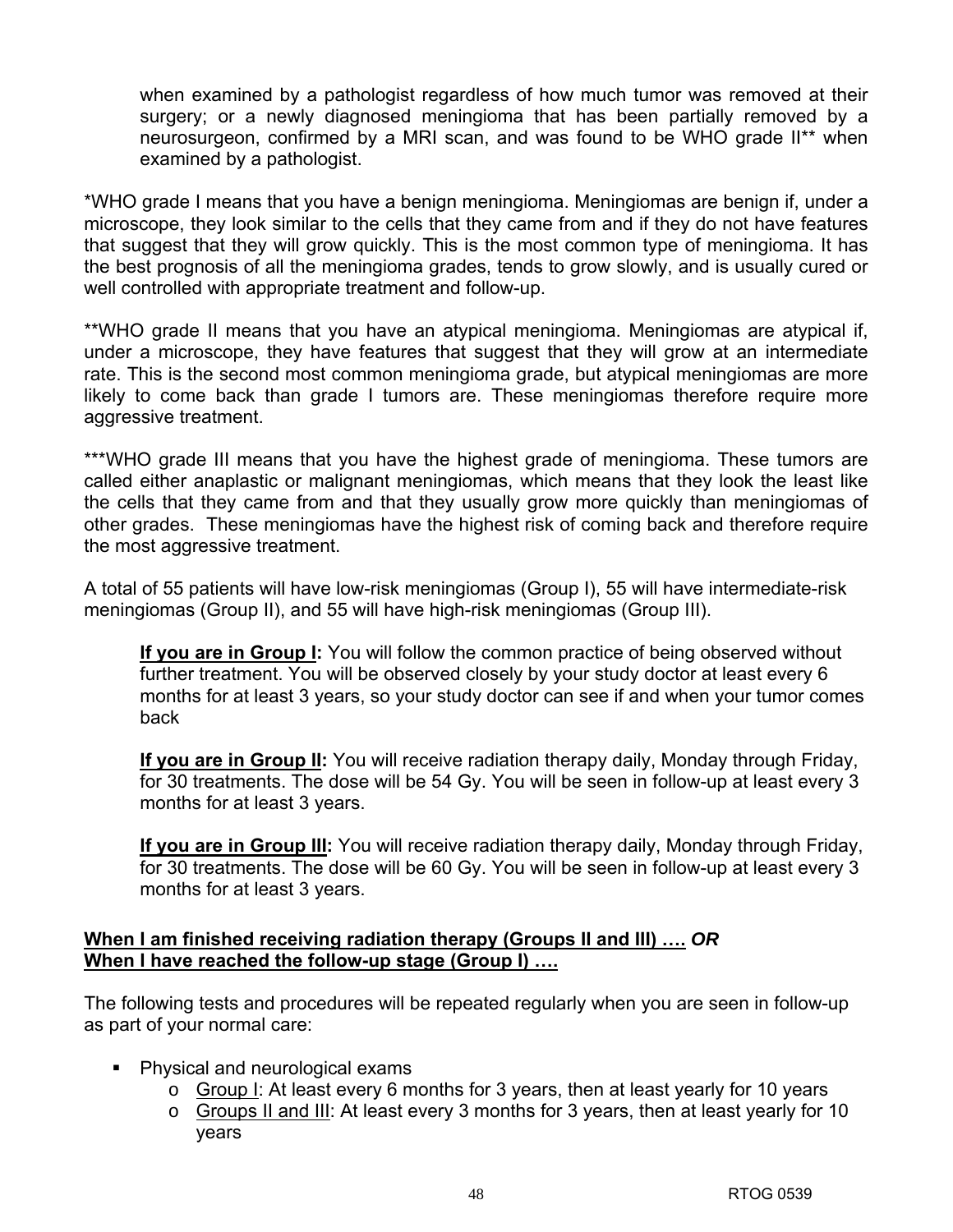- MRI scan of your brain
	- o Group I: Every 6 months for 3 years, then yearly for 10 years
	- $\circ$  Groups II and III: 3 months after you stop receiving radiation therapy, then at least every 6 months for 3 years, then at least yearly for 10 years

As a result of your being in the study, the following tests and procedures will be repeated regularly when you are seen in follow-up:

- You will be asked about any side effects of treatment you are experiencing.
- You will be asked to document your ability to perform your normal activities.
- You will be asked about any steroids, antiseizure medications or hormones (such as estrogen, progesterone replacements or contraceptives) you are taking.

## **How long will I be in the study?**

If you are in Groups II or III, you will receive radiation therapy for about 6 weeks. Patients in all groups will be followed closely for 3 years and will be seen at least yearly for 10 years from then on.

## **Can I stop being in the study?**

Yes. You can decide to stop at any time. Tell your study doctor if you are thinking about stopping or decide to stop. He or she will tell you how to stop safely.

It is important to tell your study doctor if you are thinking about stopping, so he or she can evaluate any risks from the radiation therapy (Groups II and III). Another reason to tell your study doctor that you are thinking about stopping is to discuss what follow-up care and testing could be most helpful for you.

Your study doctor may stop you from taking part in this study at any time if he/she believes it is in your best interest, if you do not follow the study rules, or if the study is stopped.

## **What side effects or risks can I expect from being in the study?**

You may have side effects while on the study. Everyone taking part in the study will be watched carefully for any side effects. However, doctors don't know all the side effects that may happen. Side effects may be mild or very serious. Your health care team may give you medicines to help lessen side effects. Many side effects go away soon after you stop receiving treatment. In some cases, side effects can be serious, long lasting, or may never go away. In rare situations, a severe side effect may be life threatening.

You should talk to your study doctor about any side effects that you have while taking part in the study.

## **Risks and side effects related to the radiation therapy include those that are:**

## **Likely**

- Scalp redness or soreness
- Hair loss, which may be temporary or permanent
- Ear/ear canal reactions (irritation or other skin reaction, fluid buildup), possibly resulting in short-term hearing loss
- **Fatigue**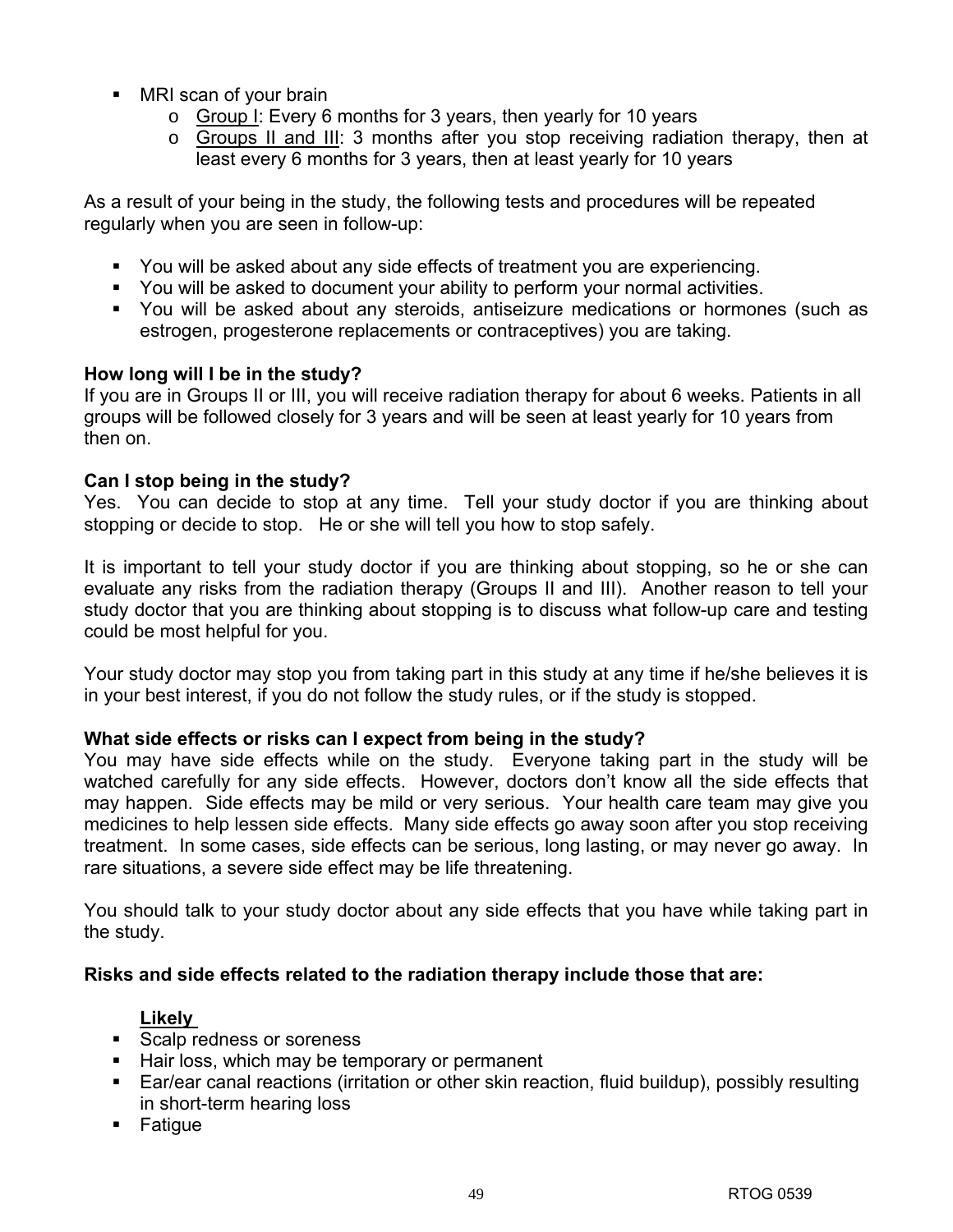- Tiredness/sluggishness
- **Temporary worsening of symptoms such as headaches, seizures, or weakness**

## **Less Likely**

- Mental slowing
- Decreased memory
- **Permanent hearing loss**
- Cataract(s)
- $\blacksquare$  Dry eye(s)
- Decreased sense of smell
- Decreased sense of taste
- Dry mouth
- Behavioral change
- **Decreased vision**

## **Rare but Serious**

- Severe local damage to normal brain tissue, a condition called necrosis (tissue deterioration) which can cause swelling. Radiation necrosis can mimic recurrent brain tumor and may require surgery for diagnosis and treatment. Short- or long-term steroid use may be needed.
- Injury to the eyes with the possibility of loss of part of your vision or blindness
- Worsening of neurologic problems such as muscle weakness, loss of sensation, decreased balance, trouble walking, decrease in motor function, difficulty speaking, and seizures.
- Development of other tumors (either benign or malignant)
- Edema (swelling of the brain), possibly requiring short- or long-term steroid use and surgery, and very rarely leading to death
- **Brainstem or spinal cord damage**

## Reproductive risks (6/9/10):

You should not become pregnant while receiving radiation on this study because the radiation can affect an unborn baby. If you are a woman of childbearing potential, it is important you understand that you need to use birth control while receiving radiation on this study. Check with your study doctor about what kind of birth control methods to use and how long to use them. If you are a woman of childbearing age and have not been surgically sterilized (tubal ligation or hysterectomy), you must have a pregnancy test before receiving radiation on this study.

For more information about risks and side effects, ask your study doctor.

## **Are there benefits to taking part in the study?**

Taking part in this study may or may not make your health better. If you are in Group I, you may benefit from surgery alone, without radiation therapy. If you are in Groups II or III. you may benefit from the addition of radiation therapy through improved control of your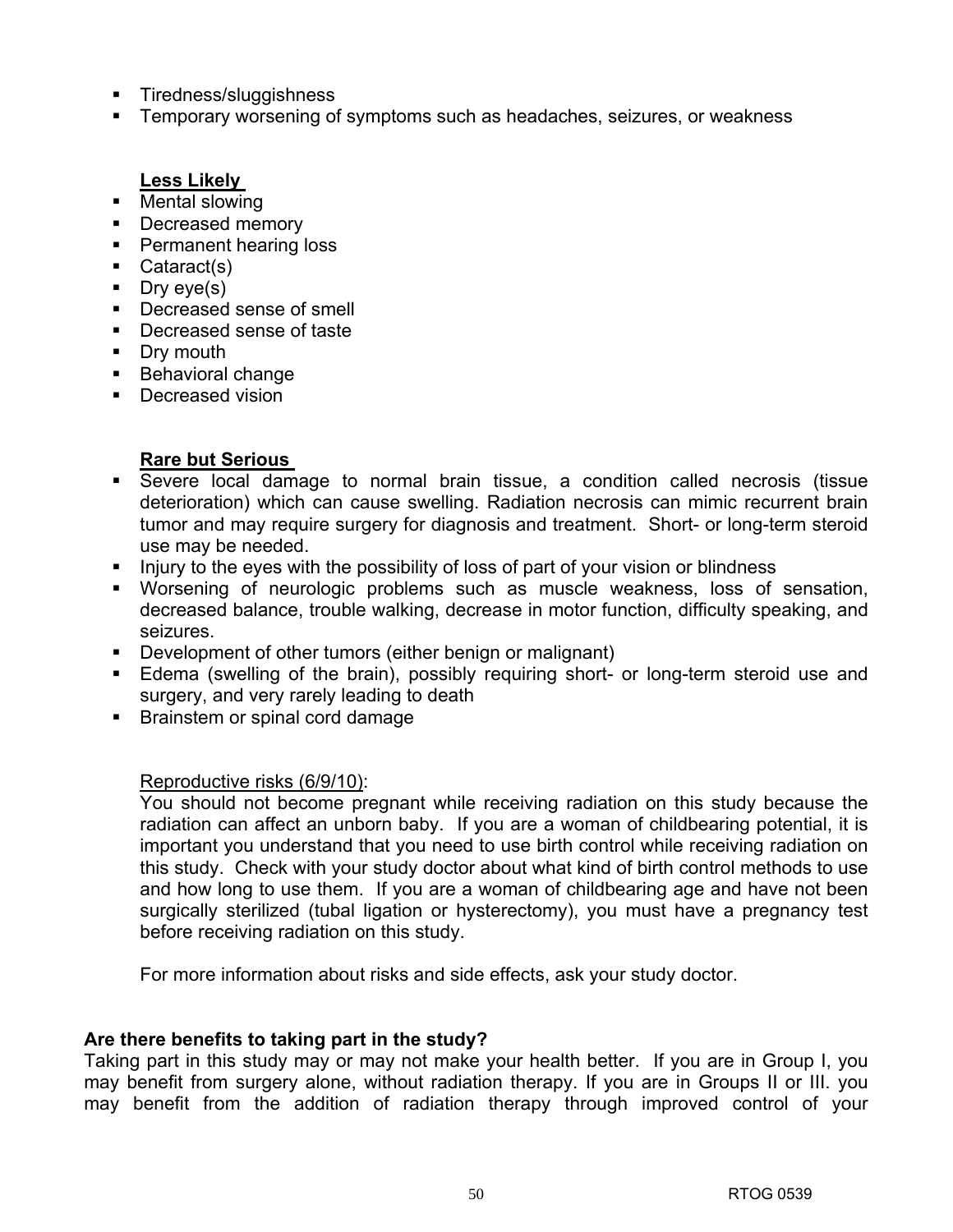meningioma. We do know that the information from this study will help doctors learn more about meningiomas. This information could help future patients.

## **What other choices do I have if I do not take part in this study?**

Your other choices may include:

- Receiving treatment or care for your meningioma without being in a study
- Participating in another study
- Receiving no treatment other than close observation and follow-up
- Having surgery alone or surgery in combination with radiation treatment

Talk to your study doctor about your choices before you decide if you will take part in this study.

## **Will my medical information be kept private?**

We will do our best to make sure that the personal information in your medical record will be kept private. However, we cannot guarantee total privacy. Your personal information may be given out if required by law. If information from this study is published or presented at scientific meetings, your name and other personal information will not be used. Organizations that may look at and/or copy your medical records for research, quality assurance, and data analysis include:

- The Radiation Therapy Oncology Group (RTOG)
- **Local institutional research boards**
- The National Cancer Institute (NCI) and other government agencies, like the Food and Drug Administration (FDA), involved in keeping research safe for people

## **What are the costs of taking part in this study?**

You and/or your health plan/insurance company will pay for the costs of your treatment in this study. Some health plans will not pay these costs for people taking part in studies. Check with your health plan or insurance company to find out what they will pay for. Taking part in this study may or may not cost your insurance company more than the cost of getting other treatment for your meningioma.

You will not receive payment for taking part in this study.

**For more information on clinical trials and insurance coverage, you can visit the National Cancer Institute's Web site at http://cancer.gov/clinicaltrials/understanding/insurance-coverage. You can print a copy of the "Clinical Trials and Insurance Coverage" information from this Web site.** 

**Another way to get the information is to call 1-800-4-CANCER (1-800-422-6237) and ask them to send you a free copy.** 

## **What happens if I am injured because I took part in this study?**

It is important that you tell your study doctor\_\_\_\_\_\_\_\_\_\_*[investigators/ name(s)],* if you feel that you have been injured because of taking part in this study. You can tell your study doctor in person or call him/her at \_\_\_\_\_\_\_\_\_\_ *[telephone number]*.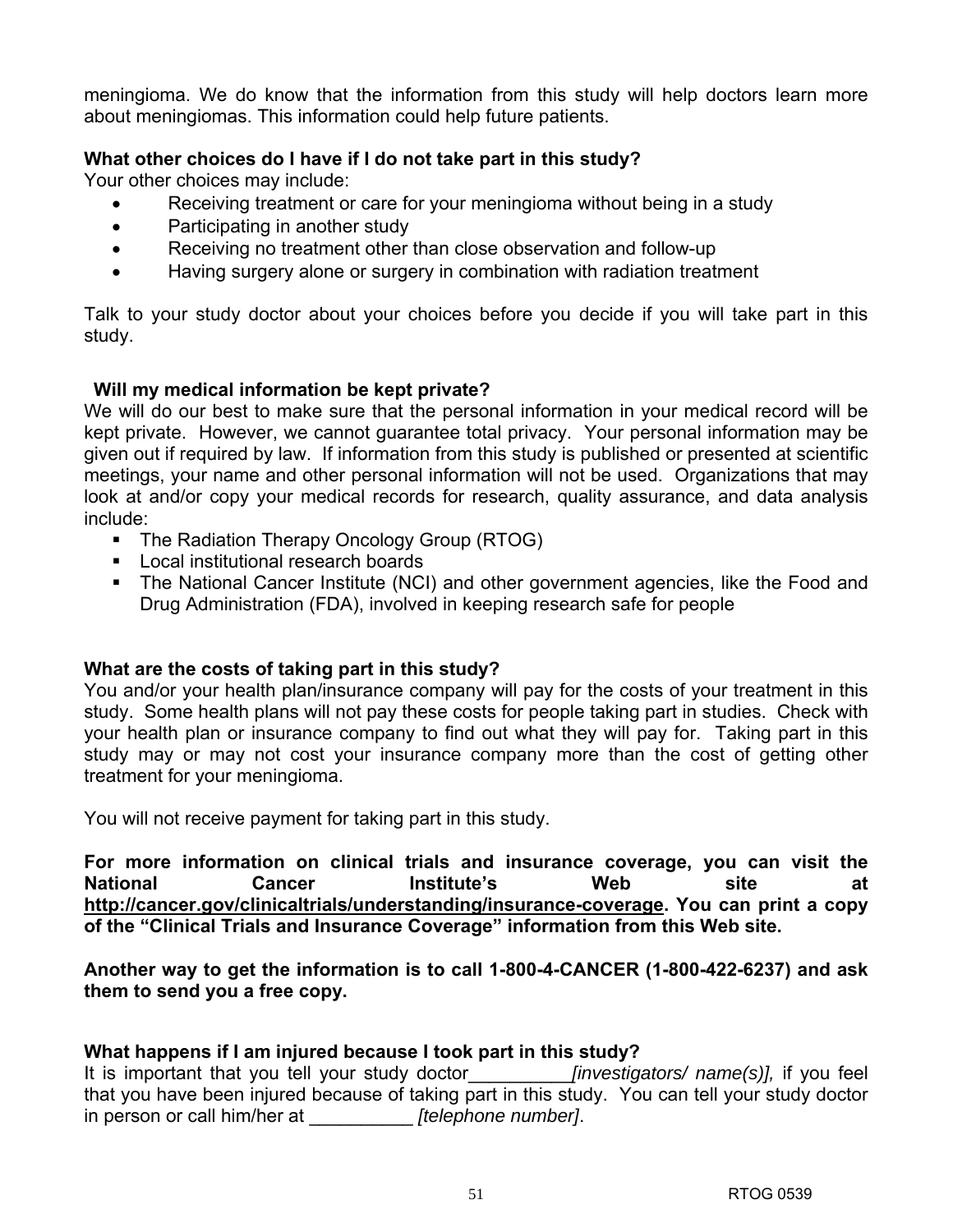You will get medical treatment if you are injured as a result of taking part in this study. You and/or your health plan will be charged for this treatment. The study will not pay for medical treatment.

#### **What are my rights if I take part in this study?**

Taking part in this study is your choice. You may choose either to take part or not to take part in the study. If you decide to take part in this study, you may leave the study at any time. No matter what decision you make, there will be no penalty to you and you will not lose any of your regular benefits. Leaving the study will not affect your medical care. You can still get your medical care from our institution.

We will tell you about new information or changes in the study that may affect your health or your willingness to continue in the study.

In case of injury resulting from this study, you do not lose any of your legal rights to seek payment by signing this form.

### **Who can answer my questions about the study?**

You can talk to your study doctor about any questions or concerns you have about this study. Contact your study doctor *[name(s)]* at *[telephone number].* 

For questions about your rights while taking part in this study, call the\_\_\_\_\_\_\_\_\_\_ *[name of center]* Institutional Review Board (a group of people who review the research to protect your rights) at \_\_\_\_\_\_\_\_\_\_ *[telephone number].* 

**Please note: This section of the informed consent form is about additional research that is being done with people who are taking part in the main study. You may take part in this additional research if you want to. You can still be a part of the main study even if you say 'no' to taking part in this additional research.** 

#### Consent Form for Use of Samples for Research

#### **About Using Tissue/Blood/Urine for Research**

Tissue: You have had surgery to see if you have a meningioma. During surgery, your doctor removed some or all of your meningioma. A portion of this tissue will be sent to a central study pathologist who will review tissue from all patients enrolled in the study. The pathologist will examine the tumor tissue to confirm that the tumor is a meningioma and to confirm the tumor grade. This review is an essential part of the clinical trial; therefore, permission to let the pathologist review the tissue is mandatory to your participation in the main part of this study.

In addition, we would like to keep some of the tissue that is left over for future research. If you agree, this tissue will be kept and may be used in research to learn more about meningiomas and other diseases. You will not be charged for the processing of your tissue for any of this research. Please read the information sheet called "How is Tissue Used for Research" to learn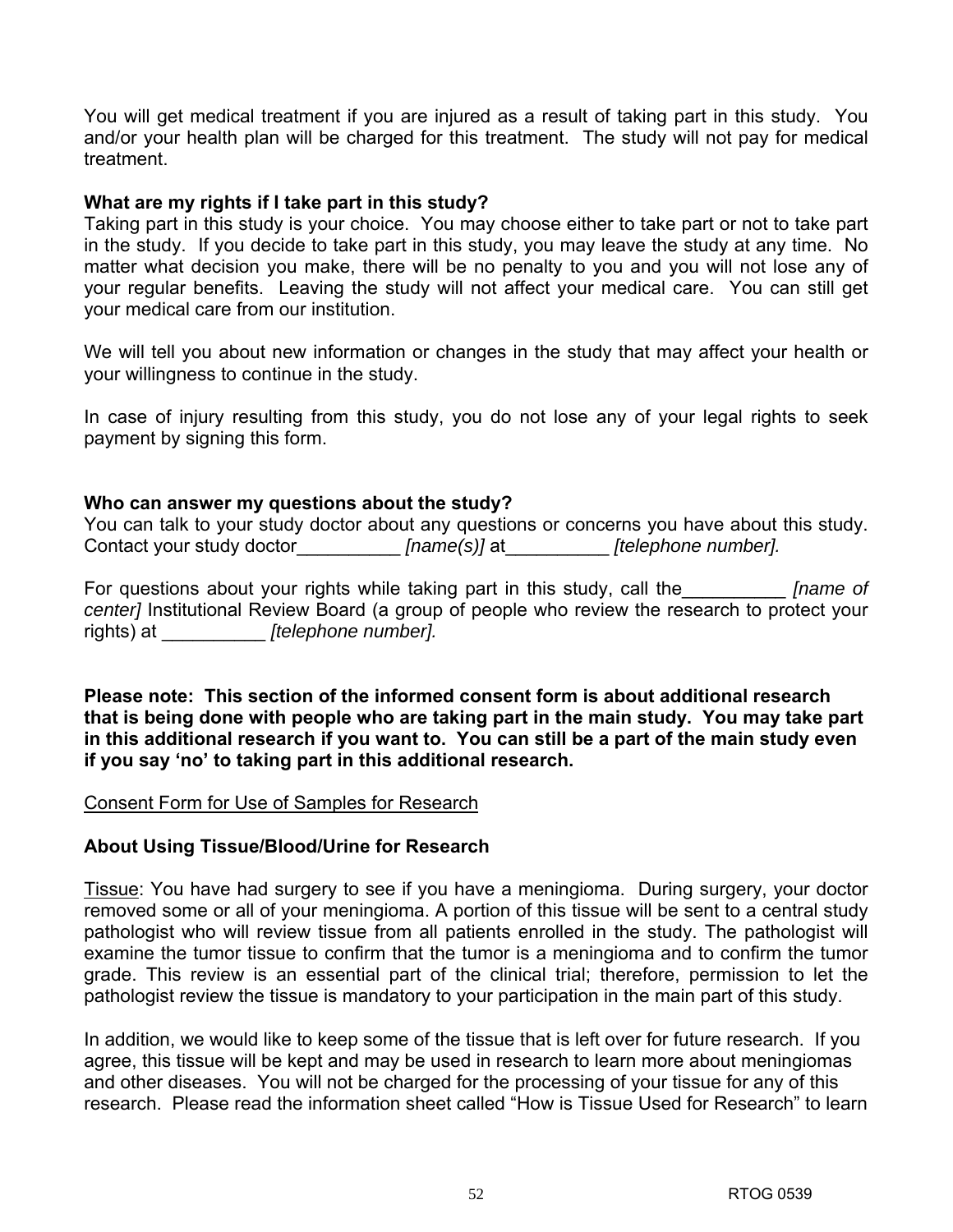more about tissue research. This information sheet is available to all at the following web site: http://www.rtog.org/tissue%20for%20research\_patient.pdf

Blood: As a result of your participation in the trial, you also will have a blood test performed before you enter the study. We would like to collect for future research about three tablespoons of blood during this time (all Groups). We would also like to collect for future research about three tablespoons of blood taken at the following additional times: 1 month after you have finished receiving radiation (Groups II and III) and if your disease gets worse while you are on the study (all Groups). If you agree, this blood will be kept and may be used in research to learn more about meningiomas and other diseases. You will not be charged for the processing of your blood for any of this research.

Urine: In addition, we would like to keep some of your urine for future research. We would collect your urine at the following times: at the beginning of the study (all Groups), on the day you finish receiving radiation therapy (Groups II and III), and 1 month after you have finished receiving radiation (Groups II and III). If you agree, the urine will be kept and may be used in research to learn more about meningiomas and other diseases. You will not be charged for the processing of your urine for any of this research.

The research that may be done with your tissue, blood, and urine is not designed specifically to help you. It might help people who have meningiomas and other diseases in the future.

Reports about research done with your tissue, blood, and urine will not be given to you or your study doctor. These reports will not be put in your health record. This research will not have an effect on your care.

## **Things to Think About**

The choice to let us keep the left over tissue, blood, and urine for future research is up to you. No matter what you decide to do, it will not affect your care or your participation in the main part of the study.

If you decide now that your tissue, blood, and urine can be kept for research, you can change your mind at any time. Just contact us and let us know that you do not want us to use your tissue, blood, and urine. Then any tissue that remains will be returned to the institution that submitted it, and any blood or urine that remains will be destroyed.

In the future, people who do research may need to know more about your health. While the Radiation Therapy Oncology Group may give them reports about your health, it will not give them your name, address, phone number, or any other information that will let the researchers know who you are.

Sometimes tissue, blood, and urine are used for genetic research (about diseases that are passed on in families). Even if your tissue, blood, and urine are used for this kind of research, the results will not be put in your health records.

Your tissue, blood, and urine will be used only for research and will not be sold. The research done with your tissue, blood, and urine may help to develop new products in the future.

## **Benefits**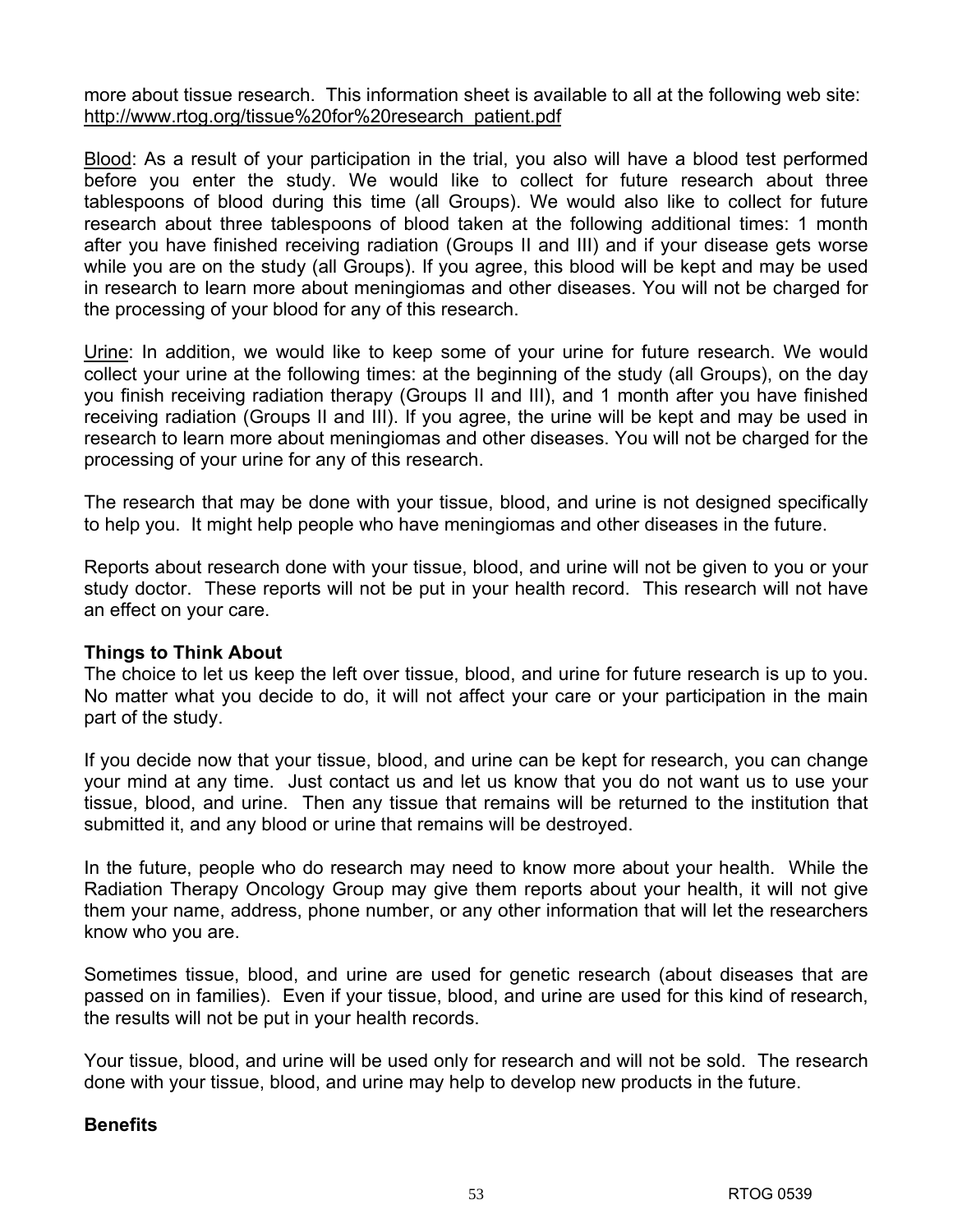The benefits of research using tissue, blood, and urine include learning more about what causes meningiomas and other diseases, how to prevent them, and how to treat them.

### **Risks**

The greatest risk to you is the release of information from your health record. We will do our best to make sure that your personal information will be kept private. The chance that this information will be given to someone else is very small.

### **Making Your Choice**

Please read each sentence below and think about your choice. After reading each sentence circle "Yes" or "No". If you have any questions, please talk to your study doctor or nurse, or call our research review board at IRB's phone number.

No matter what you decide to do, it will not affect your care.

1. My specimens may be kept for use in research to learn about, prevent, or treat cancer as follows:

- *Tissue*  $\Box$ *Yes*  $\Box$ *No*
- *Blood*  $\Box$ *Yes*  $\Box$  No
- *Urine □Yes □ No*

2. My specimens may be kept for use in research to learn about, prevent or treat other health problems (for example: diabetes, Alzheimer's disease, or heart disease) as follows:

- *Tissue*  $\Box$ *Yes*  $\Box$  *No*
- *Blood*  $\Box$ *Yes*  $\Box$  No
- *Urine*  $\Box$ *Yes*  $\Box$  No
- 3. Someone may contact me in the future to ask me to take part in more research.  $\sqrt{7}$ Yes  $\sqrt{7}$ No

## **Where can I get more information?**

**You may call the National Cancer Institute's Cancer Information Service at: 1-800-4-CANCER (1-800-422-6237) or TTY: 1-800-332-8615** 

**You may also visit the NCI Web site at http://cancer.gov/**

- **For NCI's clinical trials information, go to: http://cancer.gov/clinicaltrials/**
- **For NCI's general information about cancer, go to http://cancer.gov.cancerinfo/**

**You will get a copy of this form. If you want more information about this study, ask your study doctor.** 

#### **Signature**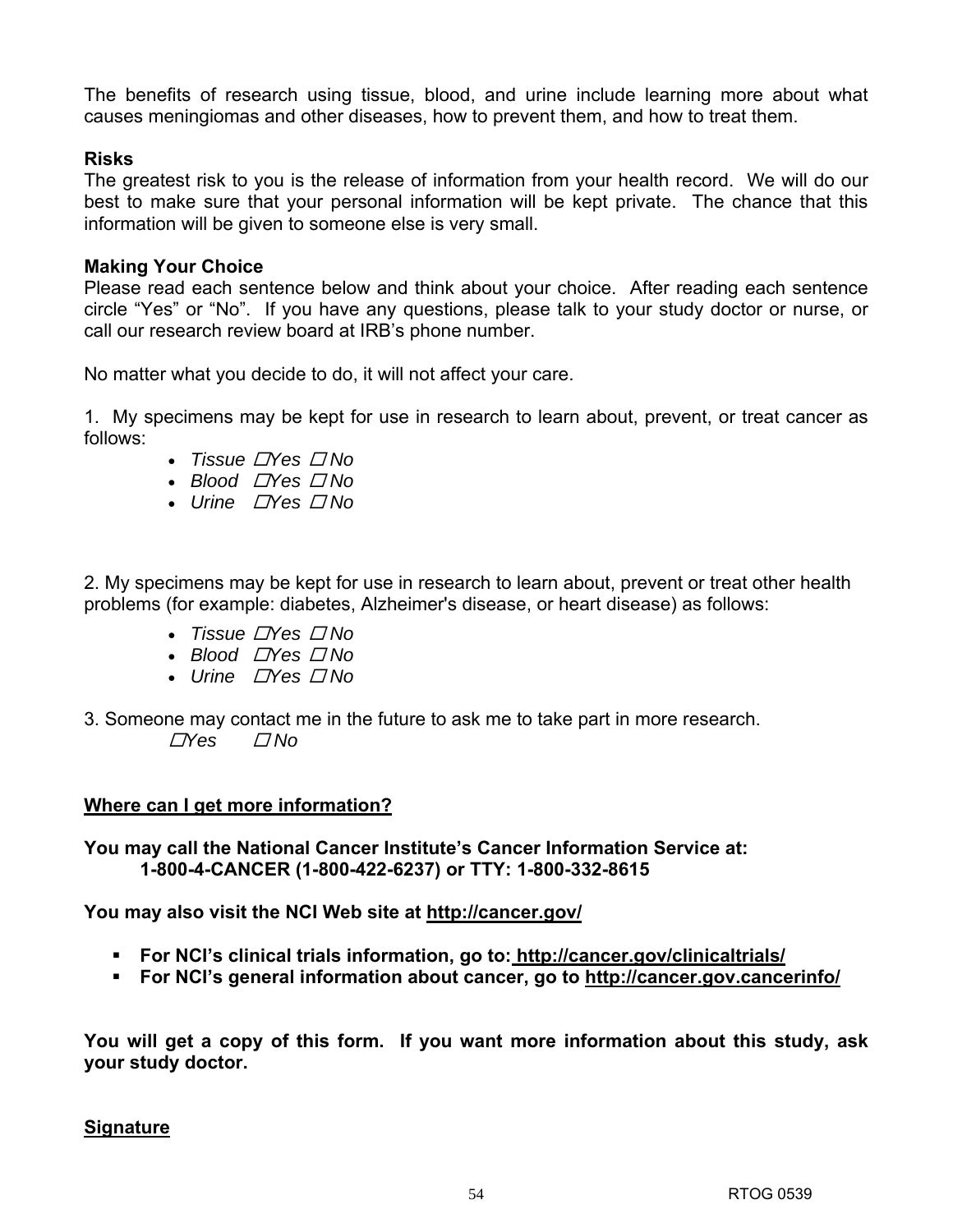**I have been given a copy of all\_\_***[insert total of number of pages]* **pages of this form. I have read it or it has been read to me. I understand the information and have had my questions answered. I agree to take part in this study.** 

**Participant** 

**Date**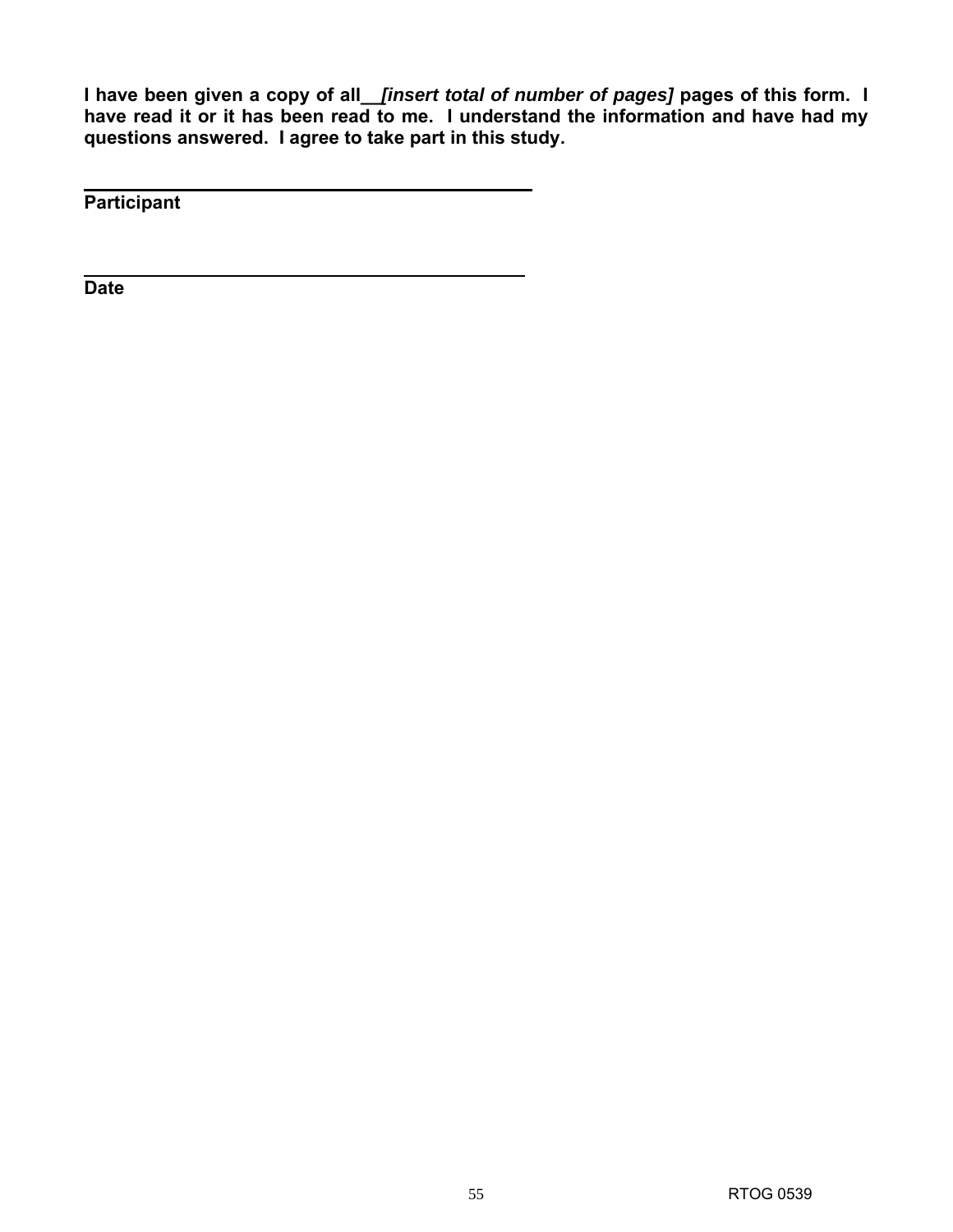#### **APPENDIX II**

**STUDY PARAMETER TABLE** (see Sections 11.2, 11.3, & 11.5 for details) (6/19/09, 6/9/10)

|                                                                                                        | <b>Pre-Treatment</b>                    |                                                               |                                                              |                                                              |              | <b>During RT</b><br>(Groups II & III) | <b>Follow-Up</b>                                                               |                                                                             |                                                                                             |                                                                                                  |                                                                                                                                           |                                                  |
|--------------------------------------------------------------------------------------------------------|-----------------------------------------|---------------------------------------------------------------|--------------------------------------------------------------|--------------------------------------------------------------|--------------|---------------------------------------|--------------------------------------------------------------------------------|-----------------------------------------------------------------------------|---------------------------------------------------------------------------------------------|--------------------------------------------------------------------------------------------------|-------------------------------------------------------------------------------------------------------------------------------------------|--------------------------------------------------|
|                                                                                                        | Prior to<br>Step 2<br>Regis-<br>tration | Within 12<br>weeks<br>prior to<br>Step 2<br>Regis-<br>tration | Within 8<br>weeks<br>prior to<br>Step 2<br>Regis-<br>tration | Within<br>14<br>days<br>prior<br>Step 2<br>Regis-<br>tration | Weekly       | On the<br>last<br>day of<br><b>RT</b> | 1 month<br>after the<br>comple-<br>tion of<br><b>RT</b><br>(Groups<br>II 8 III | 3 months<br>after the<br>comple-<br>tion of<br><b>RT</b><br>(Groups<br>   8 | At least<br>every 6<br>months for<br>3 years,<br>then at<br>least<br>yearly for<br>10 years | At least<br>every 3<br>months<br>for $3$<br>years,<br>then at<br>least<br>yearly for<br>10 years | At $3$<br>months<br>post-RT,<br>then at<br>least<br>every 6<br>months<br>for 3<br>years,<br>then at<br>least<br>yearly<br>for 10<br>years | $\overline{At}$<br>failure<br>if appli-<br>cable |
| Neurologic<br>exam/history/physical                                                                    |                                         |                                                               | $\overline{\mathsf{x}}$                                      |                                                              |              |                                       | $\overline{\mathsf{x}}$                                                        |                                                                             | Group I                                                                                     | Groups<br>II & II                                                                                |                                                                                                                                           |                                                  |
| <b>MMSE Mini Mental</b><br>Status Exam                                                                 |                                         |                                                               |                                                              | $\overline{\mathsf{x}}$                                      |              |                                       | $\overline{X}$                                                                 |                                                                             | Group I                                                                                     | Groups<br>II & II                                                                                |                                                                                                                                           |                                                  |
| Steroid dose<br>documentation                                                                          |                                         |                                                               | $\overline{X}$                                               |                                                              | $\mathsf{X}$ | $\boldsymbol{\mathsf{X}}$             | $\overline{\mathsf{x}}$                                                        |                                                                             | Group I                                                                                     | Groups<br>II 8 II                                                                                |                                                                                                                                           |                                                  |
| Documentation of<br>other hormonal<br>agents (e.g.,<br>estrogens,<br>progesterones,<br>contraceptives) |                                         |                                                               | $\overline{X}$                                               |                                                              |              |                                       | $\overline{\mathsf{x}}$                                                        |                                                                             | Group I                                                                                     | Groups<br>II & II                                                                                |                                                                                                                                           |                                                  |
| Performance status<br>CBC w/ diff & ANC,                                                               |                                         |                                                               | $\pmb{\times}$<br>$\overline{\mathsf{x}}$                    |                                                              |              |                                       |                                                                                |                                                                             |                                                                                             |                                                                                                  |                                                                                                                                           |                                                  |
| platelets                                                                                              |                                         |                                                               |                                                              |                                                              |              |                                       |                                                                                |                                                                             |                                                                                             |                                                                                                  |                                                                                                                                           |                                                  |
| Brain MRI*                                                                                             |                                         | $\overline{X}$                                                |                                                              |                                                              |              |                                       |                                                                                | $\overline{\mathsf{x}}$                                                     | Group I                                                                                     |                                                                                                  | Groups<br>$II & 8$ $III$                                                                                                                  | $\overline{X}$                                   |
| Serum pregnancy<br>test (if applicable)                                                                |                                         |                                                               |                                                              | Groups<br>$II & 8$ $III$                                     |              |                                       |                                                                                |                                                                             |                                                                                             |                                                                                                  |                                                                                                                                           |                                                  |
| Adverse event<br>evaluation                                                                            |                                         |                                                               |                                                              |                                                              | X            |                                       |                                                                                |                                                                             |                                                                                             | Groups<br>II 8 II                                                                                |                                                                                                                                           |                                                  |
| Tissue block (central<br>pathology review)                                                             | $\overline{X}$                          |                                                               |                                                              |                                                              |              |                                       |                                                                                |                                                                             |                                                                                             |                                                                                                  |                                                                                                                                           |                                                  |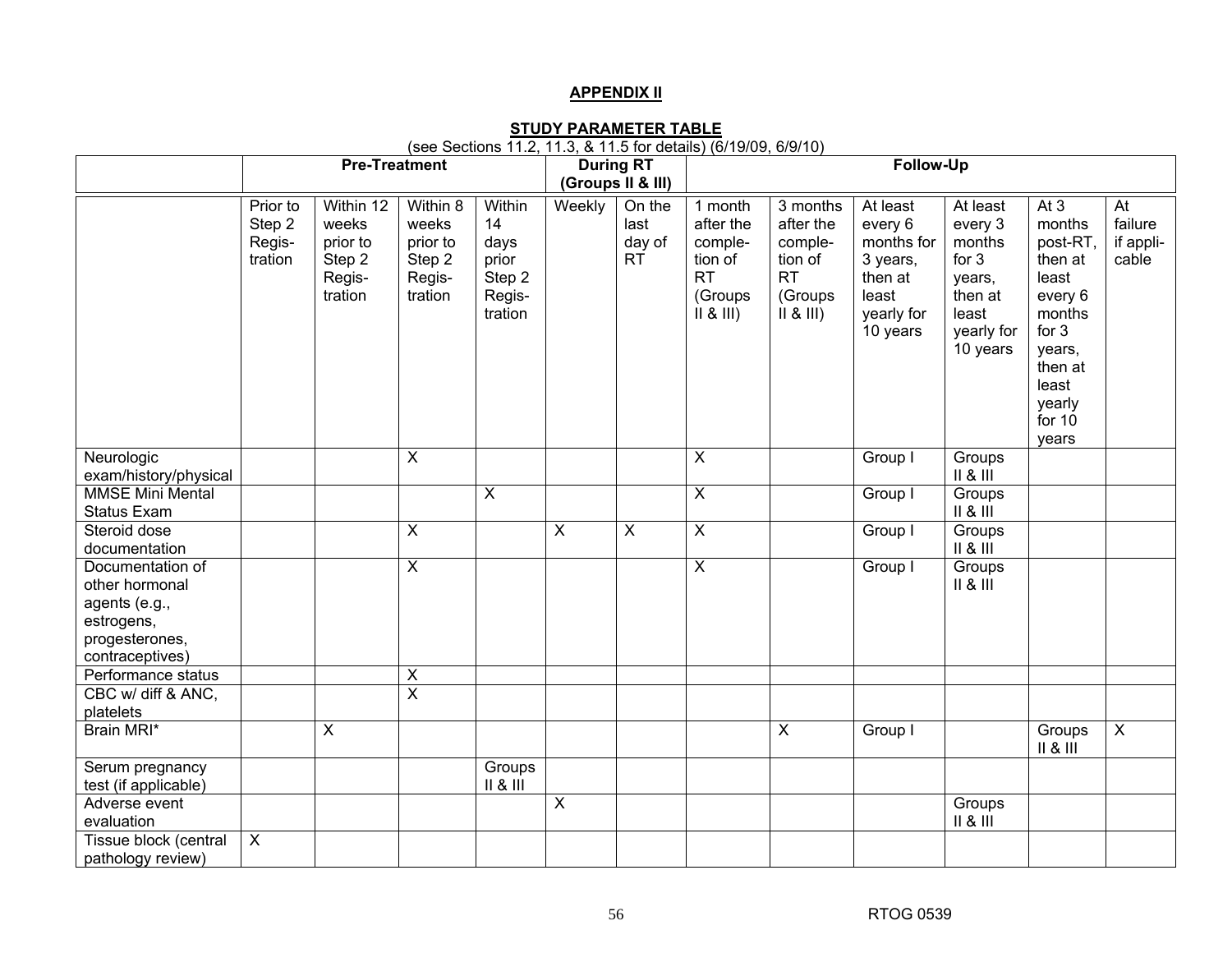## **APPENDIX II (CONT'D)**

|                                        |                                         |                                                               | <b>Pre-Treatment</b>                                         |                                                              |        | <b>During RT</b><br>(Groups II & III) |                                                                            | <b>Follow-Up</b>                                                            |                                                                                             |                                                                                                  |                                                                                                                                               |                                     |
|----------------------------------------|-----------------------------------------|---------------------------------------------------------------|--------------------------------------------------------------|--------------------------------------------------------------|--------|---------------------------------------|----------------------------------------------------------------------------|-----------------------------------------------------------------------------|---------------------------------------------------------------------------------------------|--------------------------------------------------------------------------------------------------|-----------------------------------------------------------------------------------------------------------------------------------------------|-------------------------------------|
|                                        | Prior to<br>Step 2<br>Regis-<br>tration | Within 12<br>weeks<br>prior to<br>Step 2<br>Regis-<br>tration | Within 8<br>weeks<br>prior to<br>Step 2<br>Regis-<br>tration | Within<br>14<br>days<br>prior<br>Step 2<br>Regis-<br>tration | Weekly | On the<br>last<br>day of<br>RT        | 1 month<br>after the<br>comple-<br>tion of<br><b>RT</b><br>(Groups<br>   8 | 3 months<br>after the<br>comple-<br>tion of<br><b>RT</b><br>(Groups<br>   8 | At least<br>every 6<br>months for<br>3 years,<br>then at<br>least<br>yearly for<br>10 years | At least<br>every 3<br>months<br>for $3$<br>years,<br>then at<br>least<br>yearly for<br>10 years | At $3$<br>months<br>post-RT,<br>then at<br>least<br>every 6<br>months<br>for $3$<br>years,<br>then at<br>least<br>yearly<br>for $10$<br>vears | At<br>failure<br>if appli-<br>cable |
|                                        |                                         |                                                               |                                                              |                                                              |        |                                       |                                                                            | Specimen Banking for Consenting Patients (encouraged but not mandatory)     |                                                                                             |                                                                                                  |                                                                                                                                               |                                     |
| Tissue block or fresh<br>frozen tissue |                                         | X                                                             |                                                              |                                                              |        |                                       |                                                                            |                                                                             |                                                                                             |                                                                                                  |                                                                                                                                               |                                     |
| Serum or plasma                        |                                         | X                                                             |                                                              |                                                              |        |                                       |                                                                            | X                                                                           |                                                                                             |                                                                                                  |                                                                                                                                               | $\overline{\mathsf{x}}$             |
| Buffy coat                             |                                         | X                                                             |                                                              |                                                              |        |                                       |                                                                            |                                                                             |                                                                                             |                                                                                                  |                                                                                                                                               |                                     |
| Urine                                  |                                         | X                                                             |                                                              |                                                              |        |                                       | X                                                                          | X                                                                           |                                                                                             |                                                                                                  |                                                                                                                                               |                                     |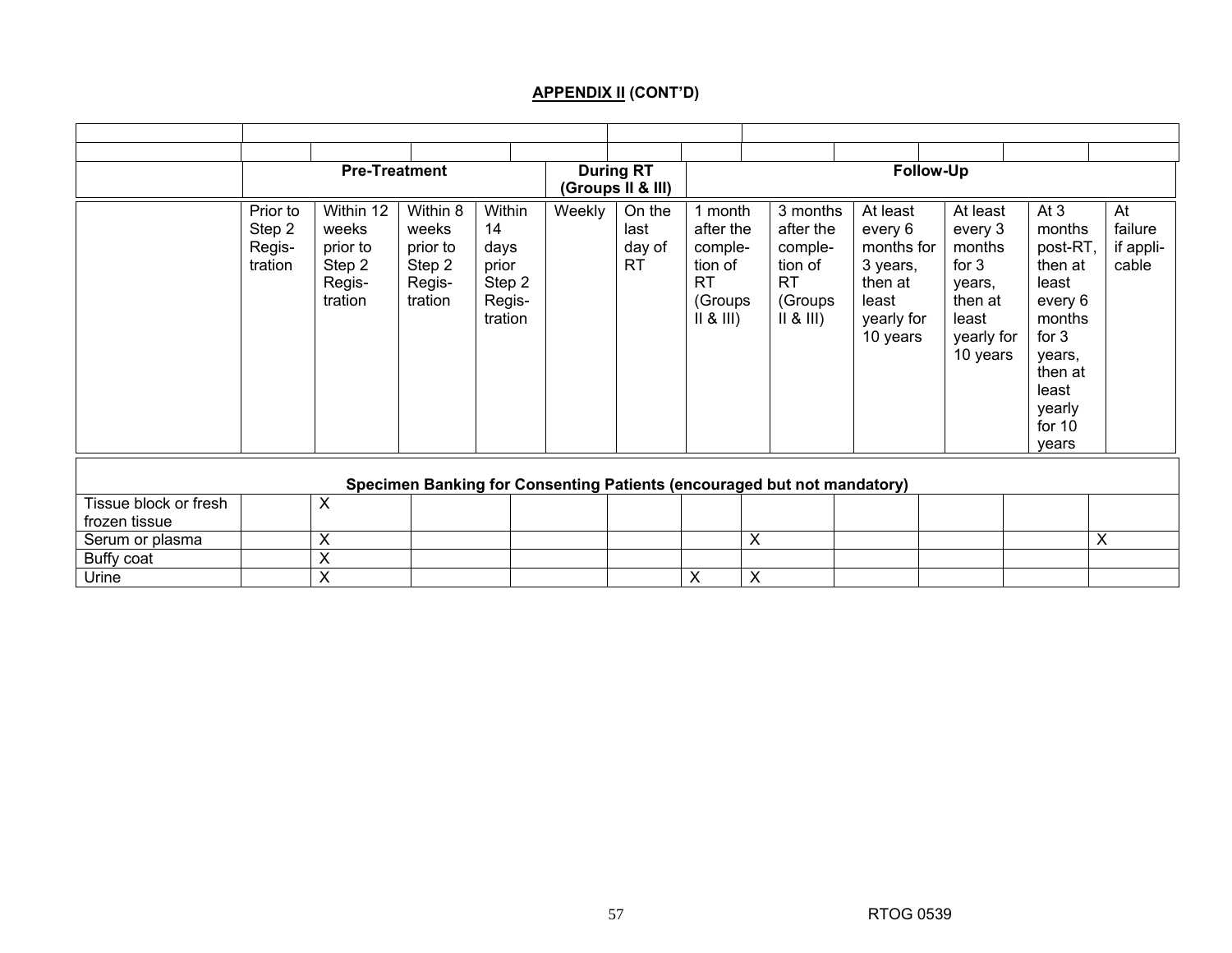#### **APPENDIX III**

#### **ZUBROD PERFORMANCE SCALE**

- **0 Fully active, able to carry on all predisease activities without restriction (Karnofsky 90-100).**
- **1 Restricted in physically strenuous activity but ambulatory and able to carry work of a light or sedentary nature. For example, light housework, office work (Karnofsky 70-80).**
- **2 Ambulatory and capable of all self-care but unable to carry out any work activities. Up and about more than 50% of waking hours (Karnofsky 50-60)***.*
- **3 Capable of only limited self-care, confined to bed or chair 50% or more of waking hours (Karnofsky 30-40)***.*
- **4 Completely disabled. Cannot carry on self-care. Totally confined to bed (Karnofsky 10-20)***.*
- **5 Death (Karnofsky 0).**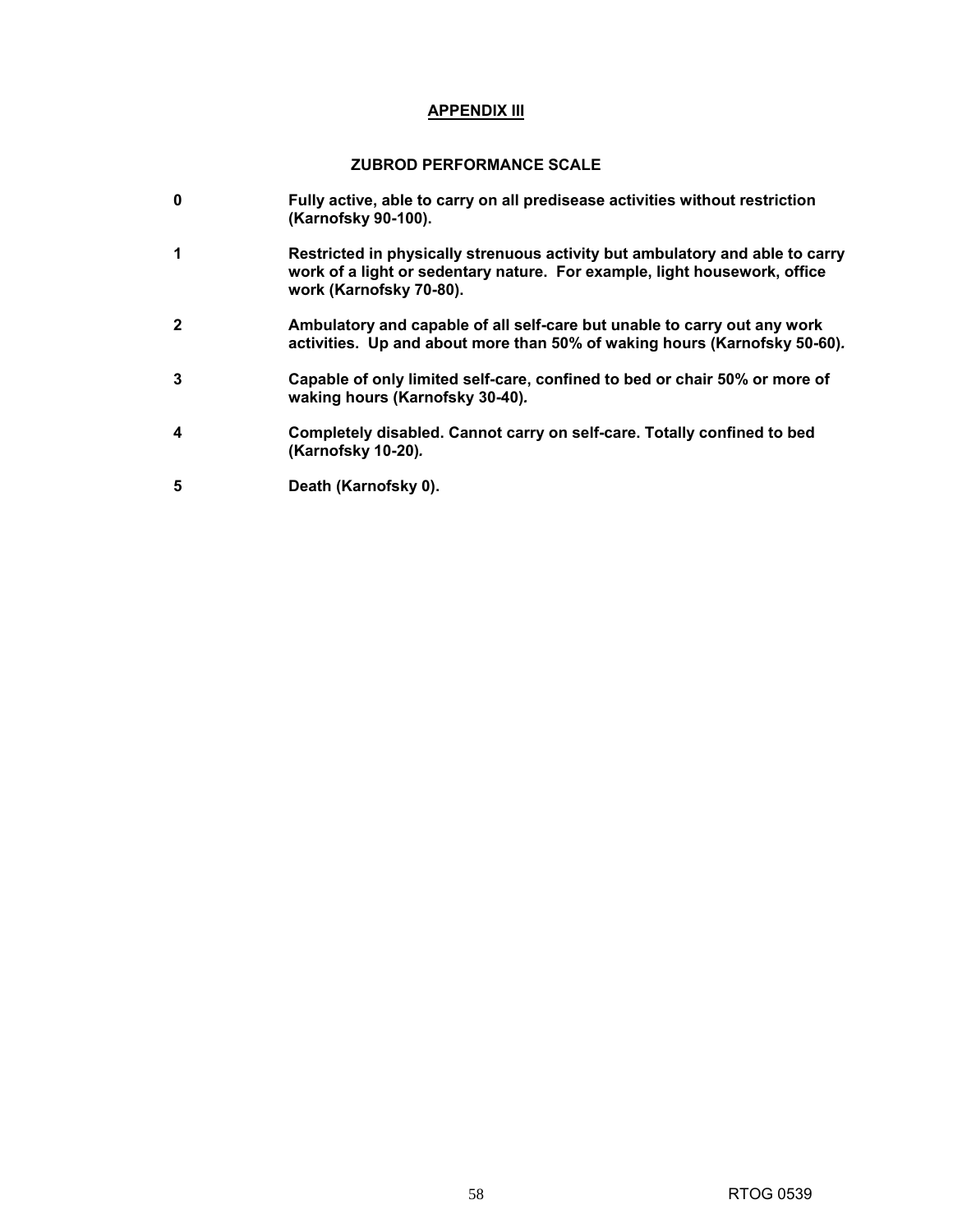## **APPENDIX IV**

## **NEUROLOGIC FUNCTION (NF) STATUS**

| <b>NF</b>    |                                                                                                                          |
|--------------|--------------------------------------------------------------------------------------------------------------------------|
| $\mathbf 0$  | No neurologic symptoms; fully active at home/work without assistance.                                                    |
| 1            | Minor neurologic symptoms; fully active at home/work without assistance.                                                 |
| $\mathbf{2}$ | Moderate neurologic symptoms; fully active at home/work but requires assistance.                                         |
| 3            | Moderate neurologic symptoms; less than fully active at home/work and requires assistance.                               |
| 4            | Severe neurologic symptoms; totally inactive requiring complete assistance at home or in institution-<br>unable to work. |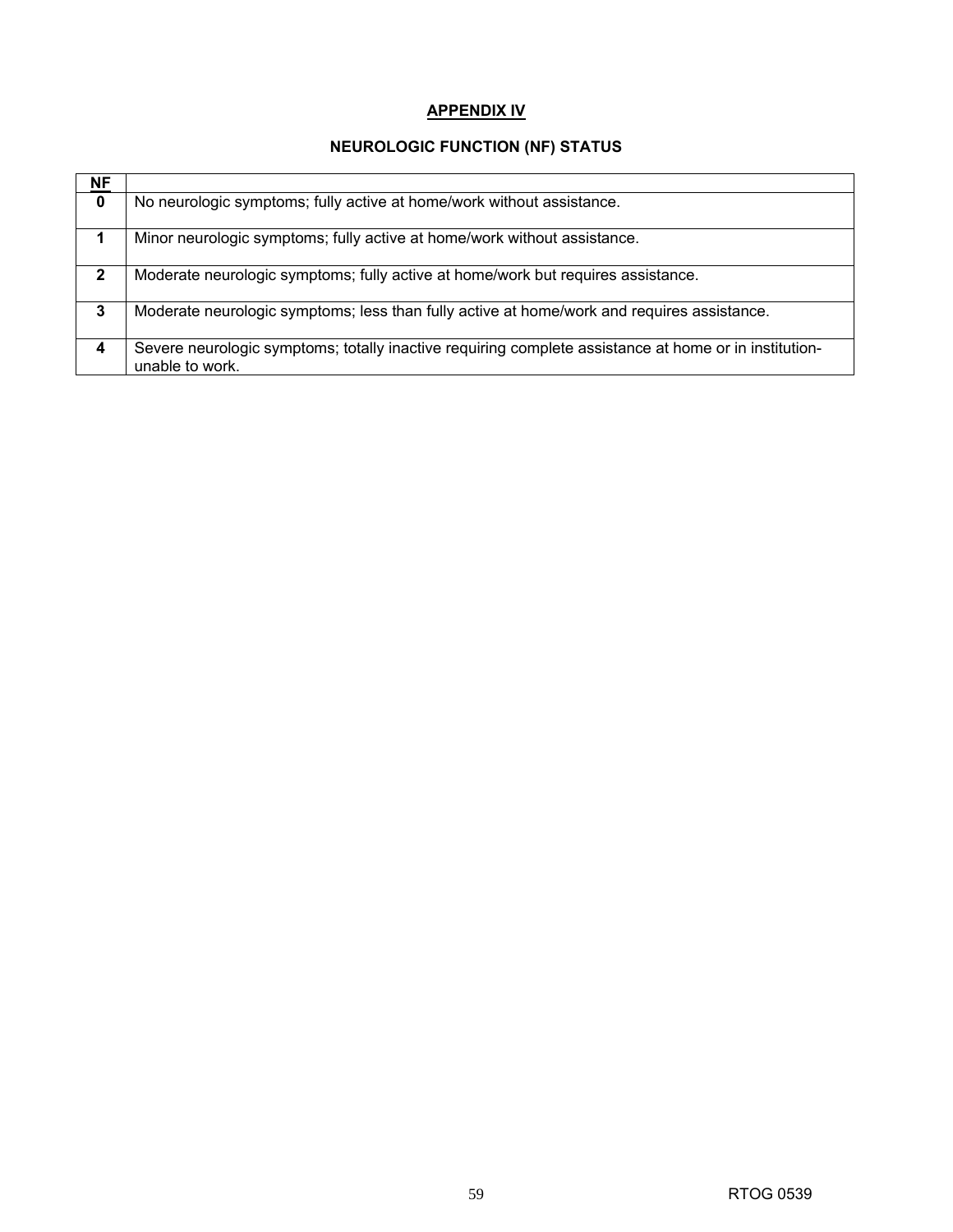## **APPENDIX V**

## **Simpson's Classification of the Extent of Resection of Intracranial Meningiomas**

| <b>GRADE</b> | <b>DEFINITION OF EXTENT OF RESECTION</b>                                                            |
|--------------|-----------------------------------------------------------------------------------------------------|
|              | Gross total resection of tumor, dural attachments and abnormal bone                                 |
| Ш.           | Gross total resection of tumor, coagulation of dural attachments                                    |
| Ш            | Gross total resection of tumor without resection or coagulation of dural attachments, or extradural |
|              | extensions (e.g. invaded or hyperostotic bone)                                                      |
| IV           | Partial resection of tumor                                                                          |
|              | Simple decompression (biopsy)                                                                       |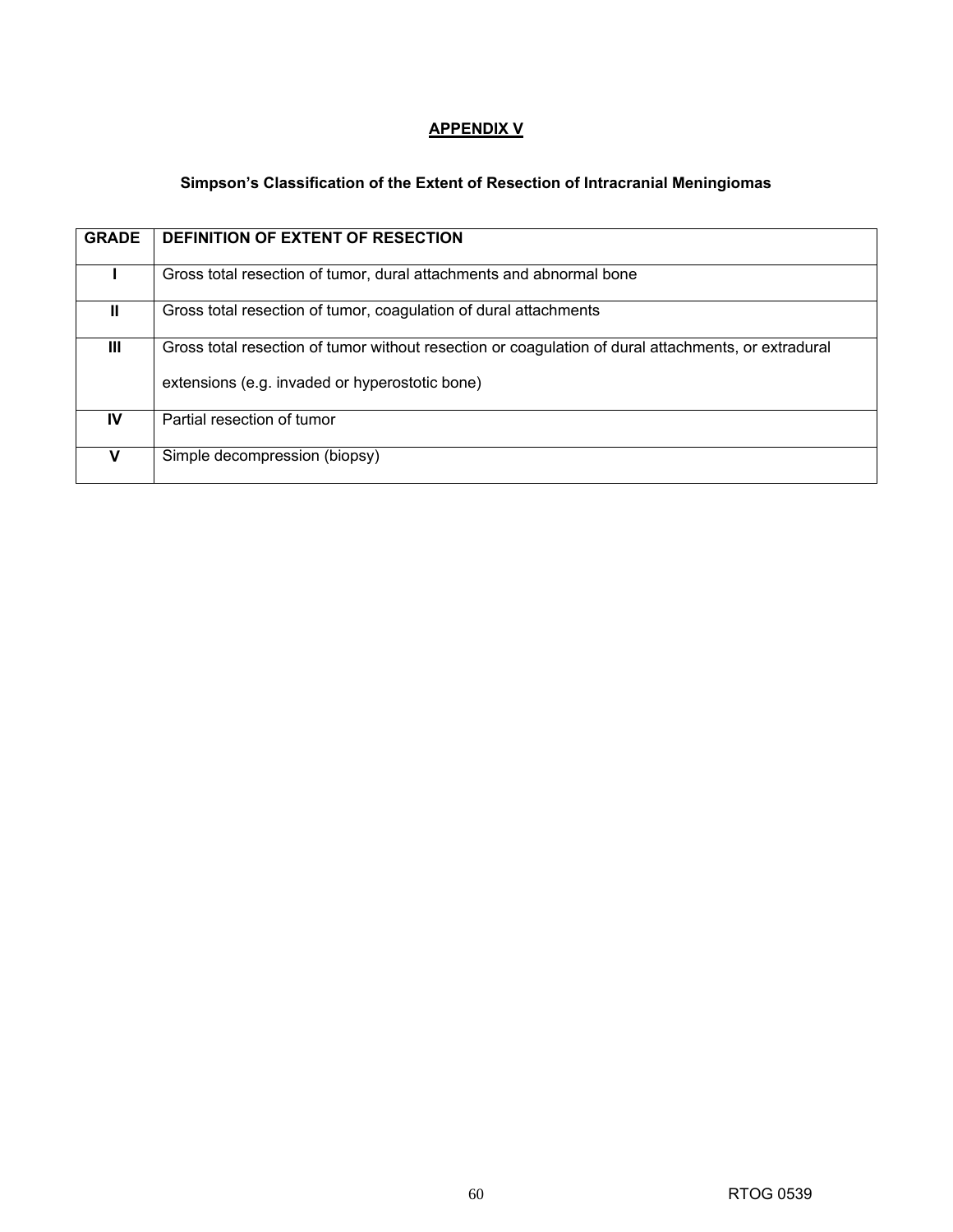#### **APPENDIX VI**

#### **SPECIMEN PLUG KIT\***

**The specimen plug kit contains a shipping tube and a dermal needle.** 



#### **Step 1**

**Place the dermal needle on the paraffin block over the selected tumor area. (Ask a pathologist to select area with tumor.) Push the needle into the paraffin block. Twist the needle once around to separate the plug from the block. Then pull the needle out of the block. The needle should be filled with tissue sample.** 



#### **Step 2**

**Label dermal needle with proper specimen ID. DON'T try to remove specimen from needle.** 

**Use a separate derma needle for every specimen. Please do not mix specimens. Call or email us if you have any questions or need additional specimen plug kits.** 





We will remove specimen **the contract of the needle and embed in a interval of the needle and embed in a cassette and label with specimen ID.** 

**Step 3 Once specimen needle is labeled, place in shipping tube and mail to address below.** 

**\*NOTE: If your facility is uncomfortable obtaining the plug but wants to retain the tissue block, please send the entire block to the RTOG Biospecimen Resource and we will sample a plug from the block and return the remaining block to your facility. Please indicate on the submission form the request to perform the plug procedure and return of the block.**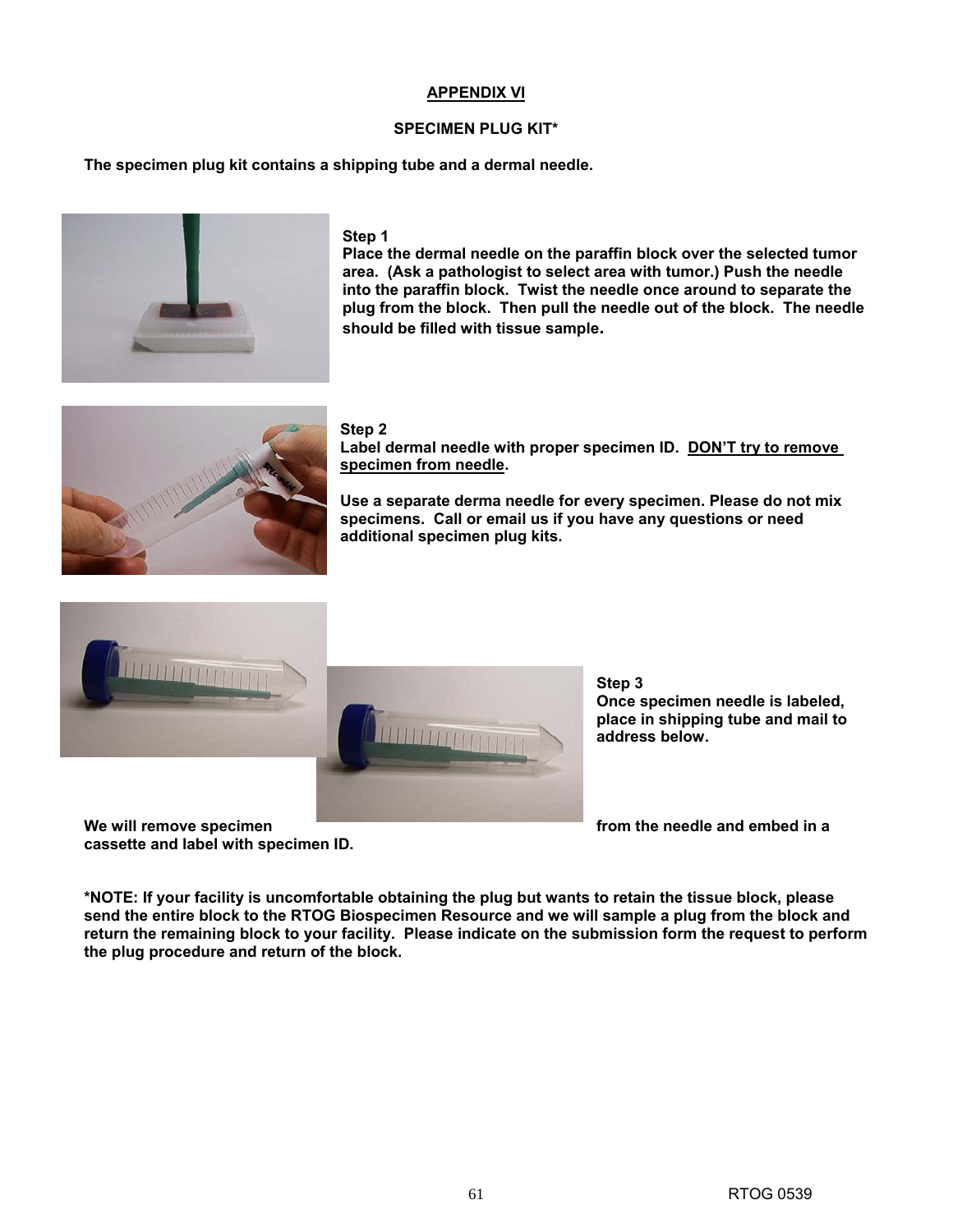#### **APPENDIX VI (CONT'D)**

**Ship: Specimen plug kit, specimen in derma needle, and all paperwork to the address below:** 

**US Postal Service Mailing Address: For Non-frozen Specimens Only RTOG Biospecimen Resource University of California San Francisco Campus Box 1800 1657 Scott Street, Room 223 San Francisco, CA 94143-1800** 

**Courier Address (FedEx, UPS, etc.): For Frozen Specimens RTOG Biospecimen Resource University of California San Francisco 1657 Scott Street, Room 223 San Francisco, CA 94115**

**Questions: 415-476-RTOG (7864)/FAX 415-476-5271; RTOG@ucsf.edu**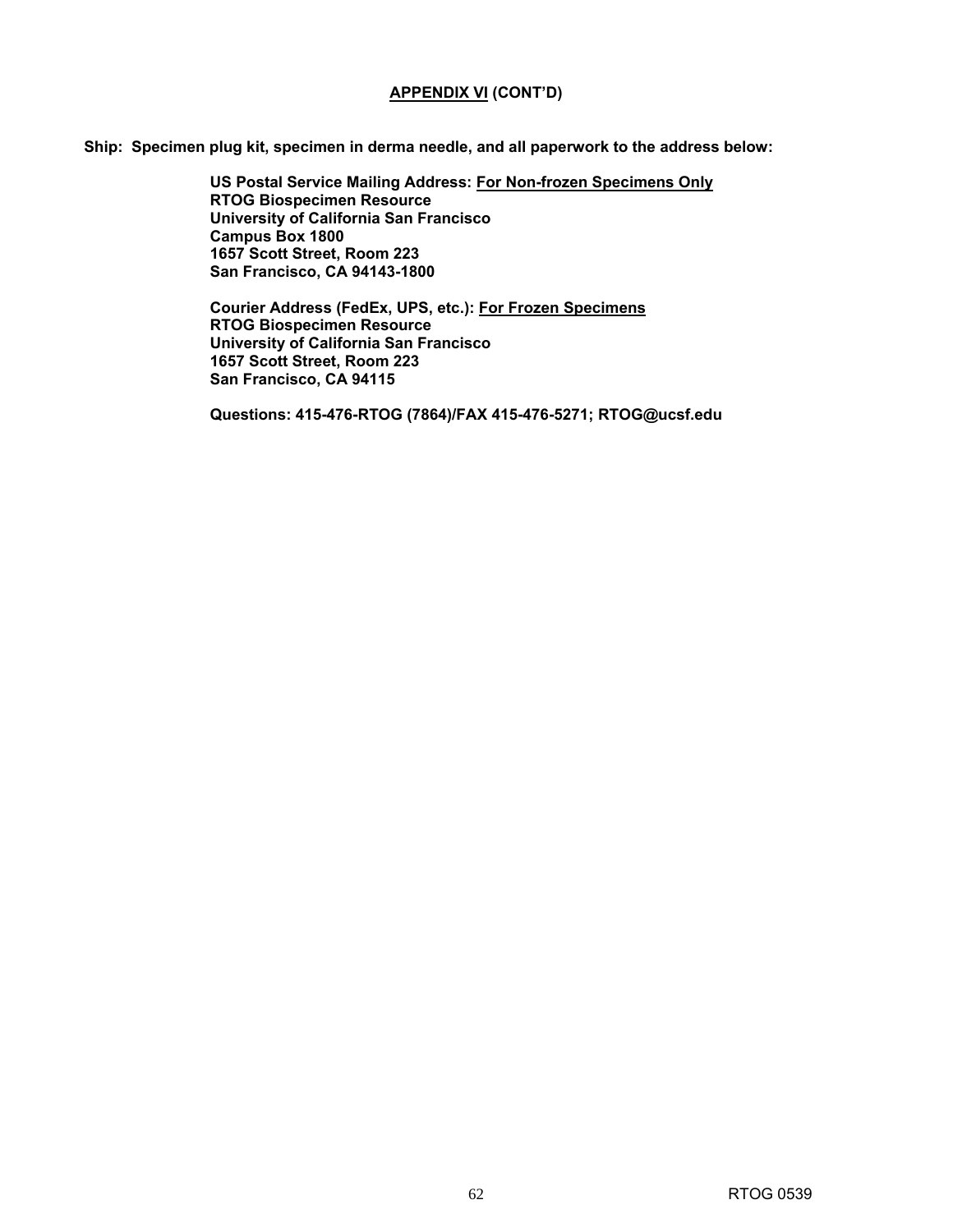#### **APPENDIX VII**

#### **FROZEN TISSUE KIT INSTRUCTIONS**

**Instructions** for use of frozen tissue kit:

This kit includes:

- Biohazard pads/wipes 4" x 4" (orange)
- Five (5) 5-mL cryovials
- Disposable scalpel blades
- Disposable forceps
- Biohazard bags
- Absorbent shipping material
- Styrofoam container (inner)
- Cardboard shipping (outer) box
- Prepaid shipping label

#### Preparation of **Fresh Frozen Tissue**:

- $\Box$  On sterile cutting board, lay out the underpads.
- □ Keep biohazard wipes nearby to keep area clean throughout process.
- Label cryovials with RTOG study and case numbers

Process:

- Using provided disposable scalpel, evenly cut tissue into 5 separate pieces (Note: if a frozen core was obtained, do not cut but send it whole).
- □ Use forceps to place each piece of tissue into individual 5-mL cryovials.
- □ Snap freeze tissue samples.
- $\Box$  Once frozen, place all of the cryovials into biohazard bag
- □ Use RTOG labels\* to label bag.
- Store at  $-80^\circ$  Celsius until ready to ship.

\*RTOG labels are obtained at the time of patient registration. **PLEASE MAKE SURE THAT EVERY SPECIMEN IS LABELED.**

Shipping/Mailing:

- □ Include all RTOG paperwork in pocket of biohazard bag.
- Place specimens and the absorbent shipping material in Styrofoam cooler filled with dry ice (if appropriate; double-check temperature sample shipping temperature). Place Styrofoam cooler into outer cardboard box, and attach shipping label to outer cardboard box.
- *Multiple cases may be shipped in the same cooler, but make sure each one is in a separate bag and clearly identified.*
- Send frozen specimens via overnight courier to the address below. Specimens should be only shipped Monday through Wednesday to prevent thawing due to delivery delays. Saturday or holiday deliveries will not be accepted. Samples can be stored at –80ºC until ready to ship.
- For Questions regarding collection/shipping please contact the RTOG Biospecimen Resource:

**Courier Address (FedEx, UPS, etc.): For Frozen Specimens RTOG Biospecimen Resource University of California San Francisco 1657 Scott Street, Room 223 San Francisco, CA 94115**

**Questions: RTOG@ucsf.edu; 415-476-RTOG (7864)/FAX 415-476-5271**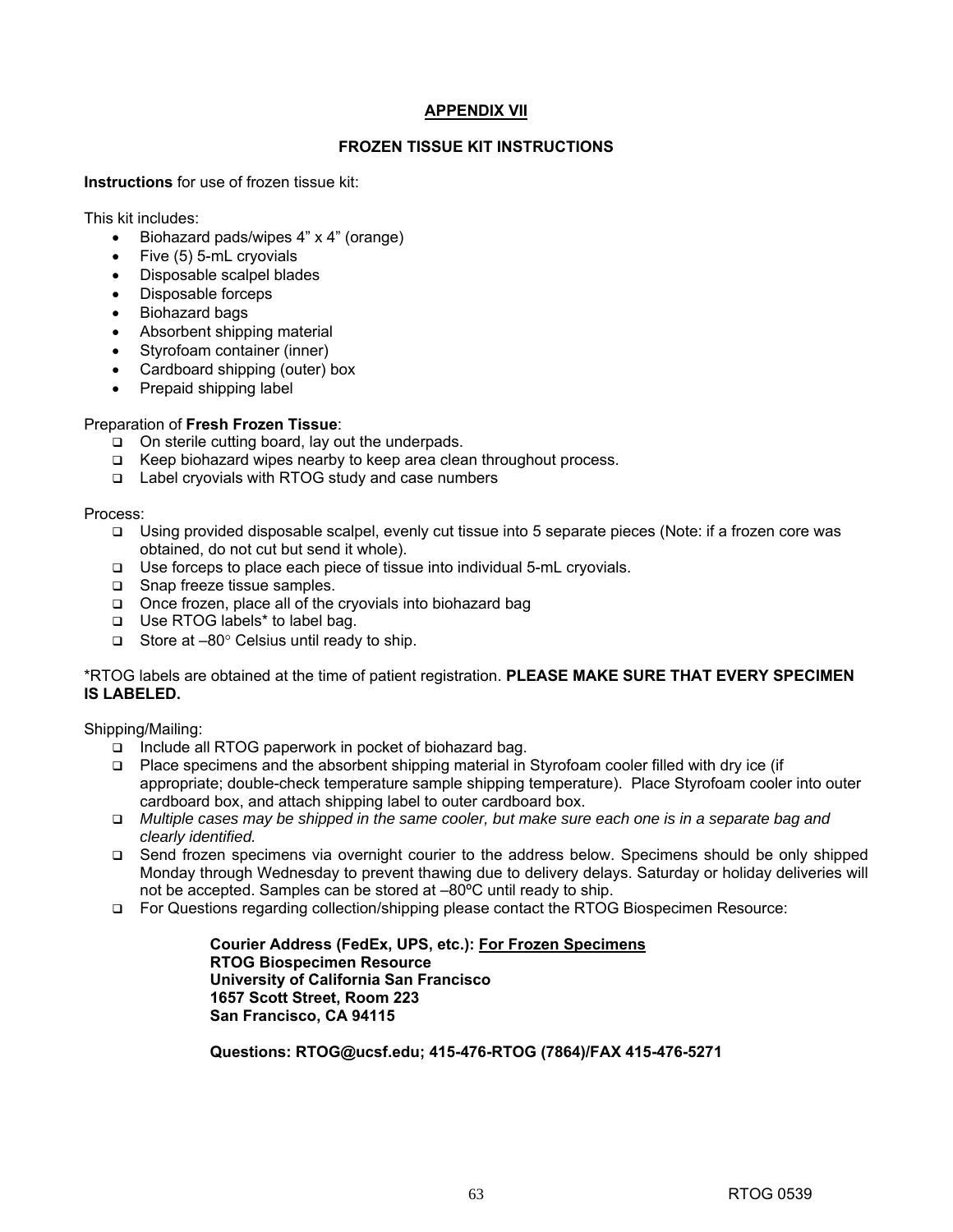#### **APPENDIX VIII**

#### **BLOOD COLLECTION KIT INSTRUCTIONS**

**Instructions** for use of serum, plasma, or buffy coat collection kit:

This kit includes:

- Ten (10) 1-mL cryovials
- Biohazard bags
- Absorbent shipping material
- Styrofoam container (inner)
- Cardboard shipping (outer) box
- Prepaid shipping label(s)

#### Preparation of **Serum:**

 Using four (4) or more 1-mL cryovials, label them with the RTOG study and case number, collection date and time, and clearly mark cryovials "serum".

Process:

- 1. Allow one 5-mL red top tube to clot for 30 minutes at room temperature.
- 2. Spin in a standard clinical centrifuge at ~2500 RPM at 4° Celsius for 10 minutes.
- 3. Aliquot a minimum of 0.5 mL serum into each of the four 1-mL cryovials labeled with the RTOG study and case numbers, collection date and time, and clearly mark specimens as "serum".
- 4. Place cryovials into biohazard bag.
- 5. Store serum at –80° Celsius until ready to ship.

#### **PLEASE MAKE SURE THAT EVERY SPECIMEN IS LABELED.**

Preparation of **Plasma:** 

 Using three (3) or more 1-mL cryovials, label them with the RTOG study and case number, collection date and time, and clearly mark cryovials "plasma".

Process:

- 1. Centrifuge specimen within one hour of collection in a standard clinical centrifuge at ~2500 RPM at  $4^{\circ}$ Celsius for 10 minutes.
- 2. If the interval between specimen collection and processing is anticipated to be greater than one hour, keep specimen on ice until centrifuging is done.
- 3. Carefully pipette and aliquot a minimum of 0.5-mL plasma into each of the 1-mL cryovials labeled with the RTOG study and case numbers, collection date and time, and clearly mark specimens as "plasma".
- 4. Place cryovials into biohazard bag.
- 5. Store plasma at a minimum –80° Celsius until ready to ship.

#### **PLEASE MAKE SURE THAT EVERY SPECIMEN IS LABELED.**

Preparation of **Buffy coat:** 

*For a visual explanation of Buffy coat, please refer to diagram below.*